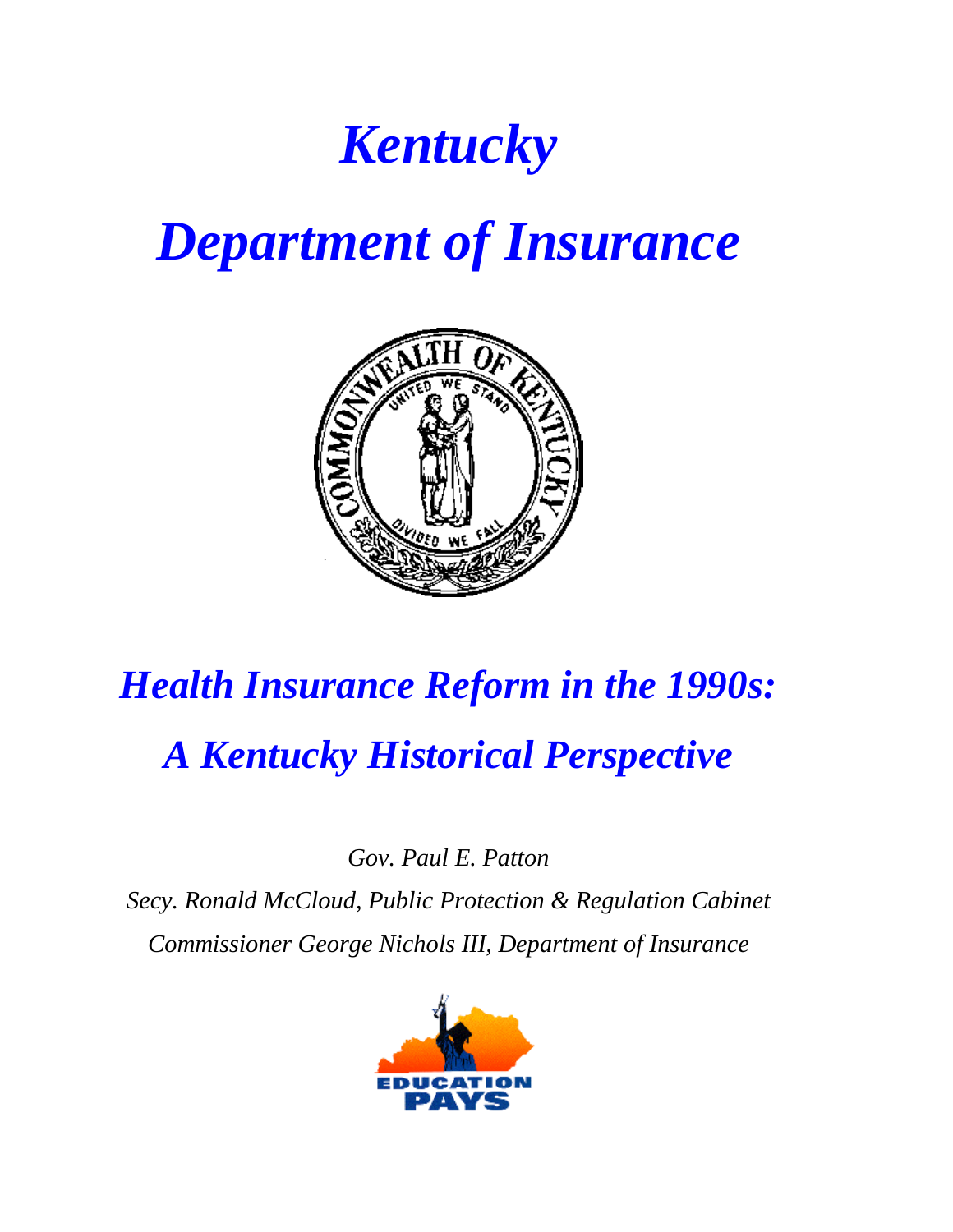## **Table of Contents**

| Guaranteed Acceptance Program (GAP): 1998 66       |
|----------------------------------------------------|
| National Legislative Initiatives: 1990-1999 68     |
|                                                    |
| History of Kentucky Health Carriers: 1990-199976   |
|                                                    |
|                                                    |
| History of Health-Related Litigation: 1990-1999 89 |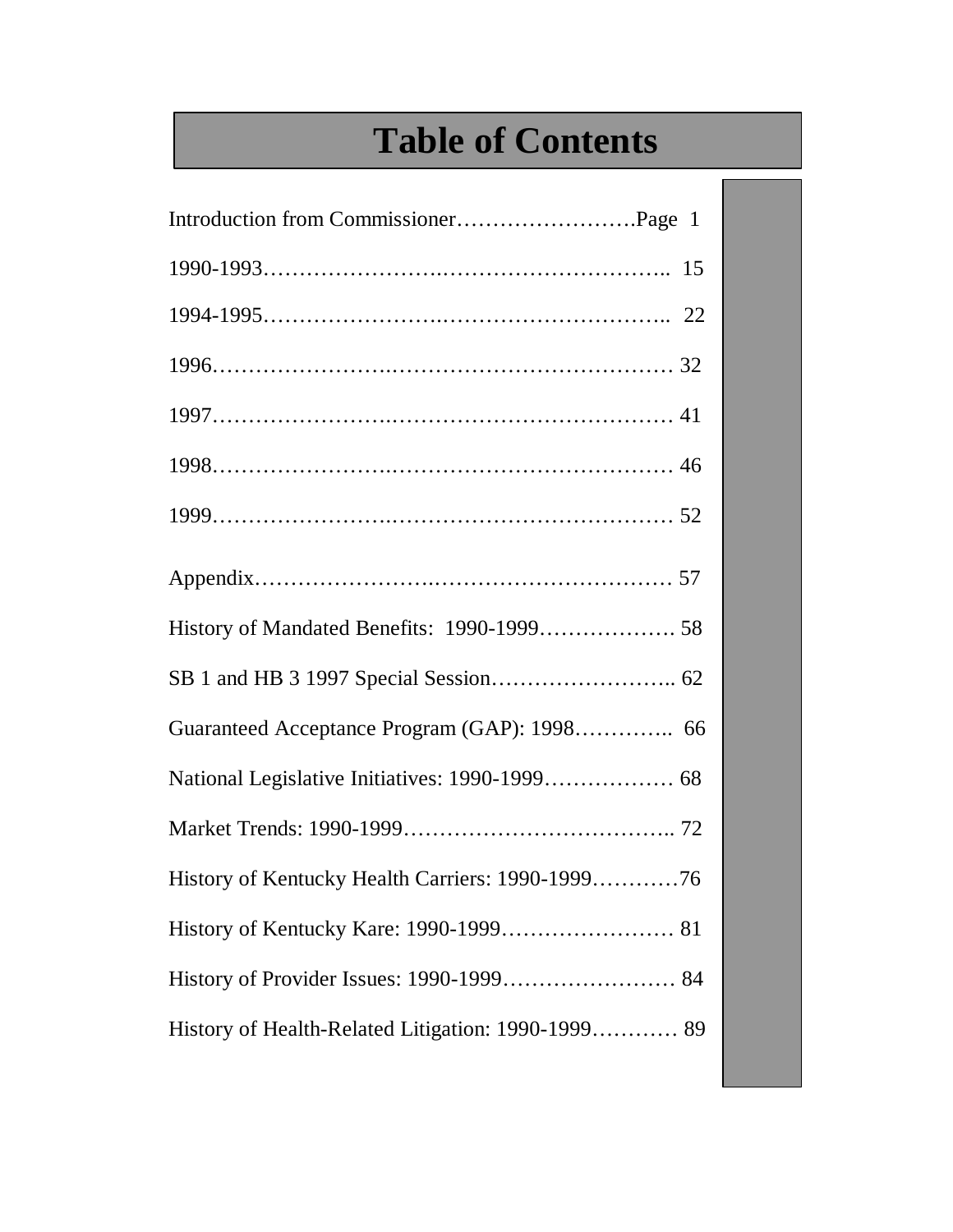### **Introduction**

### **Health Insurance Reform in the 1990s: A Kentucky Historical Perspective By George Nichols III**

### **Commissioner, Kentucky Department of Insurance**

**Purpose of this report:** As we approach the year 2000 and a new legislative session, we should reflect on how dramatic and challenging the decade of the 1990s was for all of us in Kentucky regarding health insurance.

We recognize the health insurance debate will be prominent during the new session and we hope this historical perspective will help legislators.

This report is intended for legislators. However, we believe anyone interested or directly participating in the debate will benefit from our efforts to chronicle Kentucky's reforms over the past decade.

As I have traveled the state hosting town forums the past three years, I have heard the same concerns you are hearing from constituents.

At a Richmond meeting of the Chamber of Commerce, I heard from the Berea artist struggling to stay in business because insurance in the individual market is so expensive for a self-employed businessman.

In Middlesboro, retirees talked of limited choices for health care, higher costs and lesser coverage.

In Bowling Green and Louisville, conscientious employers worried about how they could continue paying part of the premiums for employees who would go uninsured without their help.

#### **Fewer employers offer insurance**

*More than half of U.S. businesses with 10 or fewer employees do not offer health insurance as an employee benefit.*

*In 1988, 68 percent of all employees in the U.S. got their health insurance through their employers.*

*Small employers are charged up to 25 percent more for health insurance than large employers.*

*In some regions of the U.S. in 2000, premiums will increase up to 40 percent for small employers.*

*-- Source: Managed Healthcare News and Employee Benefits Research Institute.*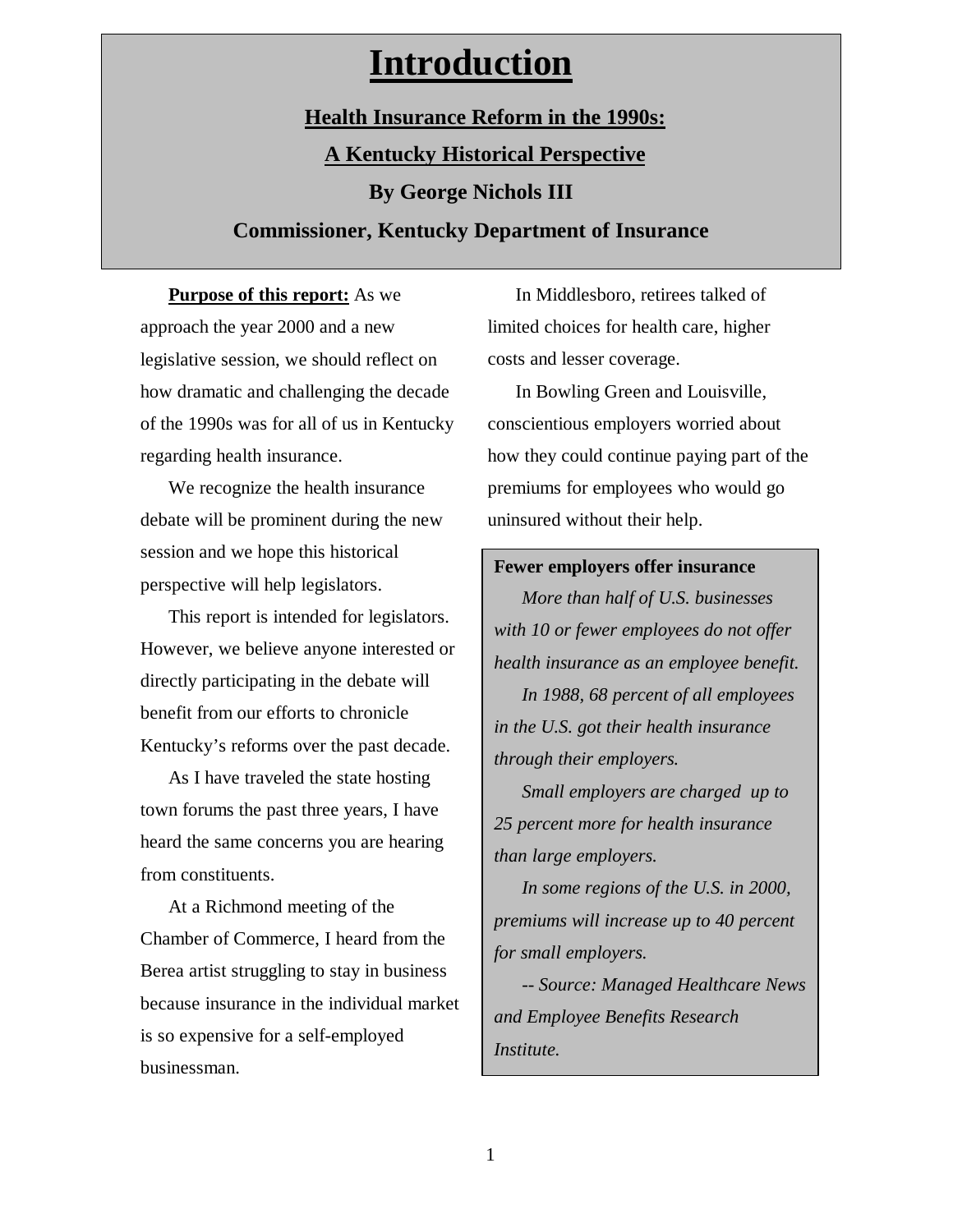And in western Kentucky, there were concerns about the loss of MedQuest, a financially troubled HMO.

The people we serve faced dramatic increases in premiums and paid much more out of their own pockets to maintain health insurance coverage. A growing number of employers quit offering coverage as an employment benefit, especially as parttime, contract or temporary employees entered the work force.

As a General Assembly since 1994 through 1998, you responded to increasing demands from constituents to do something for people who could not get insurance because of their health status, to increase consumer protections, and to guarantee coverage for specific medical conditions.

The insurance industry changed dramatically, through mergers and acquisitions, and most notably with the rise of managed care and Health Maintenance Organizations (HMOs). At the urging of consumers and lawmakers across the country, insurance companies tried to control costs by directly intervening to decide the number of days of a hospital stay and the types of treatment options a doctor could consider.

Doctors and hospitals went through major changes, feeling threatened by increasing challenges to their medical decisions and fees. In some cases, they walked away from contracts and provider networks, limiting choices and access to patients.

These past 10 years were wrenching and historic for the citizens we serve. There were major changes on all fronts involving health care, medicine and the insurance industry.

For every change we tried as legislators and as a department, the greatest impact has fallen on consumers. Whether our new laws were good or not, each change affected consumers.

We recognize how unique a health insurance contract is, a promise by a company to pay when the consumer is at their most vulnerable point, when they are ill, needing coverage for mounting bills.

As insurance commissioner since April 1996, I continue devoting most of my time to health insurance. The Kentucky Department of Insurance has tried to balance protections for consumers with a good business environment, stability, and solvency for a troubled health insurance industry.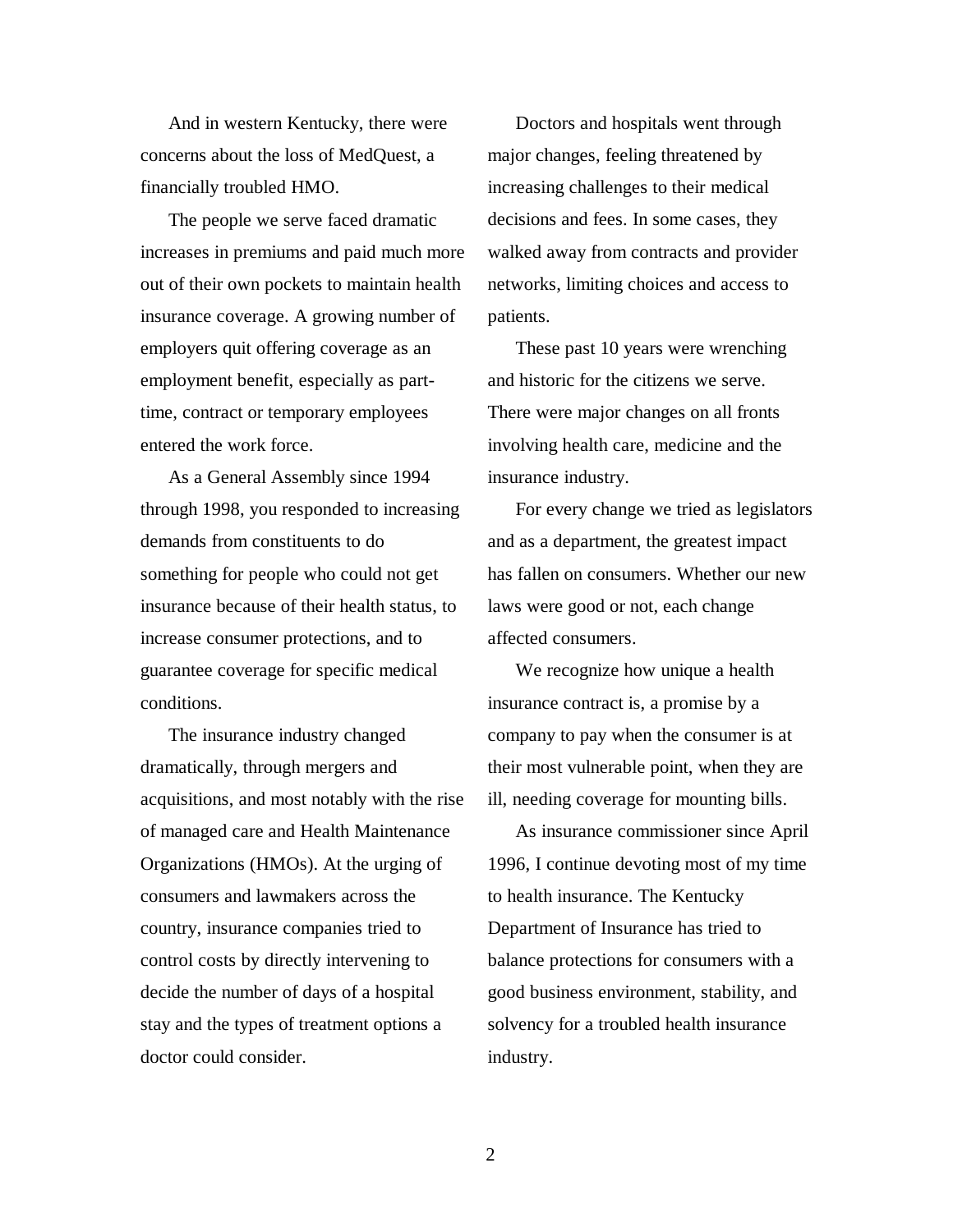**National crisis leads to search for Kentucky solutions.** We began the past decade with a national health insurance crisis that would dominate the campaign leading up to the 1992 presidential election of Bill Clinton.

When national efforts stopped short, Kentucky moved into the forefront with its own options.

The changes made in each legislative session of the Kentucky General Assembly throughout the 1990s would have dramatic consequences for good and not so good.

Kentucky consumers would win some of the nation's best patient protections.

The Commonwealth would become one of only eight states with guaranteed access to insurance regardless of health. Kentucky became a national leader, but an unforeseen consequence was the state also became an island where more than 60 health insurance companies abandoned this market for other states due to income, market size, or regulatory and legislative climate.

Guaranteed issue gave everyone the opportunity to have insurance, but affordability remains the greatest obstacle. Even with guaranteed access to coverage, about 14.1 percent, or 545,000, of

Kentucky's residents still have no health insurance.

**What happened to health insurance premiums?** Many people have tried to simplify this answer by blaming lawmakers, the Department of Insurance or the executive branch for their attempts at regulatory reforms.

Others blame doctors and hospitals for their pursuit of money.

And still others blame the insurance companies.

You cannot give simple answers to a

#### **People without health insurance**

*Nationwide, 44.3 million people or 16.3 percent of the population are uninsured, an increase of about 1 million since 1997.*

*Kentucky ranks 28th in the nation, with 545,000 of its 3,865,000 residents uninsured, or 14.1 percent of the population.*

*This is actually a slight improvement in Kentucky for the first time in many years. In 1997, 587,000 or 15 percent of the population were uninsured.*

*-- Source: U.S. Census Bureau (10/4/99 report).*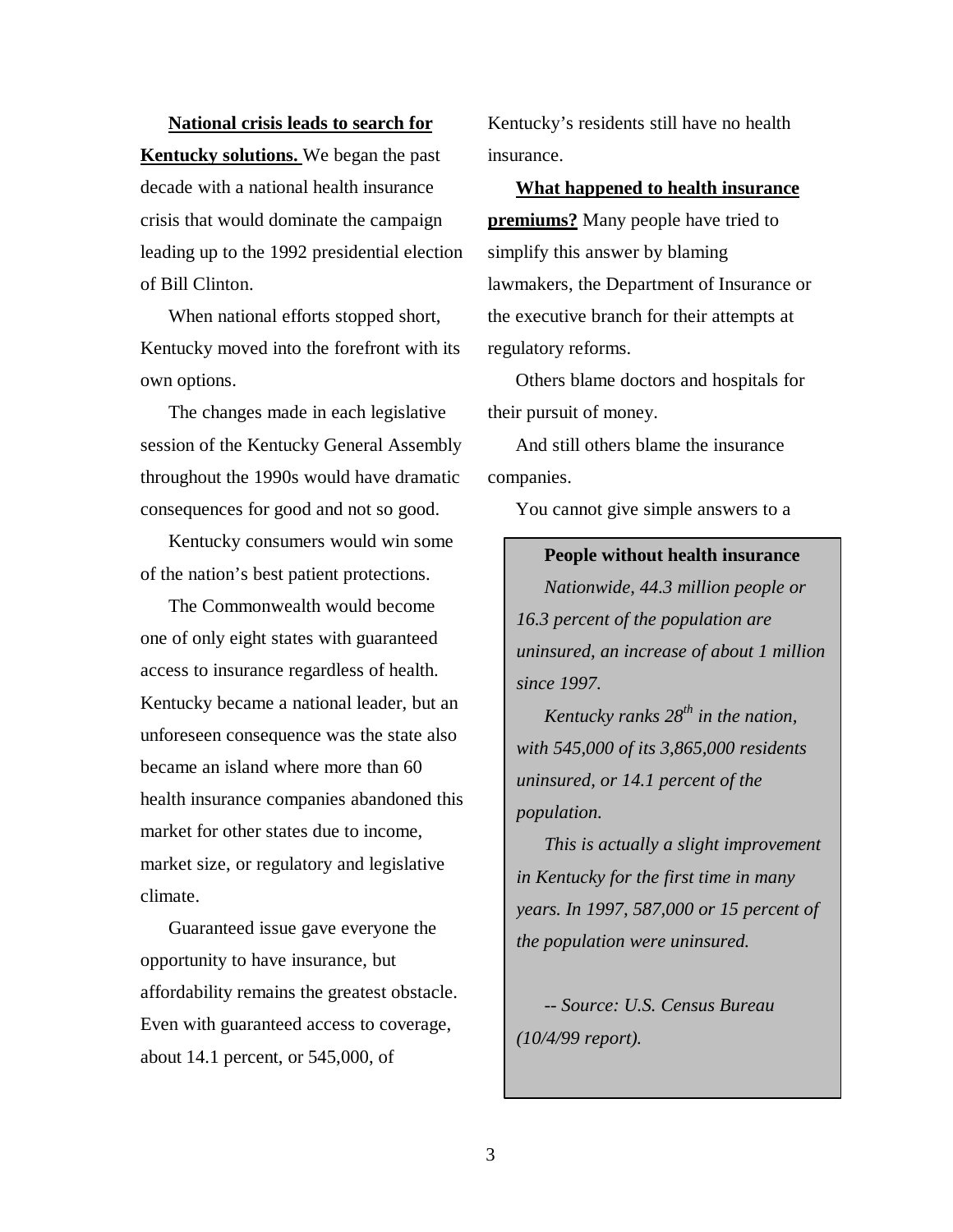complicated, national problem.

Actions by all sides, including consumers, contributed to today's consequences.

More than 60 health insurance companies left Kentucky and many blamed state legislative changes. But it is not fair to put all the blame on lawmakers.

People previously denied any chance for health insurance because of their medical condition would certainly trumpet the courage of Kentucky lawmakers, led by then-Gov. Brereton Jones, regarding guaranteed issue.

### **Health insurance premiums for California public employees**

*With 776,000 state and local employees, California is second only to the federal government in its size and clout in negotiating health insurance premiums.*

*California public employees are on the verge of the biggest premium increase since 1992. The average increase for 2000 is expected to be 9.7 percent.*

*The increase in 1999 was 7.3 percent. -- Source: California Public Employee Retirement System.*

Gov. Paul Patton continues as an advocate for Kentucky's patient protections, among the best in the United States, while Congress still debates and considers only a portion of what already is law here.

Patients also are accountable for the costs. Demanding Mayo Clinic care when affordable, quality care is possible here certainly influences costs. Ignoring symptoms of poor health and waiting until much more expensive emergency treatment is necessary also has a dramatic impact on rates.

The cost of prescription drugs and national ad campaigns to reach patients

### **Health insurance premiums**

**for federal employees**

*Even with the size and bargaining power of the federal government, here is how premiums increased for the nation's largest group of employees: 2000 (estimate): 10 percent. 1999: 10.2 percent. 1998: 8.5 percent.*

*-- Sources: Office of Personnel Management; the Hay Group; Health Affairs.*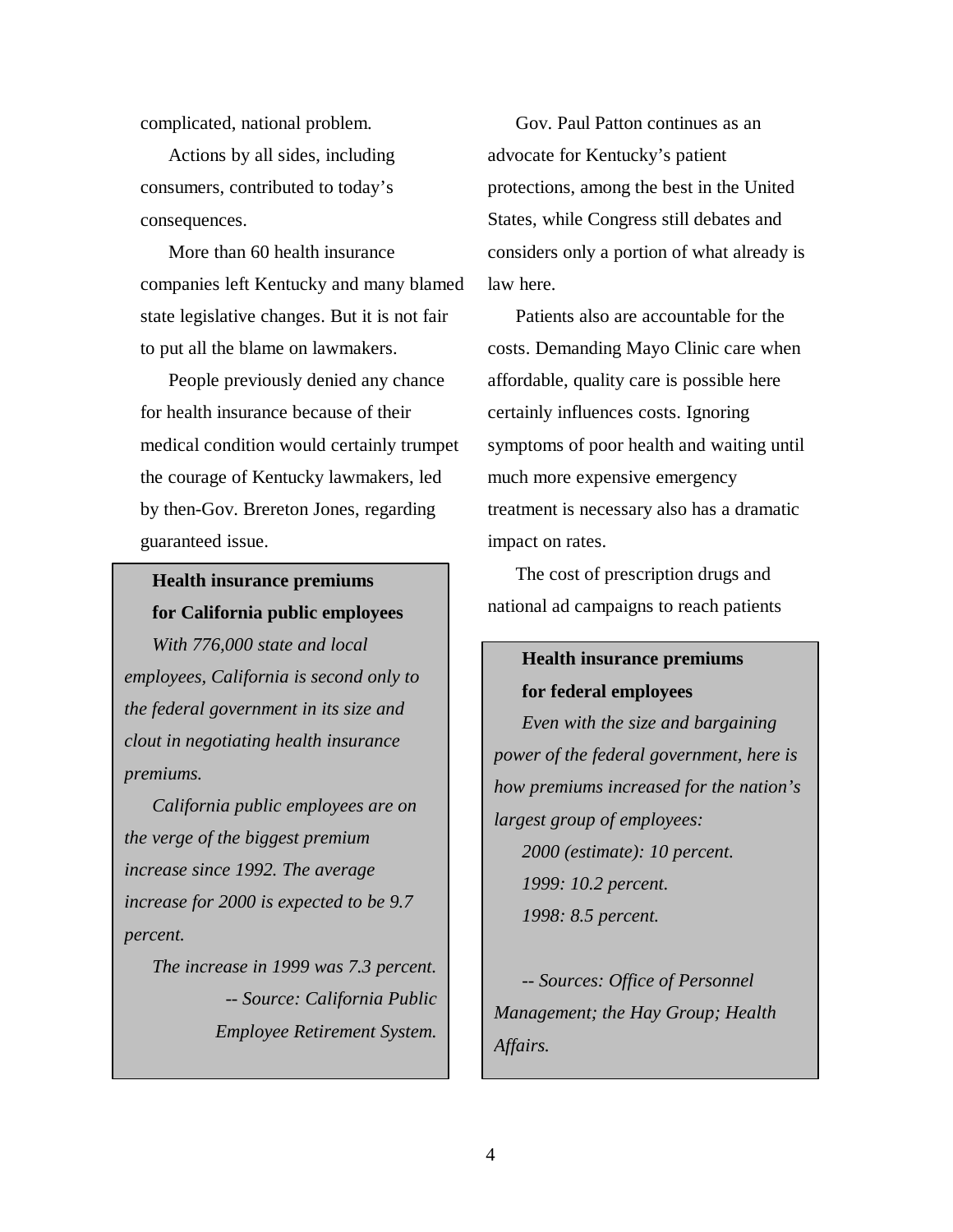directly to promote sales are driving up actual costs. Rate increases sought in recent years by Kentucky insurers document pharmacy costs jumping as much as 15 to 20 percent in just one year.

Overall medical costs have increased 5 to 8 percent a year for HMOs in Kentucky and traditional indemnity insurers report increases up to 15 percent. These medical costs are directly passed on to us through higher premiums.

Guaranteed issue is estimated to have added 10 percent to health insurance premiums because ill, previously uninsured Kentuckians, were now covered for their expenses.

At the same time people complain that they believe doctors are greedy and walking away from contracts because they won't make as much money, there are impressive examples of just how much care doctors provide without reimbursement. The Journal of the American Medical Association reported March 24, 1999, that more than 7,000 of 11,000 doctors surveyed were providing an average of 10 hours a week of charity care. In Kentucky, doctors have organized a program through the Kentucky Medical Association to arrange charity care for indigent patients.

**Early history of health insurance.** The national history of health insurance begins in the 1930s when Blue Cross and Blue Shield was created to offer the first health insurance policies.

Insurance became an employment benefit during and after World War II. In 1987, 69.2 percent of employers offered health insurance. That declined to under 60 percent in recent years, according to the Robert Wood Johnson Foundation. *Newsweek* reported Nov. 8, 1999, that employment-based health insurance is at 62 percent today.

Medicare for the elderly and Medicaid for the poor were created in 1965.

In 1995, 60 percent of Americans got their insurance through their employer; 11 percent through Medicaid; 14 percent

**Prescription drug costs** *Here is how much prescription drug prices increased nationwide each year: 1993: 8.7 percent 1994: 9.0 percent 1995: 10.6 percent 1996: 13.2 percent 1997: 14.1 percent 1998: 18.4 percent*

> *-- Source: Health Care Financing Administration.*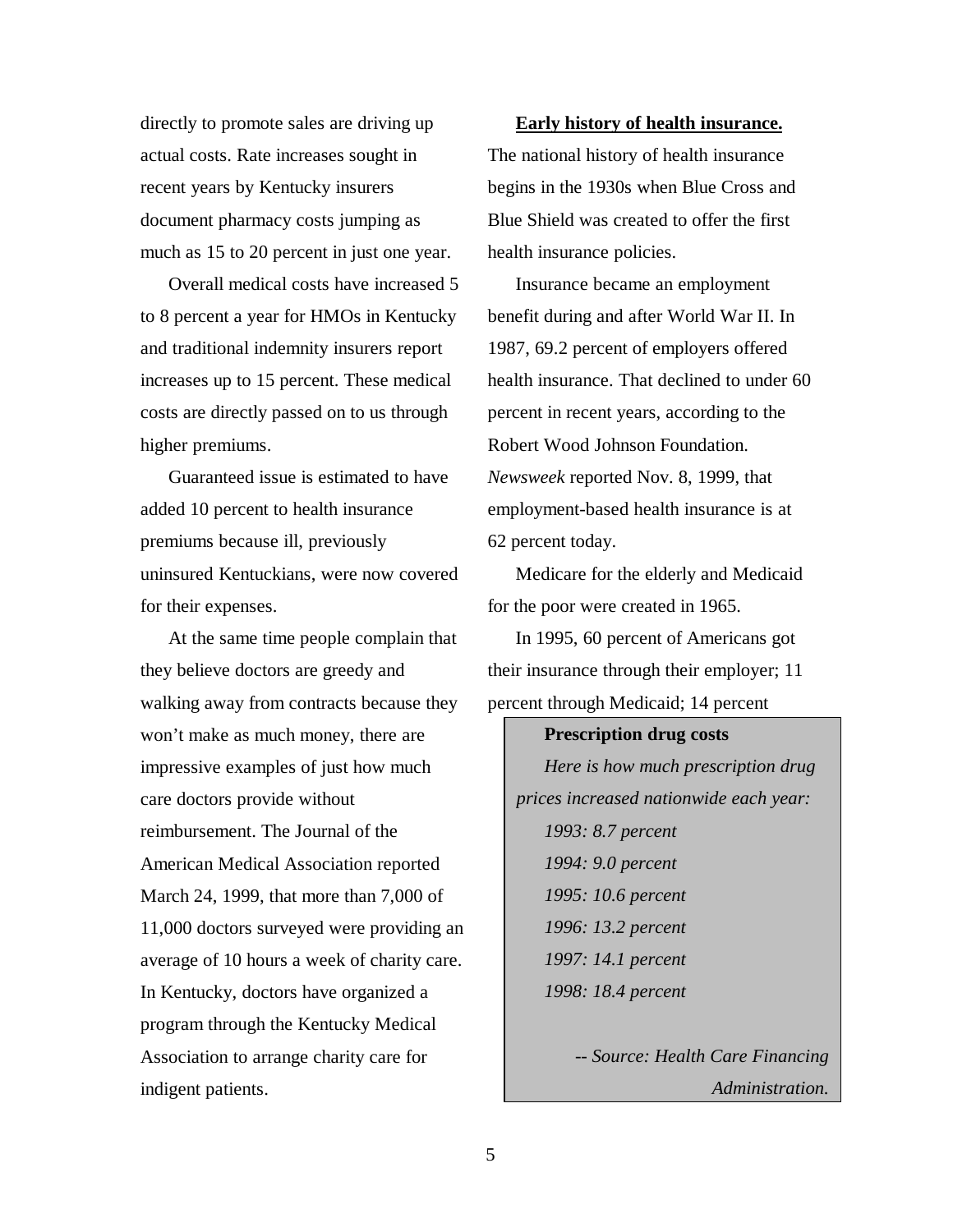through Medicare; and 15 percent were uninsured.

Our aging population will add more pressure to costs as "baby boomers" begin experiencing health problems and need expensive care.

#### **The decade of sweeping changes.**

The 1990s began with concerns about the increasing number of uninsured Americans and fewer employers offering health insurance as a benefit.

In March 1992, then-Gov. Brereton Jones established a task force to sample public opinion. Their work was not a scientific sample, but a compilation of issues and views ranging from comprehensive health education, health professional recruitment, medical malpractice reform, tort reform, insurance access and much more.

The task force laid the foundation for a 1993 special session in which the General Assembly debated how to control the cost of health care by using health insurance as the tool.

Gov. Jones wanted sweeping changes in health care, yet his eventual reforms actually focused on the narrower issue of health insurance.

A major shift was happening in the job market, as more jobs shifted from higherpaying industrial and manufacturing jobs to lower-paying retail and service sector employment.

New medical advances and technology added to the costs, along with an aging population. New medical equipment, research and the impact of litigation and tort reform also had a price tag.

Increasing numbers of Americans below the poverty level, especially children, shifted health care costs.

Kentucky's relatively high level of health problems, including the costs associated with having the highest percentage of smokers in the United States, also directly affected medical costs and health insurance premiums.

These factors framed health insurance as a national issue, leading up to President Clinton's election in 1992. State and federal policy makers came under pressure to do something to improve or stabilize the situation.

By 1994, Kentucky lawmakers enacted many of the same laws that would die later the same year in Congress.

This report details what Kentucky did between 1990 and 1999.

**The pains and consequences.**There is cause for grave concern about the financial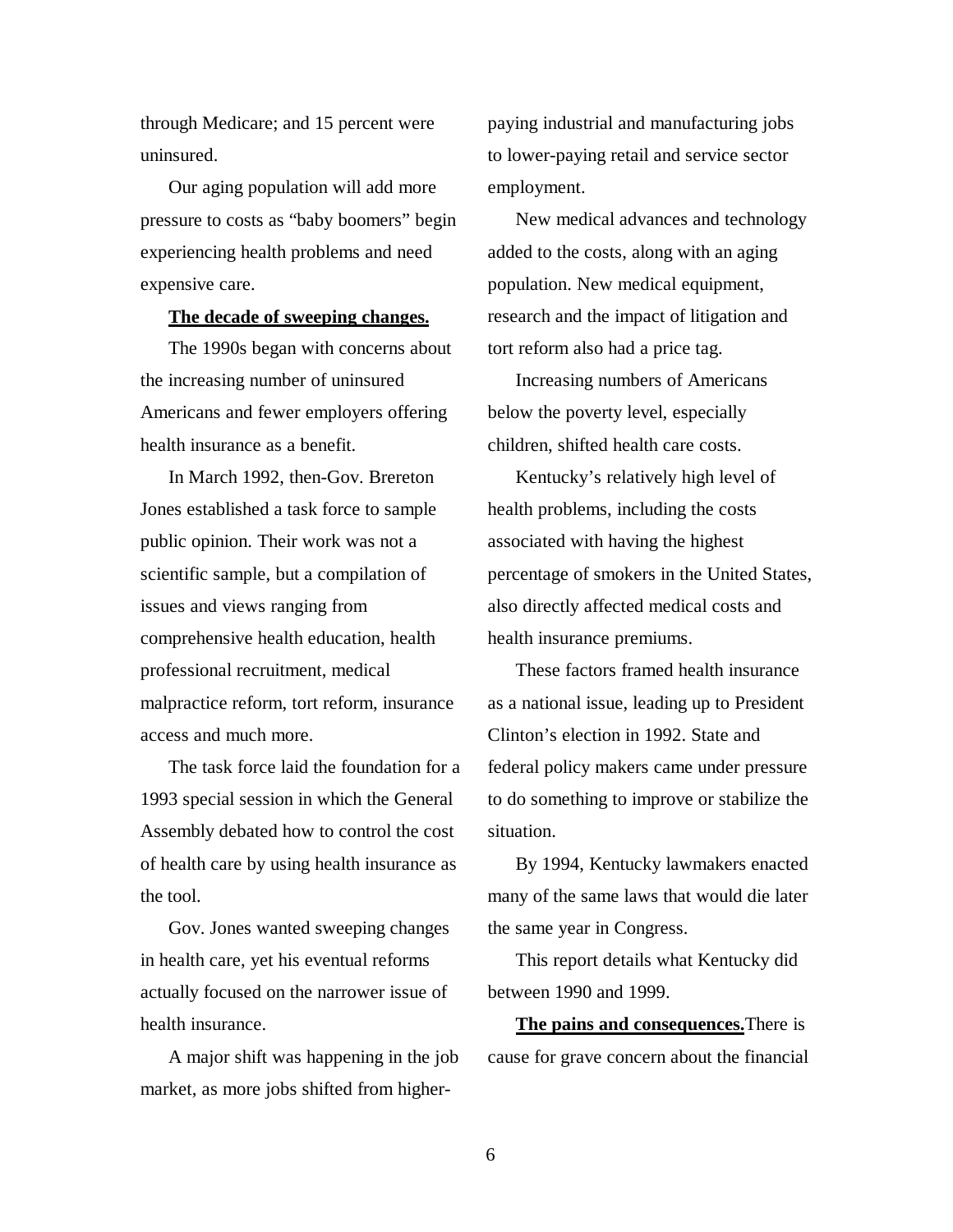health of the health insurance companies remaining in Kentucky.

In 1998, 9 of 17 HMOs lost money and had to infuse an additional \$71 million in capital to stay afloat.

Despite these losses, Anthem Blue Cross and Blue Shield remains profitable. But those profits are derived from many sources, including substantial investment income.

There is ample proof overall that Kentucky's health insurance companies are not getting fat with increasing premiums.

The MedQuest HMO in Owensboro is a recent example, becoming the first HMO to close in Kentucky in 12 years due to

financial reasons.

The local hospital in Owensboro transferred approximately \$18 million to MedQuest, but finally asked the department to assume day-to-day operations this summer, leading to liquidation on Nov. 1, 1999.

Before major rate increases in early 1999, MedQuest paid \$1.56 for medical claims for every \$1 collected in premiums in 1998.The department closely monitored MedQuest since it began business, keeping it on a monthly watch list as far as its financial condition. Like the hospital, we wanted MedQuest to succeed, offering consumers in Owensboro a competitive

# **Where Premium Dollar Goes**

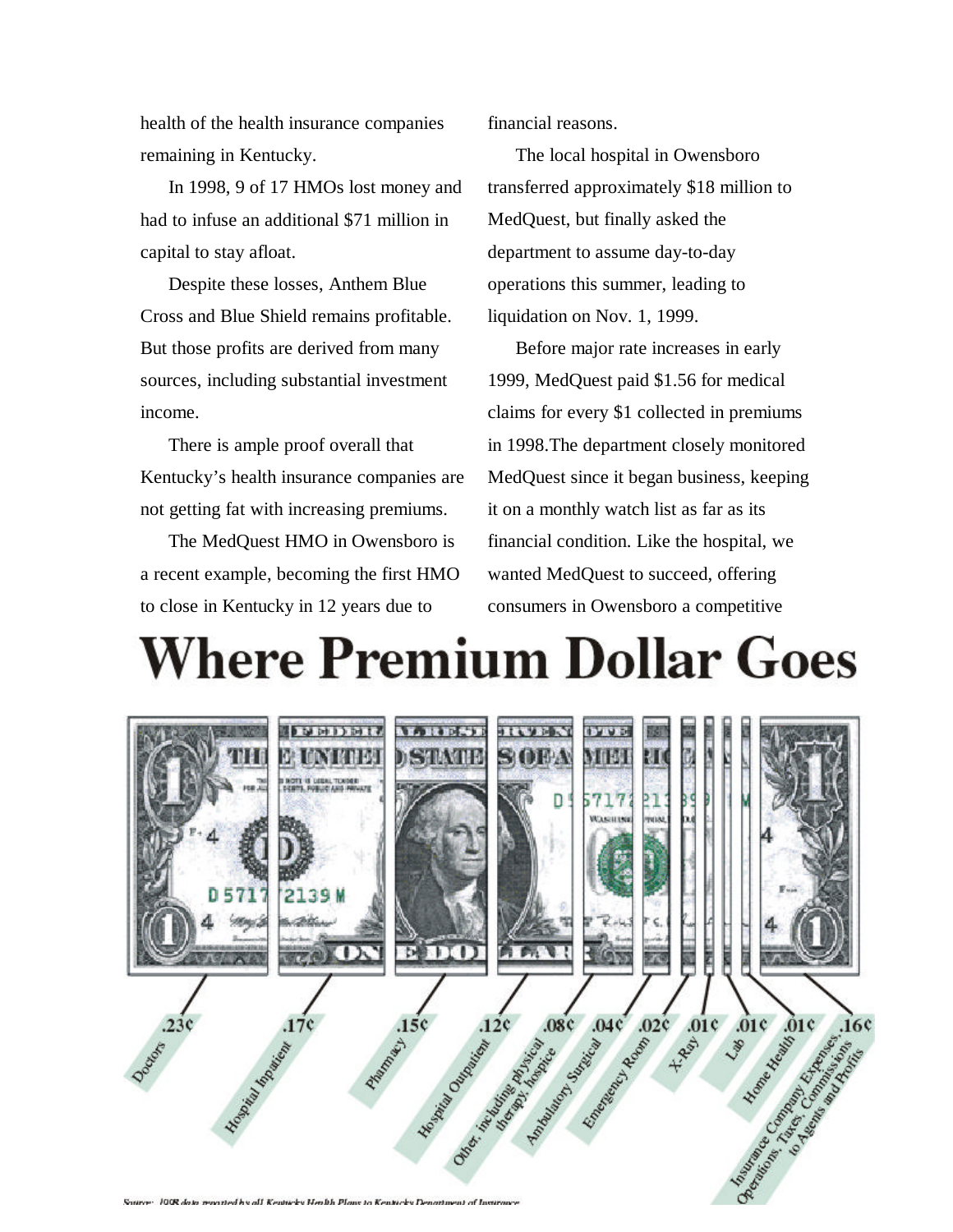choice for health insurance. The hospital kept adding to reserves each time we raised concerns. We walked a tightrope until the end when it was obvious MedQuest must close.

The department's goal when it reviews requests for rate increases is to tightly control the amount of premium dollars that go to agent commissions, operating expenses to run the insurance company, and for profits. Currently, only about 16 cents of every premium dollar goes to operate the company. The remaining 84 cents goes directly to pay your medical bills. The department only has authority over this 16 cents and we have no control over what providers charge.

Several current HMOs in Kentucky are living on the edge and using almost every penny for medical bills, with little left to assure they can remain in business. Currently, six companies are on a monthly watch list where we closely monitor their financial performance because of concerns.

Some of the most important factors for escalating health insurance premiums are beyond Department of Insurance control: 1. What a doctor and hospital charge; 2. Contract negotiations between providers and insurance companies; 3. Nationwide inflation in pharmacy and other medical

costs; 4. Lack of population and profitable prospects for carriers in rural areas.

We are watching history in the highly public battle over how insurance companies are trying to hold the line on the health-care costs of doctors, hospitals and pharmaceutical companies. Doctors say they are being squeezed and paid less than their costs for the services.

The Kentucky Hospital Association reported Kentuckians pay less per hospital admission than 44 other states. KHA also states that federal cuts in Medicare will reduce hospital operating margins to only 1.3 percent by 2002, forcing financial losses for one of every two hospitals.

The battle makes market share unstable and uncertain for the insurer, as many doctors walk away and end their contracts.

Aetna/TPI is a recent example where an organized group of doctors in Louisville refused to accept an all or nothing Aetna contract designed to control medical costs.The department had little authority to control contract talks or fee negotiations, but did win significant cooperation from the doctors and the company to give policyholders time to make an informed decision when their coverage expires.

How historic will the 1999 vote of the American Medical Association be to the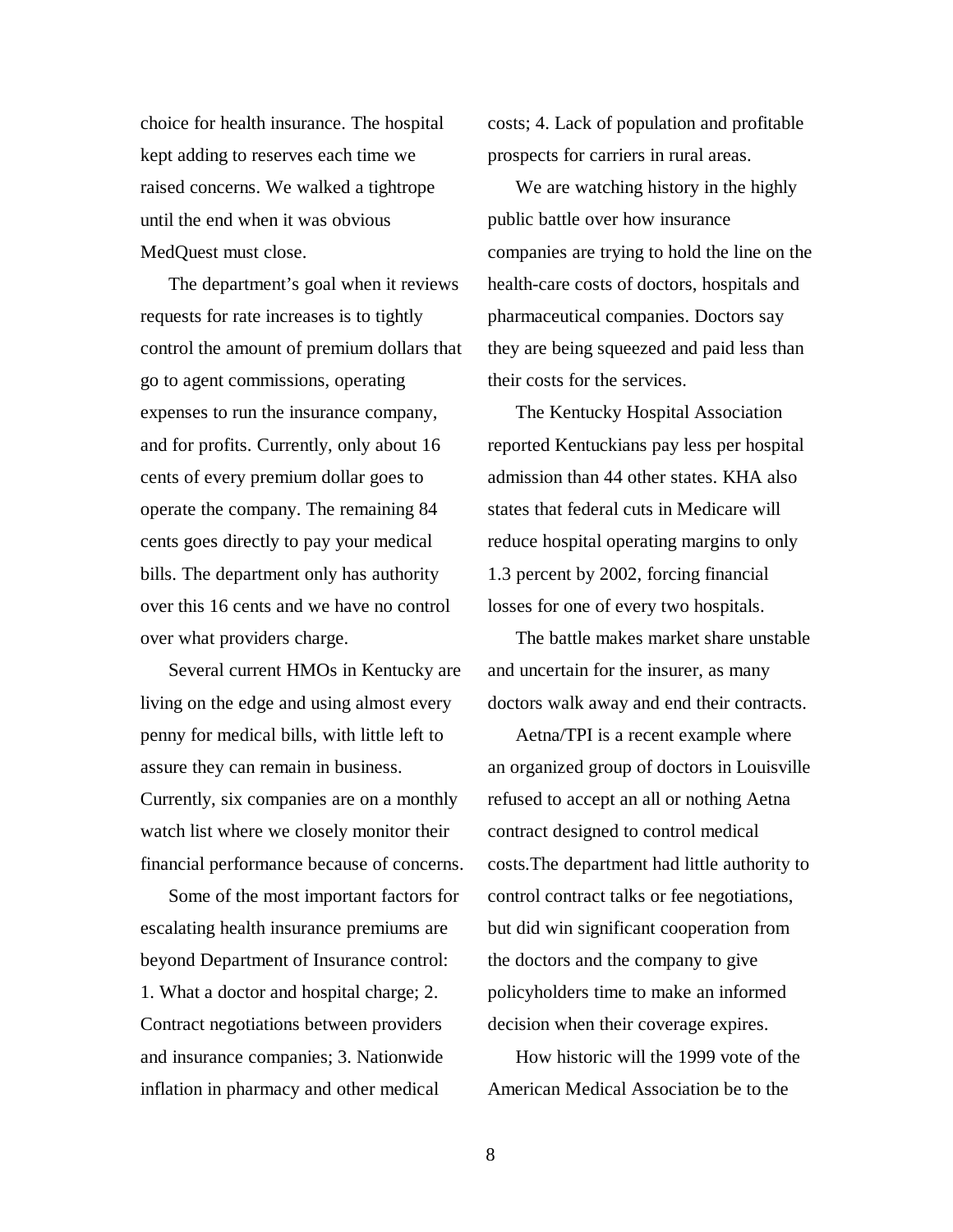history of health care costs? The AMA recommended and voted for unionizing doctors nationwide.

What will happen if the nationwide financial problems of HMOs continue?

Because of all these pressures on price, access to health care in the 1990s is becoming more and more dependent on whether you have coverage.

Then-Gov. Jones and key legislators enacted guaranteed issue when they saw access to health care was becoming more dependent on whether you were insured. They tried to bridge that gap for Kentuckians.

#### **Kentucky hospitals feeling pressure**

- *Because of rising costs for doctors and prescription drugs, hospital costs account for a decreasing share of total medical costs.*
- *Medicare payments to Kentucky hospitals will drop by more than \$630 million from 1998-20002 and one of every two hospitals will face financial losses as a result.*

*-- Source: Kentucky Hospital Assoc.*

The challenge today is how to fill in that gap and deal with affordability of health insurance.

When the proposals of President Clinton and Congress died, Kentucky increased pressure on insurance carriers to hold down costs. Those companies are facing a backlash as they try to restrict the length of hospital stays and challenge medical treatments by doctors.

Where do we go from here to keep the balance of insurance industry solvency and consumer protections?

Rising medical costs are the biggest reason why our premiums are going up, but my department has no authority over what doctors or hospitals charge.

I can tell you that insurance companies are scrutinizing medical costs and treatments like never before, looking at each patient's case to try to control costs and slow down the increase in our premiums. Sometimes the insurance companies go too far, denying legitimate treatment and we have to intervene with consumer protections.

**Gov. Patton continues consumer protections.** Gov. Patton continues to maintain the consumer protections of the early '90s and led efforts for additional help to Kentuckians.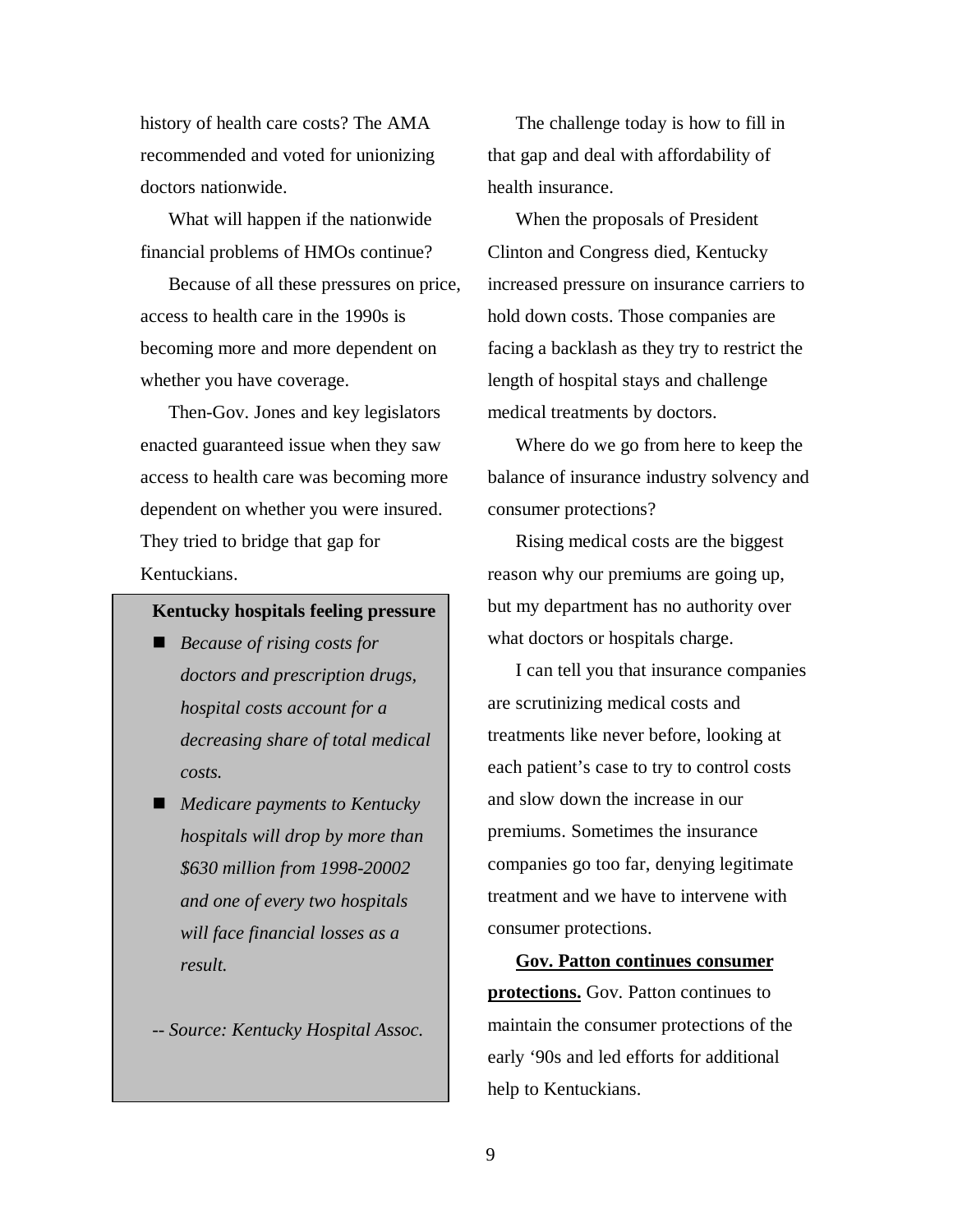He has provided the executive, administrative and financial support to this department so we can assume the role as the authority on health insurance.

Gov. Patton was instrumental in helping us establish the Consumer Protection & Education Division, which now fields 2,000 consumer calls per month, most of them related to health insurance problems.

The division's ability to investigate and intervene on behalf of consumers became critical as Kentucky Kare and the Health Purchasing Alliance went out of business.

The division has embarked on a consumer education campaign that has included hosting nearly a dozen Insurance 101 courses to help the public understand the specifics of all forms of insurance, including health.

We did not have the resources and personnel to deal with these pressing issues until Gov. Patton was elected.

#### **Preparing for the year 2000**

**legislative session.** State legislators have faced enormous pressure in each session to do something about the health insurance situation.

The continuing increases in insurance premiums, the loss of MedQuest in Owensboro, and fewer competitors

offering coverage in rural areas of the state are among the troublesome issues facing the 2000 session.

Everyone is looking for the silver bullet to solve all insurance problems. I believe the problems in our market are so fragile that I'm not even sure we have the weapon to fire the silver bullet if we had it.

Stated more directly, our past actions have caused multiple, unanticipated consequences. Yet, I firmly believe the intentions always were to benefit consumers.

The most difficult task for the Department of Insurance and the legislature is helping everyone understand that there are a multitude of things that upset health care coverage, delivery and pricing that go beyond the profits of insurance companies and providers.

If we have learned anything from this past decade of change, I believe we need to consider phasing in changes and new legislation with great caution and study.

We are looking at dynamic problems in our market where if one or two things occur we could see disaster.

With only Anthem and Humana in the individual market, we've got to keep searching for options.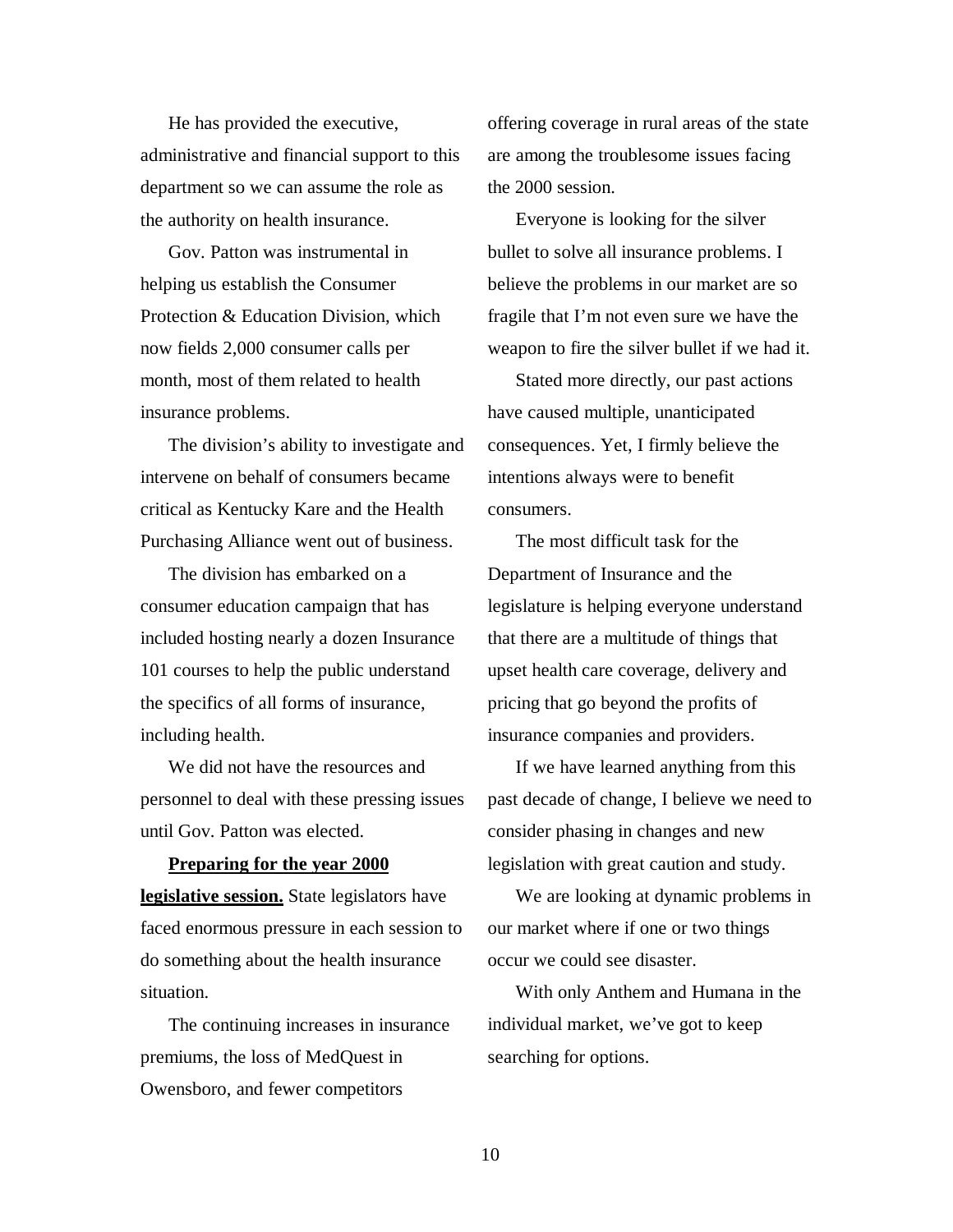The Department of Insurance will be making recommendations based on what we have gathered by listening to all groups.

We need to maintain a public policy of important consumer protections and get back to some semblance of a viable health insurance market.

But we must remember that for every positive stride there was an unintended negative result. For example, legislative mandates requiring coverage for certain medical conditions increased premiums for all Kentuckians.

Insurers estimate the 1998 mandates alone added up to 2 percent in costs. Kentucky has created new mandated benefits 23 times since 1968, adding up to 10 percent in costs overall, according to national studies.

Since 1994, high-cost patients were able to get insurance, a significant and compassionate achievement. It also resulted in added expenses being paid by all insurers and ultimately by all Kentuckians.

We need to approach the 2000 session by carefully sorting out all the options, searching for what has greater benefits and lesser negative consequences.

My best analogy is that you may start with a harmless chemical, but, as soon as you mix a new ingredient, you may have an explosive recipe.

Remember how good it sounded to hold Kentucky Kare's premiums at below market rates? Reserves were spent so rapidly that a once-stable alternative for health insurance was bankrupted and shut down.

The department and I will be pursuing a moderate course in our legislative proposals in 2000, seeking to balance insurance solvency with consumer protections and options.

We want to raise the bar and increase the capital surpluses maintained by insurers, avoiding financial instability.

We favor a new external appeals process in health insurance disputes. We need rapid, medically sound decisions on care when the insurer disputes coverage. The independent review actually would protect policyholders, providers and insurers from inappropriate decisions involving the health of consumers. This will remove unnecessary delays in treatment and lead to more consistent guidelines for what is covered and what is not by a health insurance policy.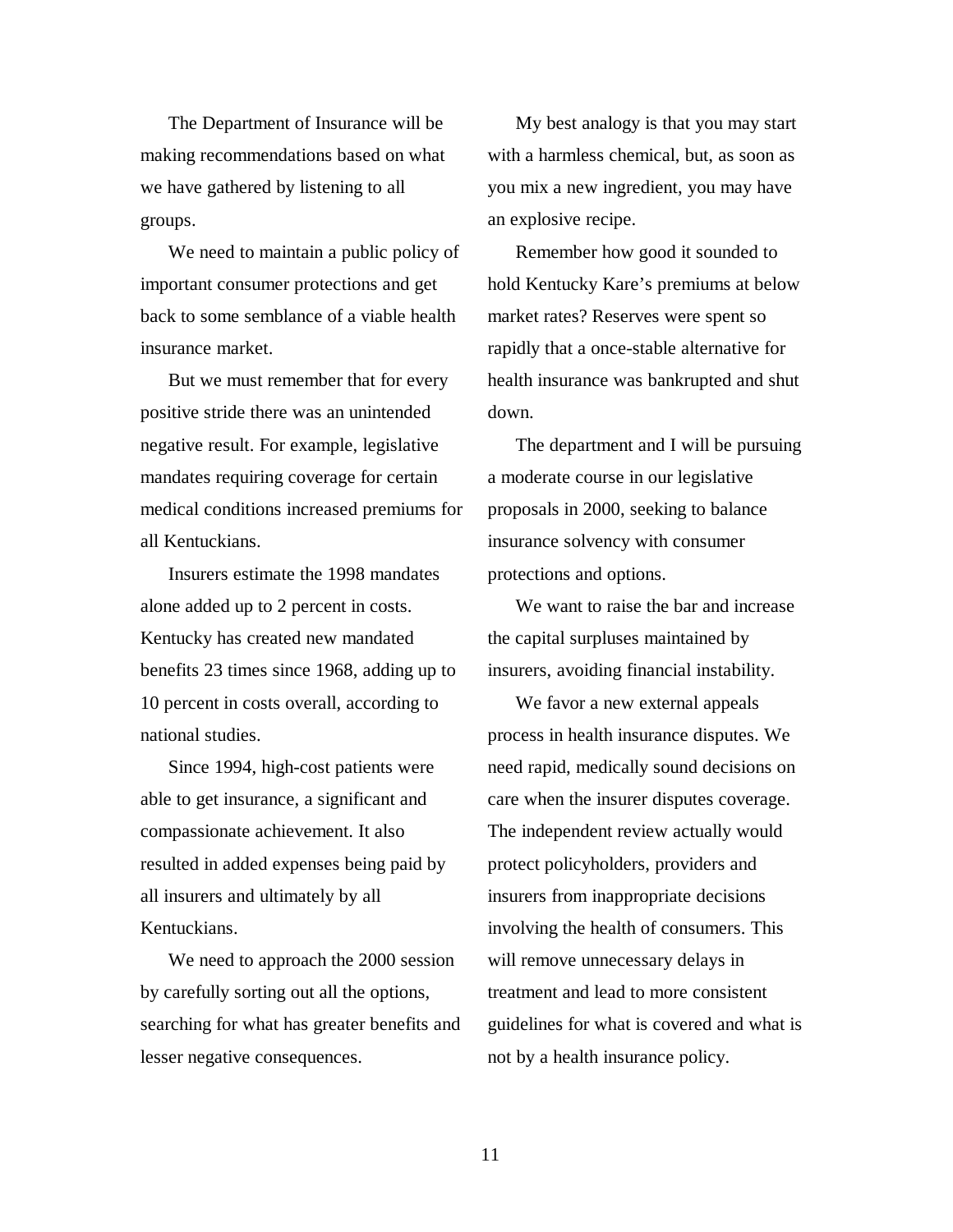Health insurance premiums are going to continue to increase. The number of uninsured will increase as employers try to get out of these burdens of increasing costs. An aging population and increasing demands for health care will be one of the biggest factors. Providers will face more pressure to become the safety net and to care for the working poor and the uninsured.

Lack of options and a choice of insurance companies will remain critical for us in the next decade.

Anthem and Humana are the only options in the individual market. And choices are limited in the small-group markets and even the major markets for public employees. A retired school teacher at a Middlesboro town forum noted CHA was her only realistic choice for insurance in southeastern Kentucky.

I firmly believe any effective impact on health insurance will require a coordinated effort by state and federal lawmakers.

We also plan a series of administrative rules and regulations that will simplify important patient protections contained in HB 315.

It is important that these regulations closely follow your intent as legislators

and work within the framework of enacted laws like HB 315.

The goal is to write departmental regulations that are administratively simple and cost-effective for insurance companies, while clearly defining the benefits and protections all of us have enacted for consumers.

Here are highlights of the regulations we are proposing:

- $\blacksquare$  Explain and simplify what documents insurance companies should provide to the department proving they have procedures in place to guarantee quality management. Lawmakers defined quality management as documenting required policies and procedures for utilization review, grievance and appeals.
- $\blacksquare$  Offer clear guidelines for how carriers should disclose to their policyholders any changes in drug formularies. We do not want to change how these lists of recognized prescription drugs are decided, added or deleted, but we do want clear rules assuring consumers are informed.
- $\blacksquare$  We want clear disclosure in contracts with providers that an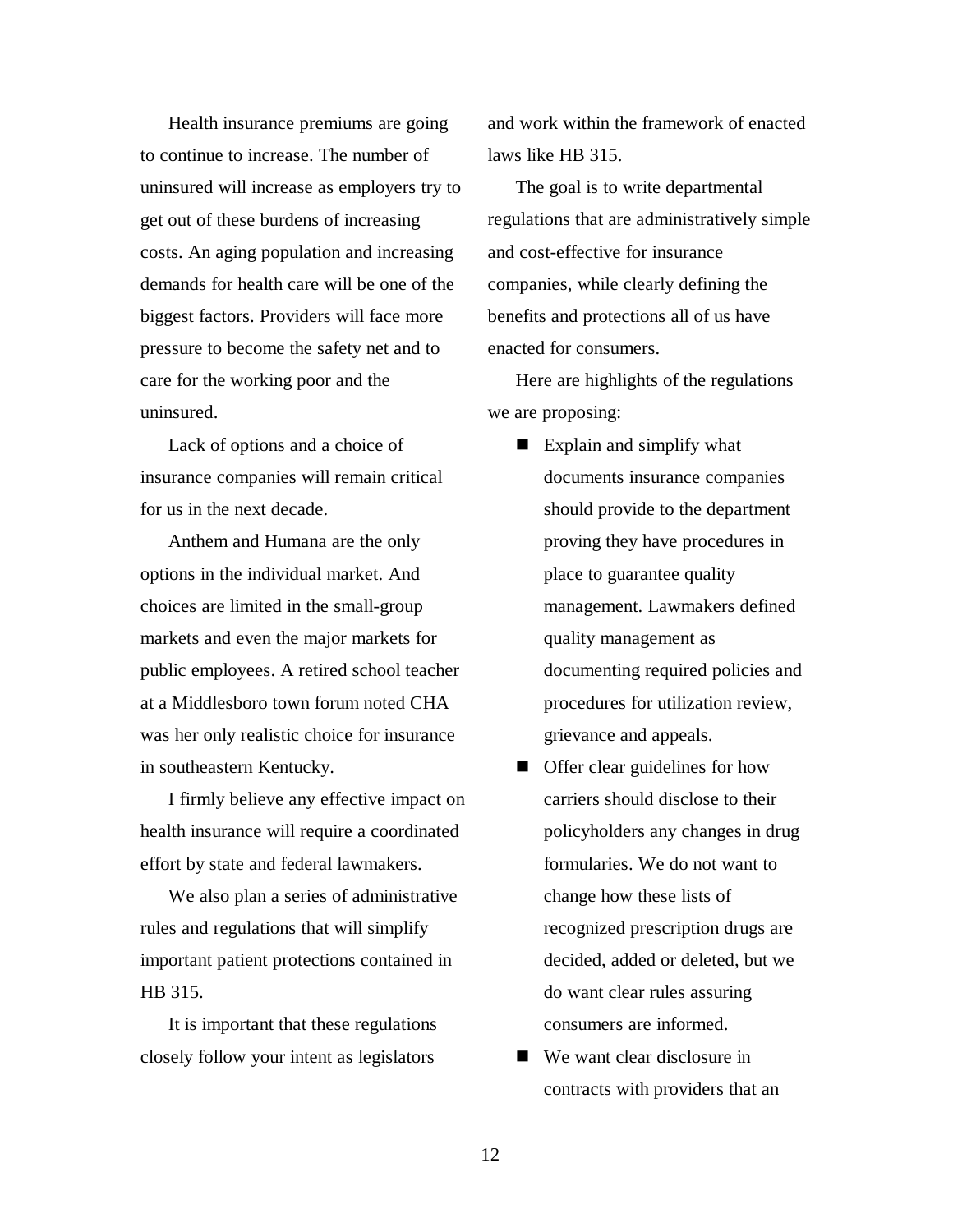HMO cannot bill policyholders for the balance of medical bills when a doctor or hospital charges more than the HMO has authorized to pay within the network. We want to work out how these "hold harmless" terms are disclosed to consumers who stay in the network or go out of the network of providers.

- $\blacksquare$  When coverage is denied, we need clear language of what members should be told. Consumers deserve to know what medical service is being denied, how to appeal, and the date of the decision. All companies are issuing denial letters as required by HB 315, but we want to simplify and resolve confusion about what details should be included.
- $\blacksquare$  Separate from these patient protections, we want to create an advisory panel that can hear from the public and medical experts about existing and possible future mandated benefits. The panel also should consider publicly any issues or proposals regarding health benefit plans and coverage. This study group should gather expert

information on costs and the need for any changes in mandated benefits or health benefit plans.

#### **Five goals for 2000 session.**

This report spells out what happened in one decade. But where do we go next, starting with the 2000 session?

I believe we should specifically focus on these five goals:

- 1. Maintain the consumer protections. We have some of the nation's best patient protections, especially with guaranteed issue. We should maintain these for all Kentuckians.
- 2. Stabilize the market. Kentucky made so many sweeping and untested changes that we created confusion and drove too many carriers out of the state. We must carefully research and document any future change so we're more informed about the potential consequences.
- 3. Choice. The individual market is almost down to only one choice, Anthem. We must open up more options for the market.
- 4. Comply with federal law. Some changes are necessary because of federal law.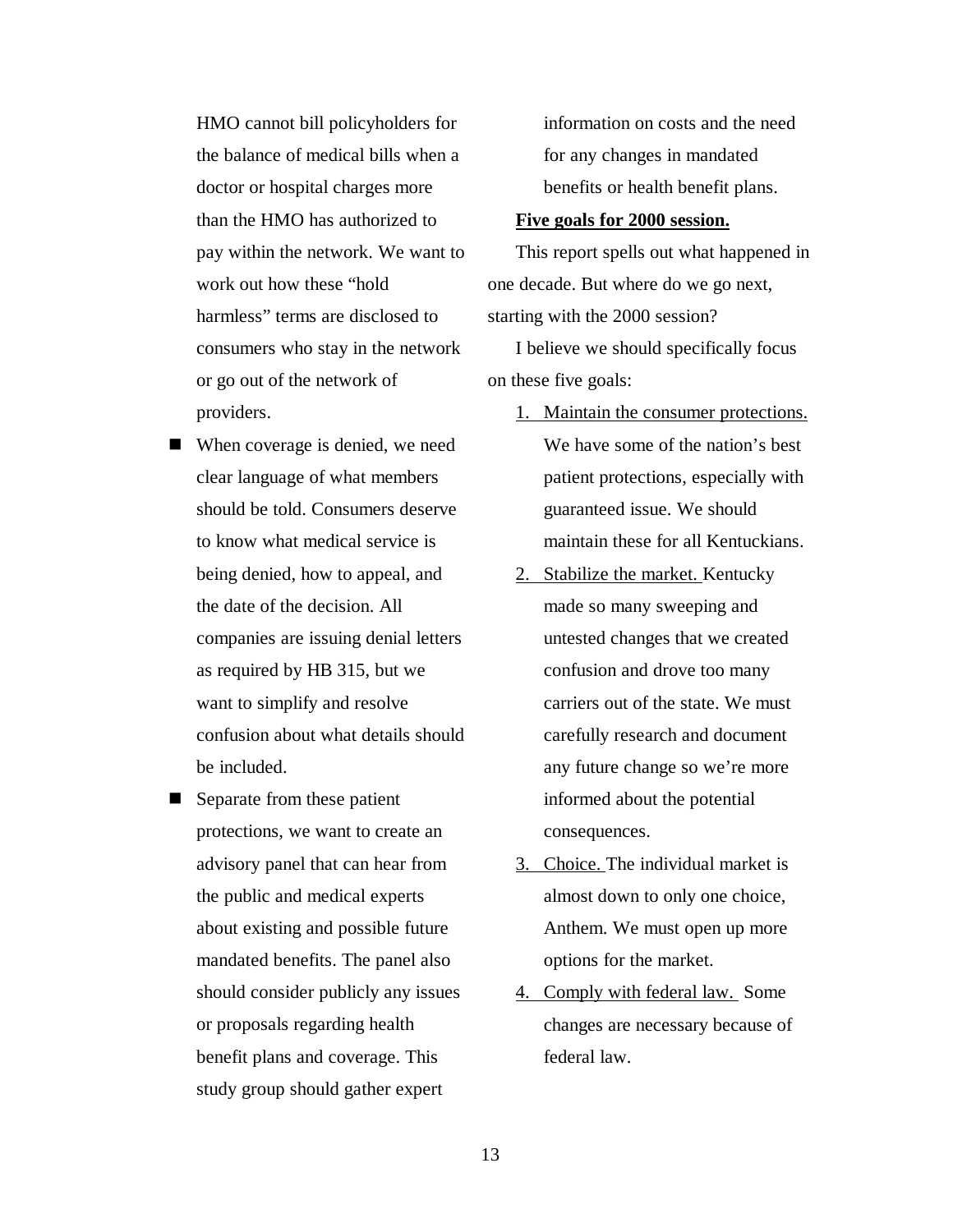5. Address geographic issues. We continue to worry about whether rural Kentuckians will even have a choice of carriers for health insurance. Added to the problem in rural areas is the lack of large employers most likely to offer health insurance as a benefit. We may need to pay much more attention to the geographical differences rather than statewide solutions in future legislation.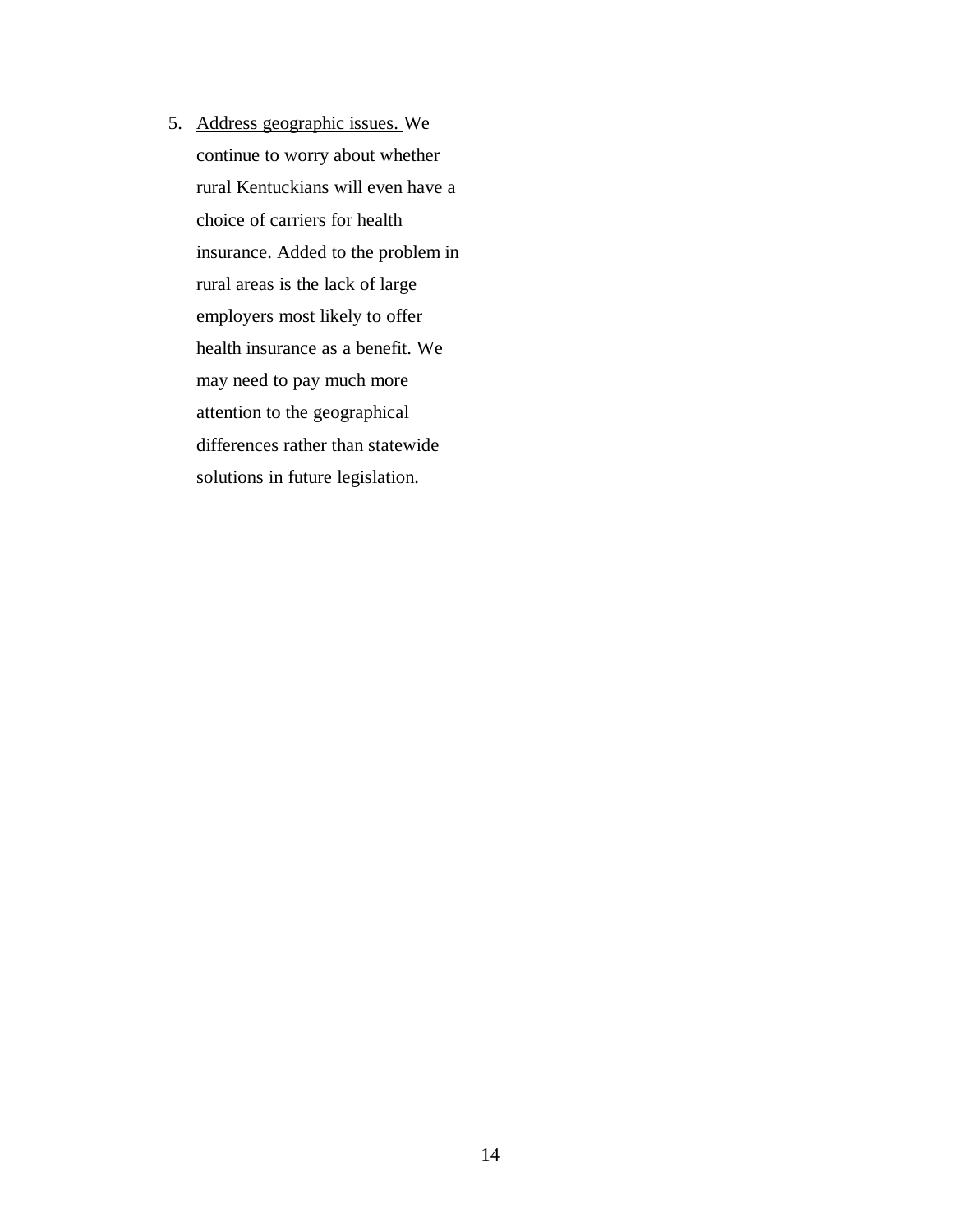# **1990 – 1993**

### Years Leading Up to Reform

*Health care and insurance were rising as national issues and would become an important plank of the 1992 presidential campaign of Bill Clinton.*

*Being able to afford insurance was becoming a bigger obstacle to the uninsured.*

*Kentucky began moving to the national forefront with its proposed health insurance changes, beginning in 1992 when then-Gov. Brereton Jones established a task force searching for public opinion and possible solutions.*

*Gov. Jones started with sweeping ideas dealing with health care, but health insurance would be used as the vehicle to bring changes.*

*Gov. Jones' proposals led to a 1993 special session and HB 4, which didn't pass, but laid the foundation for the 1994 General Assembly's enaction of HB 250.*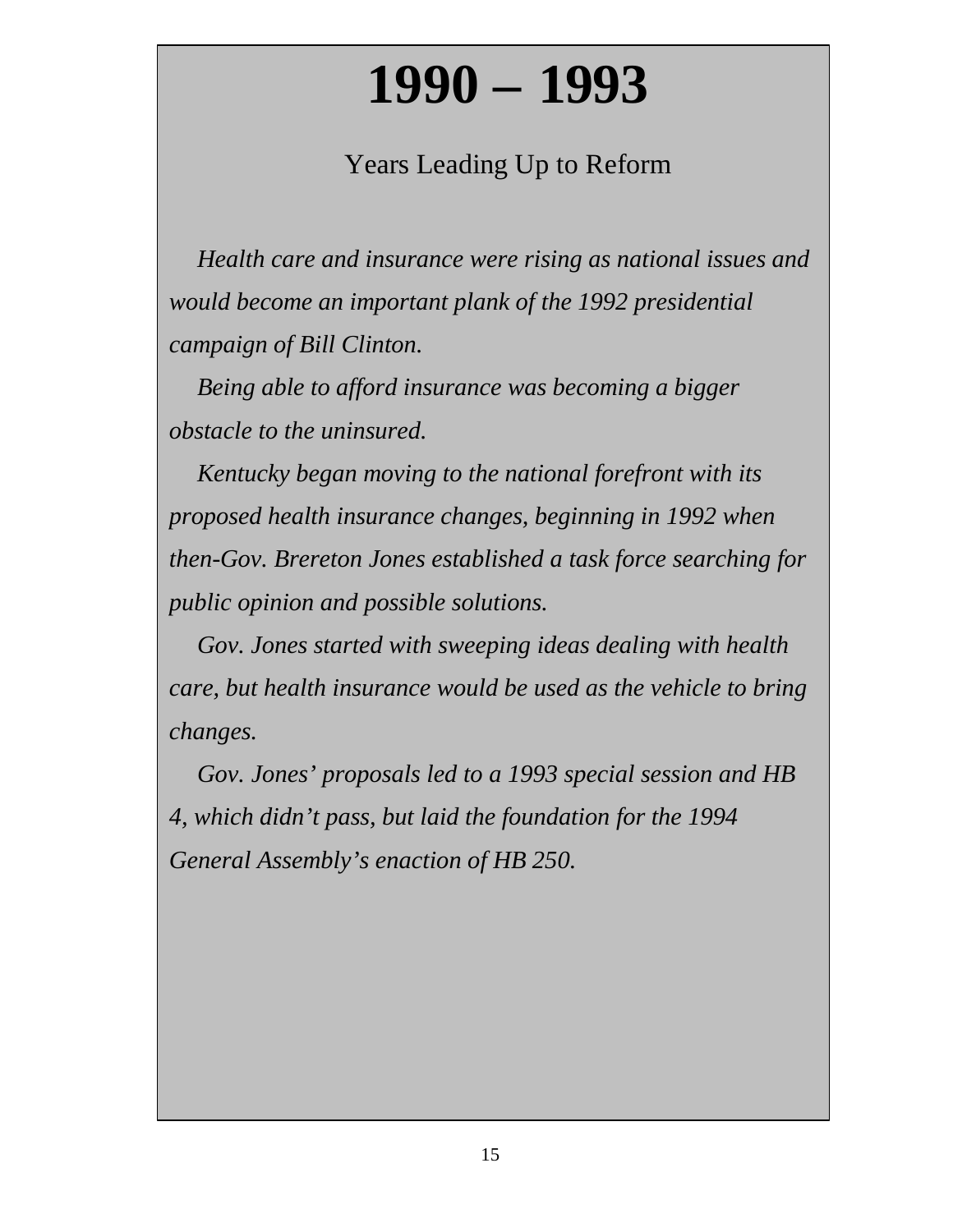Problems of the uninsured and the cost of health care were gaining increasing national attention as the 1990s began. Health care would become a key issue in the successful election campaign of President Bill Clinton in 1992.

While these issues were reaching a national pitch, however, states across the nation already were confronting the complex problems. Kentucky was among the states proposing and testing innovations for health care reform and ultimately leading sweeping changes in health insurance.

On the eve of President Clinton's 1992 victory, election surveys showed health care reform trailed only the economy as the major priorities of American voters. Clinton's campaign advisor James Carville kept the election effort focused with the slogan, "It's the economy, stupid." Yet the cost of health insurance and health care followed just behind that issue.

There were many facets to the problem of the uninsured:

 $\blacksquare$  Approximately 429,000, or 12% percent of all Kentuckians, were estimated to be uninsured. Nationally, that number was 34 million. The number was continuing to grow. The

Congressional Budget Office projected the number of uninsured would swell to approximately 39 million in the year  $2000<sup>1</sup>$ 

- $\blacksquare$  An array of barriers existed to prevent the uninsured from obtaining health insurance.
- $\blacksquare$  Indirect methods of paying for the uninsured had contributed to an unsatisfactory health delivery and financing system.
- $\blacksquare$  The rising costs of health care contributed to an increasing number of uninsured people, generating negative effects on the economy in general and specifically on state and federal budgets.

Health care spending in the U.S. continued to increase in the early 1990s at an alarming rate, and the number of uninsured people continued to grow as well. In 1992, about \$800 billion, or 13.6% of the gross domestic product, was spent on health care services. Lawmakers were told that if spending continued to increase at that rate, it could reach as high as 18% of the gross domestic product by 2000.

l

<sup>&</sup>lt;sup>1</sup> Congressional Budget Office, "Projections of National Health Expenditures," October 1992, page 4.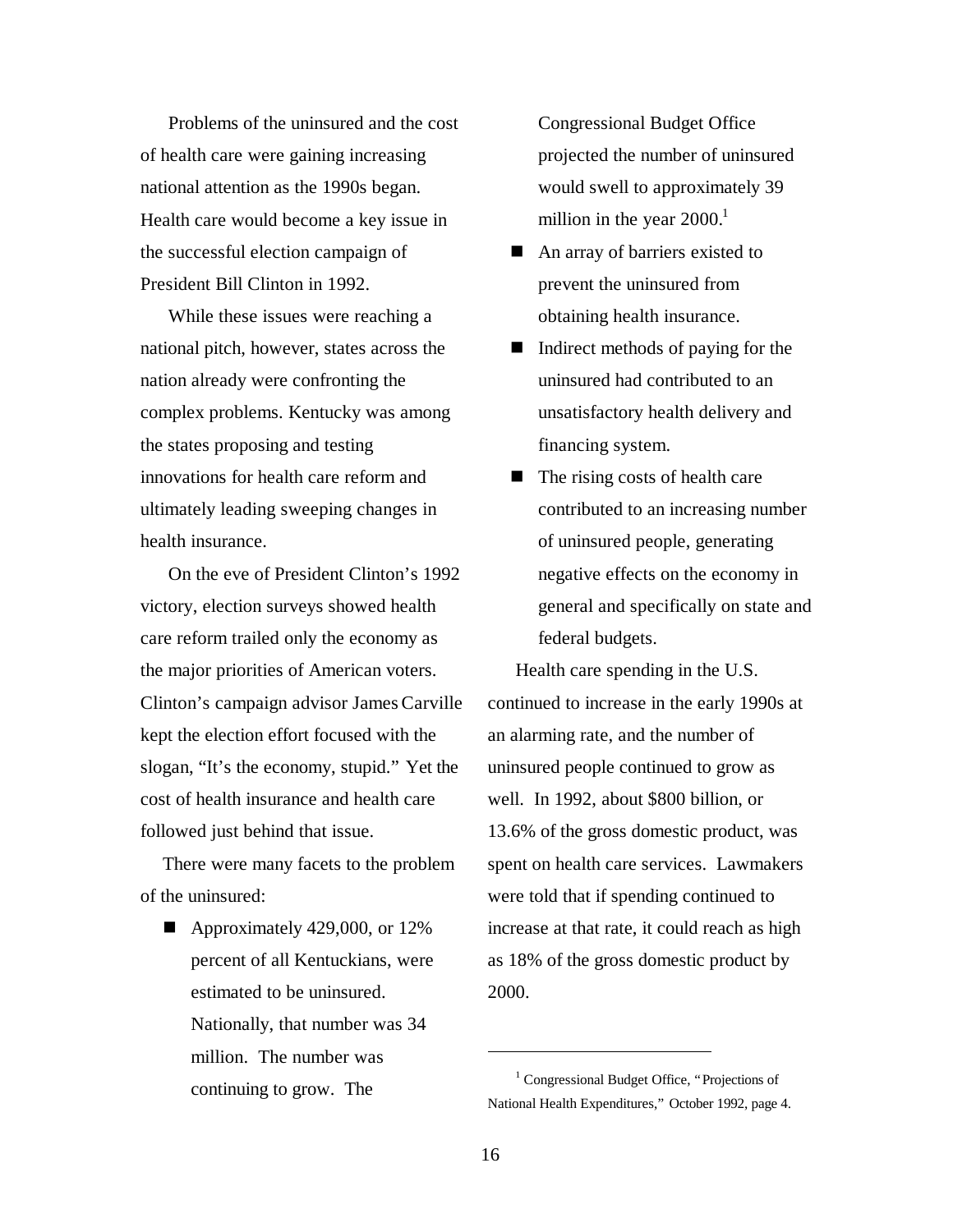As dollars for health care increased, there were fewer state and federal dollars for non-health spending, such as education, roads, housing, and urban development. Federal spending on Medicaid and Medicare were the principal reasons for anticipated increases in the federal deficit to more than \$500 billion by the year 2002.

Kentucky had experienced increases in the state's contribution to the Medicaid program of 300 percent over the 10-year period ending in 1992.

A number of factors contributed to this unacceptable problem, including rising health care costs, increasing numbers of Americans below the poverty level (particularly children), and increasing premium costs, which inhibited employers and employees from purchasing health insurance, particularly those in small businesses. The use of practices such as experience rating and underwriting of subgroups by insurance companies had resulted in increasing numbers of uninsured because high-cost people were excluded.

Medicaid programs across the nation had long served as the primary safety net program for providing health care to people who met the guidelines. Kentucky's Medicaid program served

approximately 500,000 residents in 1993, an increase of over 21% in the eligible population over an approximate two-year period. The increase in people eligible for Medicaid in Kentucky was primarily due to federally mandated expansions in the program to cover poverty level children and pregnant women.

Even with these significant expansions, there were an estimated 176,000 Kentuckians, approximately one-third of whom were children, without health insurance under the poverty level. Another 213,000 uninsured Kentuckians had incomes of more than 100% but less than 200% of the poverty level. Another 40,000 or so uninsured Kentuckians had incomes above 200% of the poverty level. $2$ Many of these could have afforded an average premium price to obtain insurance, but could not get coverage because of preexisting conditions or they were high-cost individuals and could not afford the price.

Beyond the safety net programs, people generally obtained health care coverage through employment. Many businesses, particularly small businesses, were unable to provide health insurance to their employees because of underwriting

 $\overline{a}$ 

<sup>&</sup>lt;sup>2</sup> Kentucky Health Care Reform report issued by Gov. Brereton Jones, Feb. 26, 1993, Attachment F.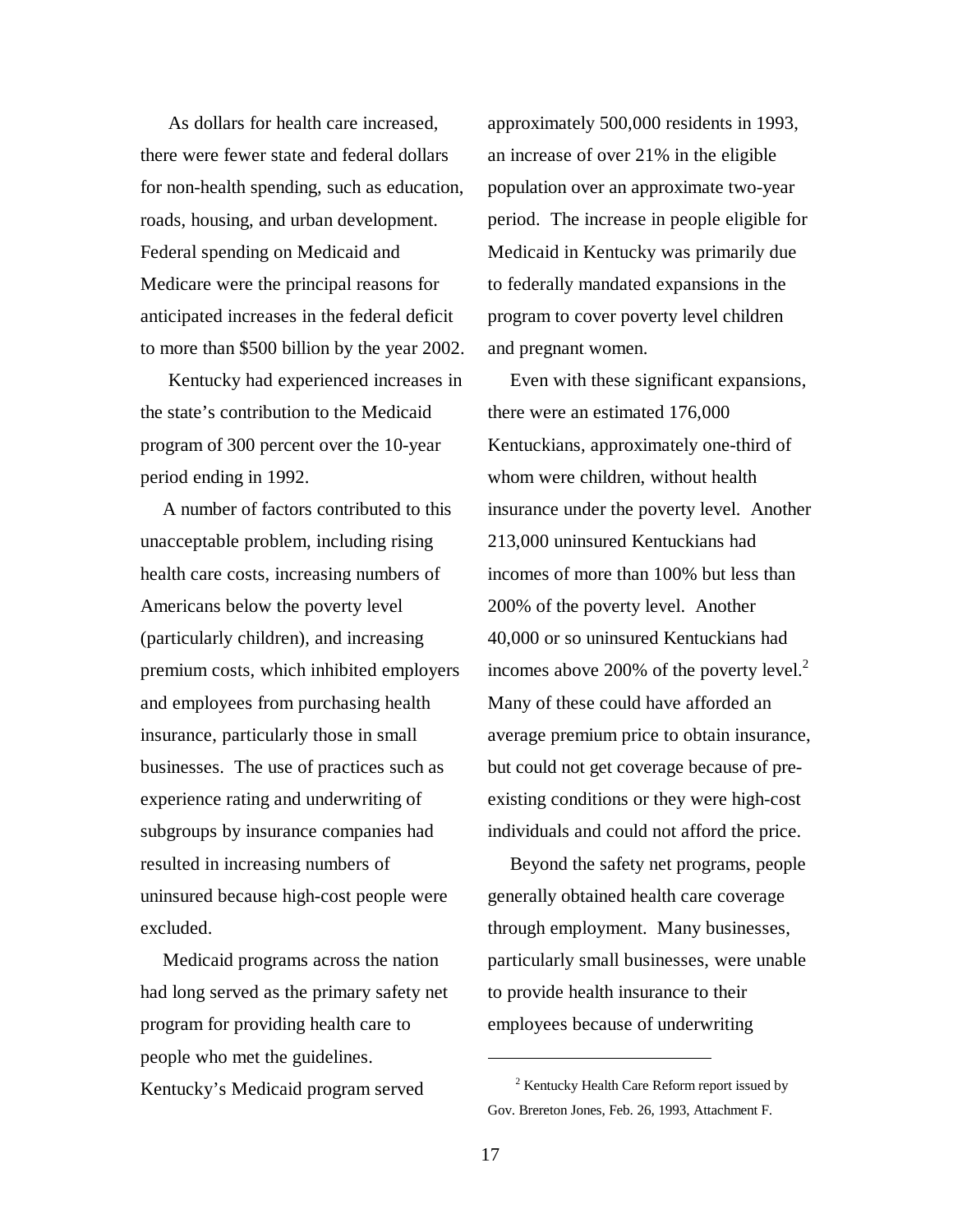practices, firm size and high risk employees, high administrative costs per employee, and higher employee turnover and higher risk for adverse selection.

It was estimated that approximately 191,000 of the uninsured that were age 18 or older were employed in some sort of job.

As health care costs and the number of uninsured throughout the nation continued to grow, states like Kentucky were in search of solutions to remove the barriers to reasonable access to health care for every citizen.

In March 1992, then-Gov. Brereton Jones issued Executive Order 92-261 establishing the Task Force on Health Care Access and Affordability. The 48-member task force was composed of representatives from a wide spectrum of consumers, providers and advocacy groups, as well as citizens at large. The task force was charged with the dual role of educating the public on the issue of health care reform, as well as taking the pulse of consumers and providers as to their views on health care policy. This information was secured through a series of 15 regional town meetings held across the Commonwealth during the month of May 1992.

A report was issued in June 1992 containing the synthesis of the opinions gathered at the town meetings. Since the report contained survey information that was not gathered using accepted survey techniques, it could not be viewed as a scientific sampling, but rather as a compilation of the views of those who chose to participate. Issues and views varied and covered such topics as comprehensive health education, professional education, establishment of integrated delivery networks, health professional recruitment, quality, certificate of need, medical malpractice reform, tort reform, insurance access and barriers to access, and insurance reform.

While consensus was not achieved, input from these individuals and groups played a role in developing Gov. Jones' plan for restructuring Kentucky's health care financing and health care delivery system. It also led to major drafts of legislation necessary to enact the total reform plan.

A special session for the spring of 1993 was envisioned to deliberate the issue. The governor's plan was released in February 1993. Fundamental to the goals of the governor's proposal was to stop the rapid increase in health care costs and assure that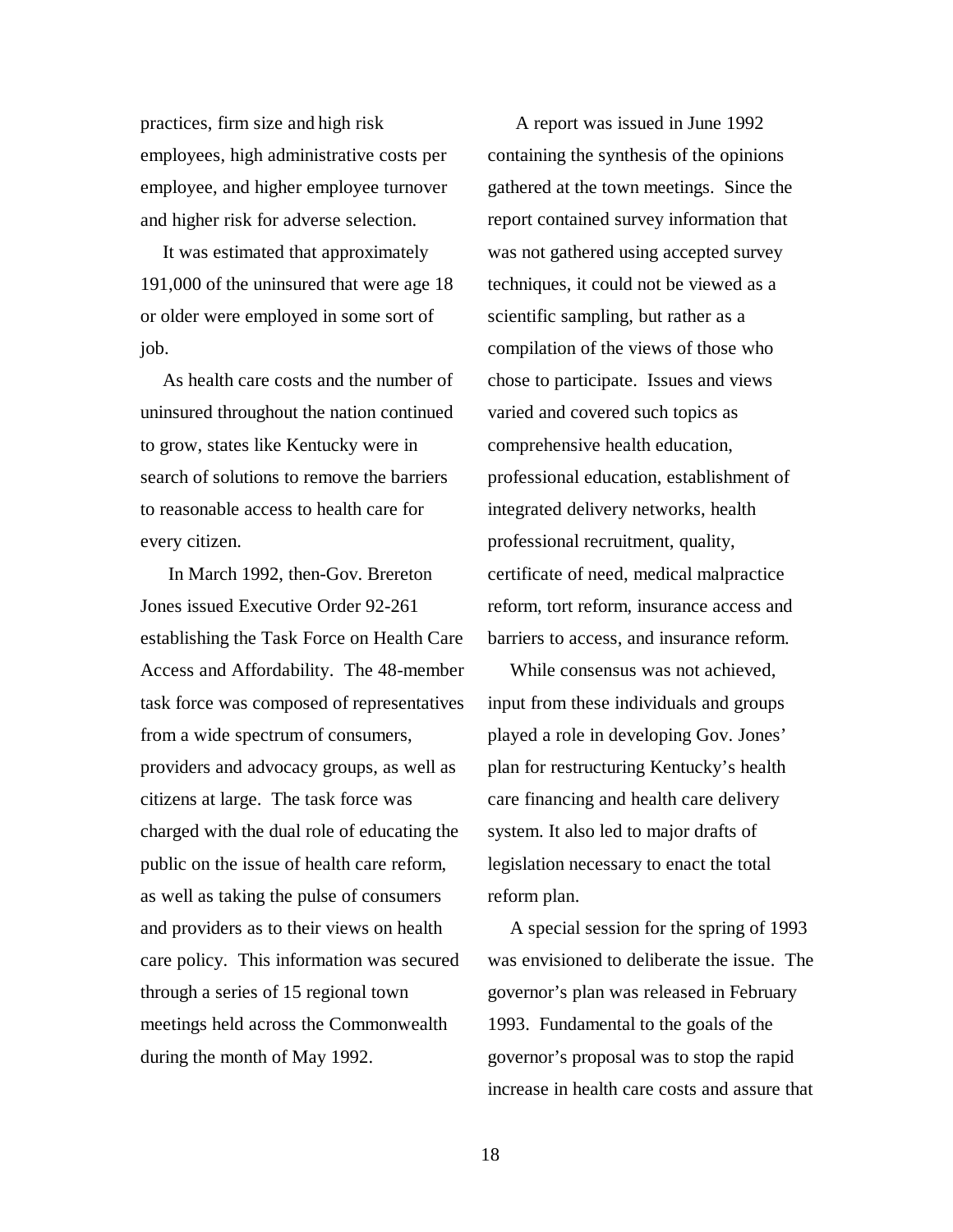all citizens of the Commonwealth were able to secure quality health care at an affordable cost. These goals were to be accomplished by: $3$ 

- $\blacksquare$  Controlling the cost of health care.
- $\blacksquare$  Providing universal access to medically necessary care.
- $\blacksquare$  Restructuring the health care delivery system.
- $\blacksquare$  Defining and maintaining high standards of quality health care.
- $\blacksquare$  Emphasizing primary care services.
- $\blacksquare$  Assuring that everyone pays his or her fair share.

In a special session of the General Assembly, which began May 10, 1993, Governor Jones supported HB 4, which would have:

- Created the Health Policy Board.
- Created a large purchasing pool (a pool that could include the uninsured, public employees, public retirees and had the potential to hold Medicaid eligibles, Medicare eligibles,

1

and private business employees).

- $\blacksquare$  Set provider rates, as well as premium rates.
- $\blacksquare$  Mandated insurance for all citizens.
- Prohibited exclusions for preexisting conditions and mandated community rating.
- $\blacksquare$  Provided subsidies to small businesses with low net profits and low annual payroll, and many other provisions.

Gov. Jones wanted sweeping changes in health care, yet his eventual reforms actually focused on the narrower issue of health insurance. Gov. Jones started with major initiatives proposed in HB 4, which laid the foundation in 1993 and ultimately led to passage of HB 250 by the General Assembly in 1994.

What resulted was a huge impact on health insurance coverage and a dramatic change in the industry and market. While all effort was focused on health care, the actual reforms dealt with a restructuring of the private health insurance sector.

One example of trying to use health insurance regulation to achieve changes in what doctors and hospitals charged was to challenge insurance rates so carriers had to

<sup>&</sup>lt;sup>3</sup> Kentucky Health Care Reform plan issued by Gov. Brereton Jones, Feb. 26, 1993.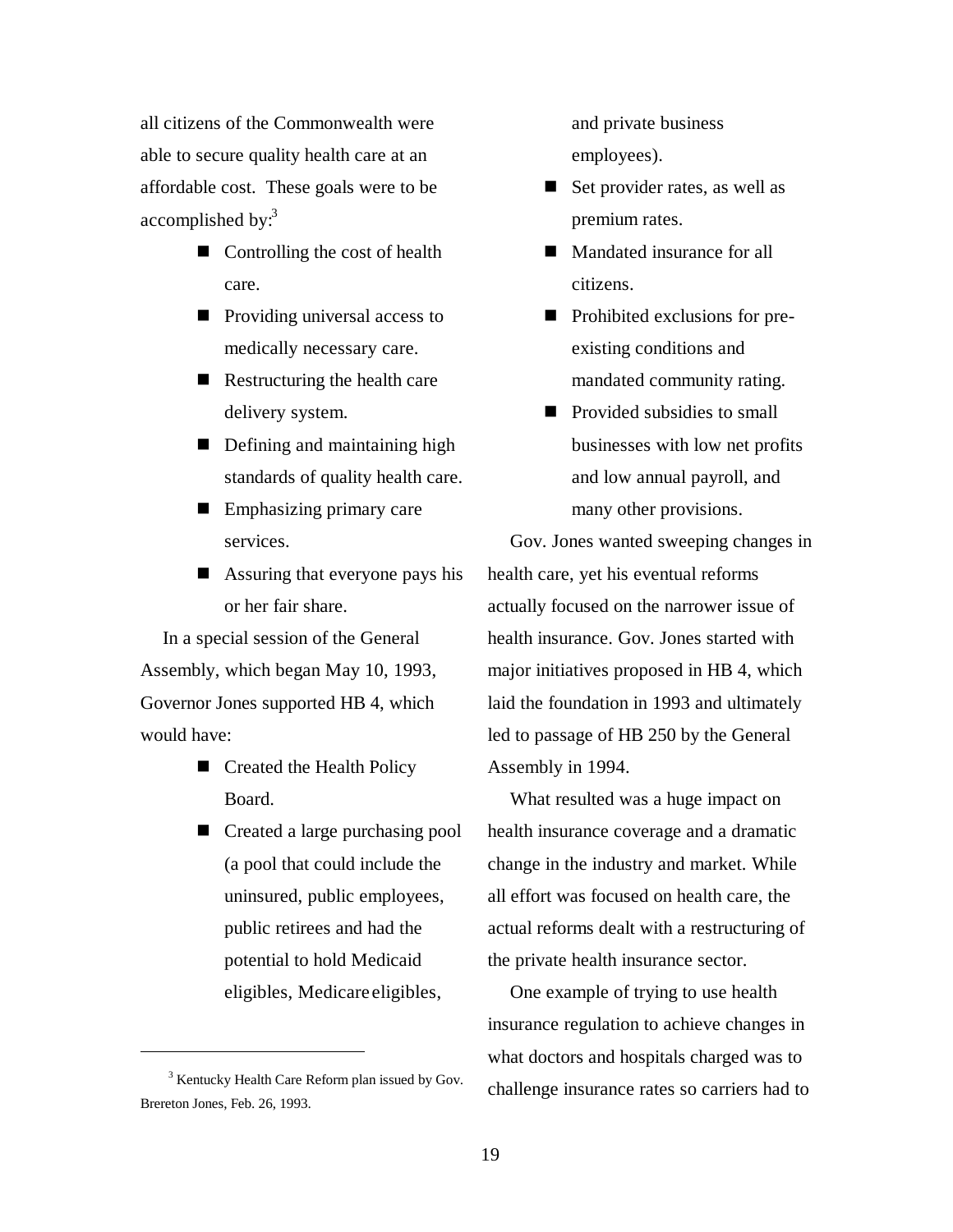reach down and equally challenge providers. Private sector insurers were used as the tools or road toward clamping down on providers.

The reform proposal offered by Gov. Jones in February 1993 shows how sweeping the goals were, speaking almost exclusively of health care and such things as a mandated seat-belt law in more than 20 pages of his plan. Only a few pages dealt with health insurance, including community rating ideas and prohibiting pre-existing condition exclusions.

The eventual changes, however, dealt

**COBRA***: The federal law assuring employees could still get health insurance coverage after their employment ended with employers of 20 or more people.*

*COBRA is the acronym for the law known as the Consolidated Omnibus Budget Reconciliation Act.*

*Kentucky actually adopted patient protections like this before the federal government passed COBRA, allowing people to continue or convert coverage.*

with health insurance and not health care and were sweeping. These changes came without a thorough study of the potential impact on the market and consumers.

While a comprehensive health care reform bill did not pass in the 1993 Special Session, a bill did pass creating a 25 member Task Force on Health Care Reform. The Task Force on Health Care Reform met from June to September 1993, and many of its findings resulted in provisions in HB 250, passed in 1994.

At the federal level, the federal law known as COBRA (Consolidated Omnibus Budget Reconciliation Act) was passed to assure employees (of employers with 20 or more employees) could get health insurance coverage after their employment.

Also during this era, the Family Medical Leave Act was passed in 1993 to require companies with more than five employees to allow up to 12 weeks of leave during any year for personal illness, birth, adoption, or illness of a spouse, child or parent. Employers were required to pay the health insurance premiums of the employee on leave, but not their salary.

In 1993, President Clinton created a task force to address the health care crisis. This task force debated many months before producing a voluminous plan known as "the Clinton Plan."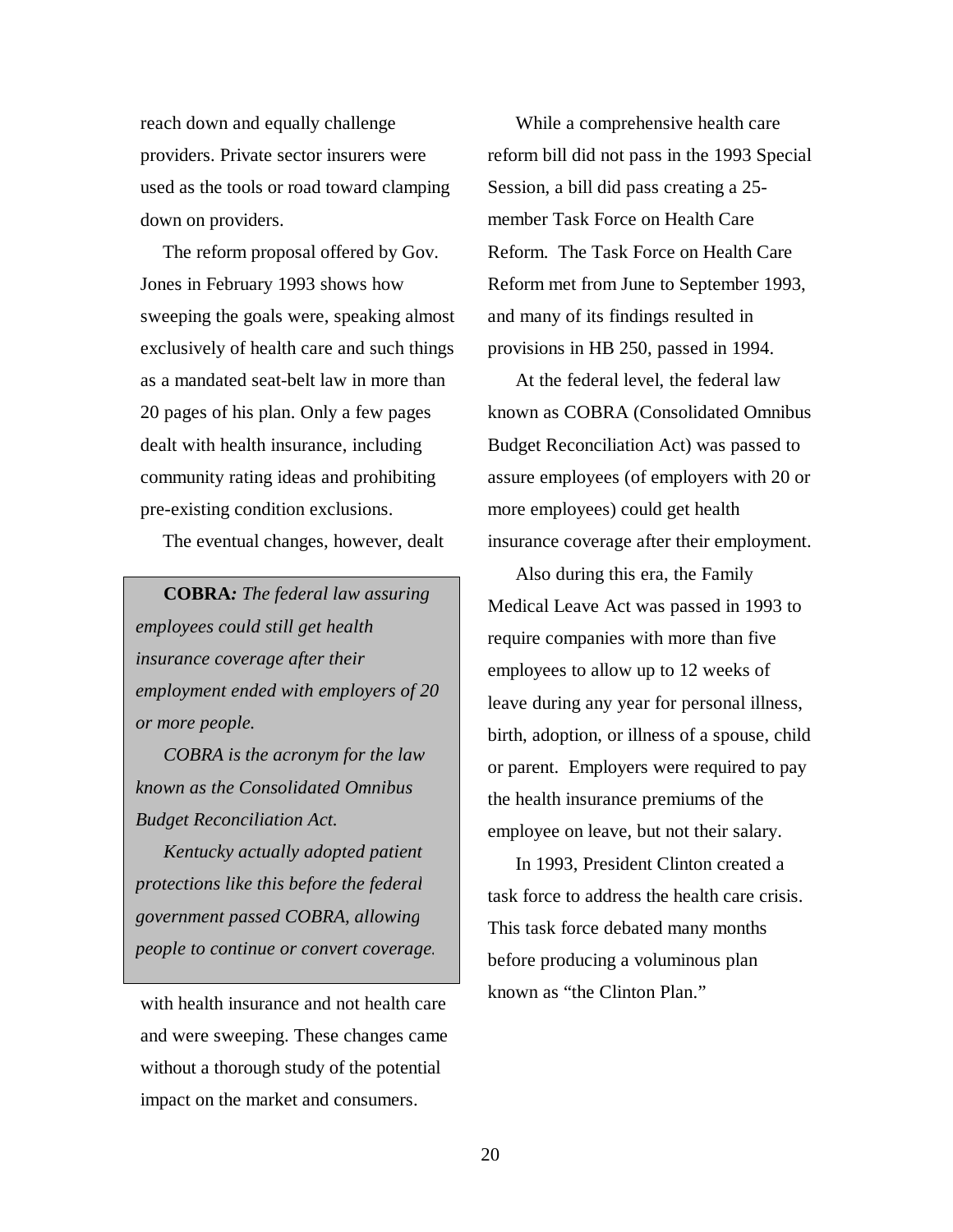Congressional committees and the Clinton Administration would debate the proposal for several months into 1994 and beyond.

Kentucky deliberately decided to be at the forefront of the growing national debate about health insurance. State lawmakers got ahead of Congress.

Kentucky would ultimately pass comprehensive changes, including guaranteed issue to any resident regardless of health. The state expected President Clinton to win passage of his plan in Congress and to be that much further ahead when that time came.

But Kentucky got out front and nobody followed. HB 250 passed in April 1994. Clinton's national plan died in Congress in November 1994.

In just one historic year, 1994, Kentucky became a national leader in health insurance changes – and an island, too.

**Family Leave***: Congress passed the Family Medical Leave Act in 1993. Employers with more than five employees were required to give up to 12 weeks of leave during any year for personal illness, birth or adoption of a child, or illness of a spouse, child or parent.*

*Employers did not have to pay the employee's salary during the leave, but were required to keep paying health insurance premiums.*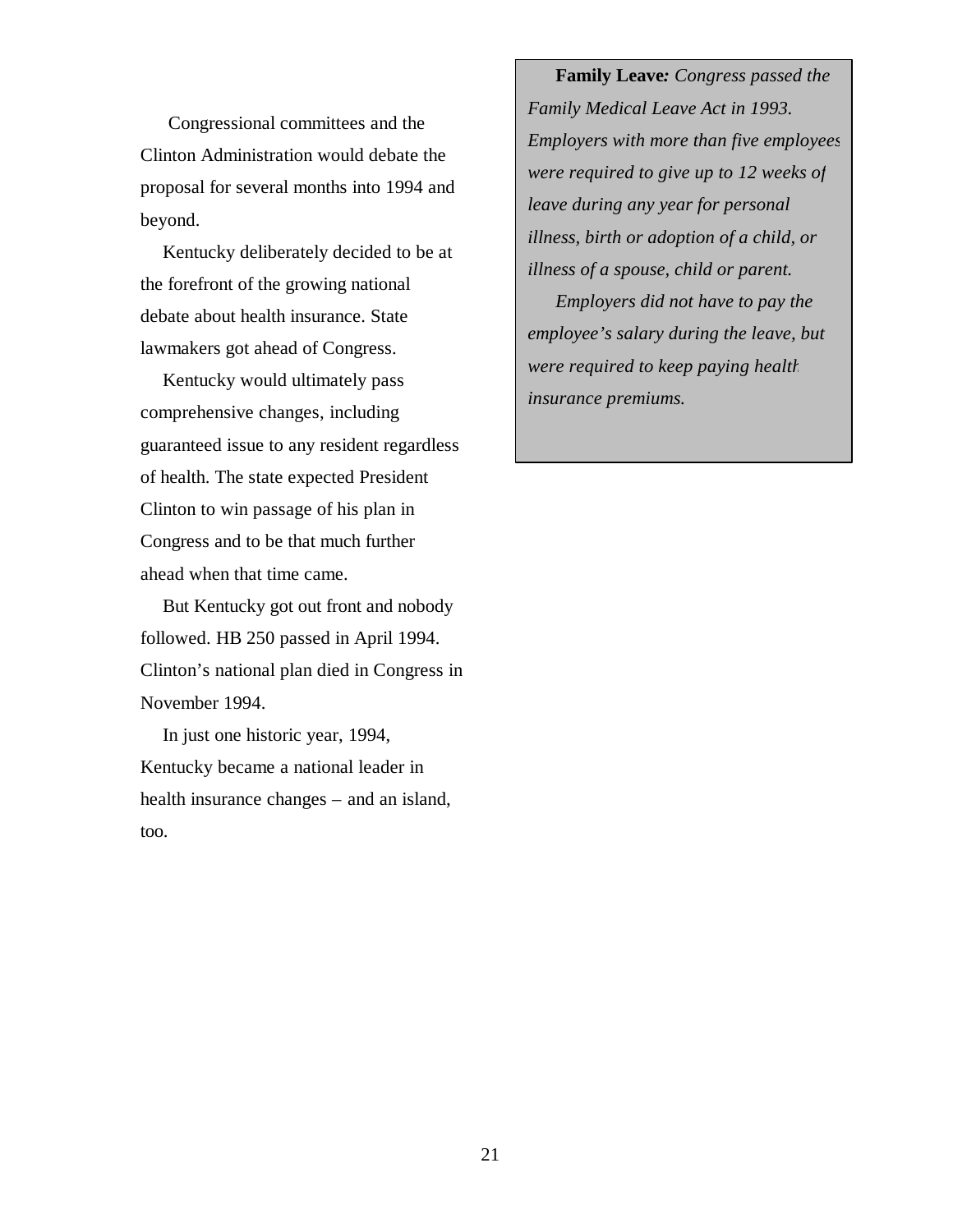## **1994-1995**

*By the end of 1994, President Clinton's proposed national health care plan was clearly not going to pass. But the 1994 Kentucky General Assembly had already acted, passing dramatic changes of its own in HB 250.*

*The law created a powerful Health Policy Board and the Health Purchasing Alliance where public employees would be among the members.*

*A rush to make such dramatic changes, and confusion over all the new reforms, led a number of health insurance companies to announce they were withdrawing from the Kentucky insurance market.*

*Consumers gained significant protections from Kentucky that Congress wouldn't give to the rest of the nation in the Clinton Plan, including guaranteed access to insurance coverage regardless of health. But there were other consequences, too, including higher rates and fewer choices.*

*Kentucky became a national leader – and an island – in these same historic years.*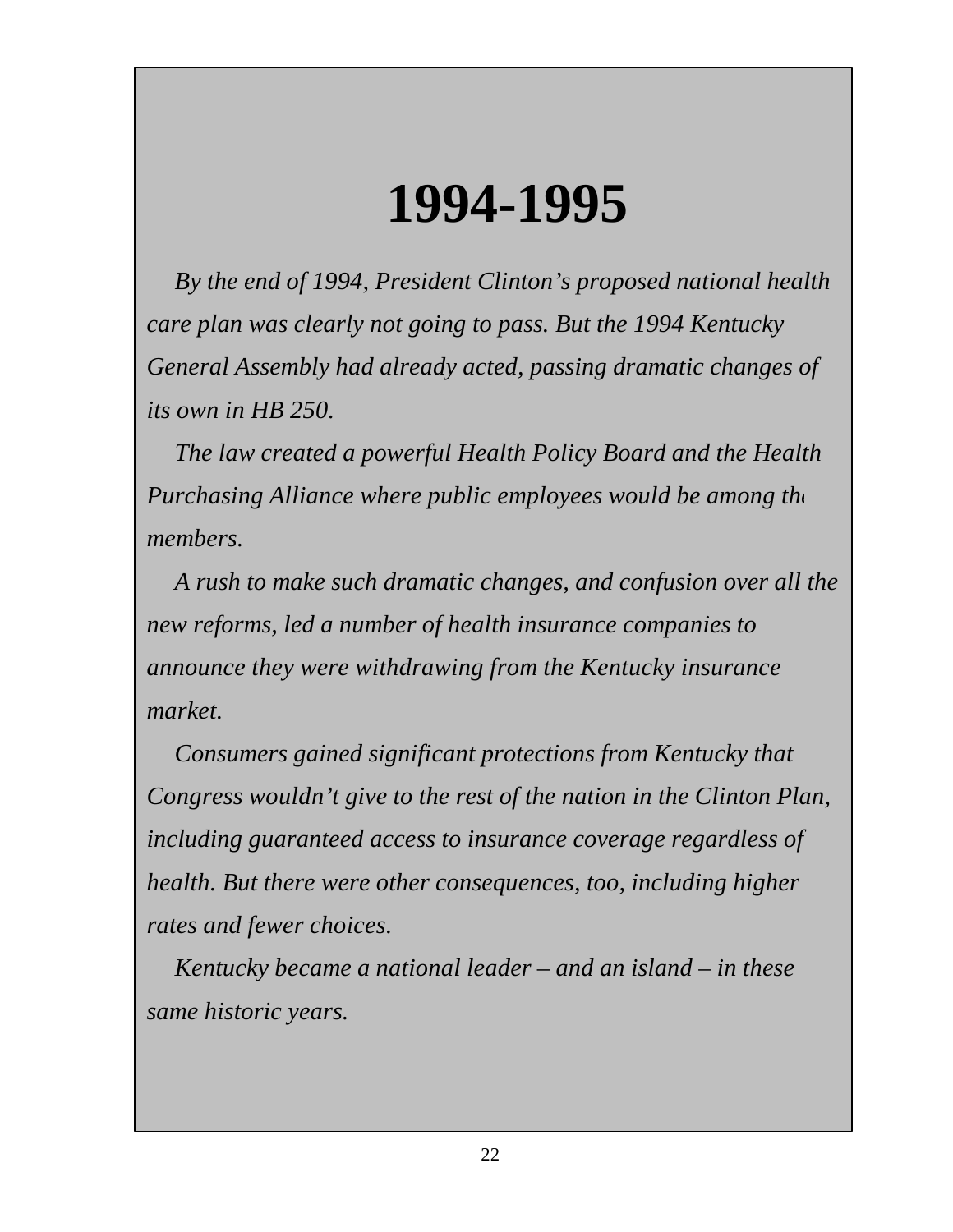Gov. Jones was the driving force behind passage of HB 250 in the 1994 legislative session. The law was effective on July 15, 1994, but the actual implementation was not until July 15, 1995.

One of the key provisions of HB 250 was the creation of a powerful and independent Health Policy Board. This full-time, paid board of five members would become responsible for even more sweeping and dramatic changes in health insurance.

But there were built-in obstacles for this board. Members were given very little time to make such dramatic changes. And, by law, three of the five members could have no expertise or background in insurance matters.

Among key duties of the Health Policy Board was to collect information that would become the basis for later policy decisions. As a quasi-state agency, the

**Members of Health Policy Board could have no insurance expertise:**

*"Three members shall be persons who do not hold, and have not held, any fulltime employment with a facility and who are not, and have not been licensed providers."*

*-- HB 250.*

board answered only to the General Assembly.

Gov. Jones intended the board to begin collecting more and more data for future proposed reforms in health insurance. Jones' focus was on health care, but he used health insurance coverage as his instrument for change.

The Health Purchasing Alliance was another creation of HB 250. The alliance was promoted as a way to create a large, affordable group of people who would have the size and leverage to create an affordable pool for insurance coverage.

The alliance also became a way to bring the public marketplace together with the private, non-Medicaid and non-Medicare market.

The theory was that an alliance with many public and private employees as members would drive competitive pricing because of its size and leverage. At first, Gov. Jones mandated all public employees as members, including state, local, county, school and university employees, as well as public retirees. The private sector could voluntarily join the alliance, including private individuals and small-group employers with up to 100 employees.

The alliance also was a quasi-state agency answering to the legislature on all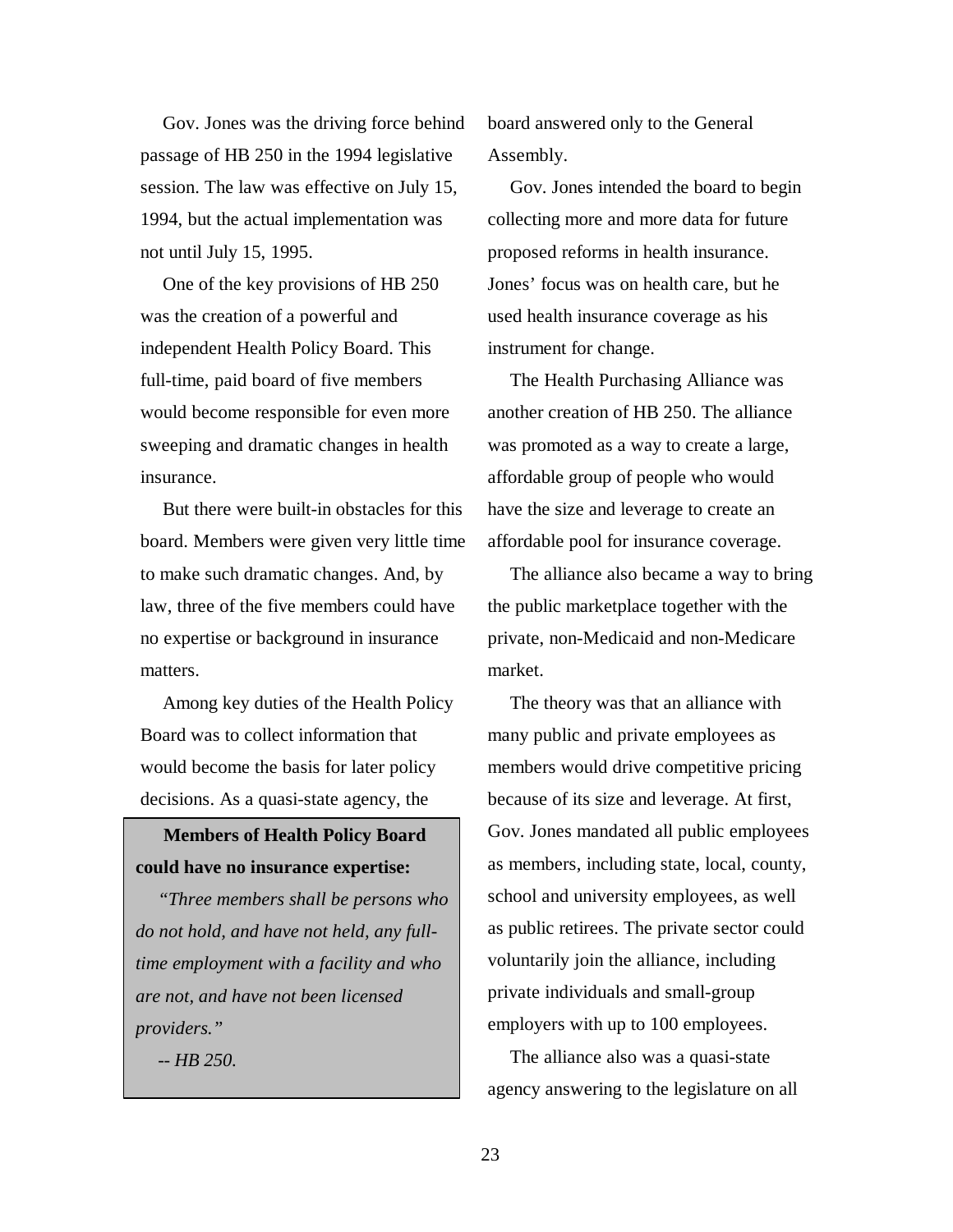substantive matters and to the Health Policy Board on administrative matters. The alliance board was voluntary and its original members came from the same groups represented, including public employees at universities, cities, schools and one member was from the private sector.

The alliance also had unrealistic timelines, including an unreasonably short period of time to prepare to enroll 300,000 people by the first day of implementation.

Gov. Jones was committed to making sure Kentucky offered one of the nation's top consumer protections, believing in guaranteed issue, where nobody should be denied insurance because of health status. That was the basis of his eventual health insurance reforms.

In 1994, when HB 250 was enacted, Jones expected long-term that everybody would buy through the alliance. But he knew it would take time to establish it. He devised a more immediate compromise, by allowing those with health problems and needing immediate insurance relief to "buy in" to the alliance. The "buy-in program" was available to any Kentucky resident. They could buy an individual policy from any carrier already offering coverage to state employees in July 1994. More

significantly, they were able to get their insurance at the same premium as the larger, healthier pool of state government employees.

By 1995, 5,148 people were enrolled in the "buy-in program." Because of the high loss ratios that resulted, it is a safe assumption that many people in this program previously were uninsured because of their poor health.

HB 250 also created sweeping changes in the health insurance provisions of the Insurance Code.

Four main consumer protections related to the purchasing and renewing of health insurance were created:

- $\blacksquare$  Guaranteed issue: Insurers were required to issue a policy to everyone. Health conditions could no longer be used as a reason for denying coverage
- Guaranteed renewal: Insurers must renew all health plans except for non-payment of premium, fraud or misrepresentation, noncompliance with plan provisions, or if the insurer ceases doing business in Kentucky.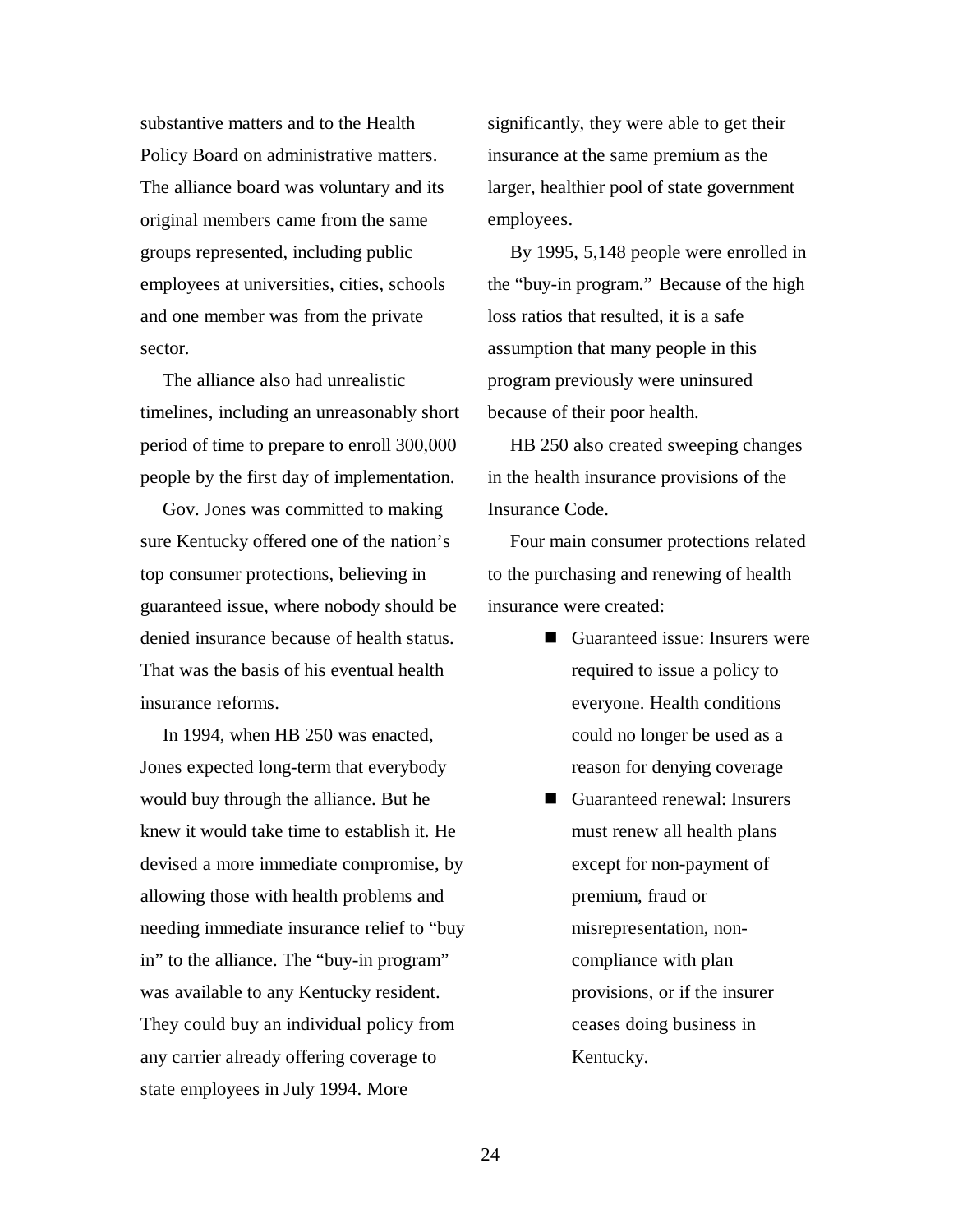**Guaranteed issue and guaranteed renewal:** These were among the most significant consumer protections passed by Kentucky lawmakers during the decade.

Under guaranteed issue, everyone was eligible for health insurance in Kentucky regardless of medical condition. Guaranteed renewal meant coverage could not be dropped because of developing medical problems.

Ultimately, only eight states in the United States would require health insurance in this way.

Then-Gov. Brereton Jones and key legislative leaders were instrumental in passing this law, HB 250 in 1994, which came about in Kentucky after similar proposals by President Clinton died at the federal level.

Proponents considered this a powerful and compassionate consumer protection for ill Kentuckians previously denied access to health insurance.

Critics complained it added to overall health insurance premiums for all Kentuckians and drove many insurers out of state and to more profitable markets.

- $\blacksquare$  Limitations on exclusions for pre-existing conditions - Previously, an insurance carrier could refuse to cover a patient for a specific pre-existing condition. Under HB 250, preexisting conditions (conditions which an insured sought or received treatment for within the last six months) could not be excluded from coverage for more than six months.
- $\blacksquare$  Portability Closely related to pre-existing exclusions is the concept of "portability."

HB 250 required insurance companies to give credit for prior coverage against any pre-existing condition regardless of a

policyholder changing jobs or insurance policies.

In addition to these consumer protections, HB 250 provided for major changes in the way rates were developed and in the benefit plans that could be offered in Kentucky.

As part of HB 250, health plans were required to use "modified community rating" for individuals, employers with 100

**Portability***: The consumer protection where an employee receives credit for health insurance coverage when changing jobs. If the person was covered for a sufficient period of time under the first policy, benefits for a pre-existing condition could continue under the subsequent policy.*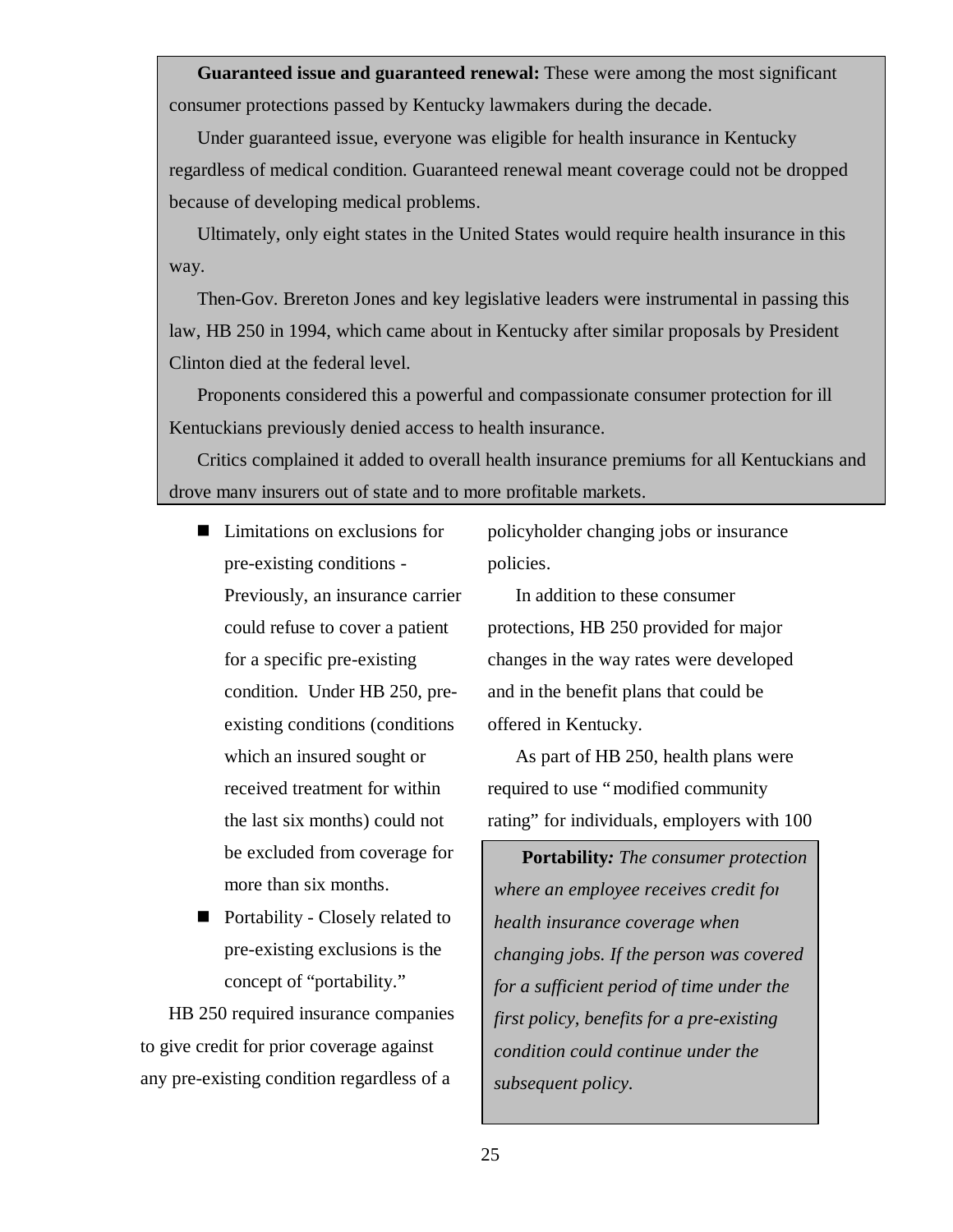or fewer employees and Alliance members. Modified community rating ("MCR") required premiums to be based solely on age, geography, number of family members, type of benefit plan, cost containment provisions (such as an HMO

#### **Modified community rating***:*

*Modified community rating is a way to distribute the costs of insuring a pool of people. It is a middle-of-the-road way to rate a group of people.*

*In traditional, experience-rated insurance, everyone pays a premium based on what their own costs are anticipated to be, such as for a costly medical condition or a pregnancy.*

*On the other end of the spectrum is pure community rating where costs are estimated for an entire group and everyone pays the same premium to cover that projection.*

*Modified community rating is somewhere in the middle of these two theories. MCR allows rates to vary for such factors as age, gender, occupation, and where a person lives. All insureds with the same demographic characteristics are rated the same. Differences in premium for an insured's health status, however, are not allowed.*

product vs. traditional insurance), and limited discounts for healthy lifestyles.

Rate variations for age could not be more than 300 percent from the lowest to the highest rate. For example, if the youngest person in a specific health plan is charged \$100, an insurance carrier could not charge more than \$300 for the oldest policyholder.

Insurers could not use gender, health, or occupation as rating factors. Single individual, couple, single parent families and two parent tiers were established.

HB 250 also repealed the use of guaranteed loss ratios. Previously, an insurance company could file and use rates with the guarantee that they would pay a specific ratio in medical expenses. If they did not meet that amount, they promised to refund the difference to policyholders.

HB 250 created the Health Policy Board and asked it to establish a way to reimburse carriers for unpredictable or disproportionate risks because of the

**Loss Ratio***: An insurance company's estimate of how much money it will pay in claims compared to how much money it will receive from premiums charged to policyholders.*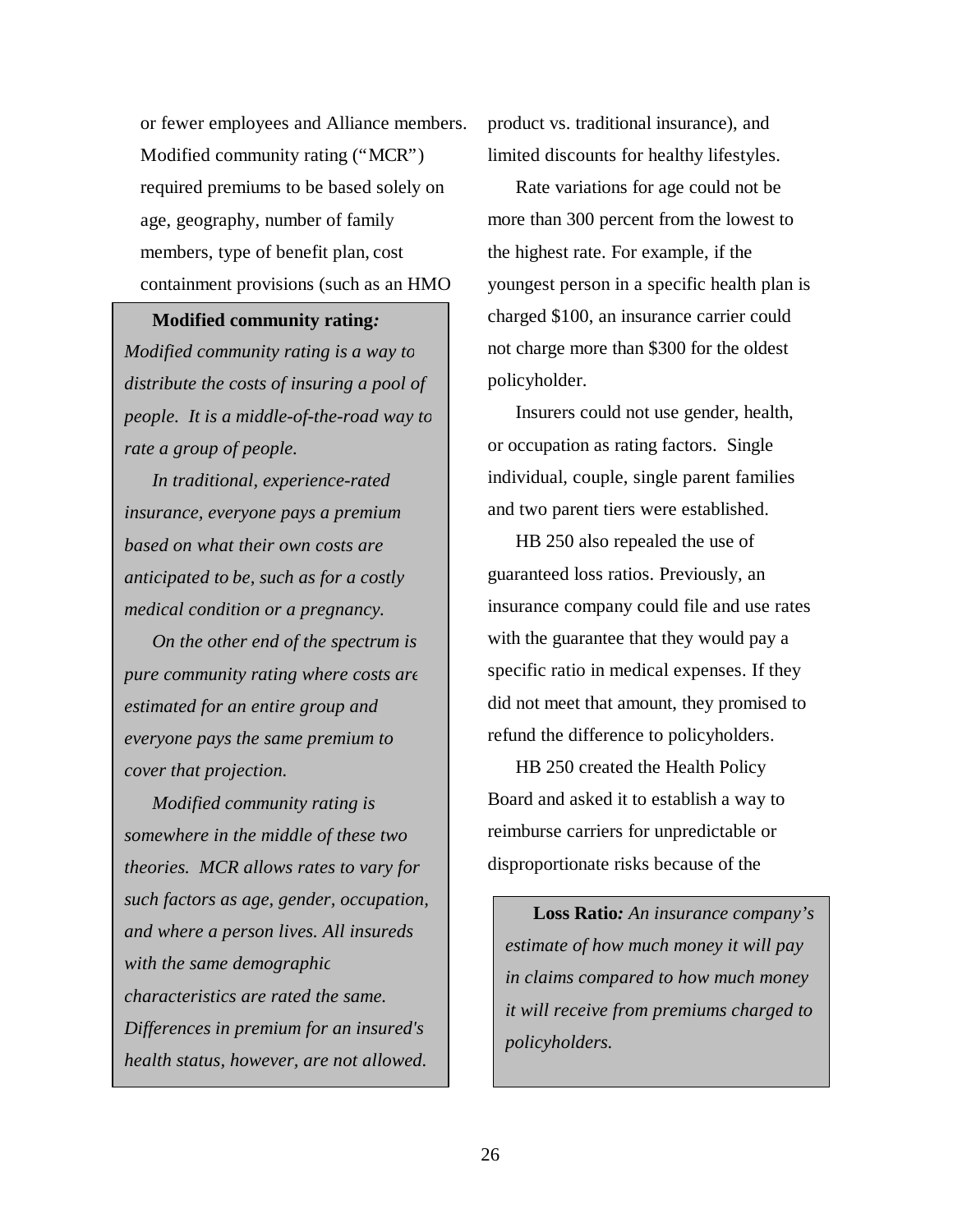legislative changes.

For example, carriers were not allowed to base rates on a person's gender. However, claims experience shows young women are more expensive to insure than young men. A carrier insuring a larger number of young women than another insurance company might sustain disproportionate claims. The board created a Demographic Risk Fund to reimburse a carrier in this type of situation.

All carriers were required to offer the same standard plan of health benefits.

Under HB 250, the Health Policy Board was required to define up to five such standard plans.

One of the standard plans was required to match Kentucky Kare benefits offered as of Jan. 1, 1994.

All insurers were required to offer the standard plans at the time of renewal.

The law required each standard plan to be offered in two forms: As a traditional indemnity plan and as a managed care plan.

In addition, each standard plan was required to provide for two levels of cost sharing. For example, one of the low plans had a \$500 deductible and one of the high plans had a \$1,000 deductible.

The plans varied according to the amount of deductibles and co-payments that policyholders were willing to choose. The benefits and services covered also varied according to the plans, which ranged from what were called enhanced, standard, economy and budget plans.

Ultimately 28 benefit plans were designed for health insurers to choose to offer. All had to offer a basic plan (at least one of the 28 designs).

For example, certain plans governed HMOs. But all had to offer a basic plan. By July 1995, HB 250 begins implementation. The reality of this new law hits, as carriers realize just how directly they are being told who to cover, how to write coverage and what to charge.

The law called for changes in rates and the standard plans that could be offered. Regulations tied to implementation of the law were in chaos as well.

Earlier, in April 1995, the Health Policy Board approved a standard plan. However, companies said they couldn't offer this standard plan in time for the massive number of policyholders who would renew coverage in July.

In May 1995, however, the Health Policy Board adopted even more plans and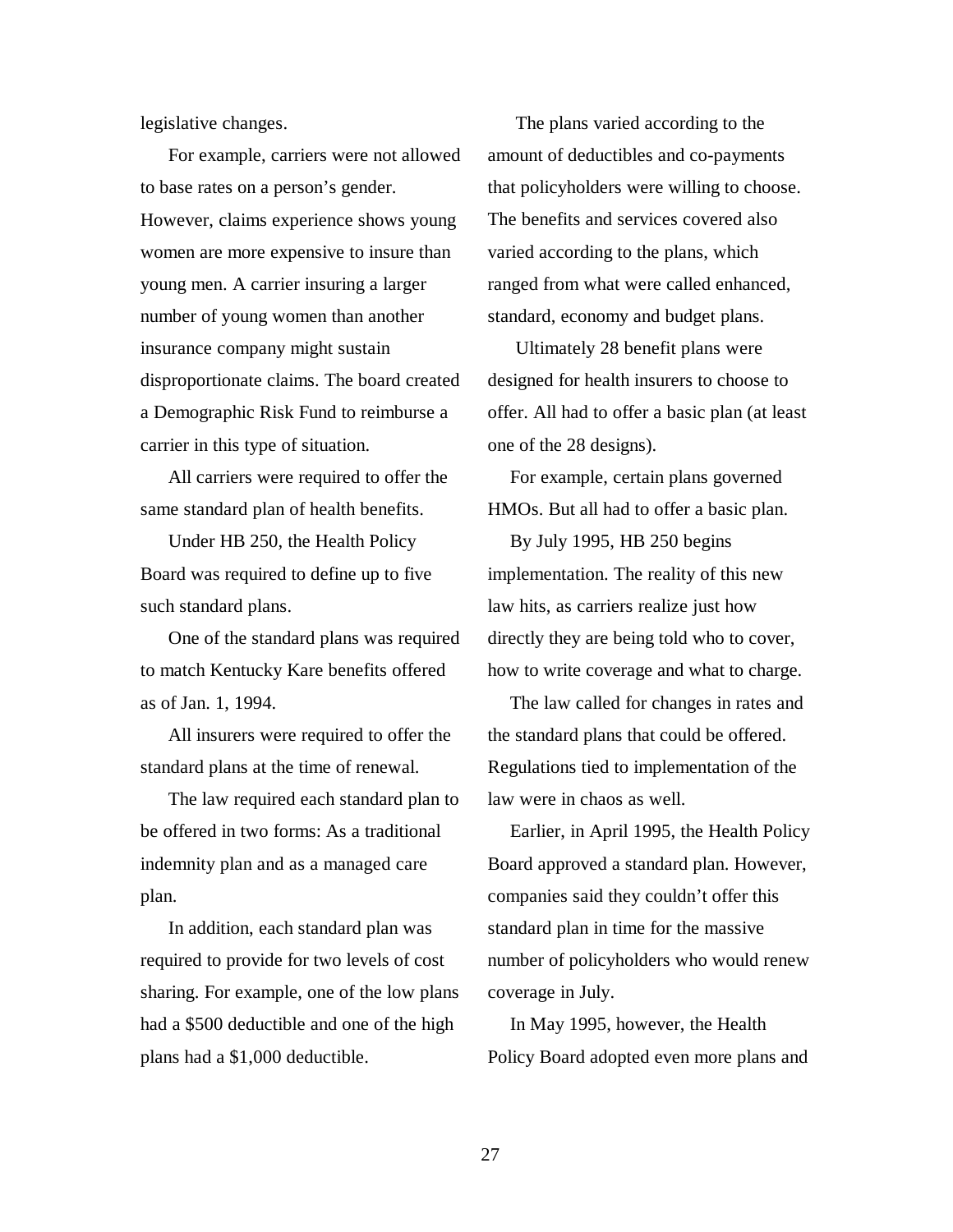determined how to rate associations and exempted union plans.

In June 1995, the board again changed standard plans and permitted the plan year to change to a calendar year.

Adding to the complexity, the board also determined that each employee of an employer could choose their own insurance carrier through the alliance. Rather than one employer making the decision on behalf of all employees, the alliance was faced with processing the choices of every single employee at a company. Five employees could choose five different carriers. The board created a billing nightmare for companies at exactly the time they were processing their biggest wave of renewals.

Plan Source, serving as the administrator handling the bills, claims and paperwork for the alliance, didn't get its first set of premium rates from the accountable health plans until the beginning of July. There was another major hitch, however; the Department of Insurance had not yet approved those rates and each company reported their rates in a different way because there were no directions for how to follow the new law.

As a result, also in July, the first companies began serving notice that they would be leaving Kentucky. Guaranteed issue, standard plans and modified community rating were listed as the

### **1994-1995 Timeline of Key Events**

7/15/94: HB 250 passes General Assembly.

11/94: Five-member, voluntary Health Purchasing Alliance Board appointed. In the next eight months, the board must have the entire program in operation, find an executive director, and be ready to enroll at least 250,000 people.

3/95: Alliance board names executive director responsible for daily operations. Only four months to go until opening the doors and beginning enrollment.

5/19/95: Contract with third-party administrator, Plan Source, which was responsible for having all computers, paperwork and staff in place to handle enrollment, billing and claims when operations begin in just 58 days.

7/17/95: Health Purchasing Alliance begins operations and enrollment.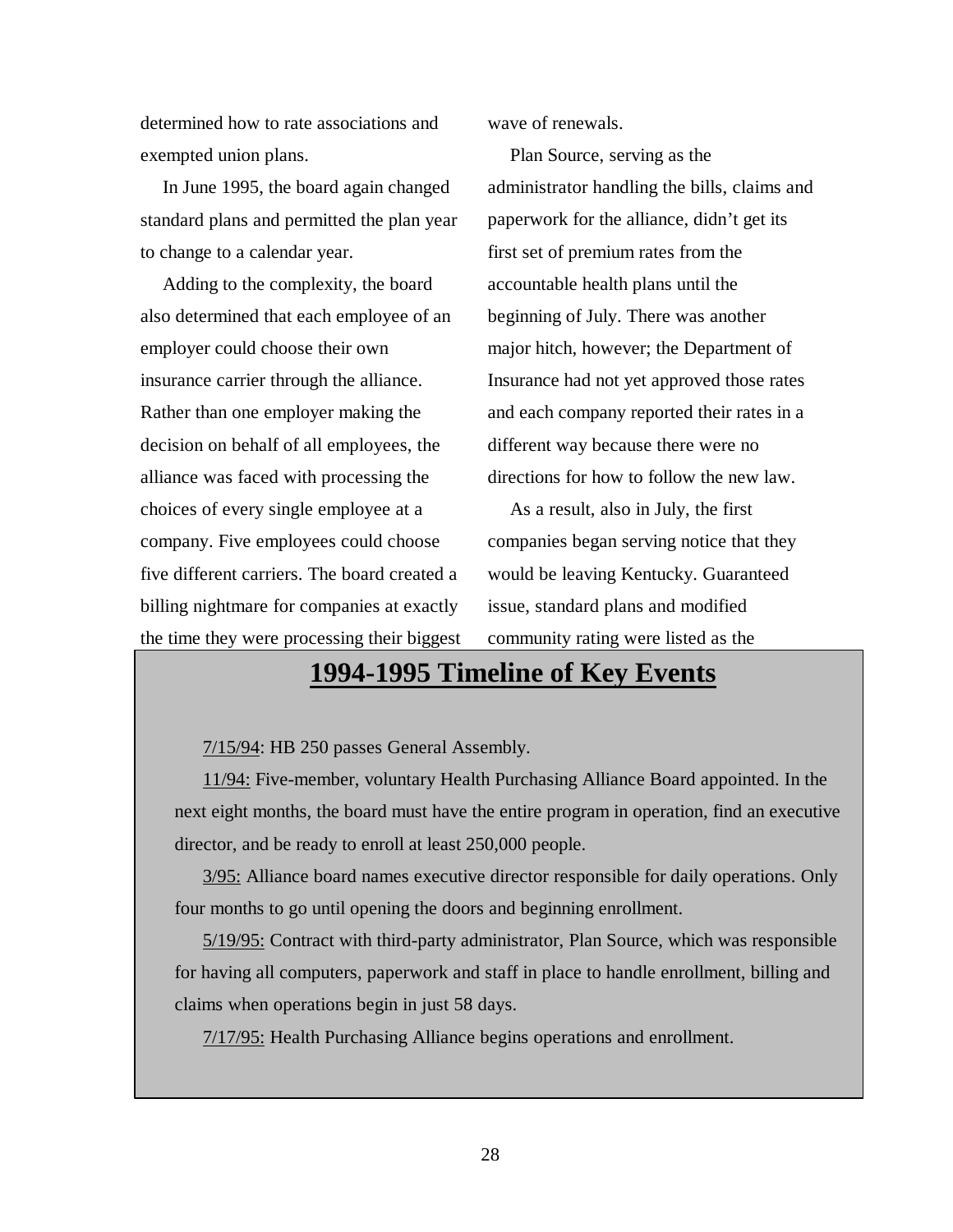specific reasons for departure. By this point, carriers could now sell and renew only five standard plans and the board was still writing and rewriting what those plans would be. At this point, the board had only written four of the five.

The insurance companies were being asked to drop their previous plans and switch policyholders to new plans that still weren't finalized. Everyone in Kentucky had to switch over.

From July 15 to Aug. 21, 1995, the alliance received 27,000 calls, but the alliance didn't have staff in place and was still hiring.

In late August, the Department of Insurance adopted the rates for all the health insurance carriers.

By Sept. 1, there were only 300 people enrolled with the alliance because of all the implementation problems. The HMO Association sued the alliance, challenging the alliance for offering Kentucky Kare to individuals and small group employers in the private sector when it previously was available only to public employees.

By October, Gov. Jones issued an executive order saying state employees could choose their riders, or special amendments to insurance coverage, creating more hardship for the insurance companies. Each employee essentially could write their own coverage and somehow carriers had to process and price this. By the end of October, the riders had to be rewritten because they didn't correctly address prescription drug copayments.

#### **Standard Plan Timeline**

*7/15/94 – With enactment of HB 250, Health Policy Board given authority to develop standard health benefit plans to be the only plans issued or renewed in Kentucky after 7/15/95.*

*4/21/95 – Health Policy Board approved standard plans.*

*5/16/95 – Health Policy Board adopted a motion allowing carriers the option of extending the renewal date of current policies through the end of the calendar year, without a rate increase.*

*5/30/95 – Health Policy Board issued additional changes to standard plans and exempted Taft-Hartley plans.*

*6/30/95 – Health Policy Board made additional changes to standard plans.*

*7/15/95 – Carriers required to have printed, and ready to market, all changes necessary to implement standard plans.*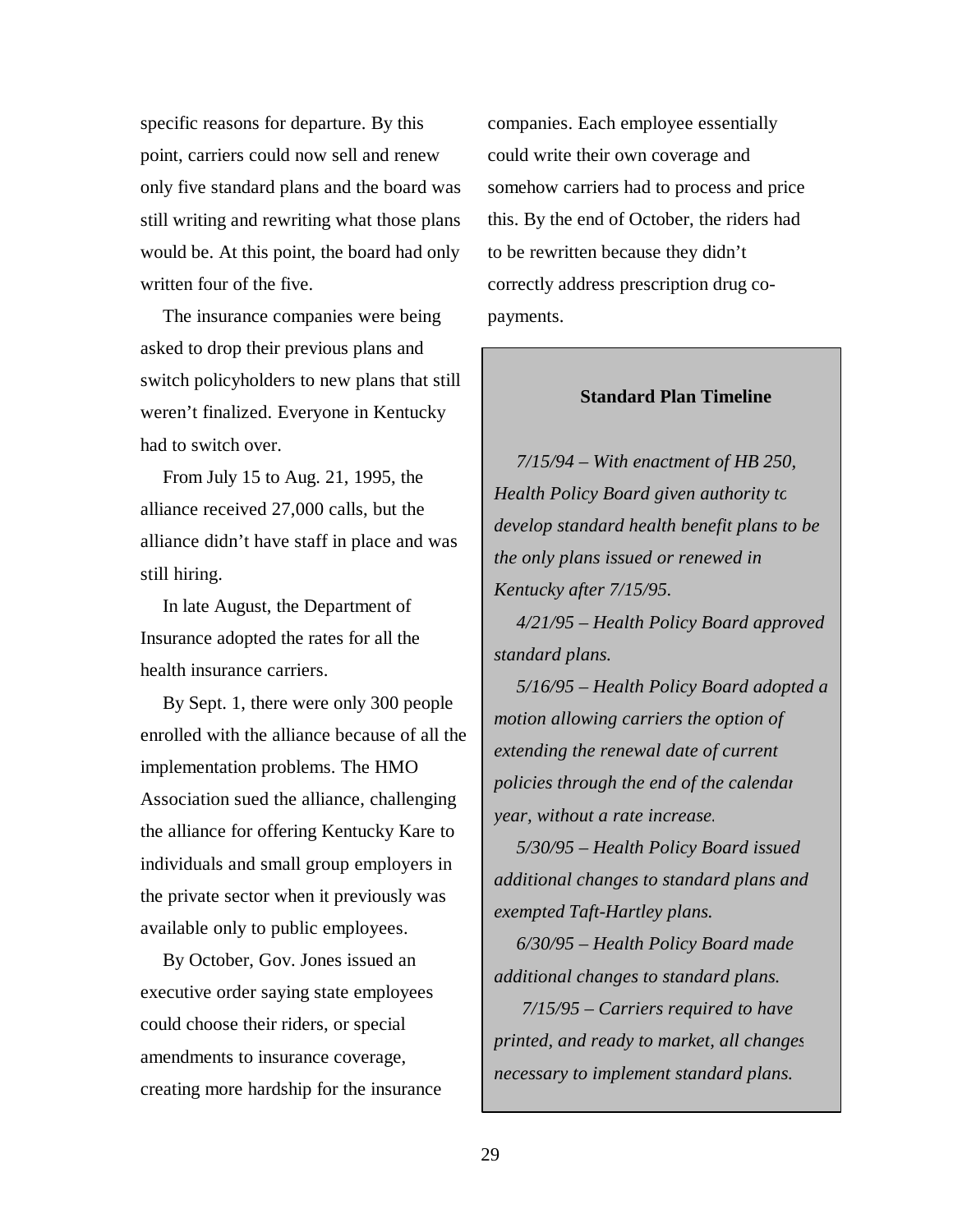#### **Confusion over Rates**

Open enrollment for state employees already was delayed from the norm of September and this major new requirement about the riders was already being added a month late. The department continued to receive notice that up to 45 carriers were going to leave Kentucky because of all of this.

On Oct. 16, a temporary restraining order was issued, preventing the alliance from enrolling the mandatory public employees. Just days later, the order was lifted partially, saying public employees could use the alliance but they must enroll with Kentucky Kare.

In addition to all these changes and confusion, every insurance company had its own computer system trying to talk to the computer system of Plan Source, the alliance's administrator. The incompatibility of these computers made it difficult to process applications.

By early November, the Department of Insurance was receiving consumer complaints that premiums weren't being billed accurately. Agents also complained that commissions were incorrect.

On Nov. 9, DOI rescinded approval of all the rates and issued a new method of determining rates.

*7/15/94 – HB 250 enacted, requiring modified community rating for all individual and small group products (a sweeping change in rating methodology.)*

*5/19/95 – the DOI provided regulator guidance on interpretation of how to calculate rates based on MCR*

*5/30/95 – Health Policy Board made a determination of how to rate associations.*

*7/15/95 –HB 250 takes effect; all carriers required to have all rates in compliance with the standard plans.*

*8/24/95 – Health Policy Board adopted additional rating changes.*

*11/9/95 – DOI rescinded approved rates and issued new methodology for rates.*

*11/16/95 – Health Policy Board adopted additional changes affecting Alliance and non-Alliance rates, effective 1/1/96.*

*12/7/95 – Health Policy Board issued additional changes for rates effective 1/1/96.*

*12/11/95 – Governor issues warning to carriers to comply with new rating methodology.*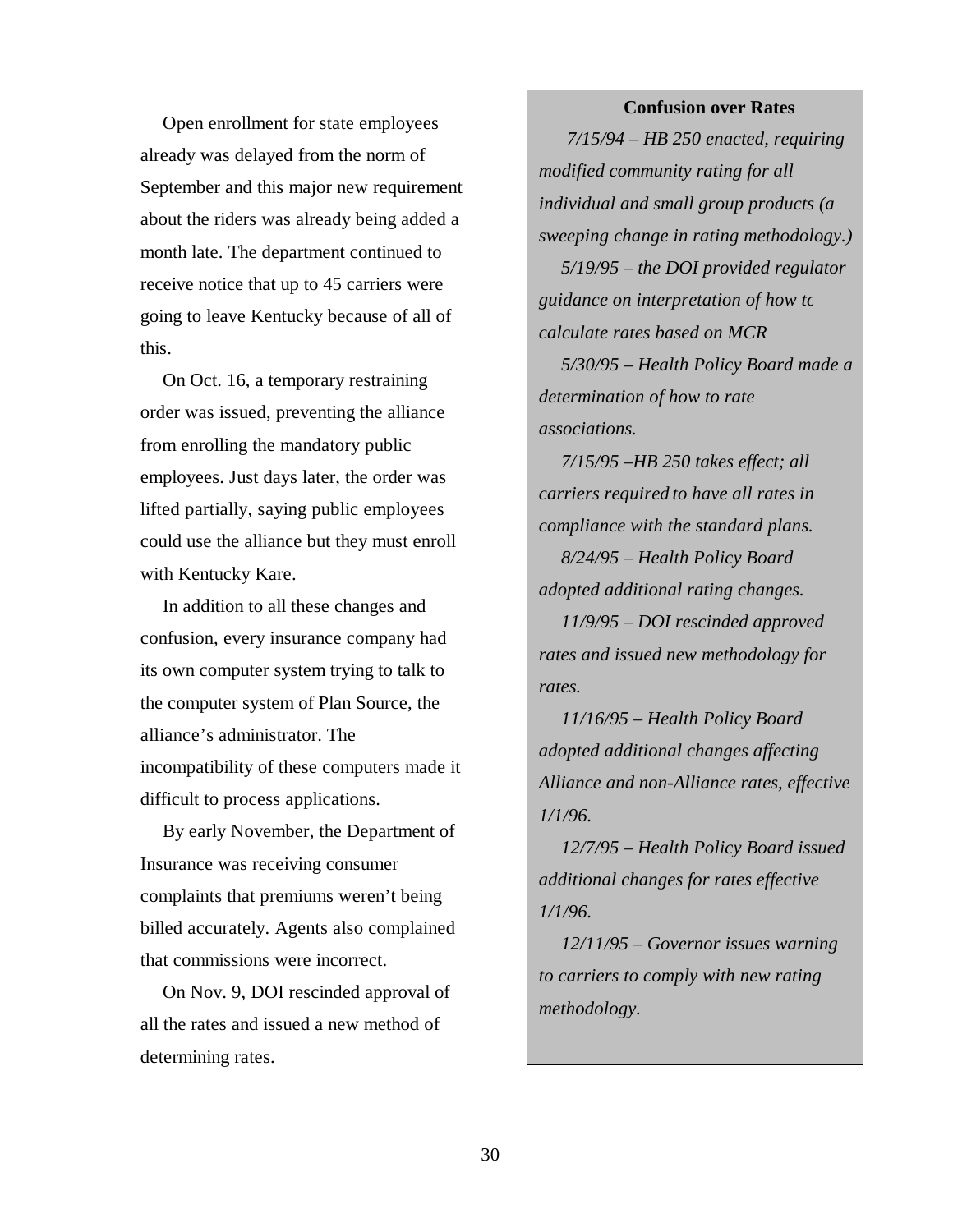On Nov. 16, the Health Policy Board wanted alliance and non-alliance rates, a change that led to more difficulties.

The board discovered that alliance rates were higher than non-alliance rates and that's what led to this action. These findings were in direct conflict with Gov. Jones' key goal of having a large alliance forcing competitive and presumably cheaper rates.

On Nov. 28, mandatory group enrollment was completed for all public employees in the alliance. Total enrollment was 138,000, compared to only 300 in September.

The Health Policy Board issued additional changes to the rates on Dec. 7. These were for rates effective Jan. 1, less than 30 days away. These changes were made as a result of two different actuarial studies within the Department of Insurance, noting that all of these legislative changes were having a major rate impact beyond what the board had anticipated.

On Dec. 11, outgoing Gov. Jones called a news conference saying insurance companies are gouging the public. Paul Patton was the incoming governor, with his term beginning in January 1996.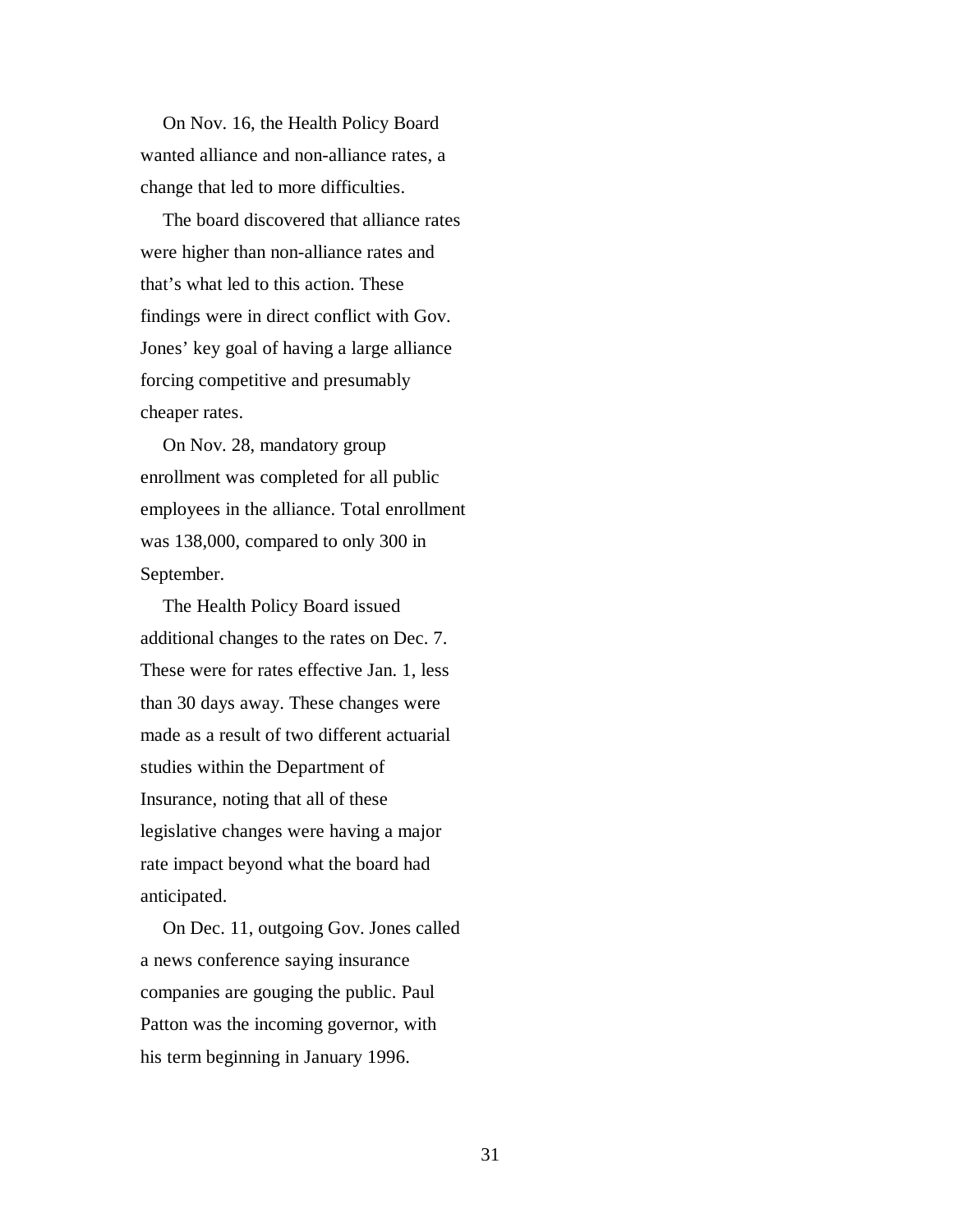# **1996**

*The year is marked by more changes as SB 343 is enacted, changing some earlier reforms of HB 250. Many carriers in the insurance industry abandon the Kentucky market.*

*SB 343 abolished the Health Policy Board and exempted associations from modified community rating. Local governments and universities are no longer required to be in the alliance and Gov. Jones' global idea of a purchasing alliance is getting smaller.*

 *Kentucky Kare, the self-insured health plan for state employees, is in financial crisis. By the end of the year, Kentucky Kare asks for a 28 percent rate hike to stop the drain on reserves.*

*This is also the year that Congress enacted legislation guaranteeing coverage to small groups of 50 or fewer employees and giving credit for previous insurance when changing jobs (known as HIPAA for Health Insurance Portability and Accountability Act).*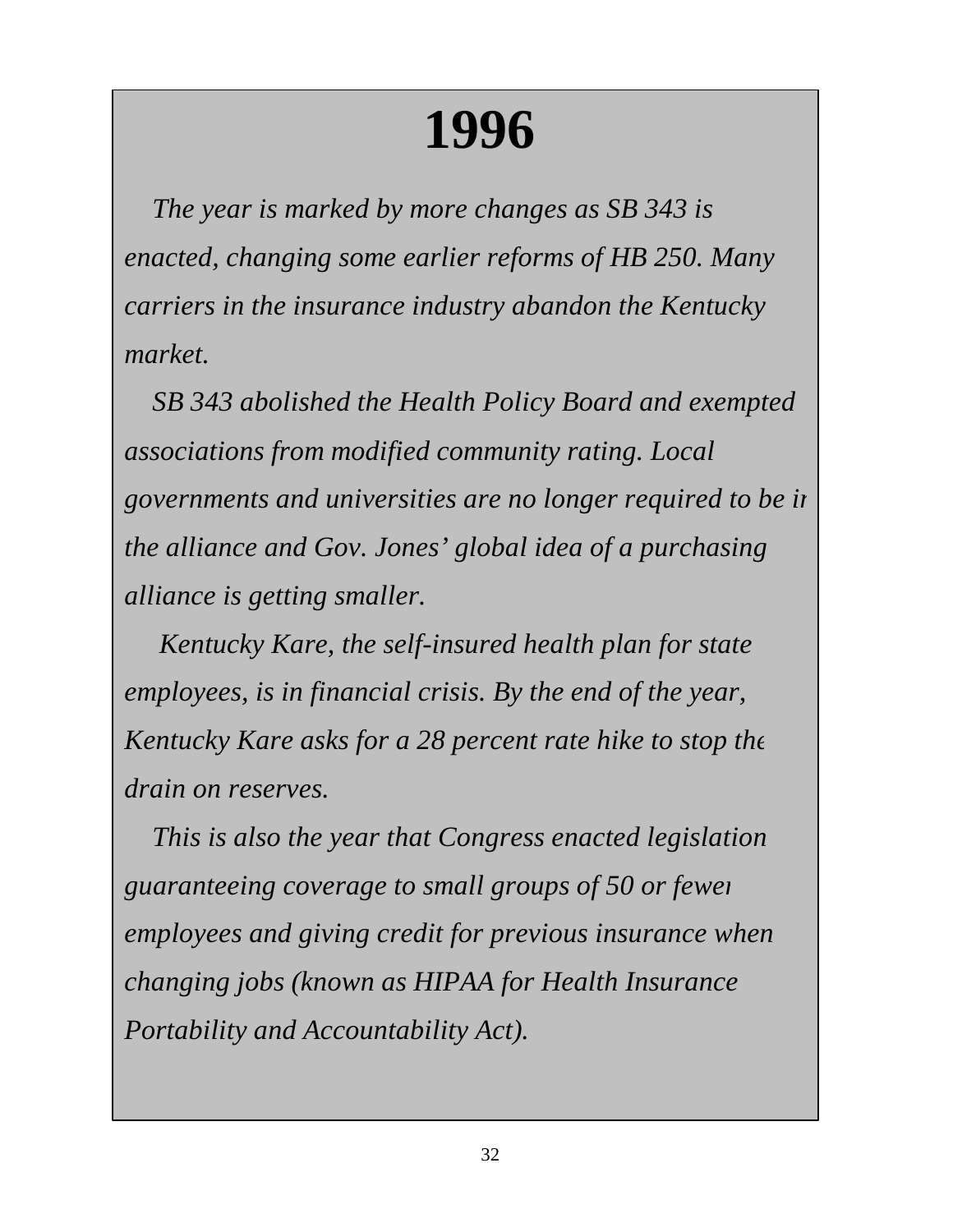The year began with the new administration of Gov. Paul Patton who was committed to studying the issues in the health insurance market and to maintaining consumer and patient protections.

The year also began with a regular session of the General Assembly; lawmakers were ready to make major changes to HB 250.

In anticipation of changes to the health insurance laws, three executive orders were issued delaying implementation of HB 250.

The orders issued on Jan. 29, Feb. 29 and April 19 allowed Kentuckians with health insurance to renew their pre-reform policies through July 15 (the anticipated effective date of new legislation).

Although carriers were permitted to increase rates for these policies, in anticipation of rating changes, rates were not increased.

Various bills were debated during the session.

The original SB 343 incorporated recommendations from Gov. Patton. Other versions considered wide ranging proposals, from a risk pool to slight modification of HB 250.

The result was a substitute SB 343, enacted on April 4, with limited input from the Department of Insurance.

As with HB 250, much of the debate reflected the General Assembly's ongoing concern with rate increases and a lack of trust of health insurance carriers and the Department of Insurance at that time.

For example, one provision required the insurance commissioner to review all rates filed by insurers for health benefit plans during the period of July 15, 1995, through July 15, 1996, to determine whether rates were excessive and benefits were no longer reasonable in relation to the premiums or fees charged.

An insurer whose rates were found to be excessive was required to make refunds within 60 days of notification of the commissioner's findings.

(The department's subsequent review of the rates did not find any large group rate filing to be excessive. The department did identify other filings in other market segments to be excessive or inadequate.)

Another example of the lack of trust was the expansion of the role of the Attorney General in rate hearings and creation of the Health Insurance Advisory Council. The Health Insurance Advisory Council pulled together the industry,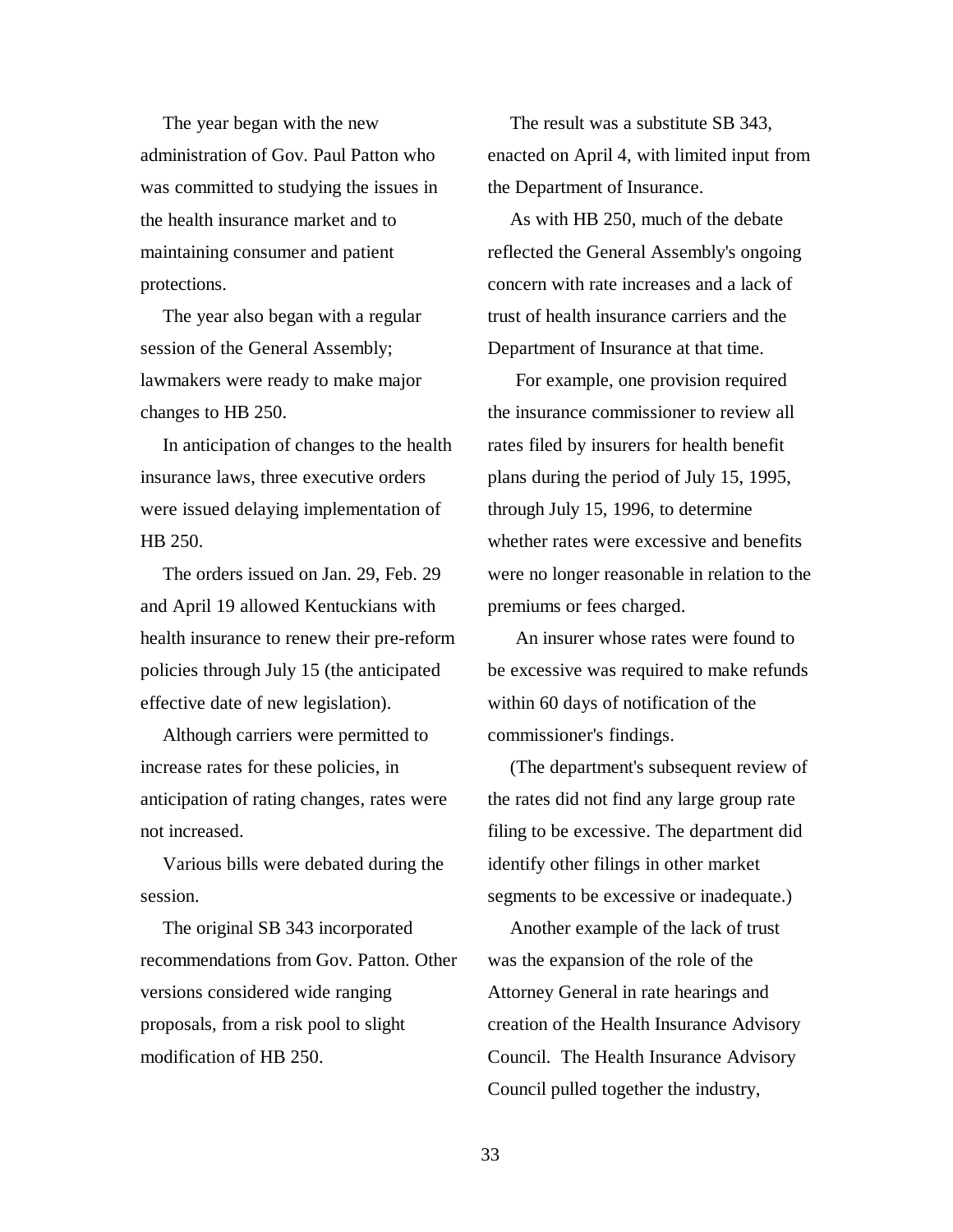providers and consumers to advise the commissioner on health insurance issues.

Members of HIAC were asked to review the following:

- Design of the standard health benefit plans.
- Rate filing process for all health benefit plans.
- Definition of high-cost conditions.
- Administrative regulations to be promulgated concerning KRS 304.17A.
- Other issues at the request of the commissioner.

One of the major changes of SB 343 was to abolish the Health Policy Board. Its insurance-related responsibilities were transferred to the Department of Insurance and its duties related to health care were transferred to the Cabinet for Human Resources (now the Cabinet for Health Services).

Major changes were also made to the Kentucky Health Purchasing Alliance during the 1996 legislative session.

• University employees and local government employees were permitted to be "voluntary" members of the alliance as opposed to "mandatory" members.

- Kentucky Kare, the self-insured health plan for state employees, became another option for members of the alliance to choose.
- The alliance was attached to the Department of Insurance for administrative purposes.
- Small groups continued to have the option of joining the alliance, but the size of these groups was amended to 50 employees or less compared to the previous 100 or less.

These changes further fragmented the market and eroded the initial goal of Gov. Jones to have a powerful, influential purchasing alliance that would spark competitive premiums.

Once SB 343 was in effect, only two carriers were left in the individual market, Anthem and Kentucky Kare, and the latter was in serious financial trouble.

The common area of agreement in 1996 was that all Kentuckians should continue to have access to health insurance. To maintain this goal, the four consumer protections originally enacted in HB 250 were maintained:

- Guaranteed issue.
- Guaranteed renewal.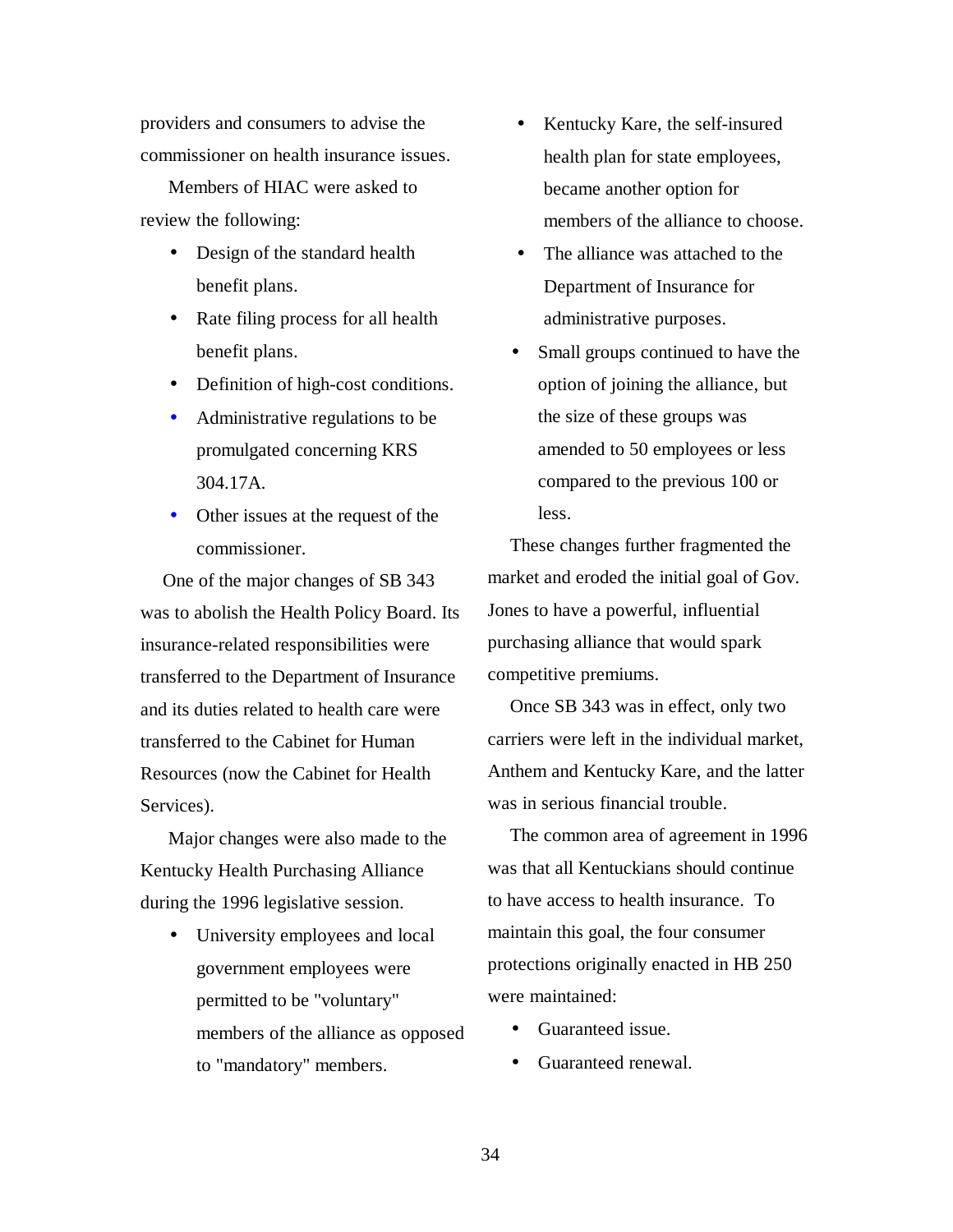- Limitations on exclusions for preexisting conditions.
- Portability.

There were slight modifications to these protections, including a 12-month residency requirement before guaranteed issue applied.

The definition of "pre-existing condition" was changed to include conditions that were discovered or treated during the year before the insured's coverage started (as opposed to 6 months in HB 250).

Other insurance-related changes brought about by SB 343 included:

- The definition of small group was changed from 100 employees or less to 50 employees or less.
- Large groups were exempted from the standard plan requirements; they could develop their own unique plans.
- Two additional factors were added to how rates could be calculated under modified community rating methodology: gender and occupation.
- The Department of Insurance could now create an unlimited number of additional standard health benefit plans. The original plans developed

by the Health Policy Board were maintained. In addition, the department created one additional standard health benefit plan meeting the federal requirements for a catastrophic plan to be used in conjunction with a medical savings account.

The most substantial insurance-related changes brought about by SB 343 affected rating.

With the abolishment of the Health Policy Board, the Department of Insurance was again responsible for the approval of health benefit plan rates. However, several "safeguards" were included in legislation to ensure that the Department of Insurance acted fairly in both its review and approval of rates and to ensure that the consumer's interest was considered in the evaluation.

Insurers were required to file all rates for health benefit plans with the Department of Insurance for approval before the rates could be charged.

Each rate must be filed with the department for a minimum of 30 days before the department could approve or disapprove the filing. The waiting period could be extended for another 30 days if the Department of Insurance gave appropriate notice.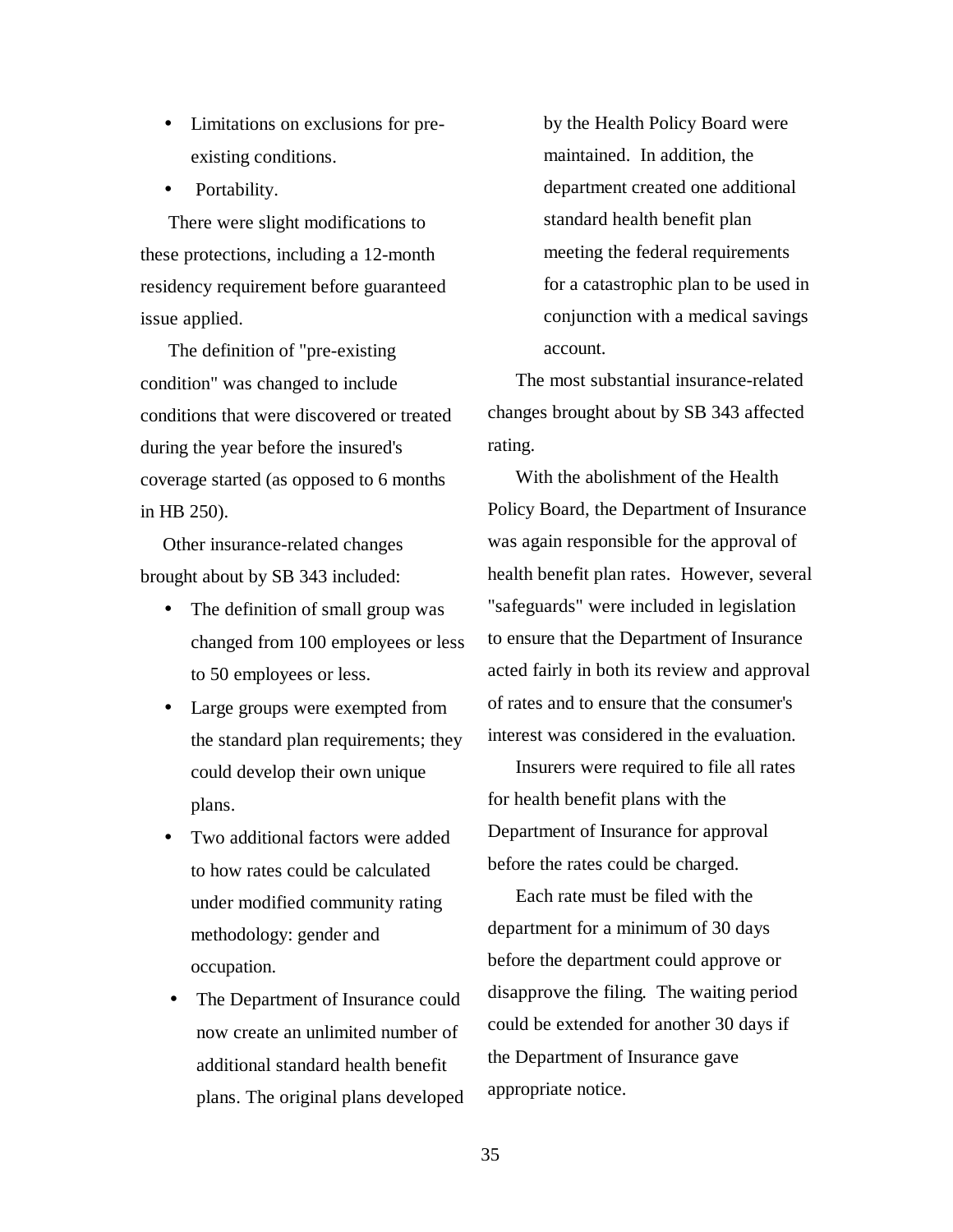If the commissioner did not affirmatively act on the filing within the waiting period, or extended waiting period, the filing was deemed approved.

In reviewing a rate filing, the commissioner was required, by statute, to consider the following:

- Whether benefits are reasonable compared to premiums charged.
- Whether fees paid to providers for the covered services are reasonable in relation to the premiums charged.
- Previous premium rates or fees for the policies or contracts to which the filing applies.
- Effect of the rate increase on policyholders.
- Whether rates, fees, dues, or other charges are excessive, inadequate, or unfairly discriminatory.

In acting on the filing, the commissioner could choose to approve or disapprove the filing or hold an administrative hearing. If an administrative hearing was held, the commissioner was required to hold the hearing within 30 days of receiving the filing or during an additional 30-day extension, and was further required to issue an order approving or disapproving

the filing within 30 days following the conclusion of the hearing.

 The commissioner was required to hold a hearing if the proposed rate increase exceeded the insurer's existing rates by a certain percentage. This percentage was determined by how much the consumer price index had increased for all urban consumers in the South regions, as published by the U.S. Bureau of Labor Statistics, plus 3 percent.

During any administrative hearing on a health benefit plan rate filing, the Attorney General was required to participate as a representative of health insurance consumers.

Finally, the law permitted the commissioner to withdraw approval of a rate at any time after a public hearing if benefits were no longer reasonable in relation to the premiums or fees charged. The commissioner also could order a refund to policyholders, enrollees and subscribers.

The other major rating impact of SB 343 involved the exemption of association plans from the modified community rating requirements. Although the Health Policy Board had previously permitted the exemption of certain associations from the MCR requirements through an agreement,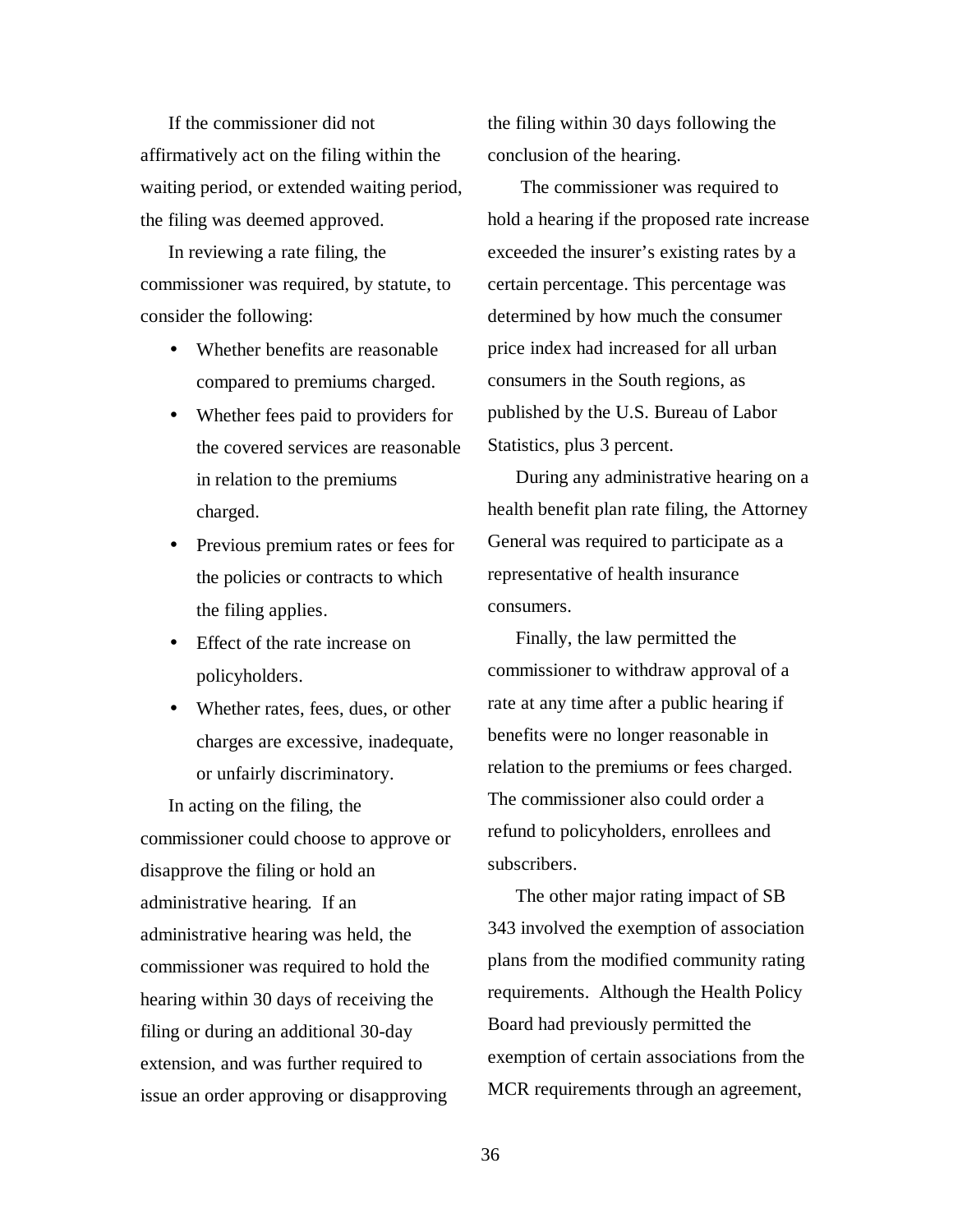SB 343 permitted a broader exemption through statute.

The provisions allowed associations to apply to the Department of Insurance to become an "eligible association."

Associations existing before Jan. 30, 1996, could offer health benefit coverage to their members by Sept. 1, 1996, and now be exempt from modified community rating.

What this meant was an association's rates could be based on actual or projected claims experience of the association.

This exemption worked to narrow the number of people under modified community rating. It also worked to segregate the healthy and unhealthy. Healthier insureds sought coverage through associations (which were rated according to the actual claims experience of their members). Conversely, unhealthy insureds selected coverage in the standard market, which rated insureds the same, regardless of their health status.

With these new requirements, the department anticipated many rate hearings. Instead, the unanticipated result was that carriers held rates artificially low to avoid automatically triggering hearings. This would have financial implications later.

Other provisions of SB 343 worked to further delay the full implementation of the standard health benefit plans and the modified community rating requirements.

For example, SB 343 contained a provision, similar to the executive orders, permitting carriers to keep renewing nonstandard plans through July 15, 1997.

Additionally, carriers wanting to withdraw from Kentucky's market were required to give a 12-month notice before canceling an insured's policy. This period was intended to provide an insured with adequate time to shop for a new carrier. It also delayed adding individuals to standard plans rated under modified community rating.

All these delays, while well-intended, kept the number of those already in the "reform pool" small. This did not allow the reform pool concepts to reach their full potential.

It also shielded individuals and small groups from the initial rating effects of the reform laws. Unfortunately, when those individuals and small groups transitioned into the reform plans, they were met with the rating impact of the reforms (10%) and the increase required after rates were held artificially low for as much as two years.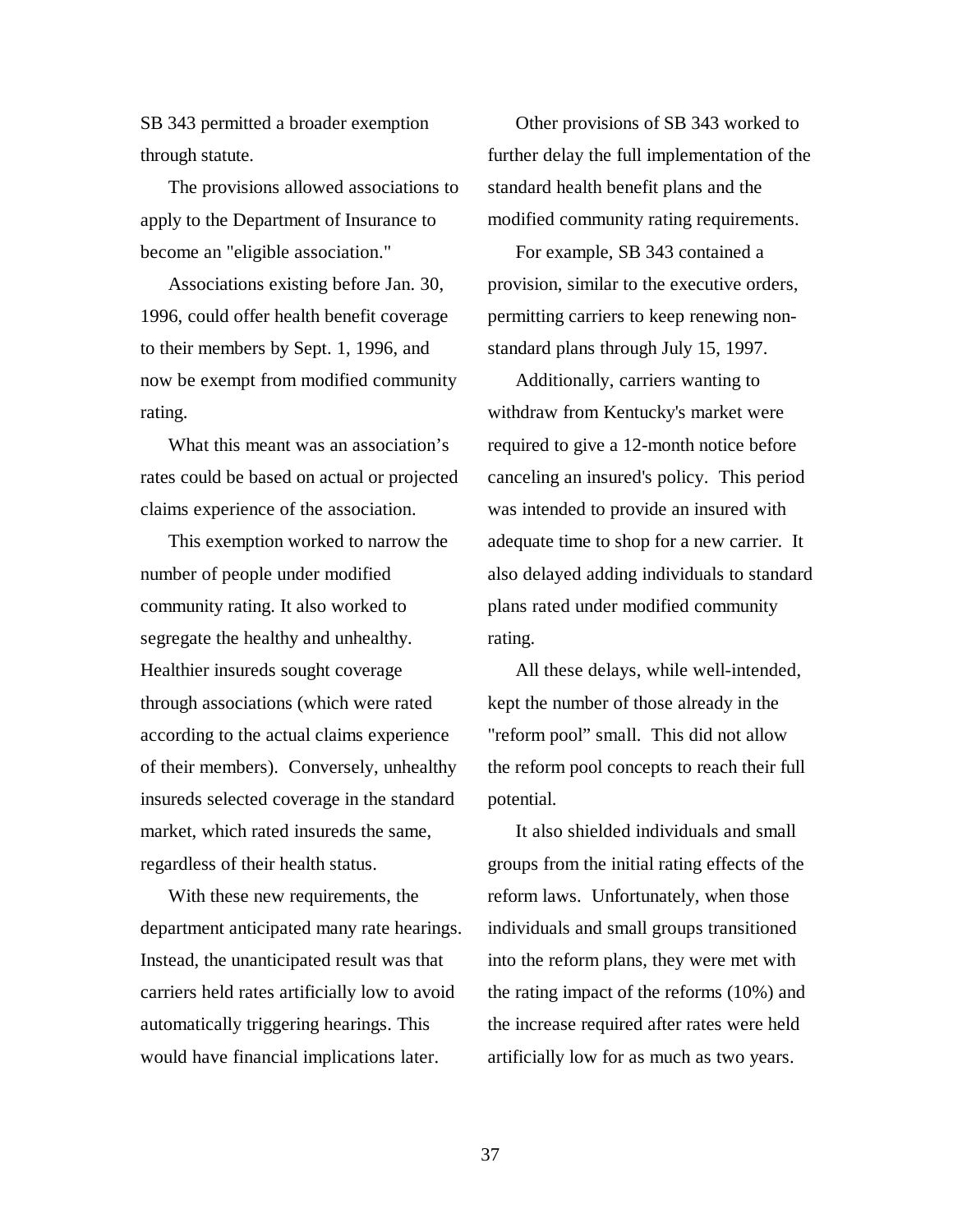The 1996 legislative changes did little to stop the exodus of insurers. The coverage provided by those carriers that previously gave their notice of withdrawal (in 1995) was now being canceled. People had to find new coverage through the remaining carriers.

However, the number of active carriers continued to dwindle as 10 additional carriers gave notice that they were leaving the Kentucky market.

Although the alliance survived the legislative session, problems with its thirdparty administrator continued. In May, the alliance started to consider terminating its contract with Plan Source because of all the administrative, billing and enrollment problems.

There was also continued concern over the decision to allow Kentucky Kare (a self-insured plan created for state employees) to offer coverage to members of the alliance that were not state employees.

The main concern was the financial condition of Kentucky Kare and its ability to accept new members. This was enhanced by the fact that Kentucky Kare would be one of only two carriers in the individual market.

In 1993, Kentucky Kare appeared to be so financially strong that a decision was made to leave rates unchanged until the reserve levels were reduced.

However, by June 1996, the Department of Insurance began a financial examination of Kentucky Kare showing a loss of more than \$30 million over a 20 month period.

In July, SB 343 became effective. The law was intended to stabilize the market, but the new regulatory environment drove carriers out of Kentucky.

The crisis was felt most by the individual market because the only choices were Anthem or Kentucky Kare.

Anthem offered a managed care plan (with a network of providers) outside the alliance.

Kentucky Kare offered an indemnity plan with the freedom to choose any provider within the alliance. The indemnity coverage provided by Kentucky Kare attracted those who lived in rural areas and were less healthy.

Neither plan competed against the other.

There were many unanticipated consequences and market reactions that affected an individual's choice of coverage.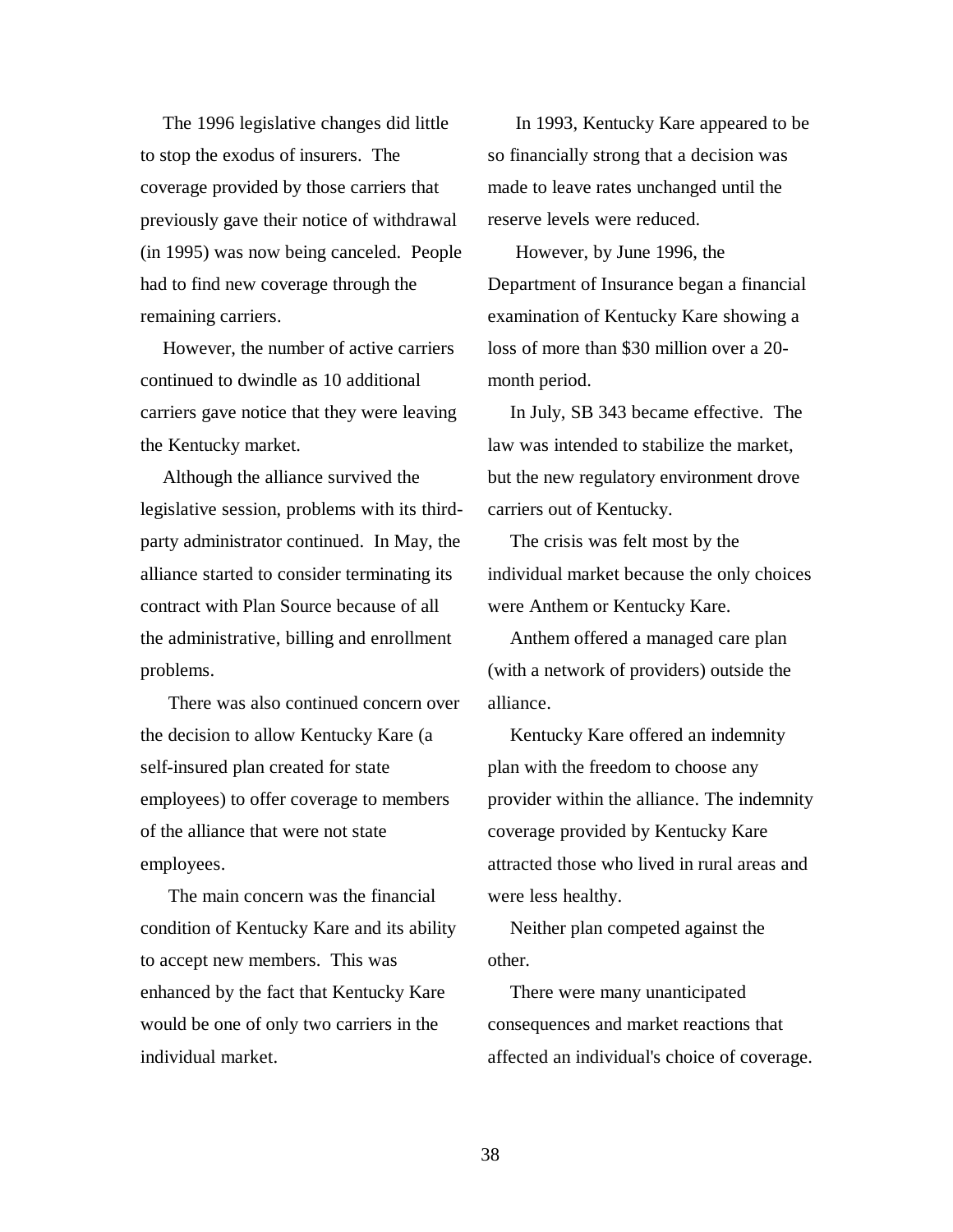In September 1996, Anthem announced that it would only pay a commission of \$5 to agents for individual health benefit plans. On individual plans written through an association, however, the commission was not altered. Kentucky Kare continued to pay 5% commissions on its individual products. Consequently, agents sought to place coverage either through Kentucky Kare or in association plans.

Another change in September further affected the regulatory process. The federal Health Insurance Portability and Accountability Act was enacted by Congress. This law required, among other things, access and renewal of coverage issued to small groups and specific individuals.

Kentucky already had laws in place that complied with most of the federal requirements. One major area of flexibility, however, dealt with access for individual coverage. With the continued instability in the market and the opportunity for change under the federal law, the debate over Kentucky's health insurance market began again.

The main focus continued to be cost. The public began demanding information on rate development to understand why

their rates were increasing even after the law had been "reformed."

On Oct. 25, 1996, a public hearing was held for the alliance to explain how its composite rates were developed. The focus was on development of rates for couples (a new tier) versus family rates.

With its continued financial losses, Kentucky Kare asked for 28 percent rate hike to try and stop the drain on its reserves. A hearing was eventually held on this issue in March 1997. Following the hearing, the department endorsed the rate increase and it was approved by the alliance.

Although there were many anecdotes about what was happening to consumers in the market, there was no solid data. Information was lacking on solutions for the problems.

In December, the department formed a task force to study the individual market crisis. Consumers, the insurance carriers, insurance agents, associations, the provider community and legislators were represented.

The guiding principles for the task force were to:

• Focus on the best interest of all consumers and preserve the four consumer protections of guaranteed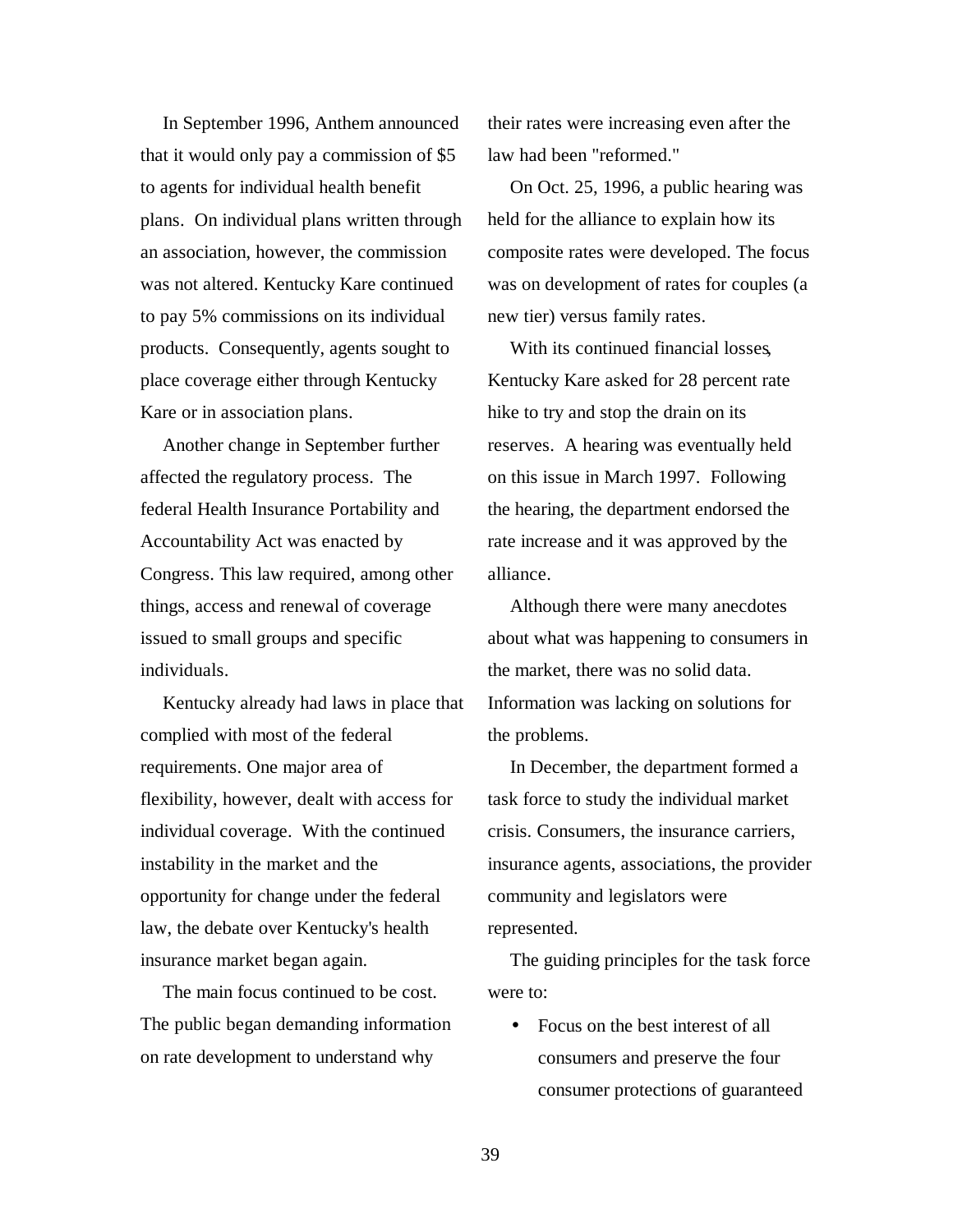issue, guaranteed renewal, limitations of exclusions for preexisting conditions and portability.

• Re-establish a competitive individual health insurance market in Kentucky.

The department envisioned all groups interested in the health care of Kentuckians working together to find a common solution to the issues. However, in late December, the consumer advocates publicly announced that they did not feel they could work with the insurance industry in studying the market issues and developing a solution.

The task force divided into two separate groups, one for the industry and one for the consumer/provider, each with their own separate missions going into 1997.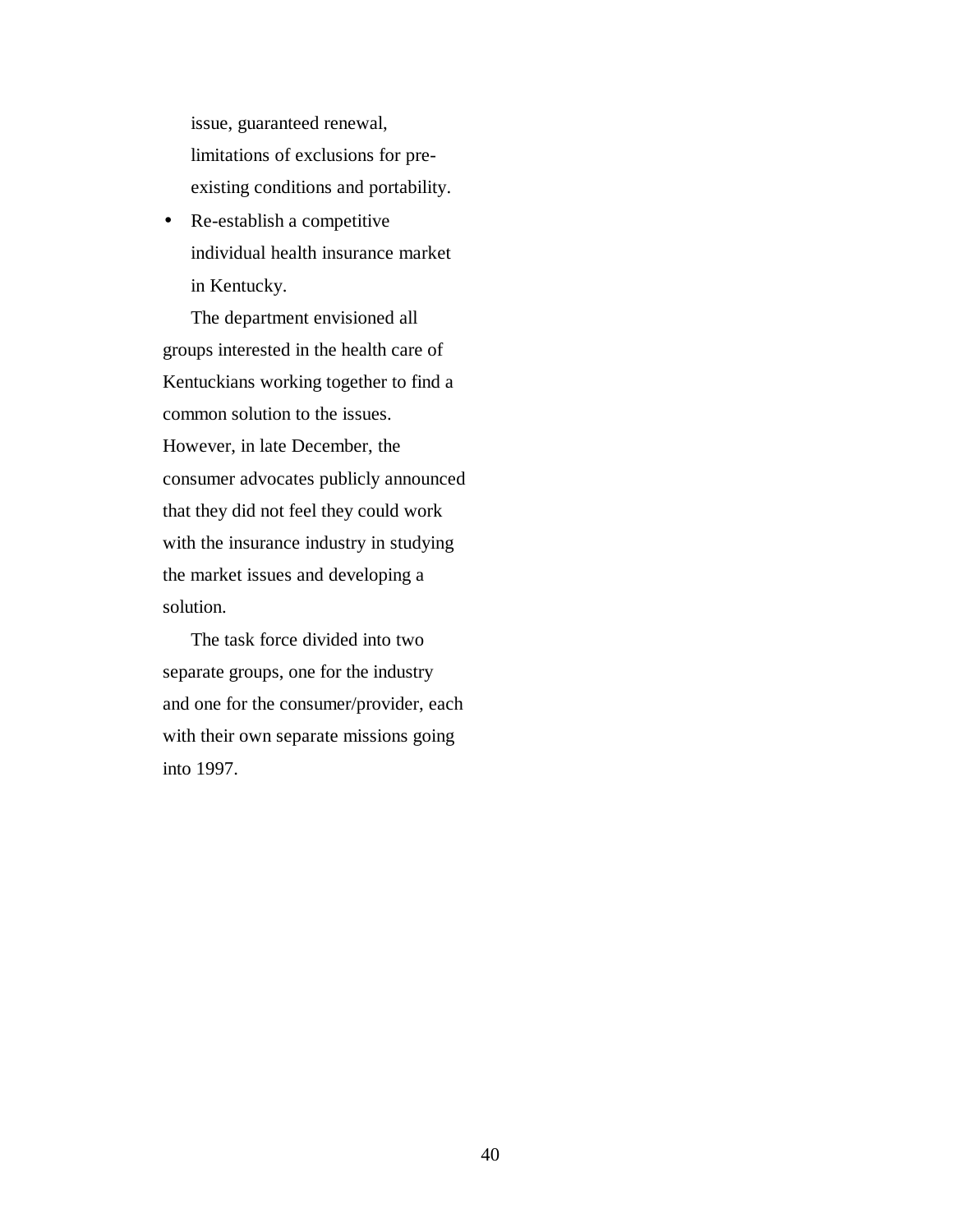## **1997**

*Although consumers and the industry split into two separate task forces, there was consensus that Kentucky still had a health insurance crisis and key consumer protections should remain in force.*

*The department generated detailed documentation and published a "white paper" leading to a special session of the General Assembly. However, key recommendations sought by the department to stabilize the market failed by one vote.*

*Problems continued at the Health Purchasing Alliance, even after another third-party administrator was hired.*

*Also during the year, Congress passed legislation creating the CHIP, or Children's Health Insurance Program.*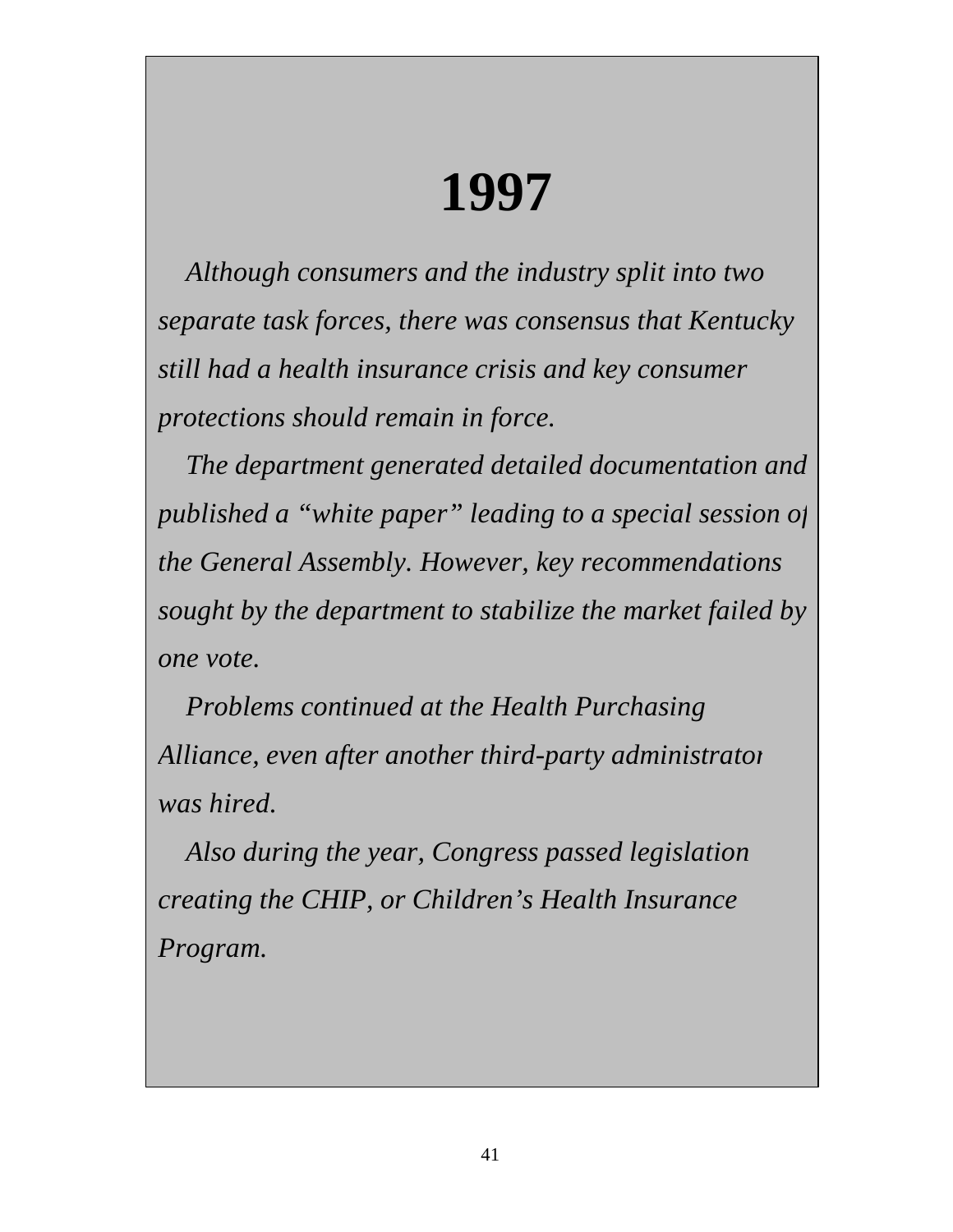Although the task forces for the insurance industry and for consumers/providers were splintered, they continued to meet individually from January through May.

Represented on the task forces were insurance carriers, insurance agents, the Health Purchasing Alliance, health care providers, legislators, the Attorney General, consumers, and associations.

They heard testimony from all constituencies about the problems in the market.

Public forums also were held to hear directly from health insurance consumers.

The department issued its "white paper" to the task forces, giving them the most detailed and comprehensive actual data compiled on the status of Kentucky's health insurance market.

By June, the Consumer/Provider Task Force issued these key recommendations:

- Retain the current consumer protections.
- Provide for adequate data collection.
- Opposed to rating based on health status; but if it is re-enacted, then there should be restrictions.
- Phase out ratings based on gender over a five-year period.
- Remove the association exemption.
- Require all insurers to write in the individual market or to pay an assessment to underwrite losses of insurers who "play."
- Require a minimum of three standard plans; carriers can write other plans with a form comparing plans being offered to the standard plans.
- Remove the automatic hearing trigger.
- Allow carriers to file for a new rate within six months of the previous increase; rates must be guaranteed to an individual for 12 months.

The separate Industry Task Force recommendations were released on July 3 and there was common ground on one, critical point of wanting to keep consumer protections in place under existing laws.

However, there were these distinctions sought by the industry:

- Keep one standard benefit plan.
- Allow health status to be permitted as a rating factor within reasonable limits.
- Streamline the rate approval process.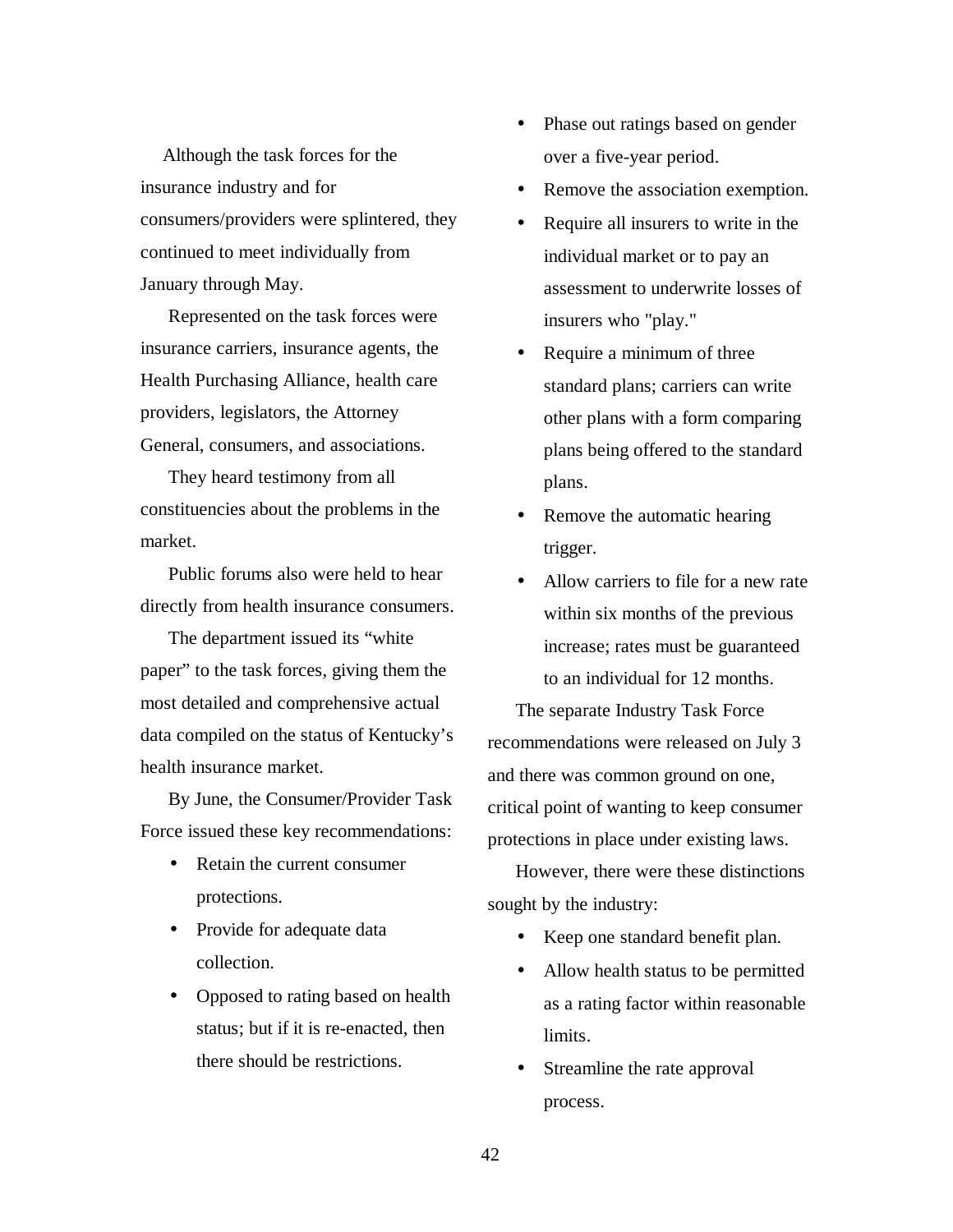- Remove the limit on one rate filing per 12 months.
- Remove the rate hearing trigger.
- Offer limited amnesty.
- Enact a proven mechanism for insuring high-cost individuals.
- After an appropriate transition time, allow Kentucky Kare to cover only state employees.
- Allow for voluntary competing alliances.
- Require cost analyses for any mandated benefits.

For the first time under the reform laws, all HMOs were encouraged to have open enrollment for individuals.

The enrollment was held in May. HMOs that had been in operation for at least two years and demonstrated the financial strength to insure open enrollment participants were required to provide individuals with insurance coverage without regard to health status.

Seven carriers participated:

- 1. Alternative Health Delivery System (now fully owned by Anthem).
- 2. Aetna US Healthcare.
- 3. ChoiceCare (now Humana Health Plan of Ohio).
- 4. FHP of Ohio, Inc. (now Pacificare).
- 5. Humana Health Plan, Inc.

6. PruCare.

7. United Healthcare of Kentucky.

Anthem didn't participate because the company already offered year-round guaranteed issue to individuals.

Six of these plans asked to limit the number of individuals they were required to enroll. None reached that capacity.

During the 30-day open enrollment, the basic standard health benefit plan (commonly called the Standard High and the Standard Low plan) was offered. Only HMO coverage was offered.

Although only 237 policies were issued for 328 people, the significance was that this was a preliminary test of an "all markets" or "pay or play" approach. In other words, carriers that didn't normally participate in the individual market were required to cover individuals.

It's important to note that prior to this time individuals only had two choices: Anthem and Kentucky Kare.

Considering the numbers enrolled, open enrollment did not have a large impact on the number of individuals covered.

The department attempted a survey to determine why people applied for coverage, but no conclusive data was obtained.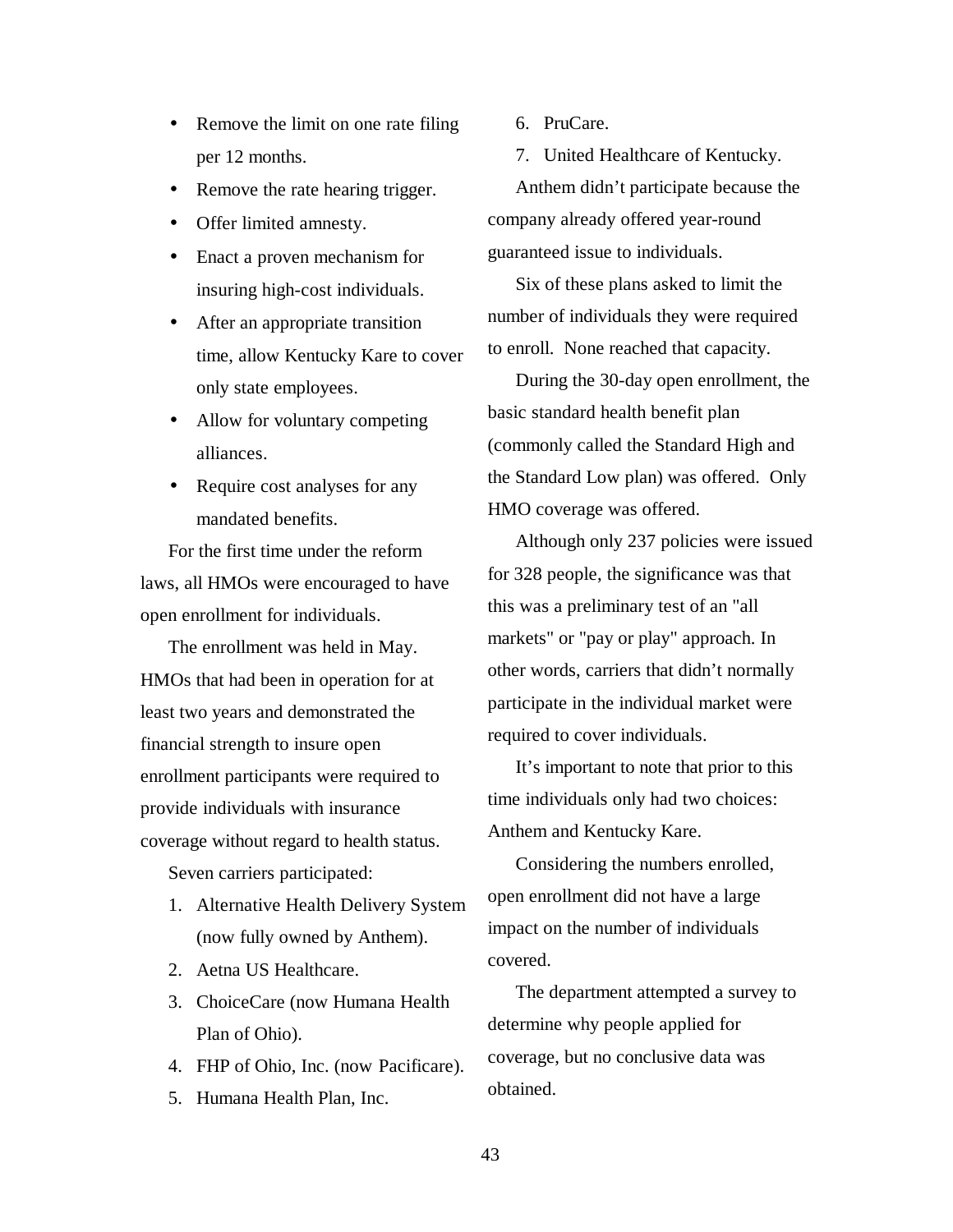Problems continued at the alliance, with United Chambers replacing Plan Source as the new third-party administrator.

As summer approached, several events converged to prompt Gov. Patton to call a special session on health insurance.

Among the factors: both task forces had issued their recommendations; the new law was not working; and the department's data and white paper provided specific ideas for action.

The department convinced lawmakers to focus on the specifics of health insurance and not the general concept of health care reform.

It helped move the debate directly to what was needed in the insurance market.

The department presented an alternative to the crisis, addressing the overall market and not just the individual market.

The department also emphasized the value of gathering data and documenting any reasons for change.

Going into the special session, these were the department's objectives and proposed solutions:

• Maintain the four consumer protections regarding guaranteed issue, guaranteed renewal, preexisting conditions and portability. (DOI proposed minor changes to the definition of "pre-existing condition" to comply with federal law).

- The main change was the focus of guaranteed issue – all 12-month Kentucky residents were guaranteed coverage either in the standard market or through a risk pool.
- The risk pool was also proposed as Kentucky's alternative mechanism for ensuring access to HIPAAeligible individuals.
- Comply with federal law.
- Bring stability to the market.

The DOI hoped to address stability and competition by amending Kentucky's laws to bring them more in line with laws in surrounding states. (i.e. similar rating structure and approval process; open market to plans other than the standard plan; allow access for high-cost individuals through a risk pool with losses funded through a broad-based subsidy).

Eight carriers agreed to return to the market under DOI's proposal.

The department's plan lost by one vote. (Full details of the proposals are in the Appendix, comparing SB 1 (a risk pool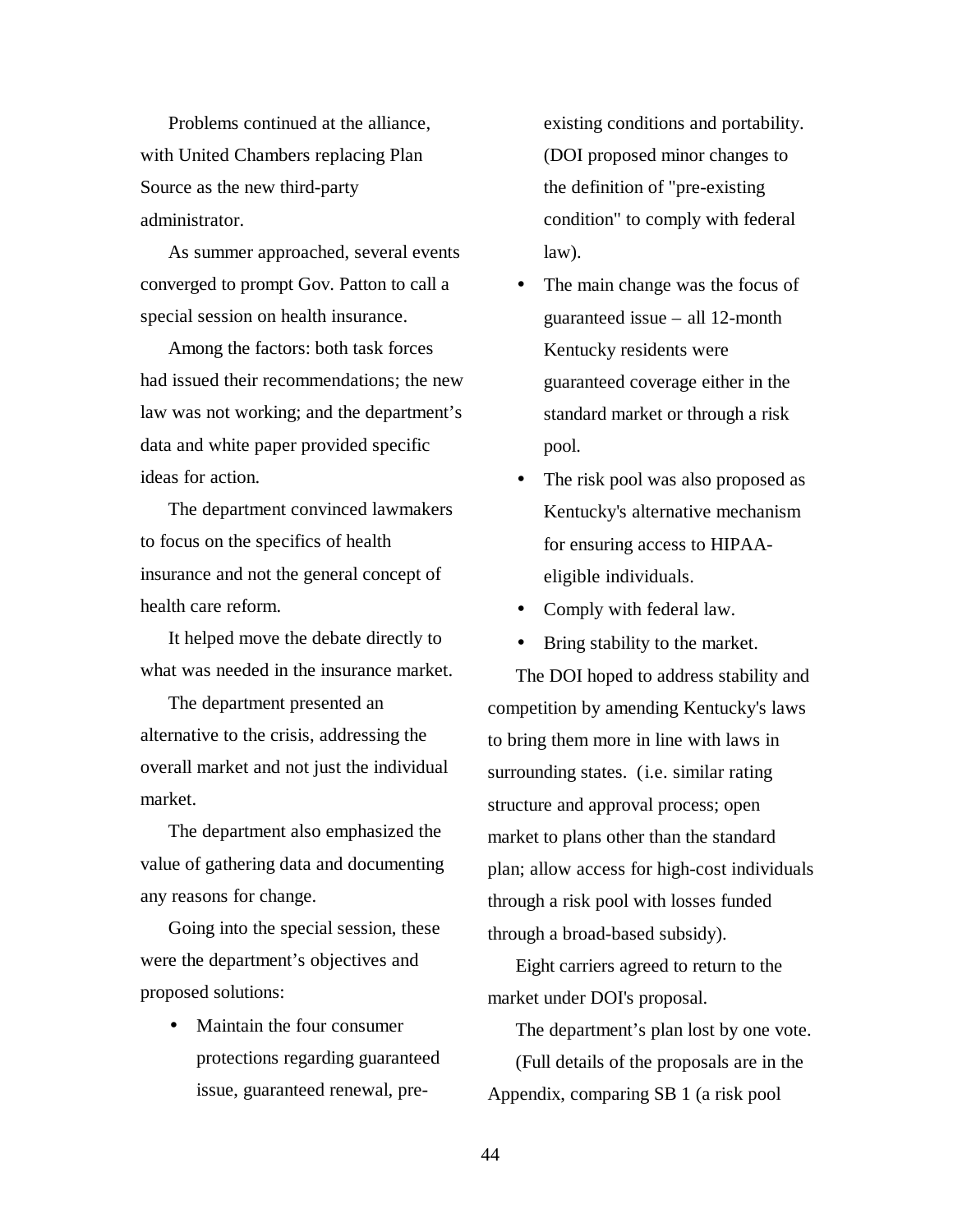approach) and HB 3 (a "pay or play" approach).

When a final plan failed to emerge from the special session, other problems developed.

A previous series of executive orders had delayed implementation of HB 250 and SB 343, in recognition that there were problems with the laws and that changes were likely.

When the special session failed to resolve these issues, delays in implementation came to a critical juncture.

Executive orders had delayed transition of all policies into standard health benefit plans. The full rate impact of these reforms also had been delayed, due to the difficulty in having rates approved, the requirement of the executive orders that plans be renewed at the same rate, and the exemption of associations from modified community rating.

For these reasons, when the crisis began, there was still an opportunity to make changes to the law.

That opportunity was lost with the failed special session.

With the decision to move forward under SB 343, we went down a one-way road.

#### **1997 Timeline**

2/10/97 - Alliance Board requests bids for new administrator.

3/21/97 – Kentucky Kare receives 28% rate increase.

4/97 – DOI suggests Alliance Board obtain audit of Plan Source.

4/97 – DOI releases "Market Report on Health Insurance" leading up to special session.

5/1/97 – United Chambers becomes alliance's new third-party administrator.

6/97 – Recommendations received from Consumer/Provider Task Force.

6/5/97 – Executive order extends non-standard plans to 10/15/97.

7/97 – DOI announces mandatory open enrollment by HMOs for individuals.

7/3/97 – Recommendations received from the Industry Task Force.

10/97 – Special session on health insurance.

10/17/97 – Executive order extends non-standard plans through 12/1/97.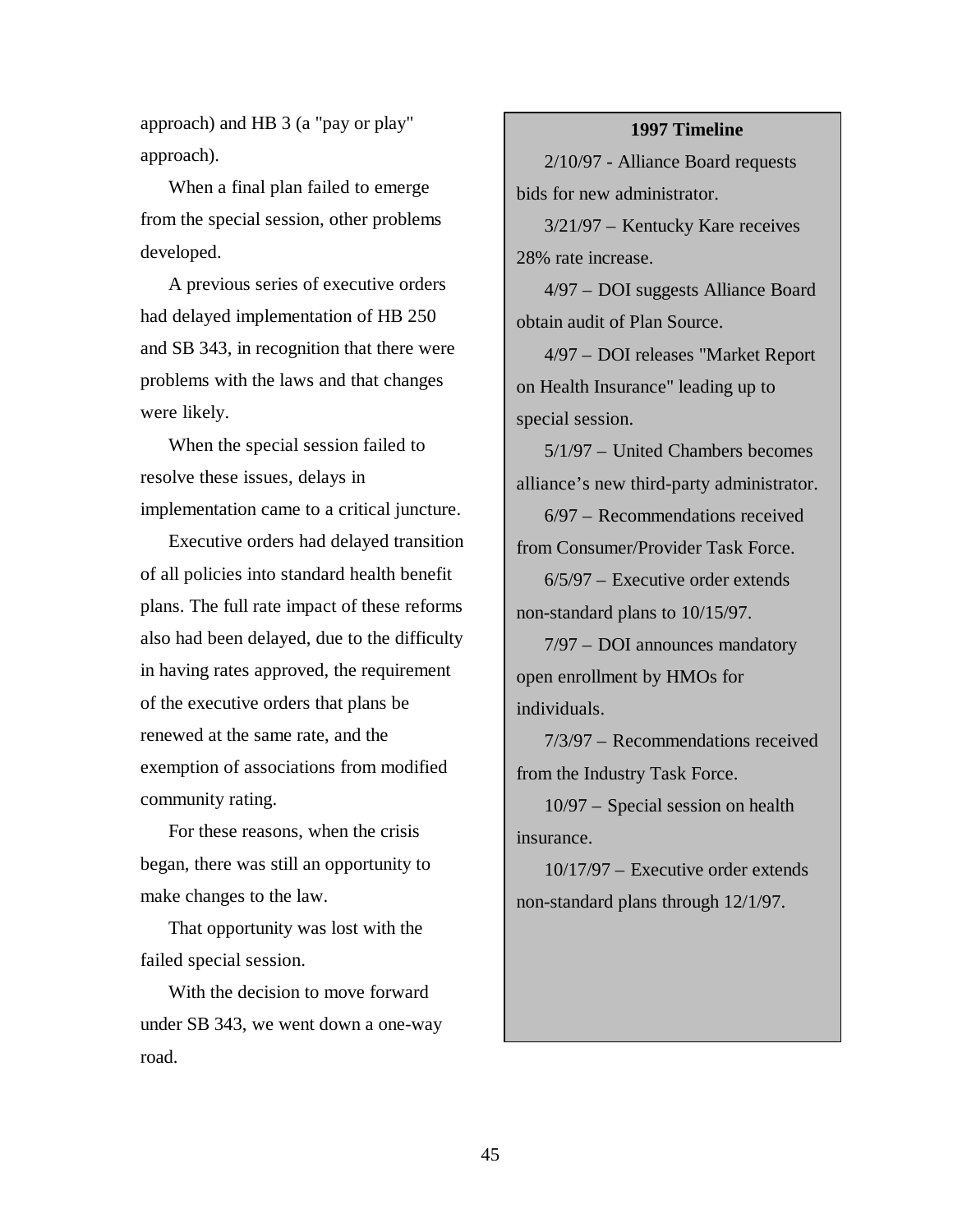## **1998**

*The full impact of health insurance rates and full implementation of the reforms of 1994 and 1996 hit consumers and the industry hard.*

*It was no longer possible to delay the laws any further by executive order and the failed special session of 1997 put significant pressure on all public officials in 1998.*

*Some carriers had not adjusted their rates in 18 months and the full consequence of this was about to hit. HB 315 would result from the regular session of the 1998 General Assembly.*

*The Guaranteed Acceptance Program (GAP) was among several significant highlights of HB 315, as well as major mandated benefits for hospice, diabetes, cancer drugs, women's health, autism and cochlear implants.*

*HB 315 also abolished the Health Purchasing Alliance and established the department's Consumer Protection and Education Division, which now helps at least 2,000 Kentuckians each month.*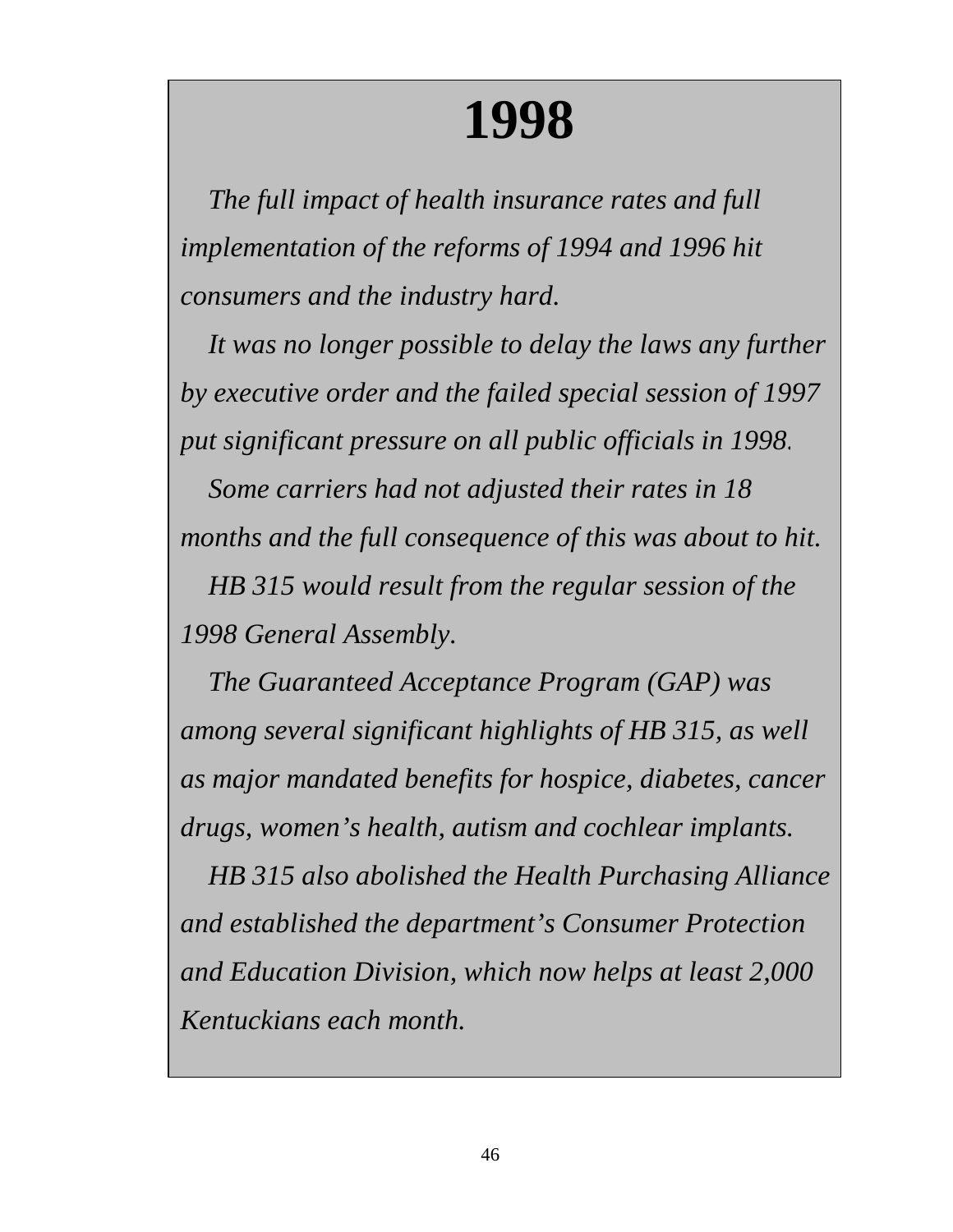The consequences of so many changes, proposals, new laws and delays finally hit in full force in 1998.

The failed special session of 1997 led to full implementation of the previous reforms.

Because the expected changes weren't enacted in the special session, an executive order was necessary to give insurance carriers more time to implement all of the previous reform laws.

People also started seeing large rate increases, for a number of reasons, as follows:

- Rates were now based on modified community rating and not actual claims experience.
- The various reforms, such as guaranteed issue, were estimated to add 10 percent to premiums.
- Many carriers had not raised rates in almost 18 months, meaning rates had held at artificially low levels.

Health insurance again would dominate another session of the General Assembly.

The result was enactment of HB 315, which made numerous changes to the previous reforms.

Perhaps the most significant was the decision to create something no other state had, a Guaranteed Acceptance Program known as GAP.

GAP was a much different way of spreading the risk for people with highcost conditions and was nothing like SB 1 from the year before.

 Under the failed legislation of SB 1 in the special session of 1997, eight companies were committed to returning to Kentucky.

Why didn't they return with HB 315 in 1998? GAP is still an exclusive idea of Kentucky and companies did not want to come back under an experiment.

It was difficult implementing GAP provisions of HB 315 because there was nothing like it.

For example, ICD-9 codes were used in the medical profession as the measurement for high-cost medical conditions.

But these codes were intended to categorize diseases for billing purposes. They were not a good model for deciding the severity of illness for people seeking insurance.

In essence, Kentucky officials now were saddled with having to create a new type of national underwriting guideline where none existed before.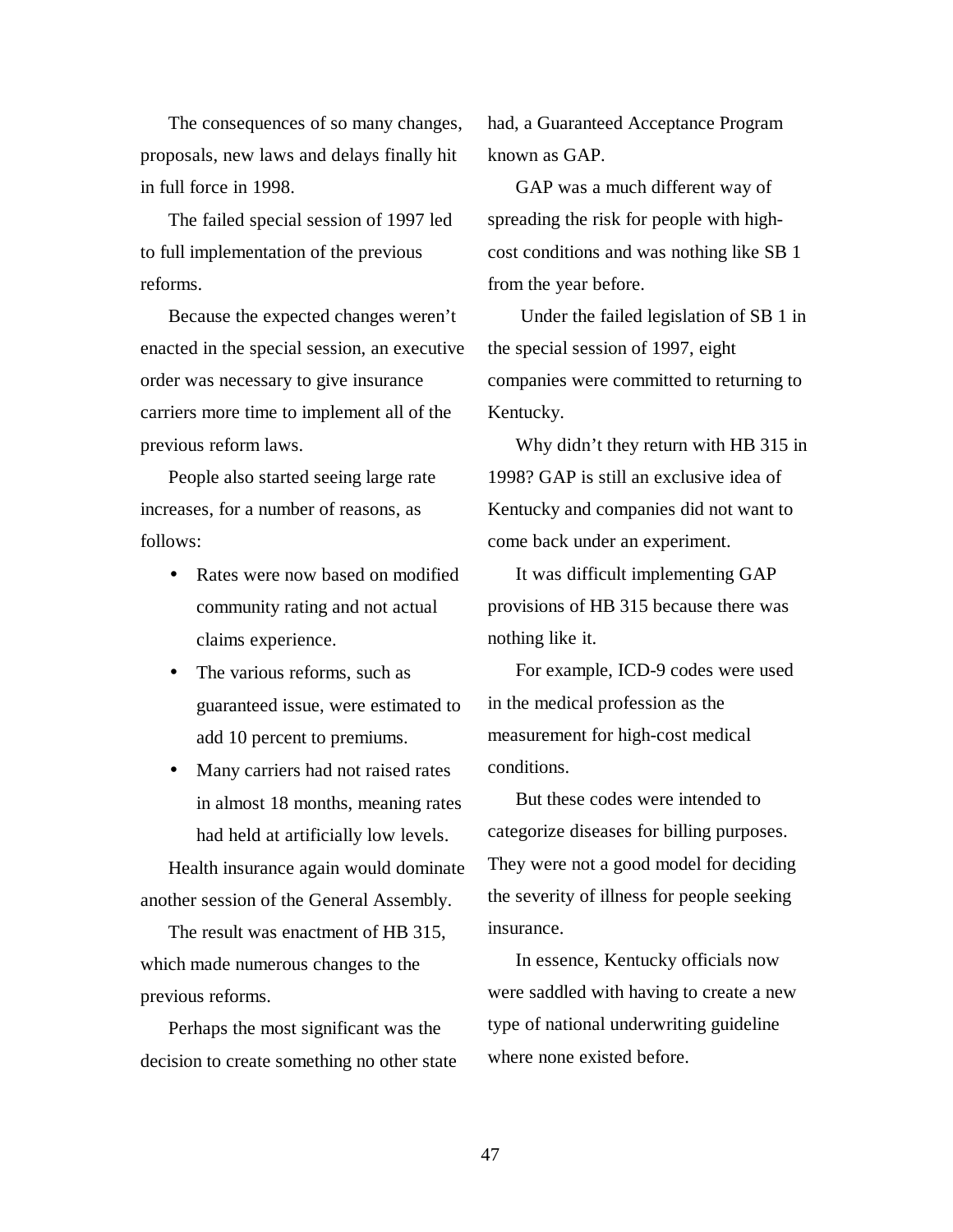**Individual market.** The Home Team was a powerful influence fighting on this issue.

The companies criticized the most have always been and continue to be the ones providing individual coverage on a statewide basis, for every state in the country.

Dominant players are Blue Cross and national indemnity carriers. All of us failed to recognize our individual coverage would come from the companies being treated as adversaries.

Some companies did return but only to small and large group markets, not to the individual market.

**Patient protections and new relationships between providers and insurers.** HB 315 created key patient protections and added an important public service.

The department's Consumer Protection and Education Division was created. The division now fields 2,000 calls per month, mostly involving health insurance. The legislation also created the position of ombudsman.

But HB 315 also changed relationships between providers and insurers.

This was highlighted later in 1999 with Aetna/TPI and Anthem's coronary network.

 Under HB 315, each managed care plan must demonstrate an adequate number of providers.

The provider network also must be within 30 miles or 30 minutes of each member's residence, as long as those services are available.

The law also allowed "any willing provider" to participate in a plan's network if they were willing to meet the terms and conditions.

**Market continues to fragment.** Gov. Jones' vision of a powerful purchasing alliance was continuing to fragment. As associations and smaller groups found their own ways to purchase insurance, a large purchasing alliance with leverage to compete for the best rates and coverage was unraveling.

The gradual erosion occurred over a period of years, including the exemption of associations in 1996, and continuing with HB 315 and the ability to self-insure and get out of the market in 1998.

The creation of more and more special groups also was troubling Congress at the national level.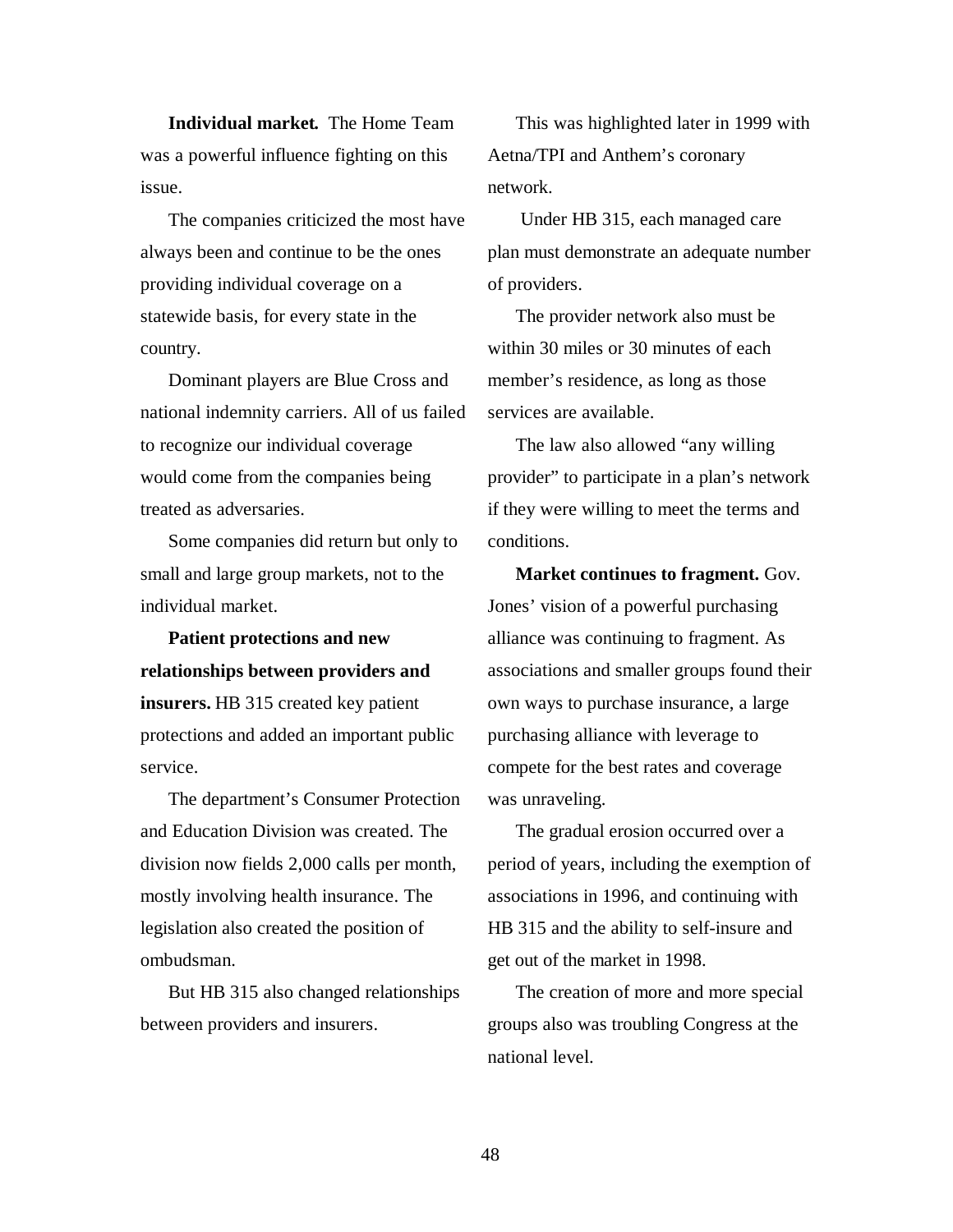**Rate Approval Process.** The 1998 General Assembly amended the rate approval process to allow carriers to use their rates upon filing with the department.

After filing, the department completes an actuarial review of the rates within 60 days.

If the department has taken no action within those 60 days, the rates will be deemed approved.

The commissioner maintains the right to subsequently disapprove the rates and order retroactive refunds of any premium determined to be unreasonable.

The factors for consideration of a rate remained the same as those enacted in 1996, plus the effect of GAP assessment on rates.

The Attorney General is provided a copy of all rate filings by the insurer and may request, in writing, that the commissioner hold a hearing. If the Attorney General requests a hearing, the commissioner must hold one.

At the conclusion of the hearing, the commissioner must either approve or disapprove the requested rate. The Commissioner has no authority to amend the filing.

**Rate methodology.** The modified community rating requirements for

individuals and small groups were repealed. Insurers are now permitted to consider health status and claims experience when developing rates for individuals, small groups and associations.

However, the amount an insurer could charge a person based on health status was limited.

Also, limits were set on how much an insurer could increase premiums when an individual renewed coverage.

With limits to the differences in rates, carriers were allowed to consider the following when developing rates: age, gender, occupation/industry, and geographic area.

Rates for health benefit plans issued to individuals with a high-cost condition were restricted. This applied to anyone with a high-cost condition after July 15, 1995.

The limits were defined in HB 315 and were not to exceed previous rates by more than 25 percent for the first two renewal periods. The total increase couldn't exceed 35 percent.

Associations meeting the definition of "employer-organized associations" may be rated according their own experience rather than the experience of the entire association market segment.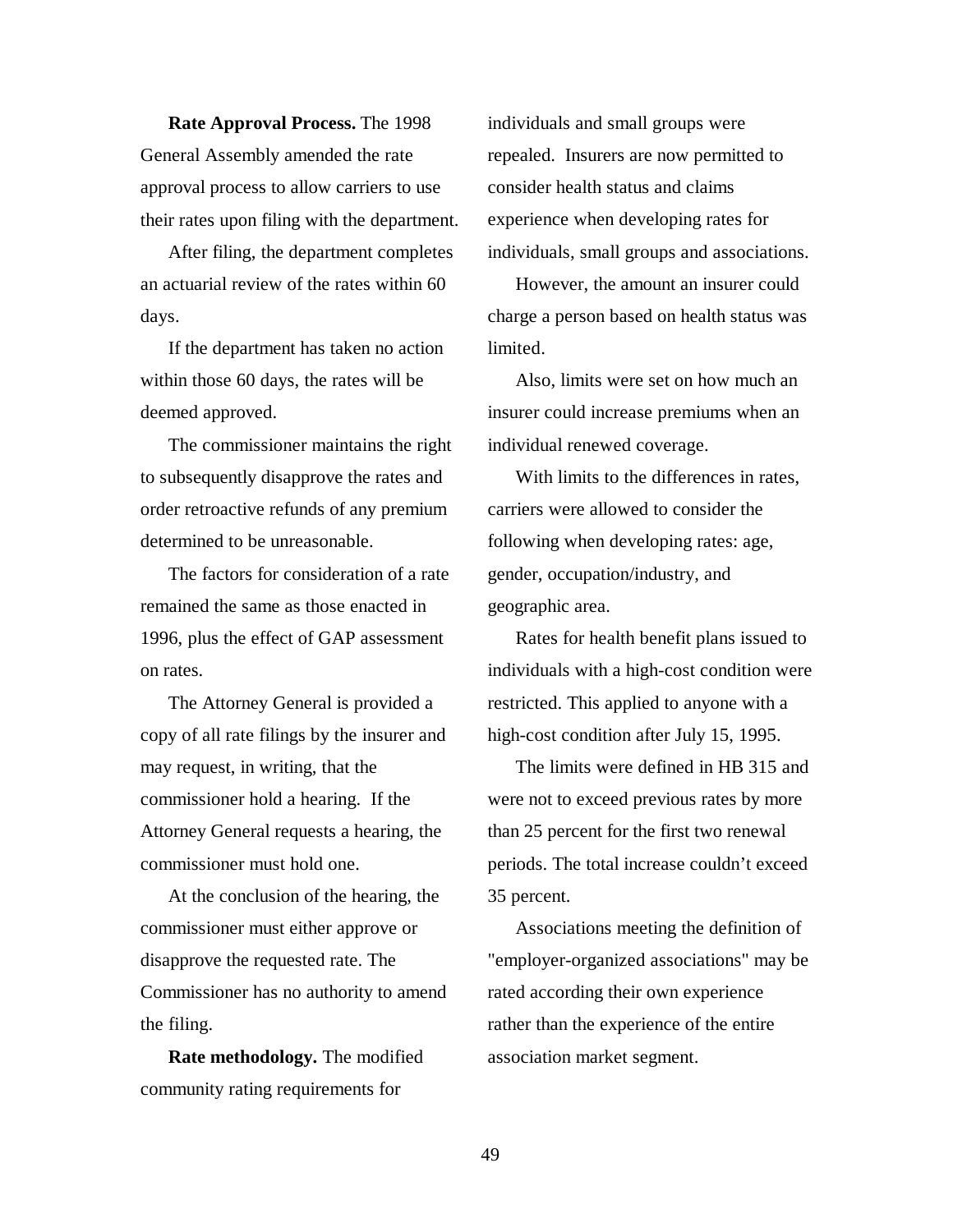**Alliance abolished.** The Kentucky Health Purchasing Alliance was abolished by the 1998 General Assembly.

No coverage could be issued or renewed after June 1, 1998, and alliance activities must end by June 30, 1999.

For the first time this year, and before HB 315 passed, the alliance fell under the supervision of the Department of Insurance.

Eventually, a lawsuit was filed against United Chambers, alleging problems in its role as third-party administrator for the alliance.

Ending the alliance has not ended the woes for consumers, however. Overwhelming billing and administrative problems unnecessarily exposed consumers to unpaid medical claims and disputes over coverage and these problems continue through 1999.

**Portability and pre-existing conditions.** Federal HIPAA requirements regarding portability and pre-existing condition exclusions were enacted into state law.

For groups, insurers are permitted to impose an exclusion period for preexisting conditions. However, that period cannot be longer than 12 months, unless you are a late enrollee in which the preexisting period can be 18 months. (Same as previous law.)

The statute regarding portability essentially remained the same.

**Standard plans.** The number of standard plans was decreased to one. The department maintained authority over the design of the plan with the advice of the Health Insurance Advisory Council.

Insurers must offer the standard plan in the small group market and the individual market if the insurer participates in those markets and in the same product types (HMO, POS, PPO, FFS) in which it offers other coverage.

A benefits comparison form, comparing the standard plan to the plan being offered, must be provided to an individual applicant and any non-employer small group applicant.

The form compares benefits, exclusions and premiums.

#### **Patient protections.**

HB 315 made a number of changes regarding providers and quality of service. Highlights included:

> • Disclosure of benefits, exclusions and financial incentives between the insurer and participating providers.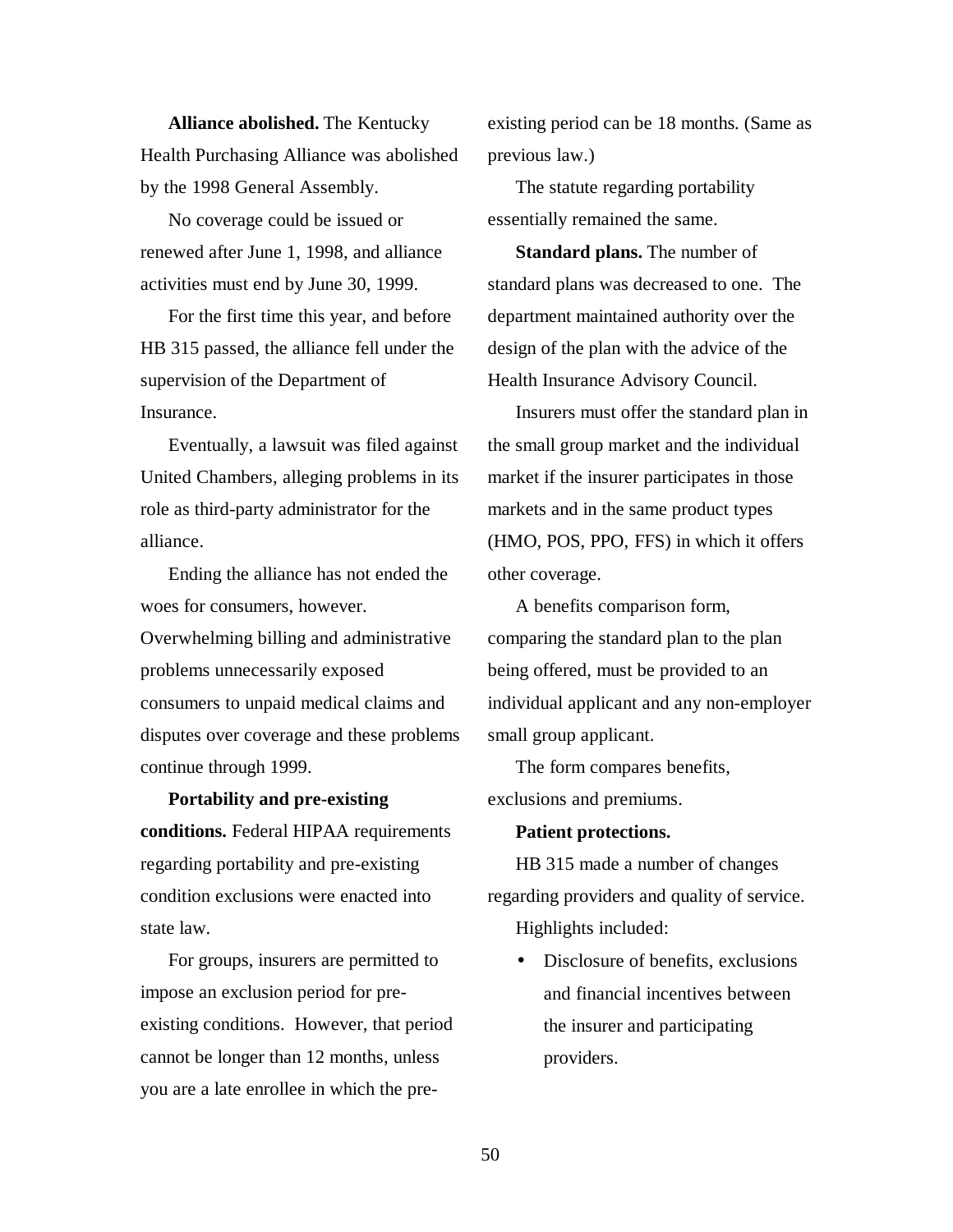- The right to appeal and the procedure for appealing a decision of the insurer.
- An insurers' procedures to ensure confidentiality of medical records and personal information.
- Managed care plans must have a quality assurance program.
- Coverage for emergency room screening and stabilization without prior authorization.
- Drug utilization review programs to ensure appropriate drug therapy and education for consumers.
- Time frames and procedures for denial of coverage.
- Procedures to ensure continuity of care.
- Adequate, accessible network of providers.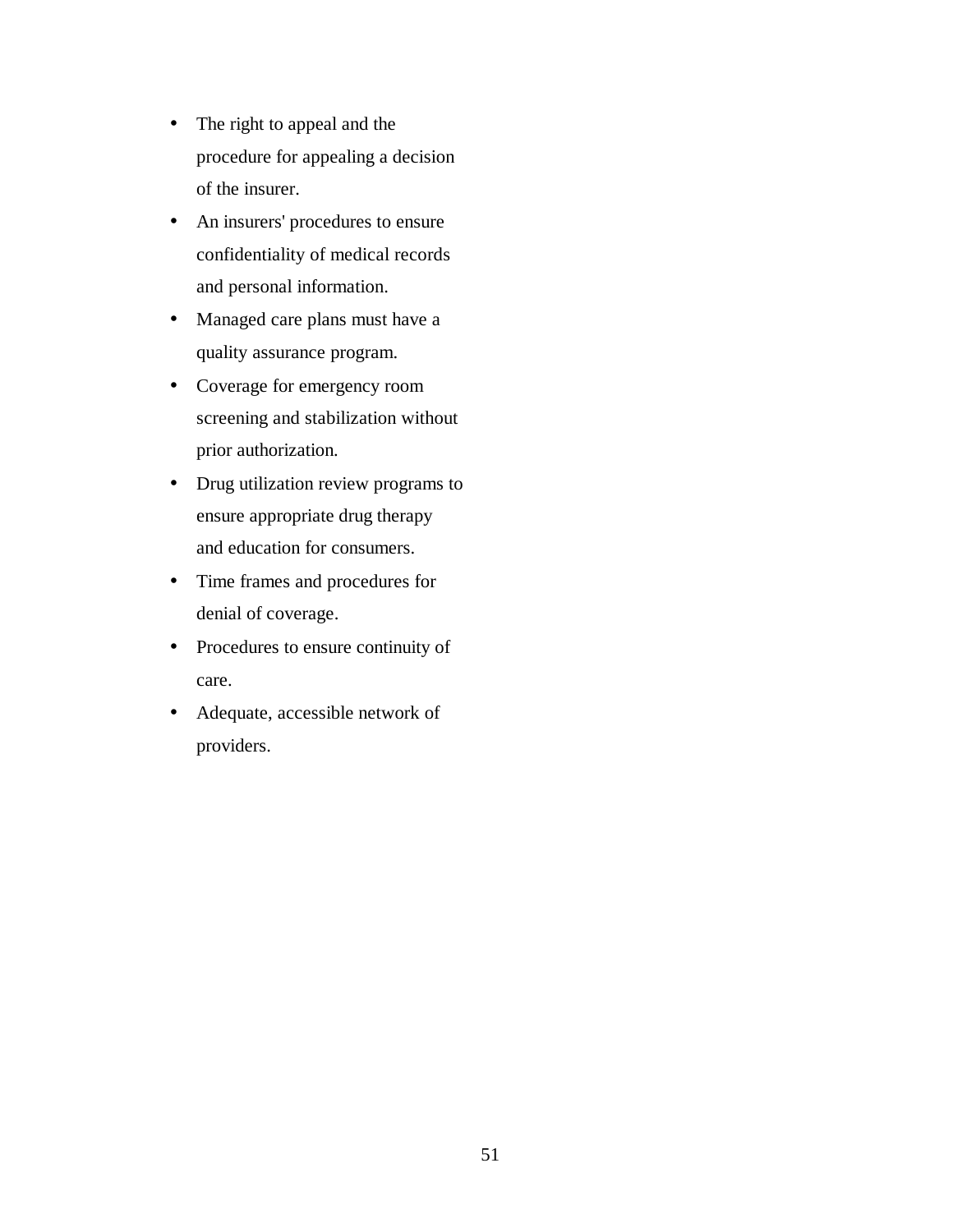# **1999**

*MedQuest in Owensboro became the first HMO to fold in Kentucky in 12 years, as HMOs nationwide continued to struggle financially.*

*The Health Purchasing Alliance ceased operations during the year, pursuant to 1998 passage of HB 315. Lawsuits continued against third-party administrators charged with much of the paperwork nightmares involving the Alliance.*

*The department reorganized its life and health divisions and named a new deputy commissioner of health insurance to address the rising challenges in that area.*

*The first action is taken to enforce the "any willing provider" law involving a hospital contract dispute in western Kentucky.*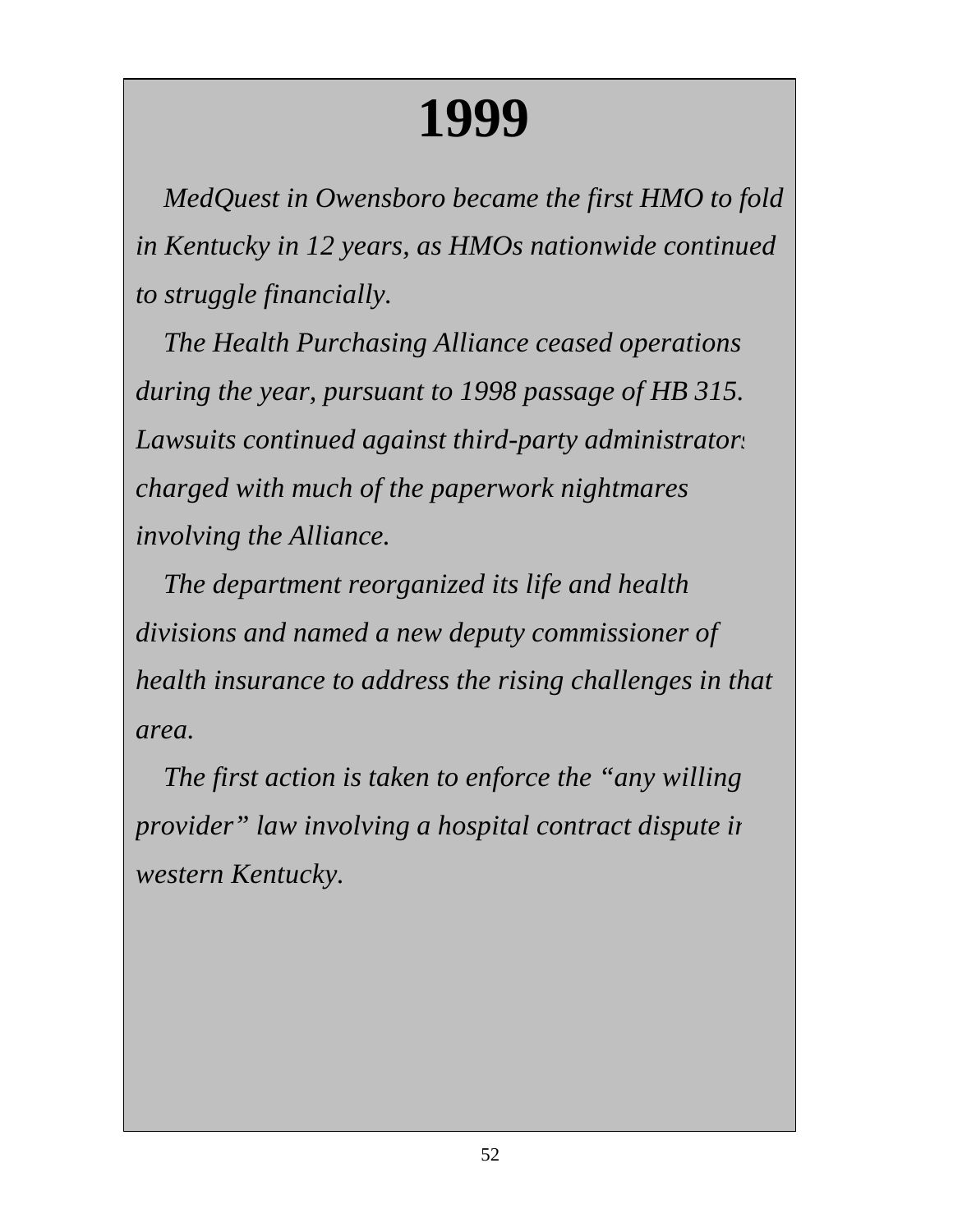MedQuest HMO in Owensboro became the first Kentucky HMO to go out of business in 12 years for financial reasons.

Nationwide, 56 percent of the HMOs in the U.S. reported losses exceeding \$400 million in the past year.

HMOs in Kentucky lost more than \$70 million in the previous year and six companies remained on an internal and confidential monthly watch list.

**Alliance.** The Health Purchasing Alliance closed for business on June 30, 1999, pursuant to 1998 legislation of the General Assembly. Lawsuits remain pending regarding paperwork problems alleged against the third-party administrators.

**Aetna/TPI.** The changing relationship between insurance carriers and providers was highlighted in a Louisville contract dispute.

Approximately 2,000 Louisville doctors announced in the spring of 1999 that they were going to drop out of the Aetna network because of a dispute over future contract terms. The group of doctors was known as The Physician Inc. (TPI).

The department intervened in the Aetna/TPI dispute because tens of thousands of residents in the Louisville

**Fee for service plan (FFS)***: A type of traditional insurance where the policyholder can go to any doctor or hospital and the insurance carrier offers a specific payment for the service provided. For example, the insurance company would pay \$50 toward an office visit and any remaining expense is up to the patient.*

**HMOs***: A Health Maintenance Organization provides health care in return for predetermined monthly premium payments. Most HMOs provide care through a network of doctors, hospitals and other medical professionals that their members must use in order to be covered for that care.*

**PPOs:** *Preferred Provider Organizations use a network of doctors and hospitals providing care at a lower cost than traditional insurance. PPO members get more benefits when they use the PPO network and pay higher out-of-pocket costs when they go outside the network.*

*POS: Point of Service plans are a type of HMO coverage allowing members to choose to receive services in or out of an HMO provider network. For out of network care, members pay deductibles and a percentage of the costs of care. Most POS plans require patients to coordinate their care through a primary care physician.*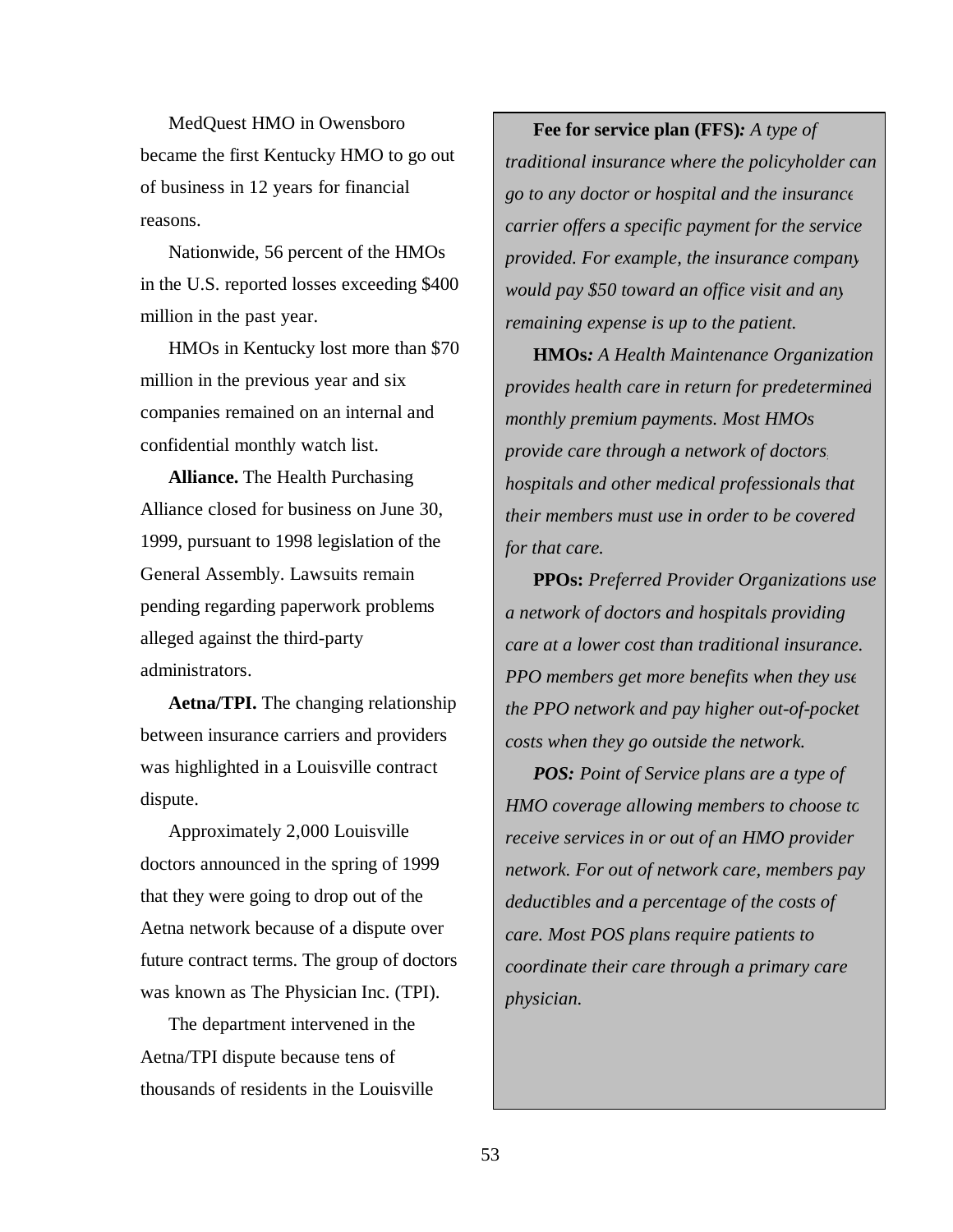metro area would see a substantial decline in their options for choosing a doctor in the network. Furthermore, the dramatic changes in the number of doctors in the network would have occurred during consumers' policy year.

The department ultimately was able to mediate an agreement where Aetna and TPI agreed to delay these changes until the next policy year for consumers so the public could make an informed choice at the time they renewed their health insurance coverage.

**Consumers.** During the year, the department's Consumer Protection and Education Division began teaching its newly designed Insurance 101 courses, including specific classes dealing with health insurance. For the third consecutive year, Commissioner Nichols hosted town forums statewide to hear concerns of the general public. The forums were held in 15 communities.

The department ordered Anthem to refund money to 827 policyholders regarding premium increases implemented during the policyholders' one-year policy term. The department and Anthem disputed when rate increases under HB 315 could take effect. The contested case went to hearing before the attorney general's

office in September and was still pending in late 1999.

The department's Life and Health divisions were reorganized into separate units of the Department of Insurance.

Recognizing the growing issues and concerns with health insurance, Gov. Patton and Public Protection and Regulation Cabinet Secretary Secretary Ronald McCloud authorized Commissioner Nichols to name a new deputy commissioner of health insurance.

Consumers continued to experience problems presented by confusion over records and unpaid bills involving closure of Kentucky Kare and the Health Purchasing Alliance.

The Health Insurance Advisory Council and the Home Team continued to meet, monitoring implementation of HB 315 and the latest status of GAP.

This was the first year that state employees were back under the authority of the Personnel Cabinet with the end of the Health Purchasing Alliance and the first year without Kentucky Kare.

Legislators began discussing the possibility of self-insuring the state and the cost of coverage for out-of-state retirees.

There also was a class action lawsuit filed in Pikeville in 1999 regarding the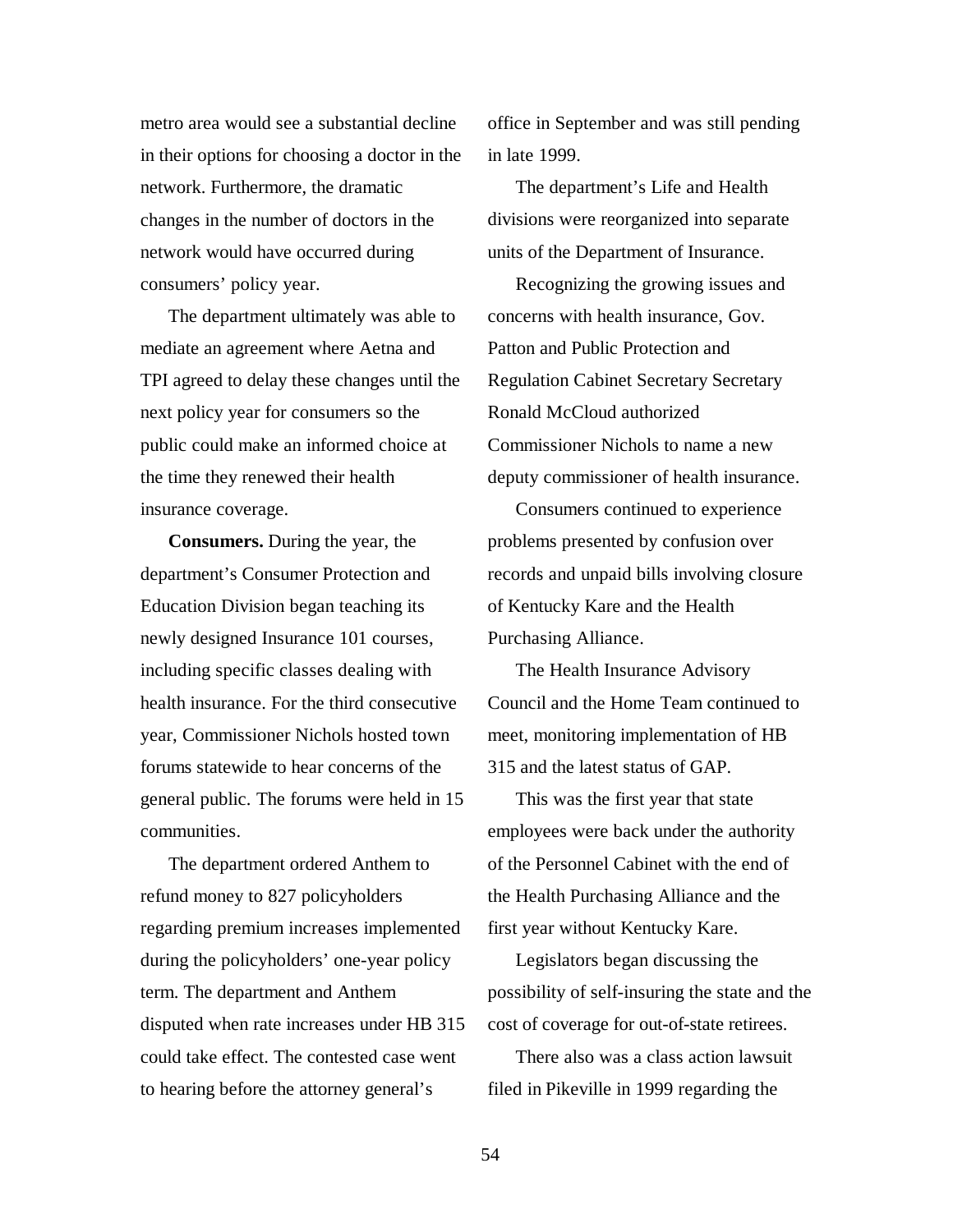lack of a fee-for-service (FFS) product for state employees.

**General Assembly's special subcommittee on health insurance.**

The General Assembly was not in session in 1999, but interim joint committees continued to meet during the year. Members of the joint House and Senate Banking and Insurance Committee and the health subcommittee held hearings with insurance carriers to study what factors would encourage them to return to Kentucky and compete in the health insurance market.

The department continued to advocate for an independent appeals board for review of disputed medical claims.

Early in 1999, the department urged HMOs to develop their own voluntary system of external appeals.

Among pre-filed bills were proposals creating an external appeals process when health insurance claims are in dispute between policyholders and health insurers.

Legislators heard emotional testimony in September from Monica and Steve Whitaker who testified about difficulties getting coverage for treatments for their young son. Mrs. Whitaker told committee members that her son has a congenital condition affecting his facial appearance

but also causing physical challenges to his mouth and eye.

The Whitakers testified their son was covered previously by Kentucky Kare but not by a new private carrier they had to switch to when Kentucky Kare went out of business.

During the interim of 1999, lawmakers also received a detailed report from Chief Economist Ginny Wilson, of the Legislative Research Commission, regarding all the factors leading to the financial collapse of Kentucky Kare.

**Provider network.** An initial review of each managed care plan's provider network was completed in February 1999.

The review analyzed access to and adequacy of the provider networks specific to primary care doctors, hospitals and six specialties (cardiology, OB/GYN, pediatrics, opthalmology, surgery and orthopedics.

The review also analyzed whether policyholders were within 30 miles of providers, another requirement of the law, and substantial compliance was determined.

**Any willing provider.** The Department of Insurance issued the first sanctions under the "any willing provider law" when Bluegrass Family Health didn't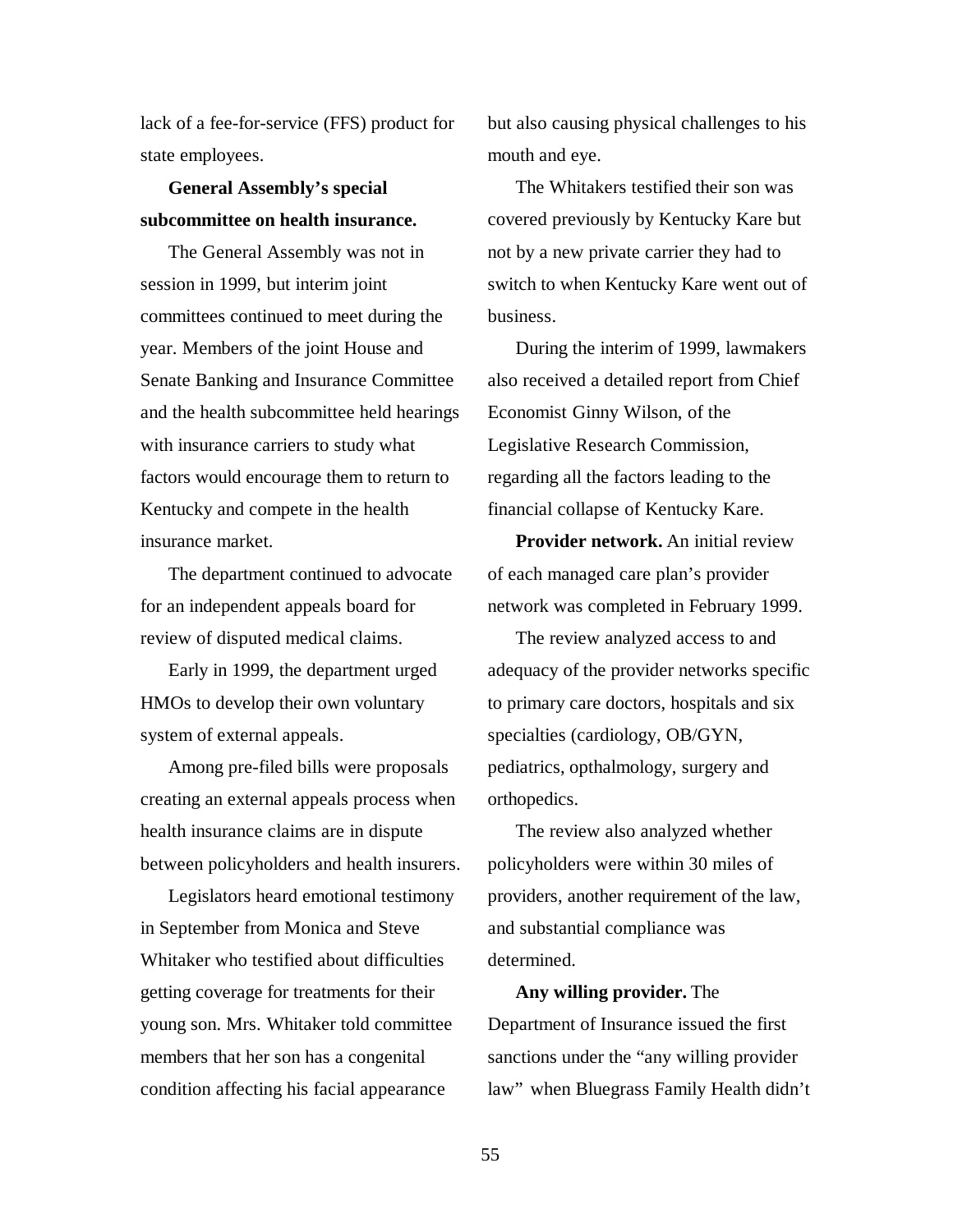offer similar terms and conditions to Lourdes Hospital in western Kentucky.

The department issued fines and an order against the Lexington health carrier. Bluegrass eventually offered a contract that the department deemed met the requirements of the law.

**GAP.** By June 1999, 1,443 were enrolled in GAP, the Guaranteed Acceptance Program reimbursing carriers for losses sustained while covering people with high-cost medical conditions.

Preliminary calculations showed the assessment on health benefit plan premiums would raise just over \$4 million, adding to the one-time appropriation of \$10 million by the legislature.

**Congress** began debating a variety of proposals offering patient protections and a "Patient's Bill of Rights." Debate continued but no legislation was passed by the fall of 1999.

Debate also continued in Congress regarding the right to sue HMOs.

### **Preparing for 2000 session of General Assembly.**

This report is our view of the health insurance changes in Kentucky for the decade of the 1990s. As we begin a new decade and a new century in the 2000 session, we need to carefully consider the lessons learned and the consequences of any additional reforms.

As mentioned in the introduction, I believe we should specifically focus on these five goals:

- 1. Maintain the consumer protections. We have some of the nation's best patient protections, especially with guaranteed issue. We should maintain these for all Kentuckians.
- 2. Stabilize the market. Kentucky made so many sweeping and untested changes that we created confusion and drove too many carriers out of the state. We must carefully research and document any future change so we're more informed about the potential consequences.
- 3. Choice. We need more choices in the health insurance market.
- 4. Comply with federal law. Some changes are necessary because of federal law.
- 5. Address geographic issues. Rural Kentuckians have fewer choices for health insurance. Future legislation must recognize the difference between rural, urban and statewide solutions.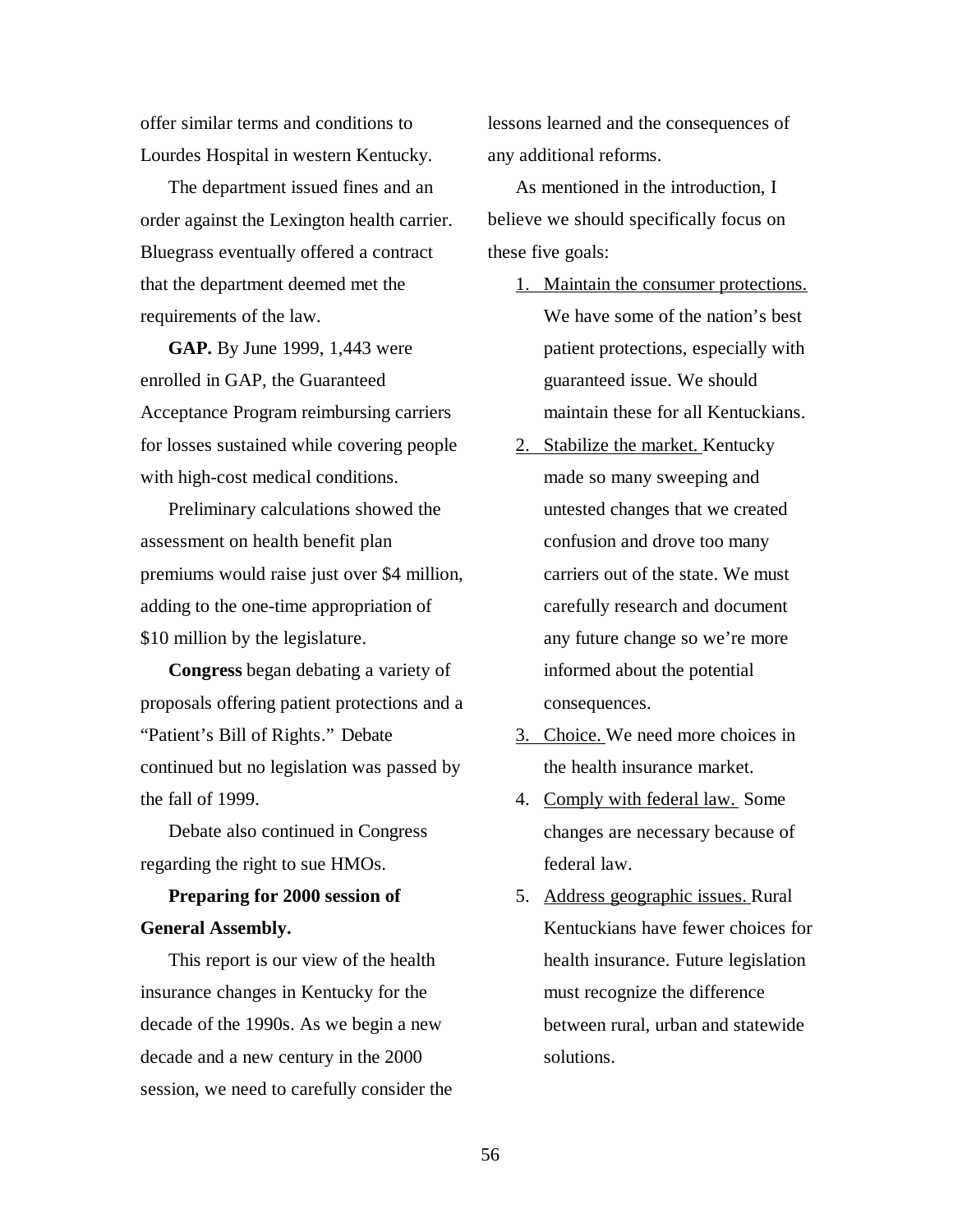# **Appendix**

*These topics are dealt with in greater detail, as follows:*

- *History of Mandated Benefits: 1990-1999.*
- *SB 1 and HB 3: 1997 Special Session.*
- *Guaranteed Acceptance Program (GAP) 1998.*
- *National Legislative Initiatives: 1990-1999.*
- *Market Trends: 1990-1999.*
- *History of Kentucky Health Carriers: 1990-1999.*
- *History of Kentucky Kare: 1990-1999.*
- *History of Provider Issues: 1990-1999.*
- *History of Health-Related Litigation: 1990-1999.*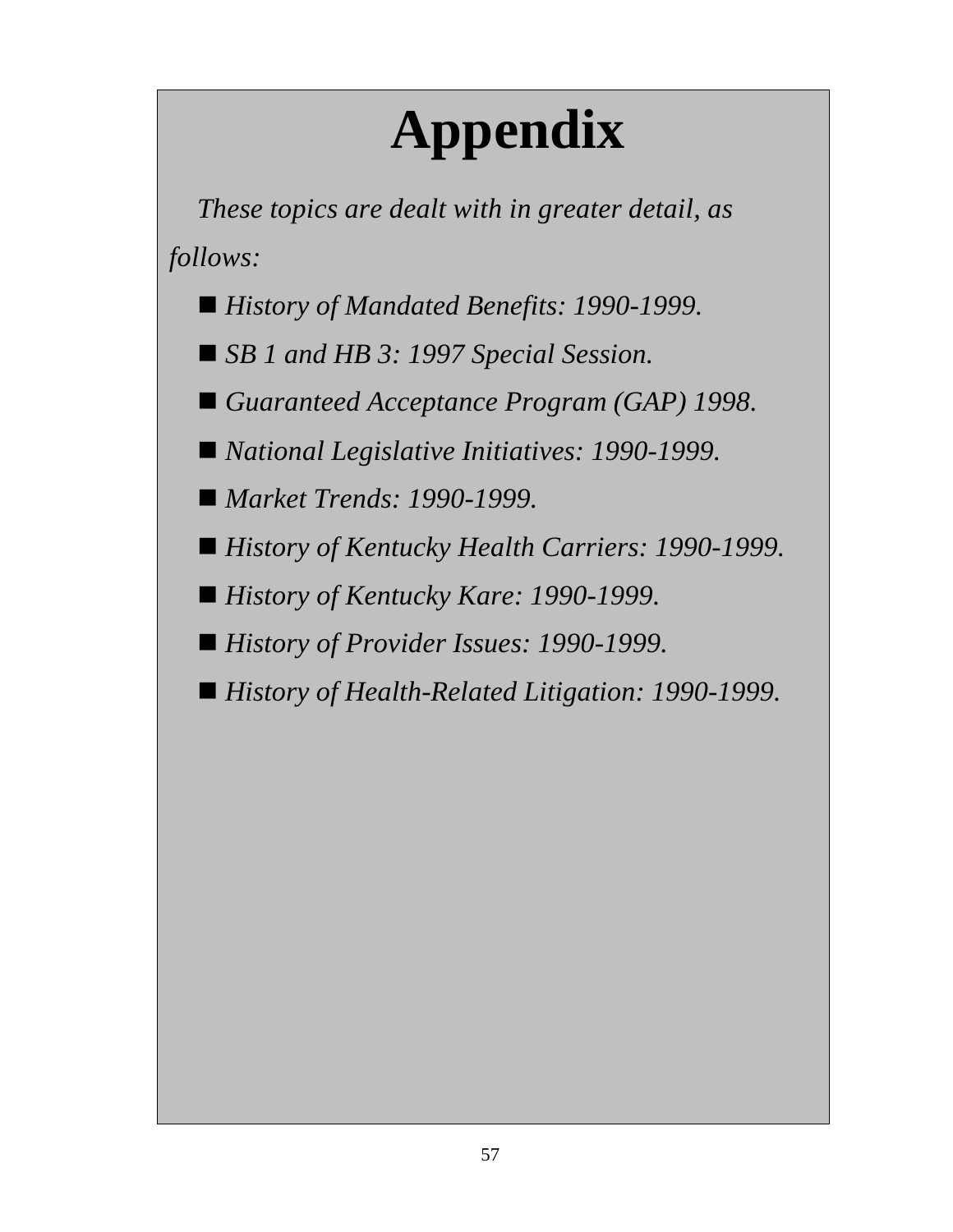### **History of Mandated Benefits**

#### **1990 - 1999**

 Mandated offerings are benefits that an insurer must offer in an insurance contract, but consumers do not have to buy

if the same coverage was provided at a hospital.

Here are highlights of some of these mandates prior to 1990:

**Prior to 1990**, mandated offerings were limited to a short list of five items. For example, insurers were mandated to cover newborns, congenital defects and birth abnormalities, effective 1976. Ambulatory

surgical centers

the coverage.

**Mandated benefits***: Mandated benefits generally are regarded as specific coverage or medical services that a health benefit plan must offer to any policyholder. Mandates can also require specific procedures offered by certain providers, such as a dentist, optometrist or osteopath. State laws specifying certain optional benefits are also considered mandated benefits, although the policyholder makes the ultimate decision of whether they want that coverage for an additional amount of premium.*

1. Five days of nursery care for newborns that are well.

2. Offer benefits for mental illness equal to the benefits for physical illness (sometimes referred to as "mental parity"). For example, if a health plan provides for inpatient hospital coverage for a

also were included, effective 1978.

Specifically, these pre-1990 mandates stated that the same procedures by a dentist, optometrist or osteopath that were covered by insurance also were covered if provided by any other physician.

Also mandated was coverage for treatment at an ambulatory surgical center physical illness, the plan must provide similar in-patient hospital coverage for mental illness.

- 3. Offer at least 60 days of home health care.
- 4. Offer certain benefits for the treatment of alcoholism (for groups only.)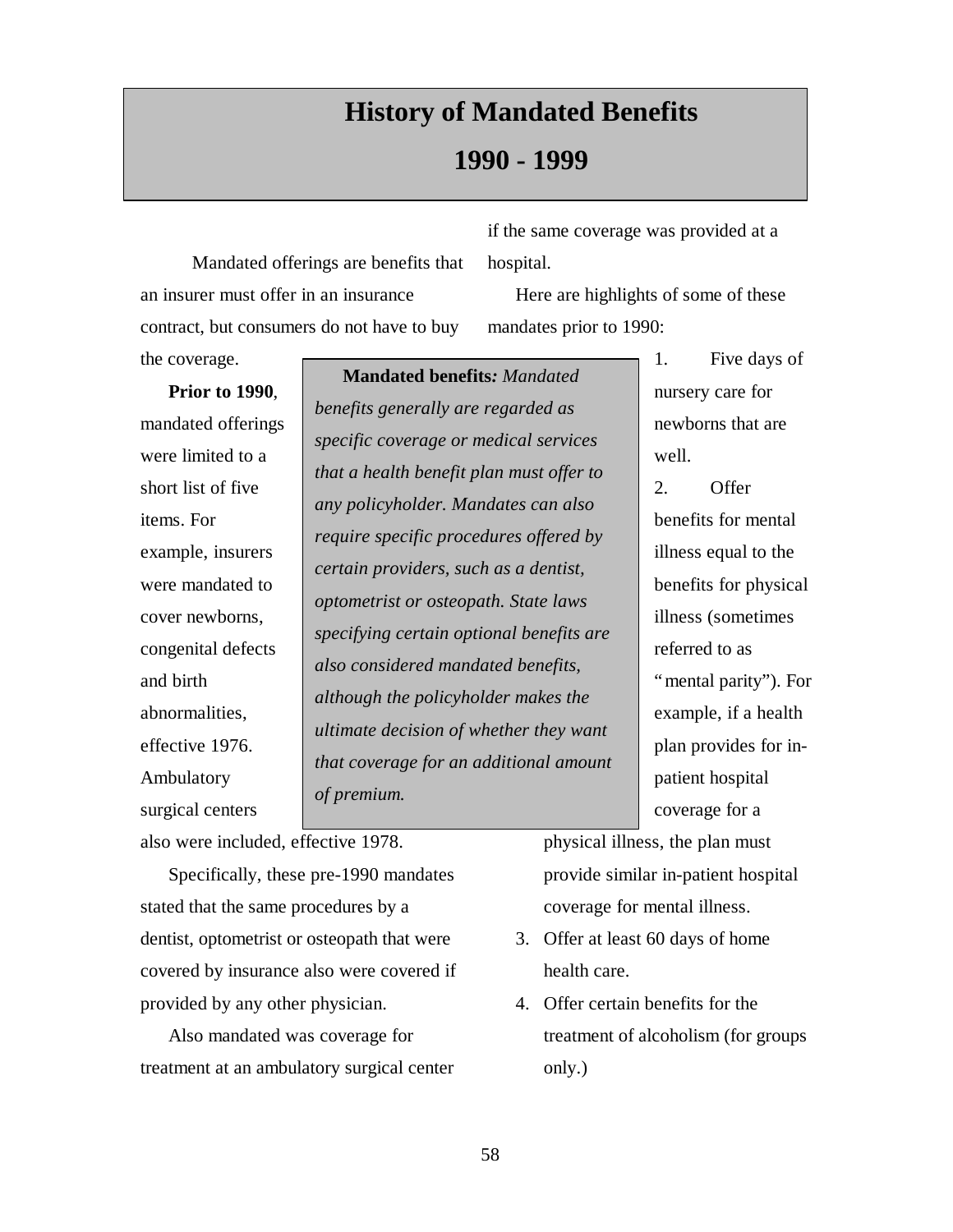**In 1990**, the Kentucky General Assembly mandated two new medical benefits for people insured in the health market.

Those new mandated benefits provide coverage for mammography screenings and treatment of temporomandibular joint disorders (TMJ) – a disorder involving the jaw.

The **1992** General Assembly enacted no new legislation for additional mandated benefits.

More mandated benefits were enacted in **1994** than any other year.

In various legislation that became law, insurers were mandated to cover:

- 1. Services provided by podiatrists, psychologists and clinical social workers.
- 2. Dependents over age 19, with certain disabilities, on individual policies.
- 3. Legally adopted children must be covered under all health plans covering families.
- 4. Hospice benefits at least equal to those provided under Medicare were required in the standard health benefit plans.
- 5. Work-related sickness and accident unless the person is eligible for

benefits under a workers' compensation act.

In **1995**, mandated benefits were now part of the standard plan.

The **1996** General Assembly enacted the following mandated benefits:

Chiropractic Services. Any health benefit plans that include chiropractic benefits must also provide coverage for treatment by any licensed chiropractor chosen by the patient and policyholder. The additional requirement was that the chiropractor must be willing to meet the insurance company's terms and conditions to participate in the health plan.

The law also stipulated that the patient could seek treatment from the chosen chiropractor without a referral and insurers must ensure that their networks include an adequate number of primary chiropractic providers.

Treatment of Breast Cancer. Any health insurance policy that provides coverage for the treatment of breast cancer by chemotherapy must also provide other specific coverage. One example is highdose chemotherapy with autologous bone marrow transplantation or stem cell transplantation at the same cost-sharing level (co-payment or co-insurance), provided that the institution at which the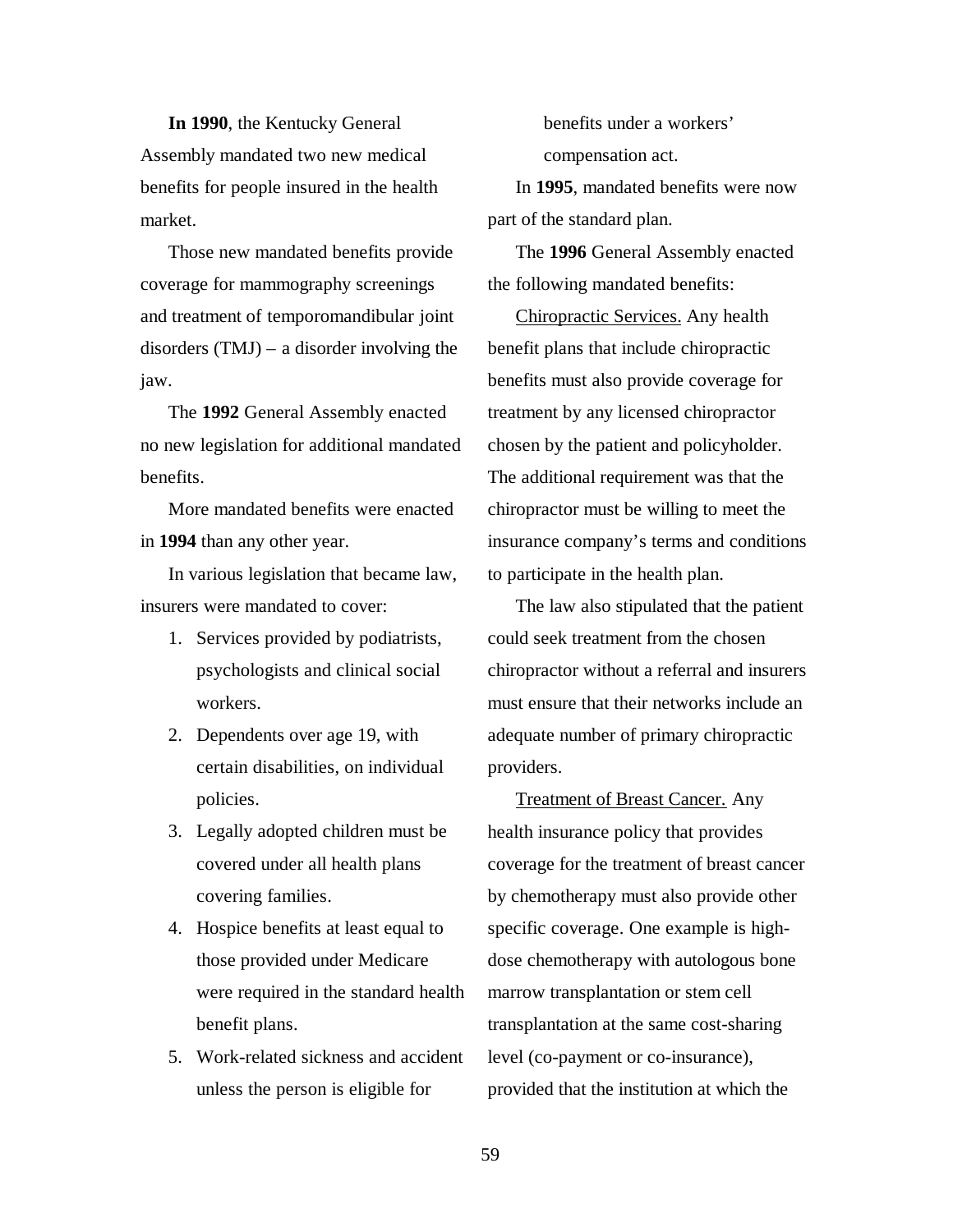treatments are performed complies with certain guidelines.

Maternity Benefits. Any health benefit plan that provides maternity coverage must provide in-patient care for a mother and newborn for a minimum of 48 hours following a vaginal delivery and 96 hours following a cesarean section.

The following mandated benefits were enacted during the **1998** legislative session:

- Hospice Benefits: (HB 315) All health benefit plans must include a hospice benefit equal to the Medicare Benefit. This was mandated originally for standard plans in HB 250, enacted in 1994, and was expanded for all plans in HB 315.
- Diabetes Coverage: (HB 380) All health benefit plans must provide coverage for equipment, supplies, outpatient self-management training and education, and medications for the treatment of diabetes.
- Cancer Drugs: (HB 618) All health benefit plans must include coverage for any cancer drug for a particular indication, regardless of whether the drug has met FDA approval for

that indication. The drug must be FDA-approved for at least one indication.

- Women's Health Initiative: (HB 864) Requires health insurance plans to cover:
	- All stages of breast reconstruction surgery following a mastectomy resulting from breast cancer, if the plan covers mastectomies.
	- Diagnosis and treatment of endometriosis and endometritis if the plan covers hysterectomies.
	- And bone density testing for women age 35 and older.
	- The bill also prohibits insurers from requiring that mastectomies be performed as outpatient procedures.
	- Finally, the bill addresses victims of domestic violence by prohibiting carriers from denying coverage or refusing to renew coverage based on a victim's status and prohibiting carriers from considering domestic violence as a preexisting condition.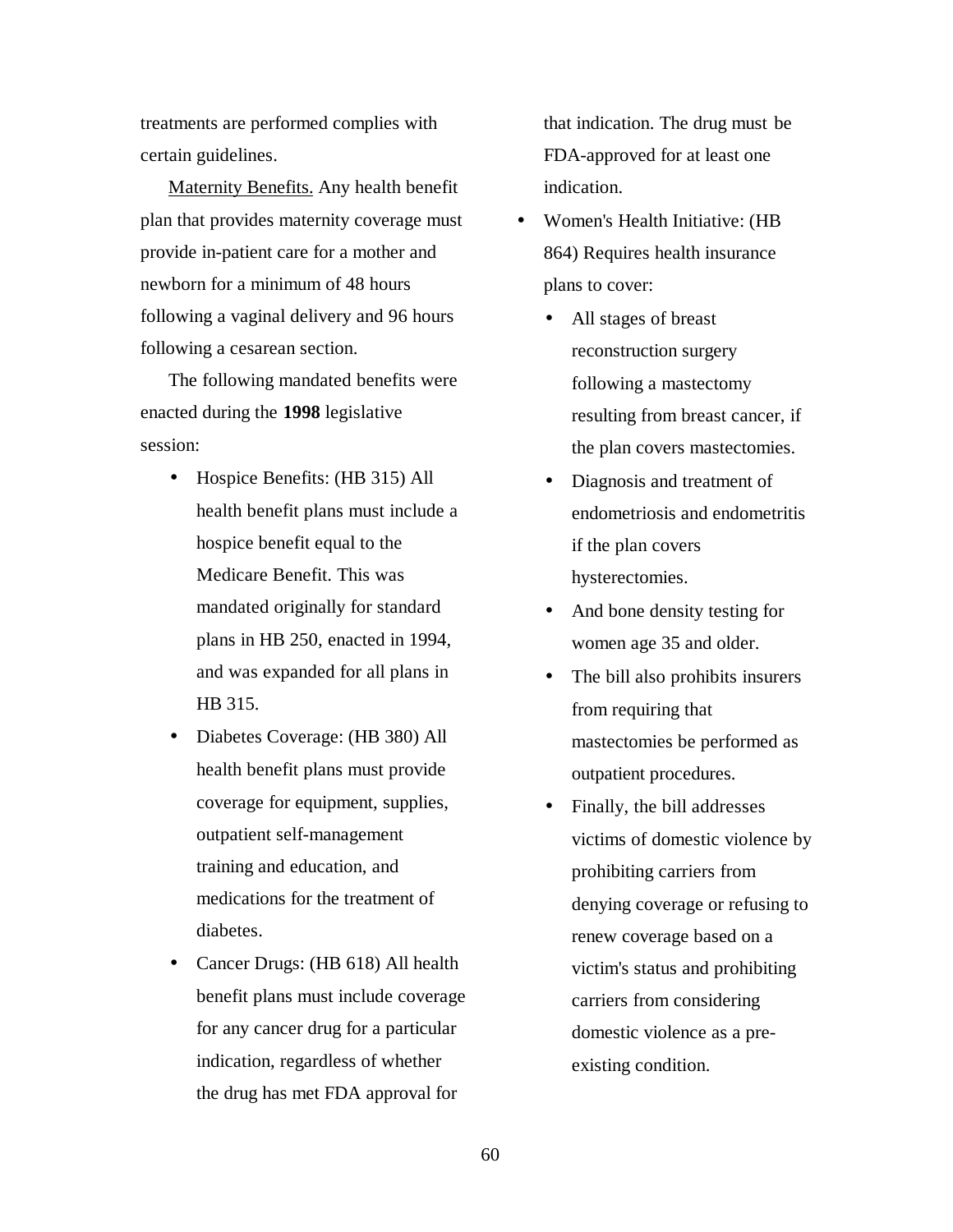- Autism: (SB 63) Requires all health benefit plans to provide coverage for the treatments of autism, including therapeutic, respite and rehabilitative care, at a maximum benefit of \$500 per month, for children age 2 through 21.
- Cochlear Implants: (SB 135) Requires all health benefit plans to provide coverage for cochlear implants for persons diagnosed with profound hearing loss.

HB 315 also set a new standard for any future mandated benefits. Any sponsor of a bill or amendment proposing a mandated benefit must include a financial impact statement on health insurance rates before the committee can make a final consideration on the bill. The department must review the impact statement, upon request, and provide comments to the standing committee of the General Assembly.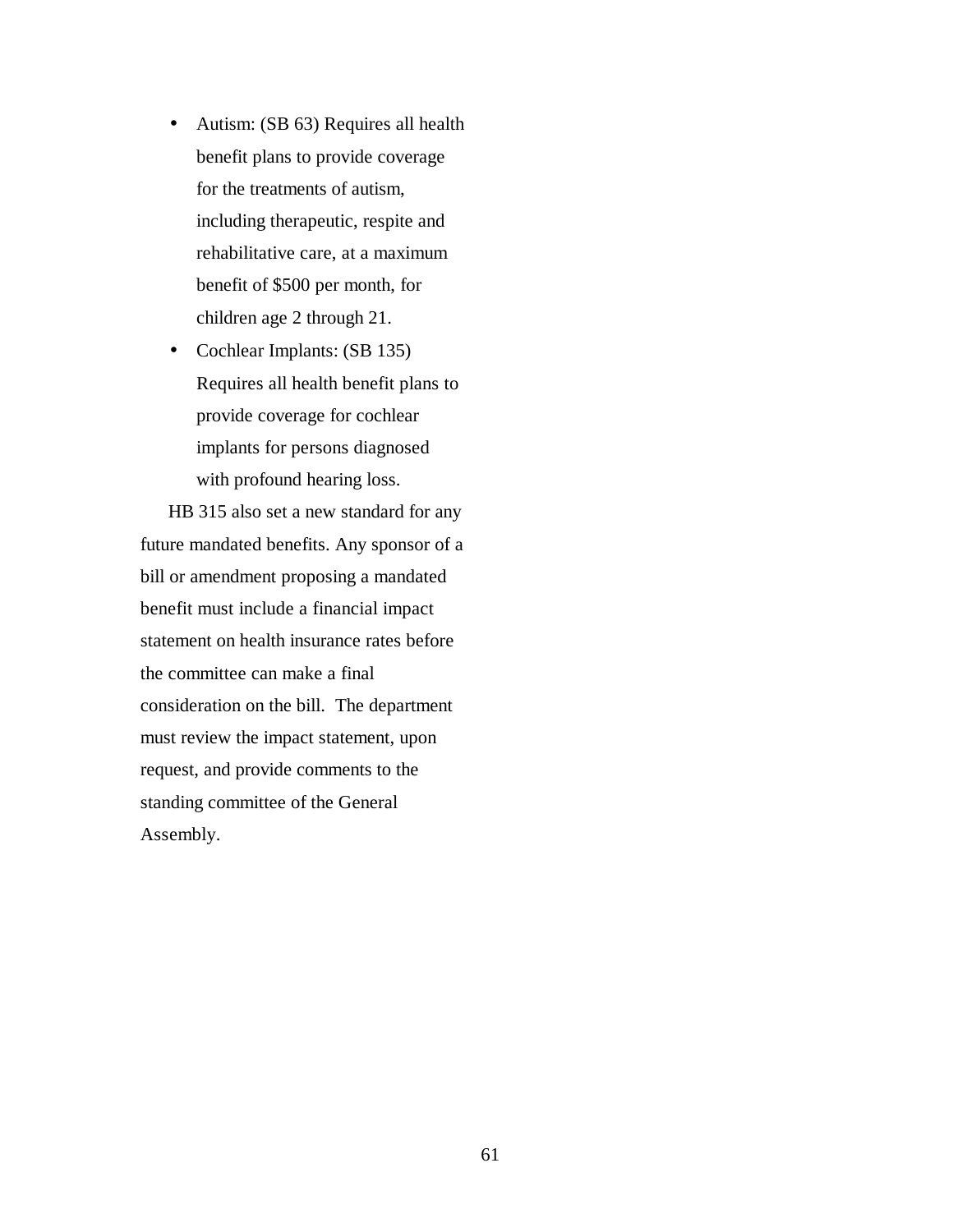### **SB 1 and HB 3: 1997 Special Session**

During the 1997 special legislative session on health insurance, SB1 and HB 3 received the most attention.

The chart that follows shows the proposed changes in each bill:

| SB 1 (as introduced)                             | HB 3 (as introduced)                            |
|--------------------------------------------------|-------------------------------------------------|
| Eliminate the 30-day waiting period and          | Eliminate the 30-day waiting period and         |
| require the commissioner to issue an order       | require the commissioner to issue an order      |
| approving or disapproving a filing within thirty | approving or disapproving a filing within 45    |
| 30 days; Extensions for an additional 30 days    | days; no extensions permitted.                  |
| were possible.                                   |                                                 |
| Remove the mandatory hearing trigger if a        | Same.                                           |
| requested rate increase exceeds the percentage   |                                                 |
| change in the medical consumer price index       |                                                 |
| plus 3 percent.                                  |                                                 |
|                                                  |                                                 |
| If the commissioner determines an                | If the commissioner determines an               |
| administrative hearing should be held, require   | administrative hearing should be held, require  |
| the commissioner to schedule the hearing         | the commissioner to hold the hearing within 45  |
| within 30 days (rather than requiring the        | days from the date the filing is received and   |
| commissioner to hold the hearing within 30       | notify the Attorney General at least 30 days    |
| days.)                                           | before the hearing.                             |
|                                                  |                                                 |
| Required rates for each policyholder to be       | Required rates for each policyholder to be      |
| guaranteed for 12 months from the rate in        | guaranteed for 12 months or the actual contract |
| effect on the date of issue or renewal.          | length, whichever is longer                     |

#### **Rate Approval**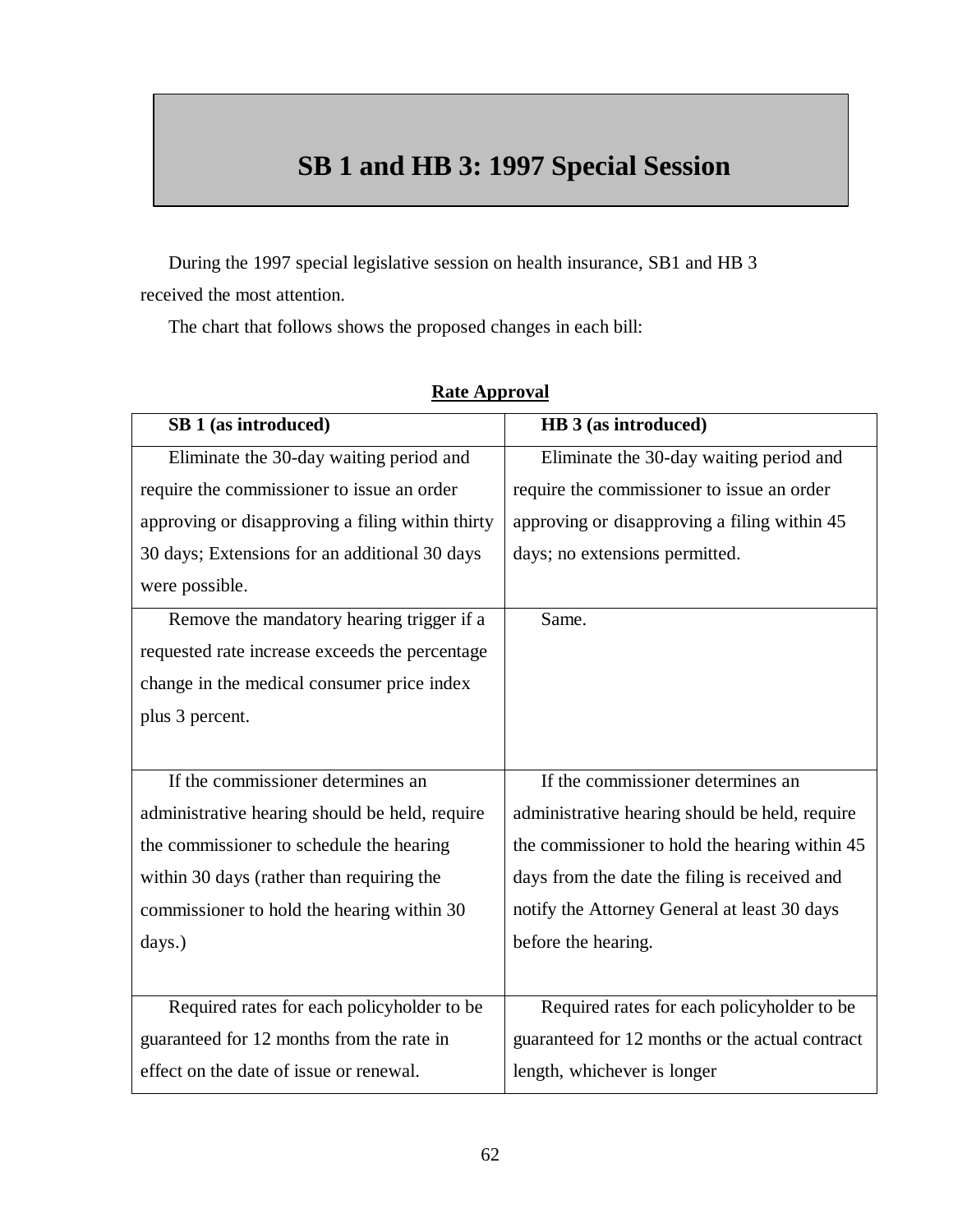| Maintained the Attorney General as a party      | Similar.                                      |
|-------------------------------------------------|-----------------------------------------------|
| to hearings, but if the AG requested a hearing, |                                               |
| required the request to include detailed,       |                                               |
| specific reasons for the request.               |                                               |
|                                                 |                                               |
| Allowed carriers the option of using a          | Permitted the commissioner to order a         |
| minimum loss ratio guarantee instead of         | retroactive reduction of rates and make       |
| receiving prior approval. The following         | appropriate refunds upon a subsequent finding |
| minimum loss ratios were proposed:              | that the rates were unreasonable              |
| 65 percent for individual policies.             |                                               |
| 65 percent for groups of two to 10.             |                                               |
| 70 percent for groups of 11 to 50.              |                                               |
|                                                 |                                               |

|--|

| SB 1 (as introduced)                          | HB 3 (as introduced)                     |
|-----------------------------------------------|------------------------------------------|
| Rates for individuals with similar case       | Same.                                    |
| characteristics could not vary from the index |                                          |
| rate by more than 35 percent.                 |                                          |
|                                               |                                          |
| Renewal rates for individuals (once under     | Similar, except adjustments for claims   |
| the proposed rate methodology for one policy  | experience, health status or duration of |
| term) were limited to:                        | coverage, not to exceed 5 percent.       |
| Percentage change in the new business         |                                          |
| premium rate.                                 |                                          |
| Adjustments due to changes in case            |                                          |
| characteristics.                              |                                          |
| Adjustments for claims experience,            |                                          |
| health status or duration of coverage,        |                                          |
| not to exceed 10 percent.                     |                                          |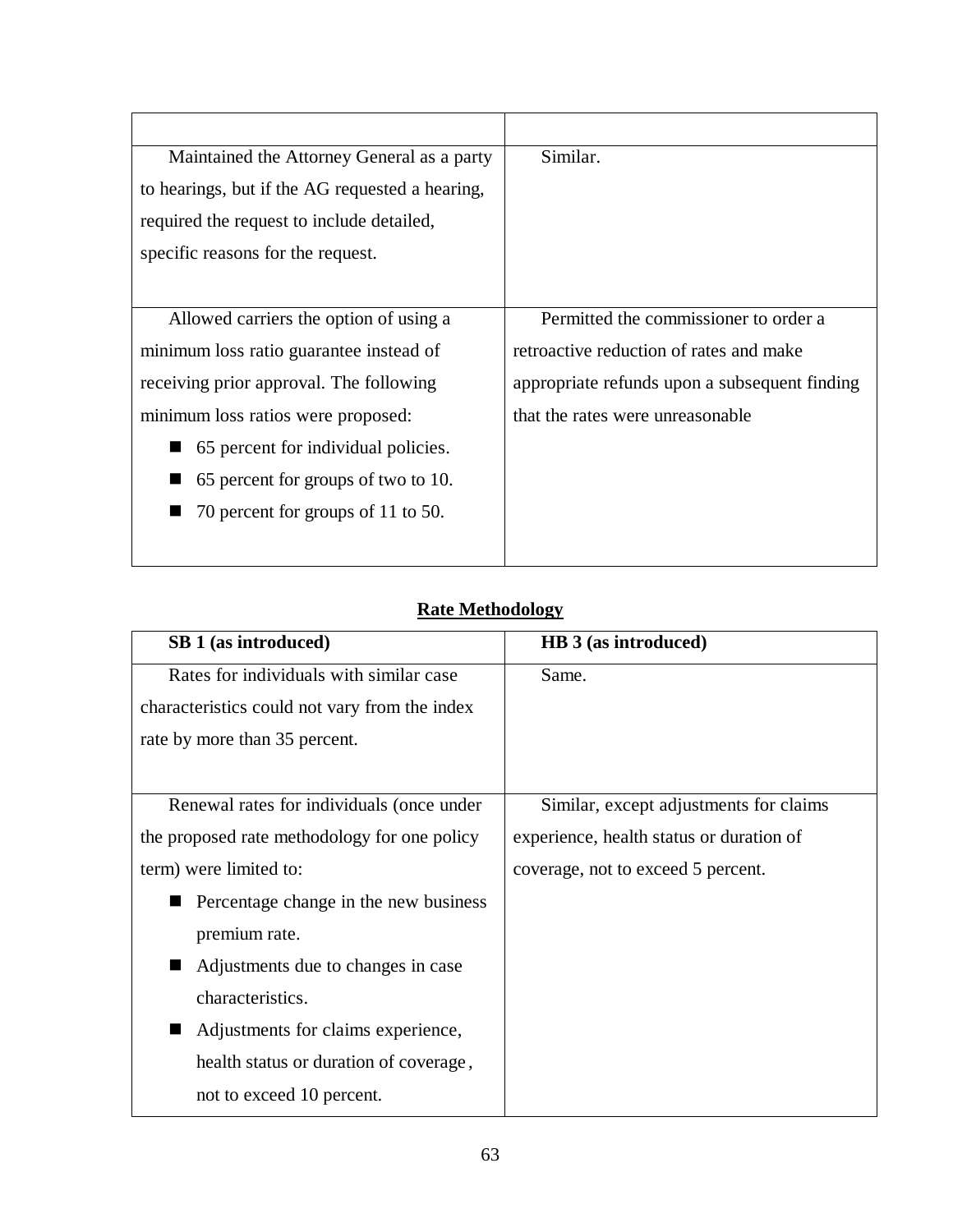| Rates phased in for health benefit plans        | No phase-in for high-cost individuals |
|-------------------------------------------------|---------------------------------------|
| issued to high-cost individuals of 25 percent   | noted.                                |
| for the first two renewal periods after the     |                                       |
| effective date of the act.                      |                                       |
|                                                 |                                       |
| Small group and association rates for           | Same.                                 |
| members with similar case characteristics       |                                       |
| could not vary by more than 25 percent from     |                                       |
| the index rate                                  |                                       |
| Renewal rates for small groups and              | Same.                                 |
| associations (once under the proposed rate      |                                       |
| methodology) could not increase more than:      |                                       |
| The percentage change in the new                |                                       |
| business premium rate.                          |                                       |
| An adjustment for changes in case               |                                       |
| characteristics.                                |                                       |
| An adjustment for claims experience,<br>■       |                                       |
| health status, and duration of coverage,        |                                       |
| not to exceed 15 percent.                       |                                       |
|                                                 |                                       |
| The ratio of the highest case characteristic    | Same.                                 |
| to the lowest characteristic cannot exceed 5:1. |                                       |
|                                                 |                                       |
| The index rate for a class of business can      | Separate classes of business may be   |
| not exceed the index rate for another class of  | established.                          |
| business in the same market segment by more     |                                       |
| than 20 percent.                                |                                       |
|                                                 |                                       |
| Associations meeting specific requirements      | Same.                                 |
| (defined as "employer-organized associations")  |                                       |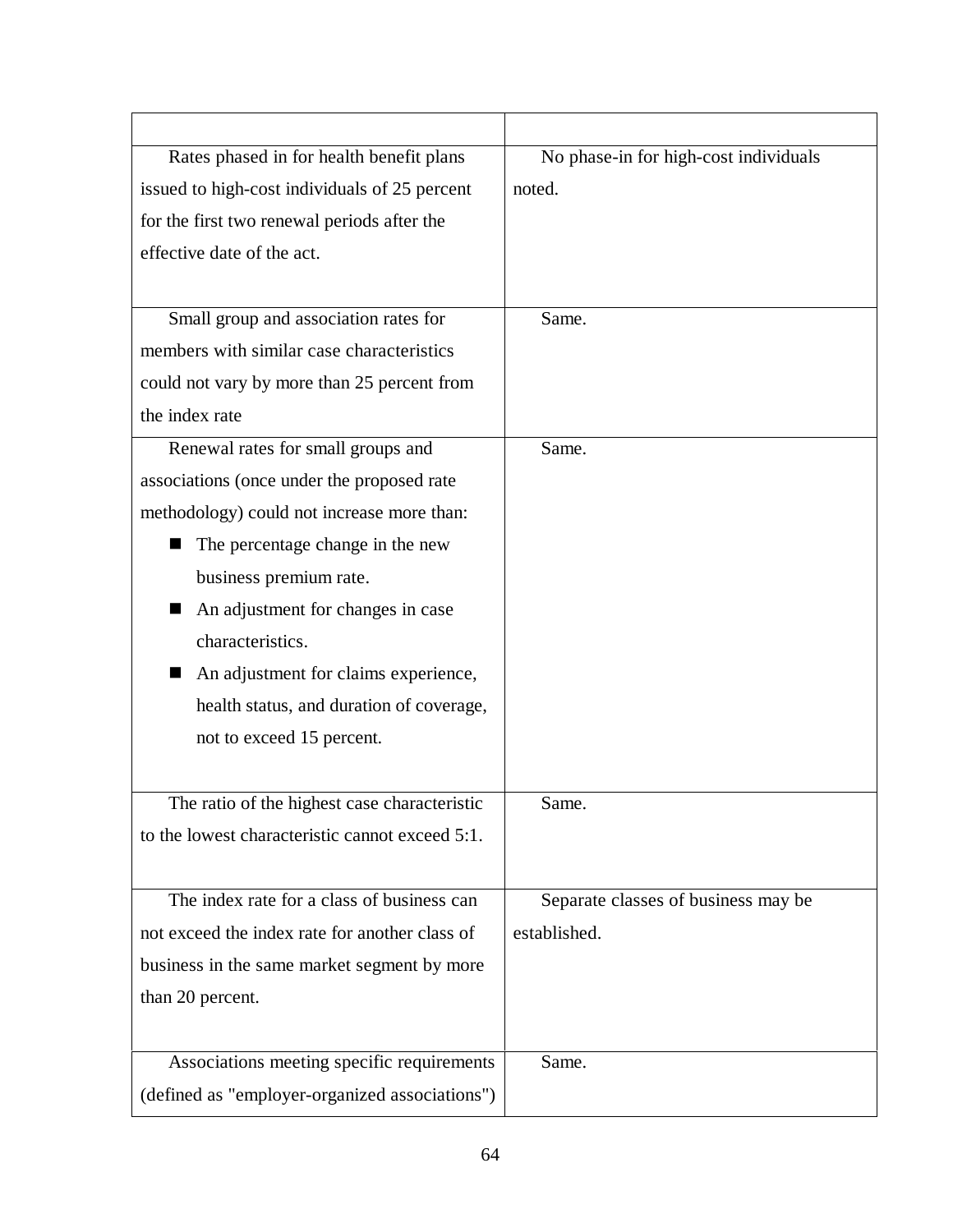| could be rated based solely on the experience |  |
|-----------------------------------------------|--|
| of the association, within the limitations    |  |
| applicable for small groups.                  |  |

| SB 1 (as introduced)                            | HB 3 (as introduced)                            |
|-------------------------------------------------|-------------------------------------------------|
| Created the Kentucky comprehensive              | For HIPAA-eligible individuals and 12-          |
| health insurance plan and guaranteed coverage   | month Kentucky residents, coverage is issued    |
| in the plan for the following:                  | on a guaranteed basis under either the standard |
| HIPAA eligible individuals.<br>ш                | health benefit plan or the largest premium      |
| Or 12-month Kentucky residents who              | volume plan offered to individuals.             |
| are not covered by other health                 | Coverage is not required to be issued if the    |
| insurance coverage and who had been             | individual's most recent coverage was canceled  |
| rejected by at least two insurers for           | due to fraud or intentional and abusive         |
| substantially similar coverage; or had          | noncompliance with contract terms.              |
| been offered coverage at a rate greater         |                                                 |
| than the plan rate; or had a high-cost          |                                                 |
| condition.                                      |                                                 |
| Insurers must issue coverage to small           | Same, but an insurer may establish              |
| groups of two to 50 employees on a guaranteed   | contribution or participation rules.            |
| issue basis.                                    |                                                 |
| Insurers are not required to issue coverage     | Same.                                           |
| on a guaranteed basis for large groups of 51 or |                                                 |
| more employees.                                 |                                                 |
| Risk Adjustment Process - SB 1                  | all insurers doing business in Kentucky         |
| proposed a risk pool concept to cover high-     | based on a percentage of each insurer's         |
| cost individuals. The pool was to be            | premium.                                        |
| governed by a six-member board                  | HB 3 required all insurers to either            |
| appointed by the governor with the              | offer coverage in the individual market or      |
| commissioner as chair. The pool would           | pay an assessment to cover the losses of        |

#### **Guaranteed Issue**

commissioner as chair. The pool would have been funded through assessments on

the participating insurers.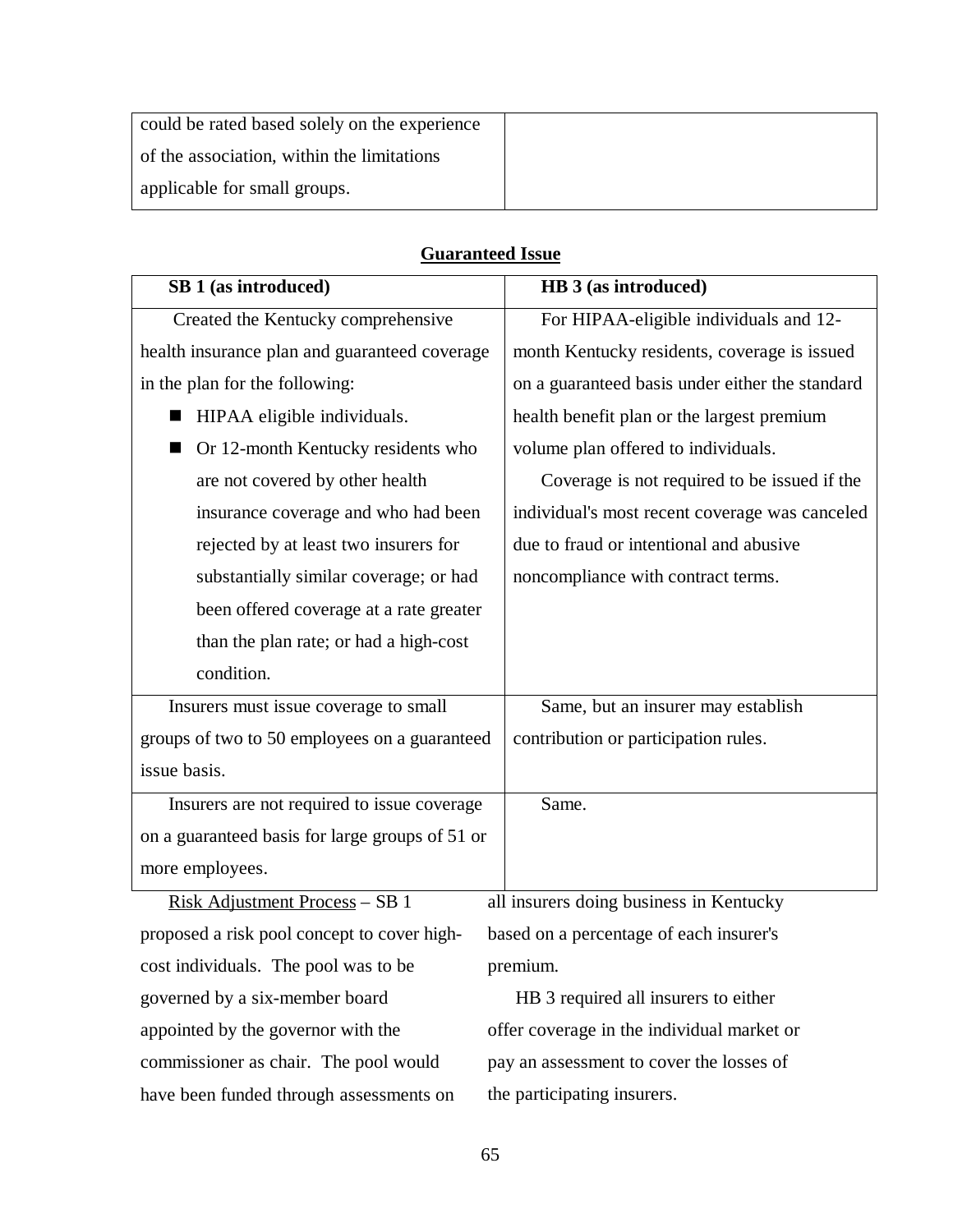### **Guaranteed Acceptance Program (GAP)**

### **1998**

House Bill 315 was enacted by the General Assembly in 1998. One of the key provisions was creation of the Guaranteed Acceptance Program (GAP).

GAP was created to reimburse insurance companies for losses above the premium collected for insuring people with specified high-cost medical conditions.

There are two ways an individual is eligible to be identified for GAP:

- The insured has a high-cost condition specifically identified in legislation.
- Or the insured fails to meet an insurer's underwriting guidelines, called the alternative underwriting mechanism or AUM.

GAP is funded through a variety of sources including:

- A one-time, \$10 million appropriation from the General Fund.
- An assessment on insurers issuing or renewing health benefit plans, based on market share and premium volume. The rate is set to

raise \$3.9 million for the last six months of 1998.

- If there is a deficit, a second assessment is possible, up to the amount of the first assessment. The total of the two assessments cannot exceed 1 percent of all assessable health benefit plan premiums written during the prior assessment period.
- A 2 percent assessment on premiums for stop-loss coverage

**AUM***: The acronym for alternative underwriting mechanism. Under Kentucky's current law, an insurer can no longer deny health insurance to someone because of a medical condition. To compensate carriers for these high-cost conditions, the insurer can compare the individual's condition with an approved set of underwriting guidelines. If the individual would have been denied coverage for health reasons under previous state laws, the carrier can issue the individual a policy through the GAP program and receive reimbursement.*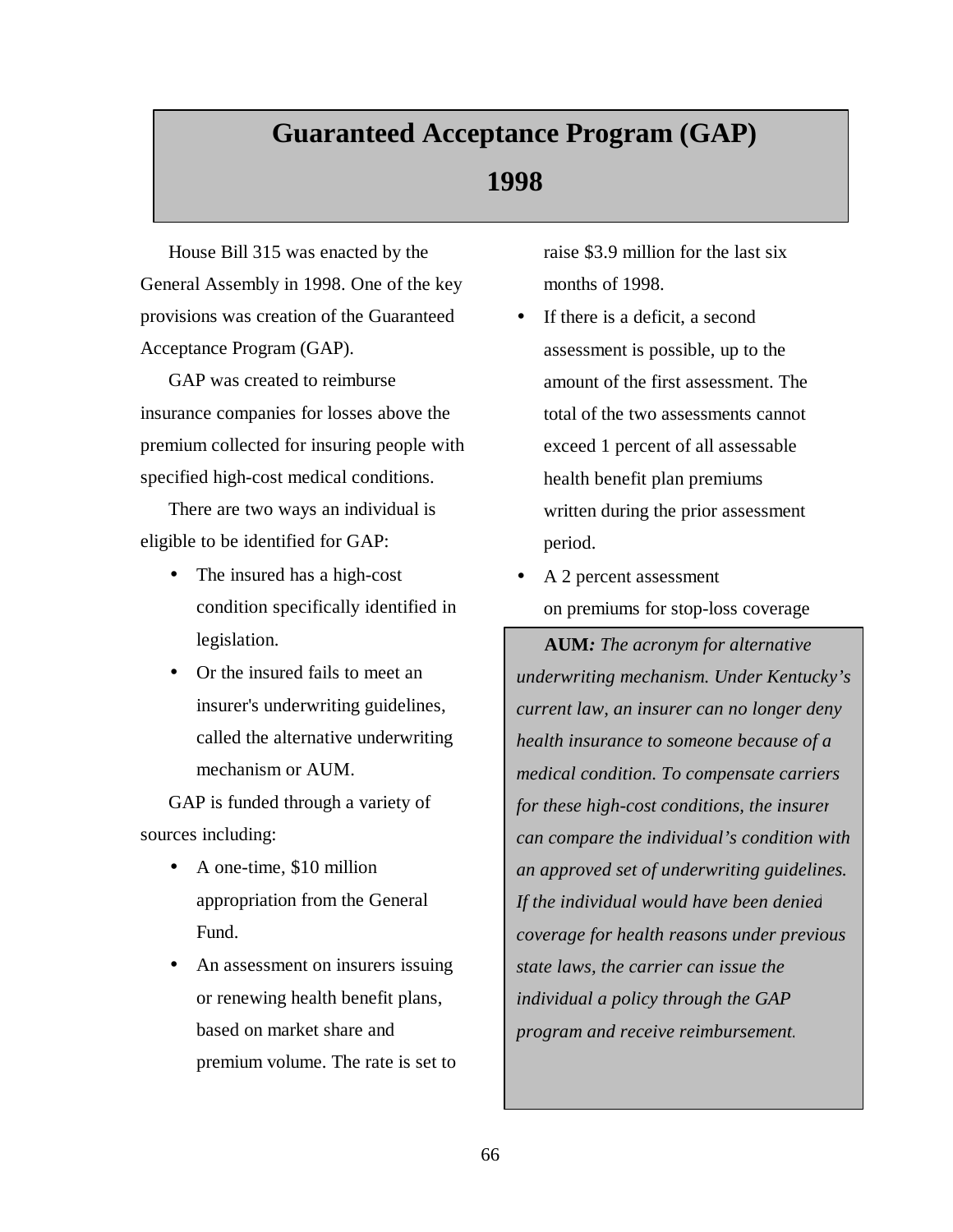for health insurance in addition to the other assessments.

• And any amount collected in health insurance premium tax revenue in excess of the amount collected in 1997. For example, if \$12 was raised in taxes in 1998 and \$10 in 1997, the \$2 difference would go to GAP.

All insurers issuing or renewing health benefit plans and all carriers issuing stoploss coverage for health insurance are "supporting" carriers to GAP and assessed for its operation. Insurers may elect to be "participating" carriers and offer health benefit plan coverage to GAP-eligible individuals.

Participating carriers will be reimbursed each year for the amount of claims in excess of premiums incurred by a GAP-eligible individual to the extent GAP funds are available.

By June 1999, 1,443 were enrolled in GAP, the Guaranteed Acceptance Program reimbursing carriers for losses sustained while covering people with high-cost medical conditions.

Preliminary calculations showed the assessment on health benefit plan premiums would raise just over \$4 million, adding to the one-time appropriation of \$10 million by the legislature.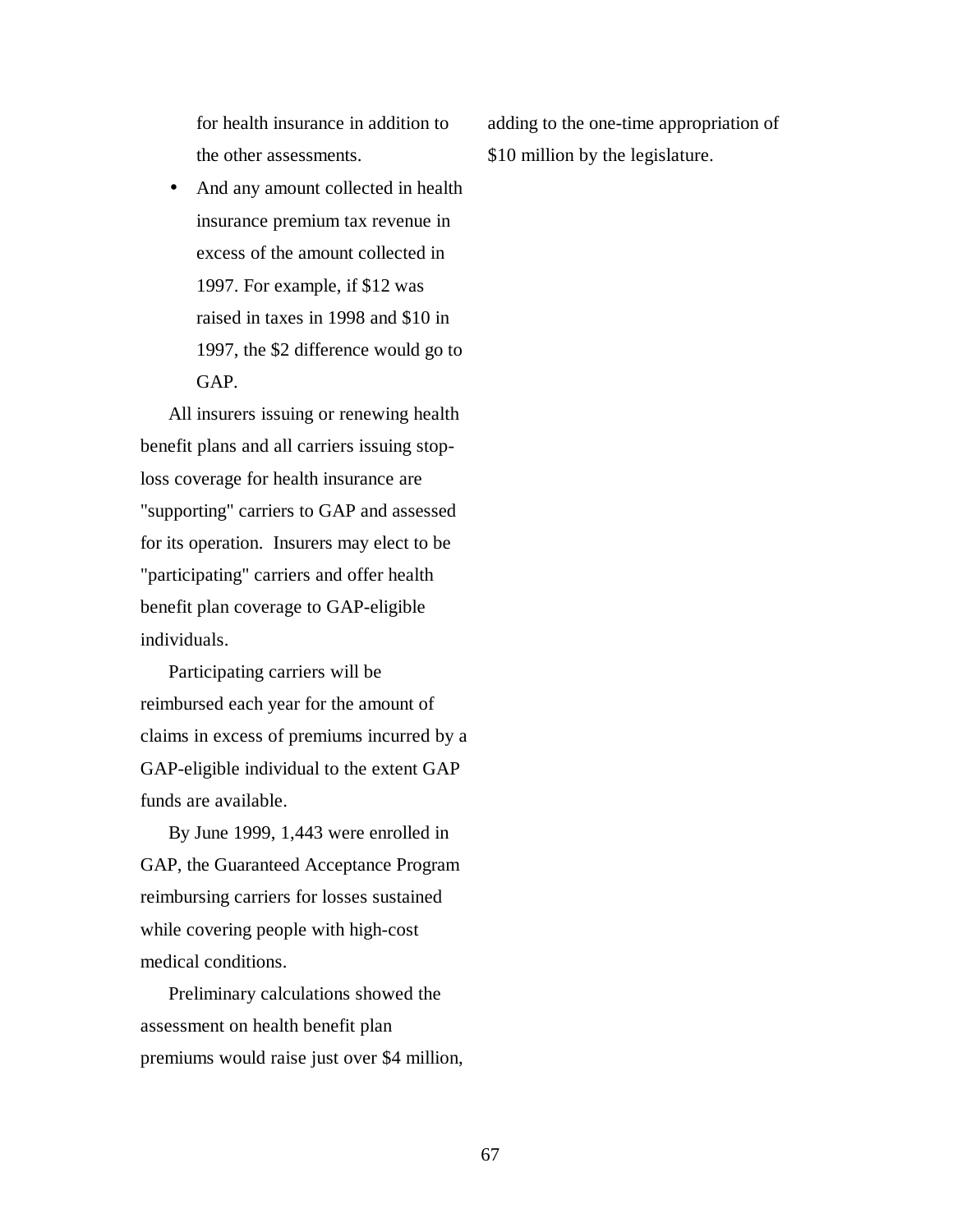## **National Legislative Initiatives 1990 - 1999**

As part of the Congressional Budget Act of **1990**, Congress required Medicare supplement insurance to be offered as one of 10 benefit plans and to be guaranteed renewable.

 Congress passed several other bills in 1990 affecting health care. Among them was the landmark Americans with Disabilities Act. The "ADA" expanded protections for the disabled against discrimination or lack of access.

The Older Workers Benefit Protection Act was passed to ensure employers provided older workers with benefits equal to younger workers, unless the cost of providing equal benefits was greater for the older worker.

The Soldiers and Sailors Relief Act was passed to ensure employer-provided health insurance was reinstated when a soldier returned from active duty.

Cost of health care, as well as "access," was an issue in most elections during the early 1990s.

By **1993**, a newly elected Clinton administration created a task force to

tackle what many called a national health care crisis.

The Clinton task force made more than 1,000 pages of recommendations in 1993.

The resulting plan was called the "Health Security Act,'' but it became known as the "Clinton Plan."

The proposal identified six basic principles:

- Security. Every American should have comprehensive health benefits that could not be taken away.
- Simplicity. Reducing the paperwork was a goal.
- Savings. By increasing the size of insured groups, it was hoped this would spread the risk, increase purchasing power and hold down premium costs.
- Quality. Better health care with emphasis on wellness.

Choice. Preserve people's right to choose doctors and increase the choice in health plans.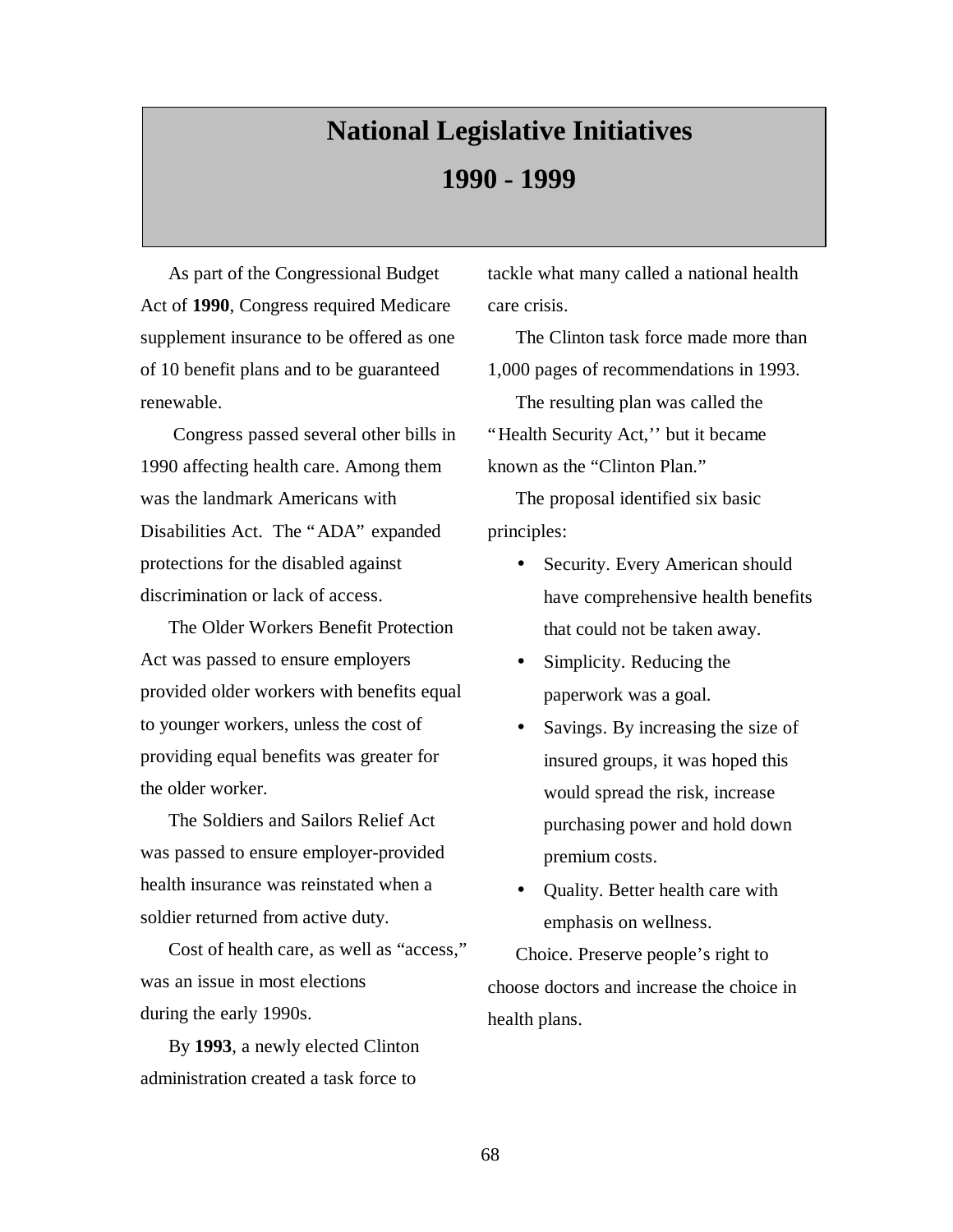• Responsibility. Proposed that every employee and employer must contribute to the cost of health care.

Congress enacted another major health care initiative in 1993. The Family Medical and Leave Act required companies with more than five employees to allow up to 12 weeks of leave during any year for personal illness, birth, adoption, or illness of a spouse, child or parent. Employers do not have to pay the salary of the person while the employee is on leave, but employers do have to pay the health insurance premiums.

President Clinton's national health care plan continued to be debated in **1994**.

However, by the end of 1994, Congress and the administration had conceded defeat.

The failure of Clinton's proposal was attributed to a combination of factors. Most agree the two largest contributing factors were how complex the proposal was and the fear of government control of the health insurance market.

With the 1994 failure of Clinton's national health care plan, there was continued pressure to enact incremental health care reforms, but nothing of substance emerged from Congress until 1996.

On Aug. 12, **1996**, the U.S. Congress enacted the Health Insurance Portability and Accountability Act (HIPAA). This law affects health insurance issued to small groups and certain eligible individuals, regardless of whether the health plan falls under federal (ERISA) or state insurance provisions. HIPAA provided for guaranteed issue of coverage to small groups of two to 50 employees.

HIPAA also required carriers to guarantee coverage to eligible individuals who met the following requirements:

- Had at least 18 months of prior creditable coverage under a group, government, or church plan. Creditable coverage is defined as a group health plan, health insurance coverage, Medicare Part A or B, Medicaid, CHAMPUS, a medical care program of the Indian health Service or a tribal organization, a state health benefits risk pool, a public health plan, or a health benefit plan under the Peace Corps Act.
- Was not eligible for coverage under a group health plan, Medicare Part A or B; or Medicaid.
- Does not have other health insurance coverage.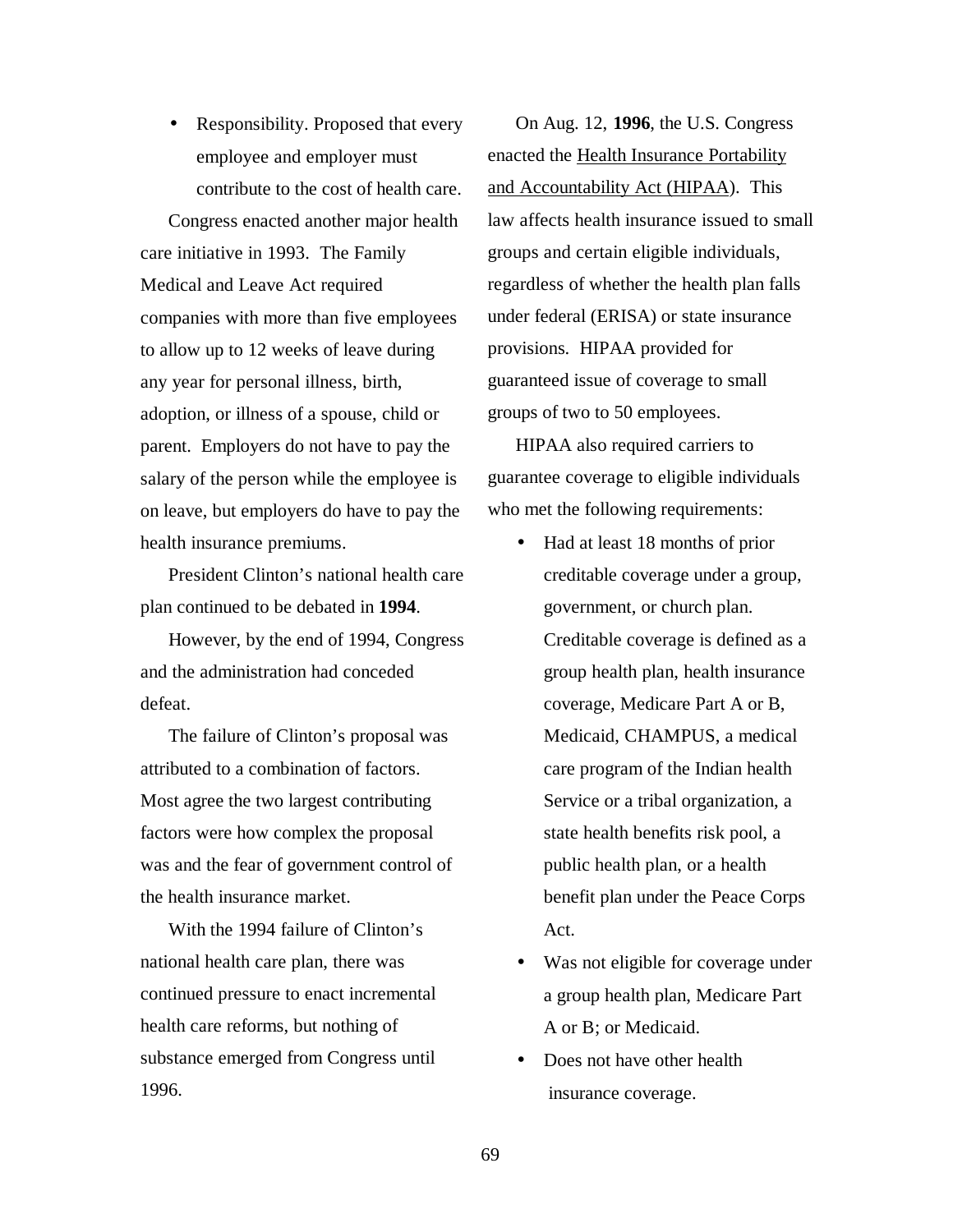- Has not had most recent coverage terminated due to nonpayment of premium, fraud, violation of participation or contribution rules.
- Has exhausted COBRA or state continuation coverage, if offered and elected.

• Guaranteed renewability of all health plans except in the event of nonpayment of premium, fraud, violation of participation or contribution rules, the carrier's withdrawal of a product to all insureds, movement outside of the service area, termination of group membership.

- Limit of 12 months for any exclusion for pre-existing conditions for health plans issued to small groups and up to 18 months for late enrollees.
- No pre-existing condition exclusion period for eligible individuals.
- Credit for any prior creditable coverage against a pre-existing condition exclusion period.

States were required to come into compliance with the federal changes related to small groups by July 1, 1997. States without a regular legislative session before July 1, 1997 (like Kentucky) could

receive an extension to implement the changes to the individual market.

In implementing changes related to guaranteed issue to eligible individuals, states could choose the federal plan specifically covered in HIPAA or could suggest an alternative. Kentucky chose the federal method, guaranteeing eligible individuals a choice of all products offered in the individual market.

Medical Savings Accounts – In addition to the insurance reforms, HIPAA also included a pilot program for medical savings accounts that provided tax incentives through the year 2000 for small employer or individual participants.

Mental Health Parity- The Mental Health Parity Act of 1996 was enacted by Congress on Sept. 26, 1996, and became law more than a year later, on Jan. 1, 1998. The law requires that health plans issued to large groups of more than 50 employees should assure similar benefits for physical and mental health.

For example, if such a plan provided medical and surgical benefits with a lifetime or annual dollar limit, then mental health benefit limits could not be lower than those limits.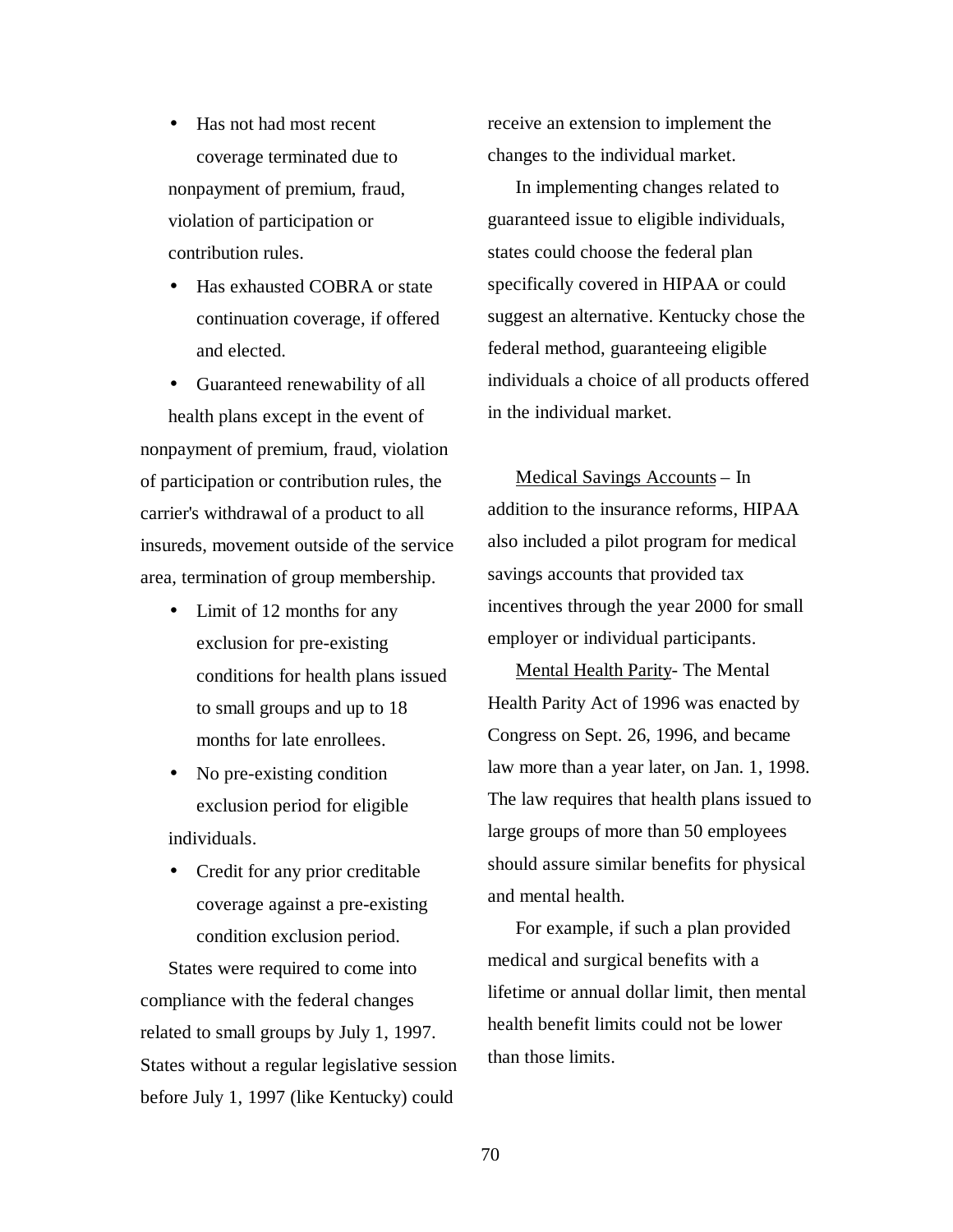An employer would be exempt from mental health parity if it was proven that the health plan cost at least 1 percent more after a six-month period of offering the benefit.

In **1997**, the Children's Health Insurance Program (CHIP) was created as part of a congressional budget bill on Aug. 5, 1997.

CHIP was part of the Balanced Budget Act of 1997 enabling states to create and expand health insurance coverage for uninsured children.

States could create a separate child health insurance program, use the Medicaid program or create a combination of both.

Funding for CHIP would be based on an enhanced match of state expenses beginning Oct. 1, 1997. Federal funds would be given to states with an approved state plan.

The Health Care Financing Administration would regulate the program federally and the Kentucky Department for Medicaid Services at the state level.

In **1998**, various bills were debated in the  $105<sup>th</sup>$  Congress regarding patient protection issues. Some of the key issues included access to care, including to specialty care such as pediatrics, obstetrics and gynecology, and emergency care. Also considered were continuity of care requirements, genetic testing issues, and expanded insurance coverage like medical savings accounts.

Quality assurance requirements were considered, along with disclosure requirements, procedures for denial of coverage and appeal of denials, gag-clause restrictions, and provider credentialing and termination procedures.

Women's Health - In October 1998, Congress enacted the Omnibus Appropriations act of 1998 which included a provision requiring all insurers issuing group health plans to provide coverage for reconstructive surgery for women undergoing mastectomies if the policy provided coverage for mastectomies.

In **1999**, Congress began debating a variety of proposals offering patient protections and a "Patient's Bill of Rights." Debate continued but no legislation was passed by the fall of 1999.

71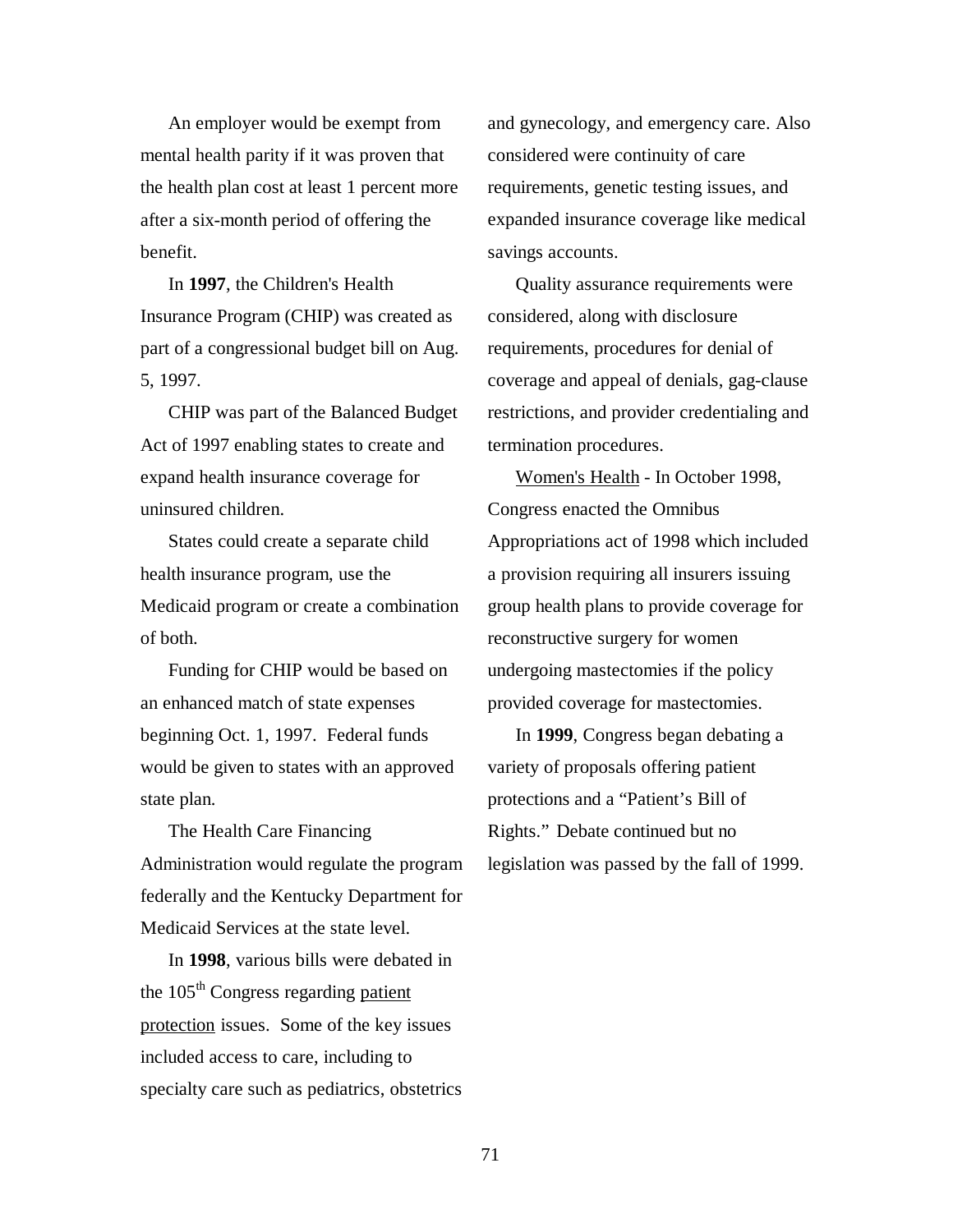# **Market Trends**

## **1990 - 1999**

### **Consumer Price Index**

The 1990s began with consumers seeing an overall break in inflation. But hospital and prescription costs continued to increase dramatically in comparison, hitting double-digit increases in 1990 alone.

The consumer price index increased as follows in **1990**:

- 5.4 percent for all goods.
- 9.0 percent for all medical care.
- 7.1 percent for physician services.
- 6.6 percent for dental services.
- 10.9 percent for hospital services.
- 8.4 percent for medical care commodities.
- 10 percent for prescription drugs.
- 5.1 percent for over-the-counter drugs.

As a comparison, in **1993** the consumer price index increased as follows:

- 3 percent for all items.
- 5.9 percent for all medical care.
- 5.6 percent for physician services.
- 5.3 percent for dental services.
- 8.4 percent for hospital services.
- 3.7 percent for medical care commodities.
- 3.9 percent for prescription drugs.
- 3.3 percent for over-the-counter drugs.

In **1994**, the consumer price index increased as follows:

- 2.6 percent for all items.
- 4.8 percent for all medical care items.
- 4.4 percent for physician services.
- 4.8 percent for dental services.
- 5.9 percent for hospital services.
- 2.9 percent for medical care commodities.
- 3.4 percent for prescription drugs.
- 1.9 percent for over-the-counter drugs.

In **1995**, the consumer price index increased as follows:

- 2.8 percent for all items.
- 4.5 percent for all medical care.
- 4.5 percent for physician services.
- 4.9 percent for dental services.
- 5.0 percent for hospital services.
- 1.9 percent for medical care commodities.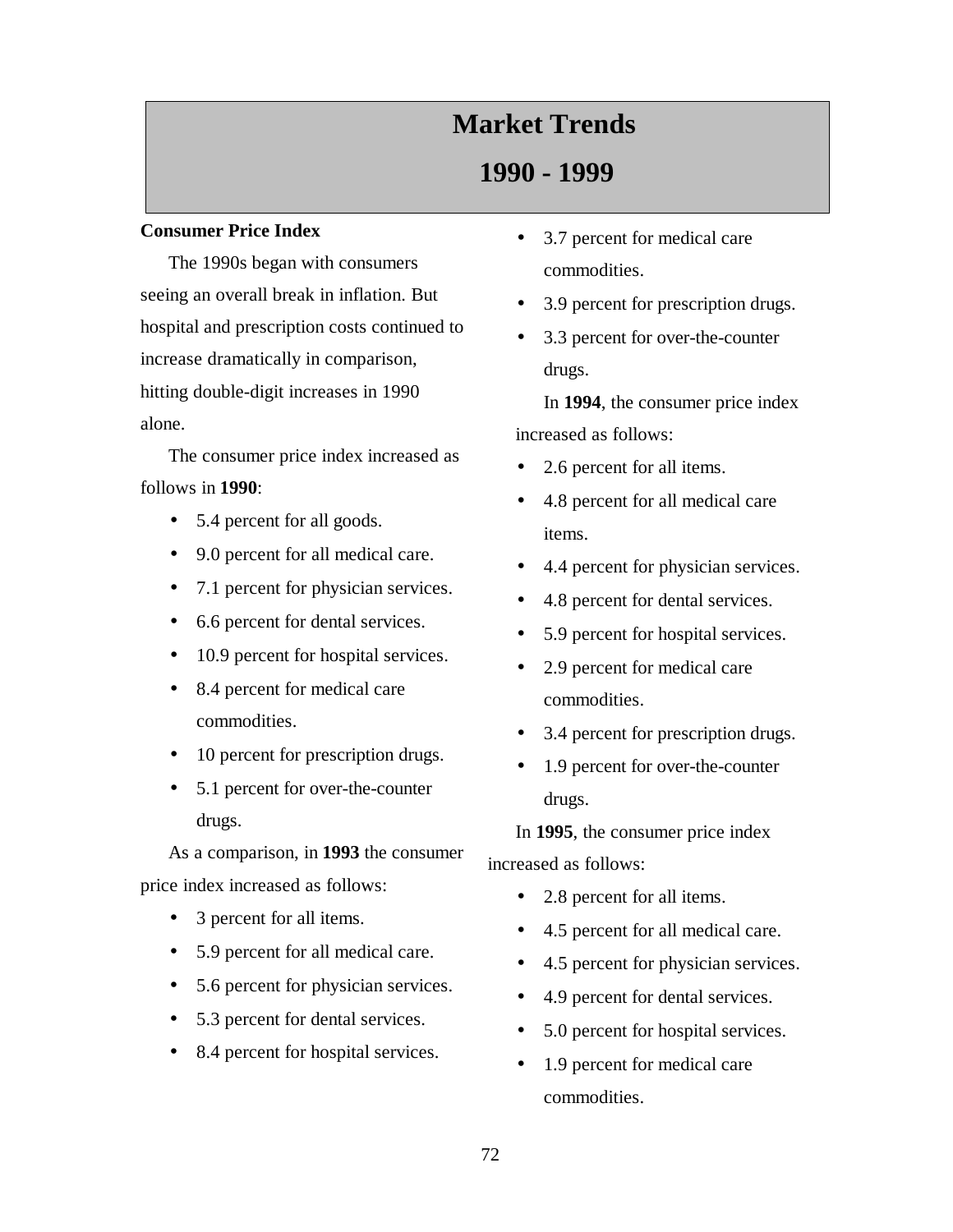- 1.9 percent for prescription drugs.
- 1.9 percent for over-the-counter drugs.

The consumer price index for all medical care went up 3.5 percent in **1996**, while the CPI for all consumer goods increased only 2.7 percent.

Here are the specifics:

- 2.7 percent for all items.
- 3.5 percent for all medical care.
- 3.6 percent for physician services.
- 4.7 percent for dental services.
- 4.5 percent for hospital services.
- 2.9 percent for medical care commodities.
- 3.4 percent for prescription drugs.
- 1.9 percent for over-the-counter drugs.

The consumer price index increased

2.8 percent for all medical care in **1997**.

The CPI for all consumer goods

increased only 1.7 percent.

Here are the specifics:

- 1.7 percent for all items.
- 2.8 percent for all medical care.
- 2.7 percent for physician services.
- 4.0 percent for dental services.
- 3.2 percent for hospital services.
- 2.3 percent for medical care commodities.
- 2.5 percent for prescription drugs.
- 1.1 percent for over-the-counter drugs.

The consumer price index increased

#### 3.4 percent for all medical care in **1998**.

The CPI for all consumer goods increased by less than half that rate, at only 1.6 percent.

Here are the specifics:

- 1.6 percent for all items.
- 3.4 percent for all medical care.
- 3.3 percent for physician services.
- 4.4 percent for dental services.
- 3.1 percent for hospital services.
- 4.1 percent for medical care commodities.
- 4.9 percent for prescription drugs.
- 2.5 percent for over-the-counter drugs.

#### **Health Insurance Rates**

The same increases in medical expenses reflected in the consumer price index also began to show up in dramatic premium increases for consumers.

- $\blacksquare$  In 1991, health insurance premiums increased almost 12 percent nationwide.
- In 1992, 11 percent.
- $\blacksquare$  1993, 8 percent.
- $\blacksquare$  1994, 5 percent.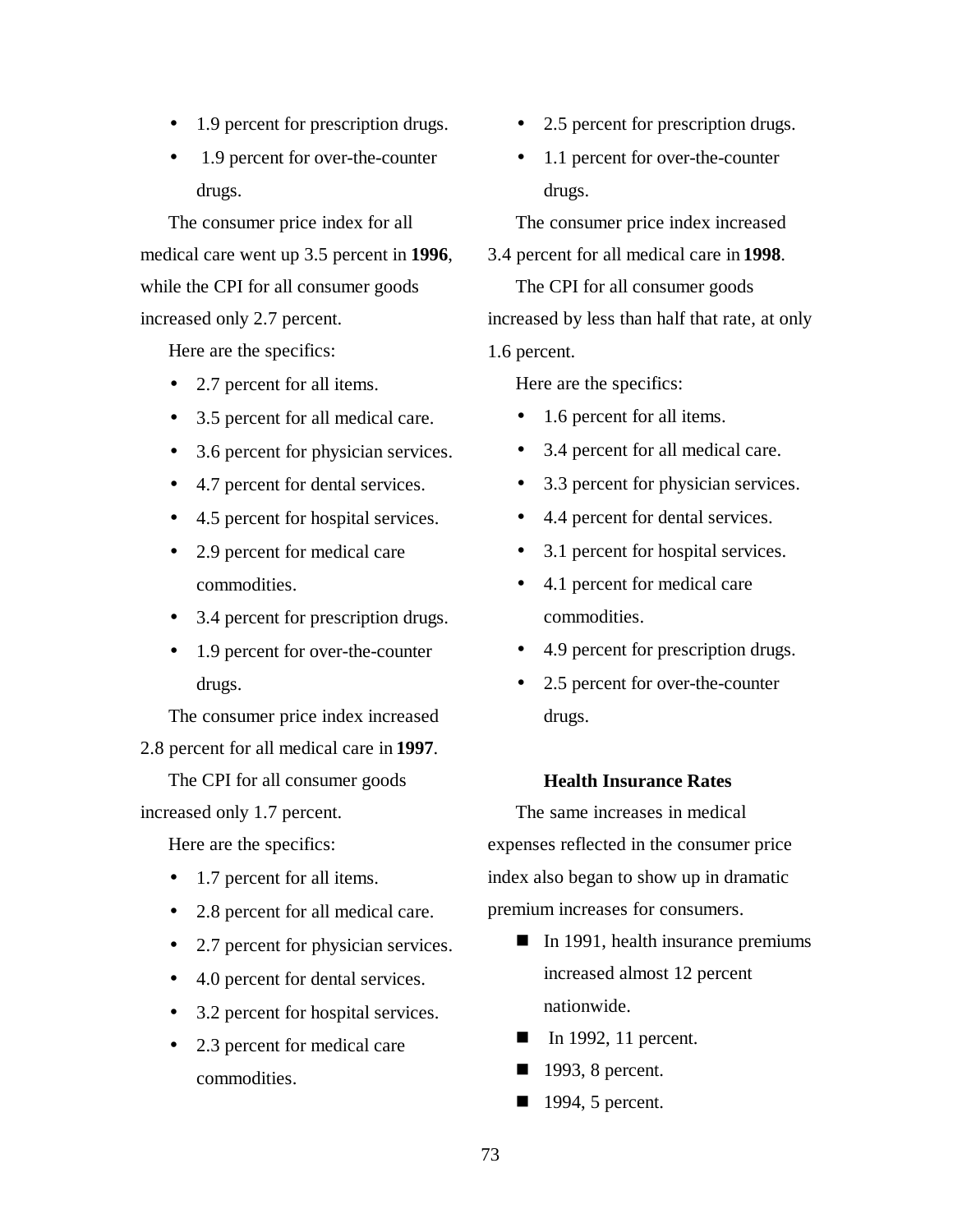$\blacksquare$  1995, 2 percent.

#### **Health care dollars**

Here is how each health care dollar was spent nationally in **1990**:

- About 47 cents to hospitals.
- 31 cents to doctors.
- 7 cents to pharmaceutical claims.
- About 15 cents to program administration and the cost of private health insurance.

Here is how each health care dollar was spent nationally in **1993**:

- 44 cents to hospitals.
- 33 cents to doctors.
- 7 cents to pharmaceutical claims.
- At least 15 cents for program administration and cost of private health insurance.

Acquired Immune Deficiency Syndrome (AIDS) escalated as a medical expense in the 1990s. The national health insurance industry paid approximately \$550 million for AIDS claims in 1990 and approximately \$650 million for AIDS claims in 1993.

Closer to home, Kentuckians were feeling the same spiral in health care costs.

Here are the kinds of increases seen in Kentucky during the three-year period between 1990 and 1993:

- 9.5 percent for hospital care expenses.
- 6.5 percent for physician care.

In 1993, the average charge for an uncomplicated cesarean delivery was \$8,340 and for an uncomplicated vaginal delivery, \$5,510.

In **1994**, the private health insurance industry paid \$263.4 billion in health care claims nationally. Here is where each health care dollar went:

- 42 cents for hospital claims.
- 35 cents for physician claims.
- 7 cents for pharmaceutical claims.
- About 16 cents for program administration and cost of private health insurance.

Here is where each health care dollar went in **1995**:

- 40 cents to hospital claims.
- 34 cents to doctors.
- 8 cents to pharmaceutical claims.
- About 18 cents for program administration and the cost of private health insurance.

#### **Solvency Issues**

In Kentucky, nine of the 17 HMOs lost money in 1998.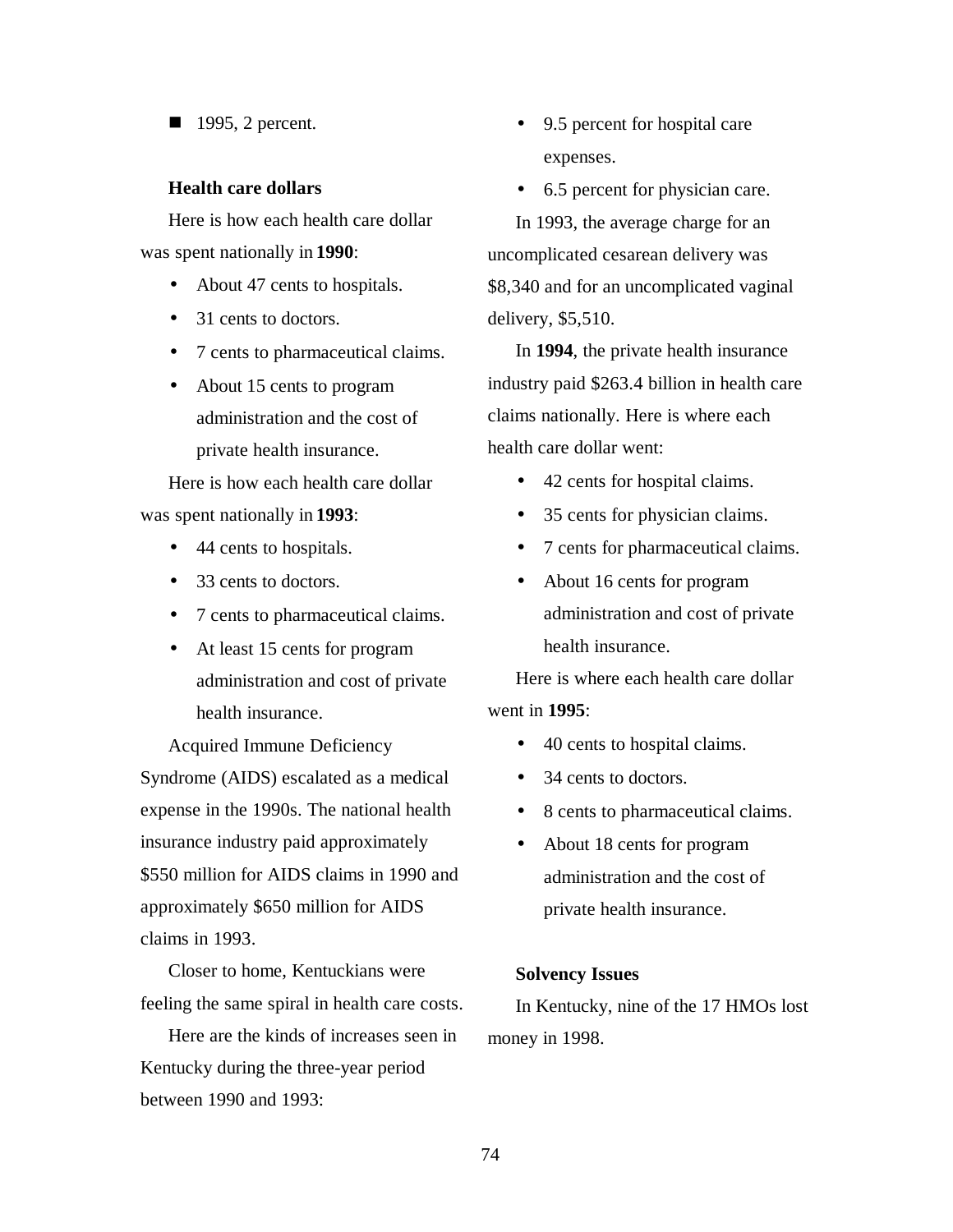Eight of the Kentucky-based HMOs infused a total of \$71 million of additional capital to stay afloat.

Six remain on monthly financial reporting, instead of the normal quarterly reporting, because of department concerns to closely monitor the situation.

The department continues to have concerns about the financial stability of the insurance market and the impact of this instability on consumers.

National financial problems with HMOs were continuing. HMOs in Kentucky lost more than \$70 million in the previous year and several remained on a monthly watch list for careful financial monitoring. Nationwide, 56 percent of the HMOs in the U.S. reported losses exceeding \$400 million.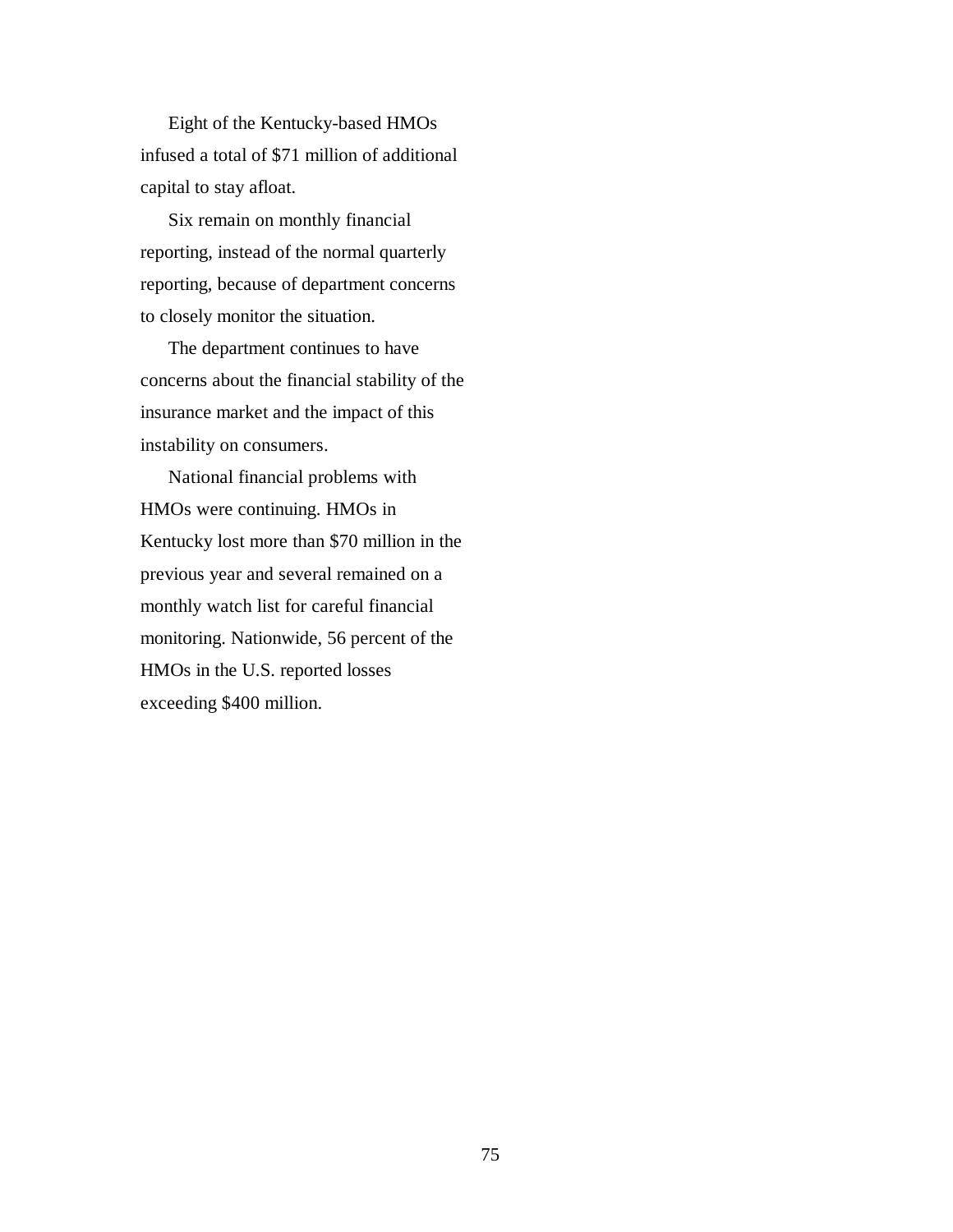# **History of Kentucky Health Carriers**

## **1990 - 1999**

#### **1990-1993**

Kentucky had 437 companies licensed to sell accident and health insurance. In 1993, direct premiums written were \$692,454,015. The average loss ratio was 90 percent, meaning 90 cents of every \$1.00 collected in premiums went to pay medical claims.

Eleven HMOs were licensed to conduct business in Kentucky at the end of 1993: Advantage Care, Alternative Health Delivery Systems Inc., Bluegrass Family Health, Choice Care, HealthWise of Kentucky, HMPK Inc., Hplan, Inc., Humana Health Plan Inc., Metlife Healthcare Network, PruCare, Southeastern United Medigroup Inc., and TakeCare. A total of 787,423 people were enrolled in HMOs. Direct premiums written were \$773,061,043.

Five of the HMOs were new in Kentucky in 1993. Two of the HMOs were Humana subsidiaries (HMPK, Inc. and Hplan, Inc.) and one was affiliated with Anthem.

 Advantage Care Inc. was licensed in 1993, and was owned by the Lexington Clinic. Advantage Care was formerly

known as Lexington Health Advantage and primarily marketed in the Fayette County area. The other HMO licensed in 1993 was Bluegrass Family Health. Bluegrass marketed initially in the Lexington area and is owned by the Baptist Healthcare System.

**Who left market:** Aid Association of Lutherans was the only company that left the market in 1993.

**Mergers & Acquisitions:** The largest Kentucky insurance business combination in the early 1990s pertained to the Blue Cross and Blue Shield of Kentucky, Inc. merger with the Indiana Blue Cross and Blue Shield system, The Associated Group, Inc. As part of the business combination, the Kentucky Blues converted to a health maintenance organization and continued to market all types of products under its HMO license.

## **1994**

### **Who was admitted to market**

During 1994, Aetna Health Plan HMO was licensed to sell business in Kentucky. Its primary markets were Northern Kentucky and Louisville. Additionally, the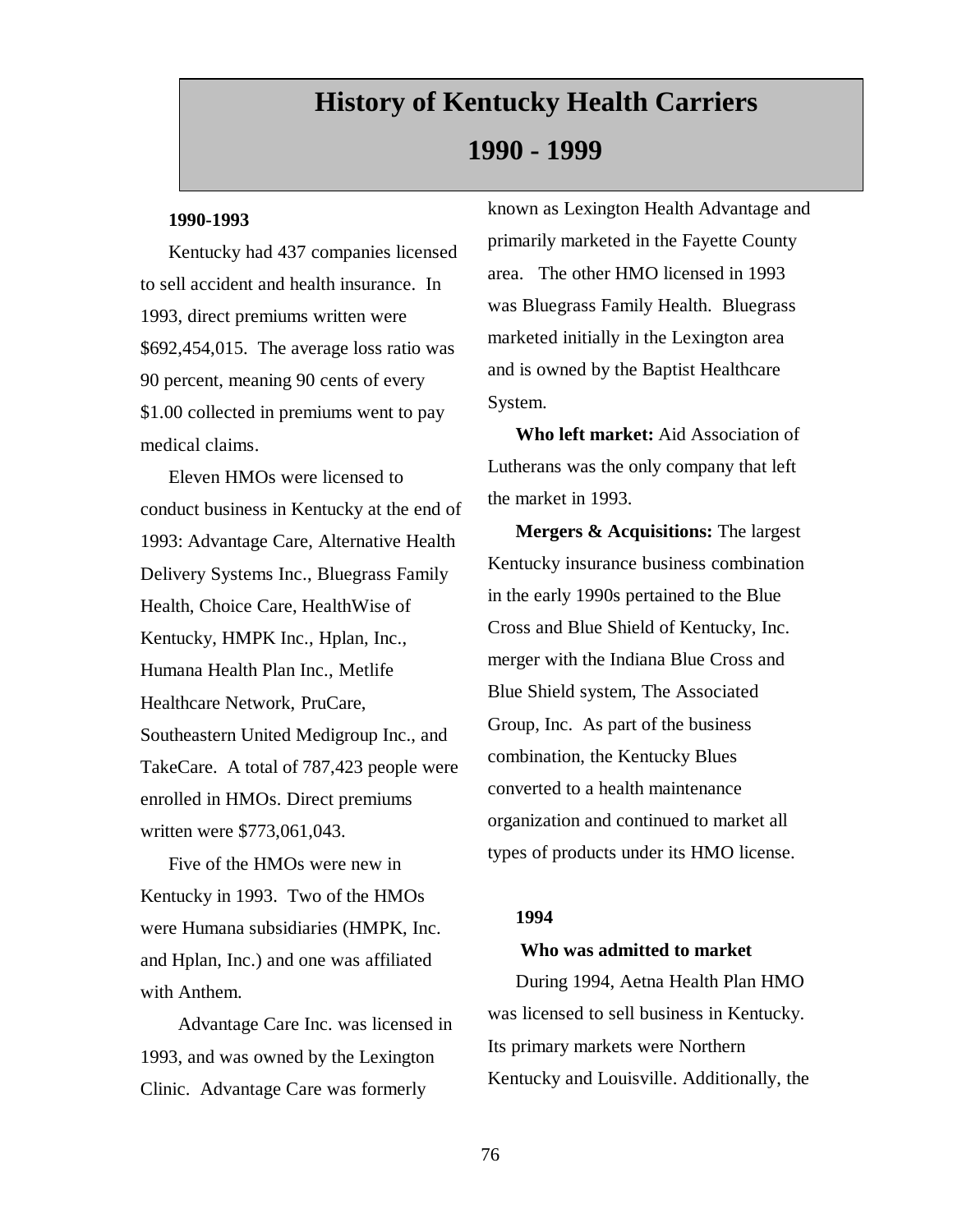department licensed American Health Network of Kentucky, Inc., a subsidiary of Anthem.

Additionally, Blue Cross/Blue Shield of Kentucky became known as "Anthem Health Plans." Lexington Health Advantage became known as "Advantage Care, Inc." Metlife HealthCare Network merged with Travelers Insurance Co. and became known as MetraHealth Care. TakeCare Health Plan became known as FHP of Ohio, Inc.

### **Who left market**

The following carriers offering health insurance left the market in 1994: Hartford Life and Accident Company and State Farm Mutual Insurance Cos.

### **1995**

#### **Who was admitted to market**

Three health insurers entered the market in 1995.

- The Kentucky Department of Insurance licensed CHA HMO, Inc. Initially, CHA was located primarily in the Lexington area and is affiliated with the University of Kentucky.
- The department also licensed Healthsource Kentucky, Inc. It

does business primarily in the western Kentucky area.

■ Heritage National Health Insurance Plan was admitted Dec. 8, 1995, as a licensed HMO. They were affiliated with John Deere Insurance Co.

#### **Who left market**

The following 31 carriers left the market in 1995 and all were licensed to write health coverage. The carriers covered 29,067 lives previous to their departure from the market.

The list is as follows: American National Insurance Co. of Texas; American Pioneer Life Insurance Co.; American Republic Insurance Co.; Bankers Life & Casualty Co.; Central Reserve Life ; Connecticut Life Insurance Co.; Community National Assurance Co.; Insurance Company of North America; Life of Georgia; John Alden Life Insurance Co.; Life Insurance Co. of North America; Metropolitan Life; Mutual of Omaha; Mutual Life Insurance Co. of New York; New York Life Insurance Co.; National Casualty Co., Nationwide Life Insurance Co.; Pan American Life Insurance Co.; Philadelphia American Life Insurance Co.; Physicians Mutual Insurance Co.; Phoenix Home Life Mutual; PM Group Life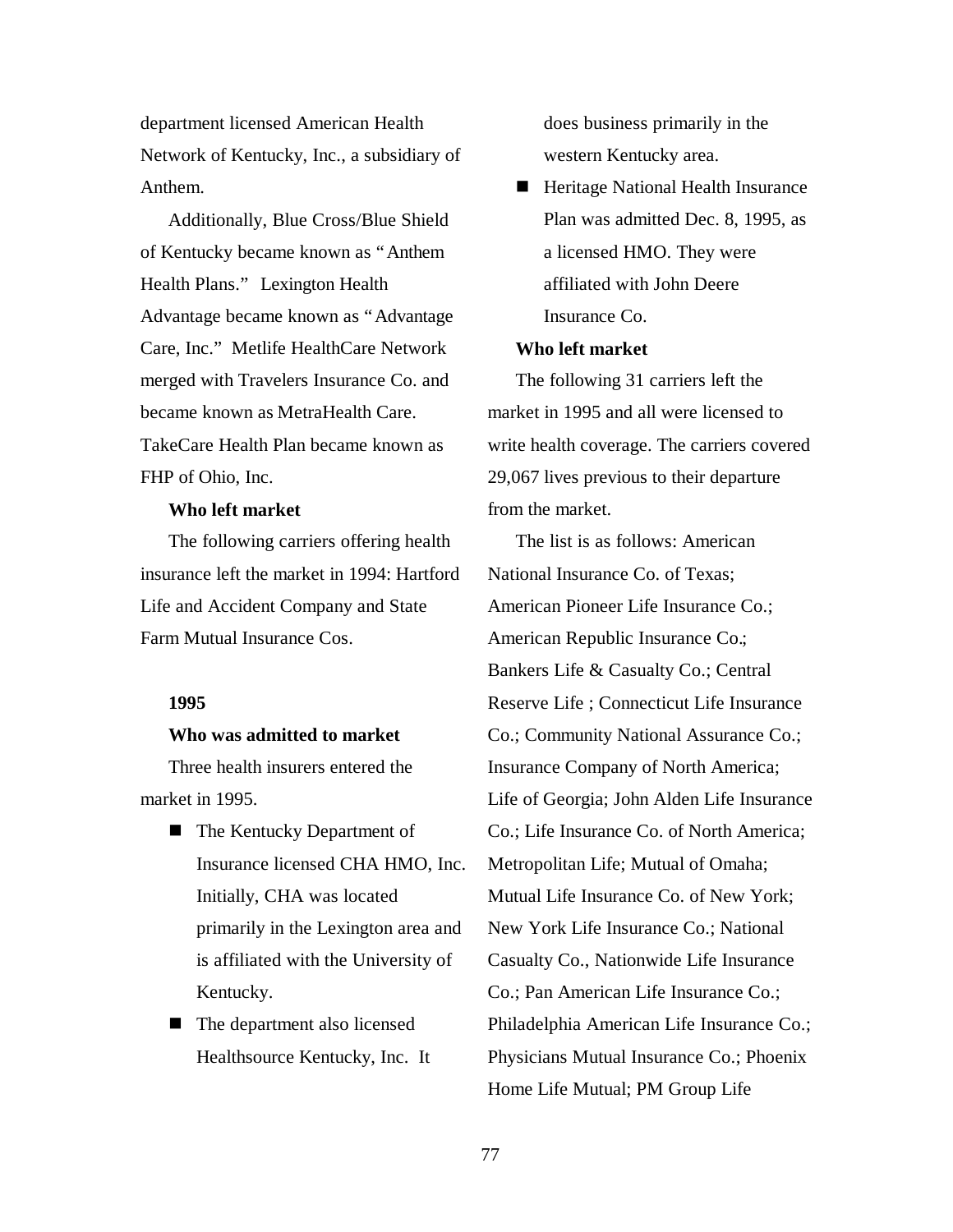Insurance Co.; Preferred Risk Life Insurance Co.; Pyramid Life Insurance Co.; Provident Indemnity Life Insurance Co.; Security Life Insurance Co. of America; Sentry Life Insurance Co.; Shelter Life Insurance; Union Bankers Insurance Co.; United World Life Insurance Co.; and Washington National Life Insurance Co.

**1996**

#### **Who was admitted to market**

The following were admitted to do business in 1996:

- Owensboro Community Health Plan, Inc. (d/b/a MedQuest HMO) on June 24, 1996. MedQuest initially offered coverage to both small and large groups and associations in Owensboro and surrounding counties.
- United Healthcare of Ohio, Inc. on December 11, 1996. United Healthcare of Ohio also participated in the group markets in the Northern Kentucky area.
- Tripoint Health Plan was admitted on Oct. 14, 1996.

#### **Who left market**

The following carriers notified the department of their intent to withdraw from the health insurance market, affecting the following number of people who were covered:

- $\blacksquare$  Celtic Life Insurance Co., 1,122.
- Centennial Life Insurance Co., 4,466.
- Fortis Benefits Life Insurance Co., 12,916.
- General American Life Insurance Co., unknown.
- Golden Rule Insurance Co., 11,738.
- $\blacksquare$  The Guardian Life Insurance Co., 190.
- $\blacksquare$  MidAmerica Mutual Life Insurance Co., 114.
- $\blacksquare$  Nippon Life Insurance Co., 20.
- Principal Mutual Life Insurance Co., 3,354.
- $\blacksquare$  Trustmark Insurance Co., 496.

### **1997**

### **Who was admitted to market**

MSPA Health Plan was admitted as a licensed HMO on Feb. 20, 1997. They are affiliated with the University of Louisville.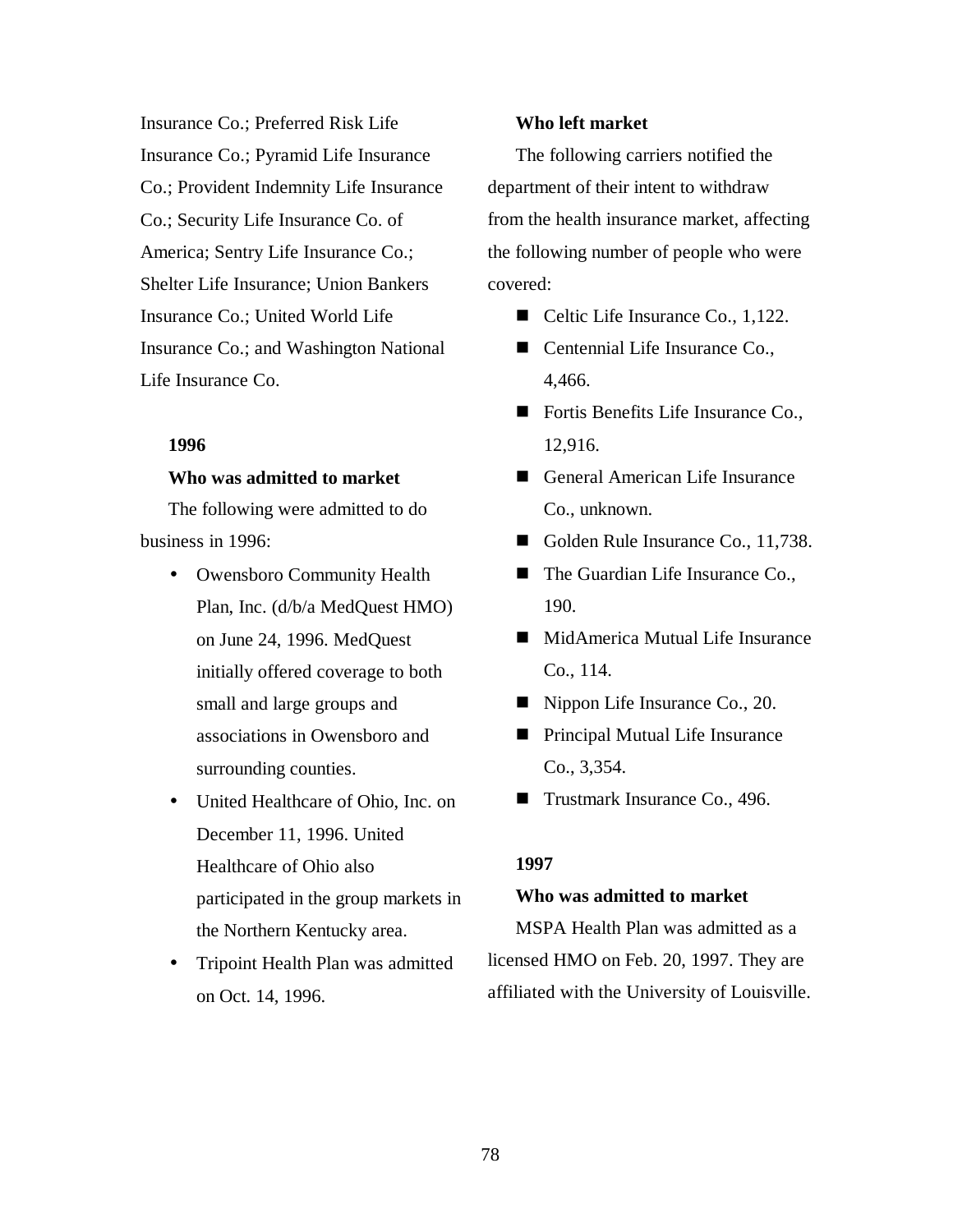#### **Who left market**

The following carriers notified the Department of Insurance of their intent to withdraw from the health benefit plan market in 1997:

- Connecticut National Life Insurance Co.
- Cuna Mutual Insurance Society
- John Hancock
- PFL Life Insurance Co.

#### **Mergers & Acquisitions**

MetraHealth merged with United Health Care of Ohio in March 1997.

#### **1998**

#### **Who was admitted to market**

The following carriers notified the Department of their intent to return to the market:

- Fortis Health, individual short-term policies.
- Physicians Mutual Insurance Company, individual short-term policies.
- Fidelity Security Life Insurance Company, individual short-term policies.
- Principal Financial Group, large group and small group health benefit plans.
- American General Insurance Company, large group health benefit plans.
- Nippon Life Insurance Company, large group health benefit plans.

### **Who left market**

The following carriers notified the department of their intent to withdraw from the health benefit plan market in Kentucky in 1998:

- American Fidelity Assurance Co.
- Connecticut General Life Insurance  $Co.$
- Continental Life & Accident Co.
- John Deere Insurance Co.
- Lamar Life Insurance Co.
- National Casualty Co.
- Pioneer Life Insurance Co.
- Tripoint Health Plan Inc.
- United Wisconsin Life Insurance  $Co.$
- Washington National Life Insurance Co.

#### **1999**

#### **Who was admitted to market**

Principal Mutual Life Insurance Co. filed its policy forms and rates to participate in the small group health insurance market in Kentucky with a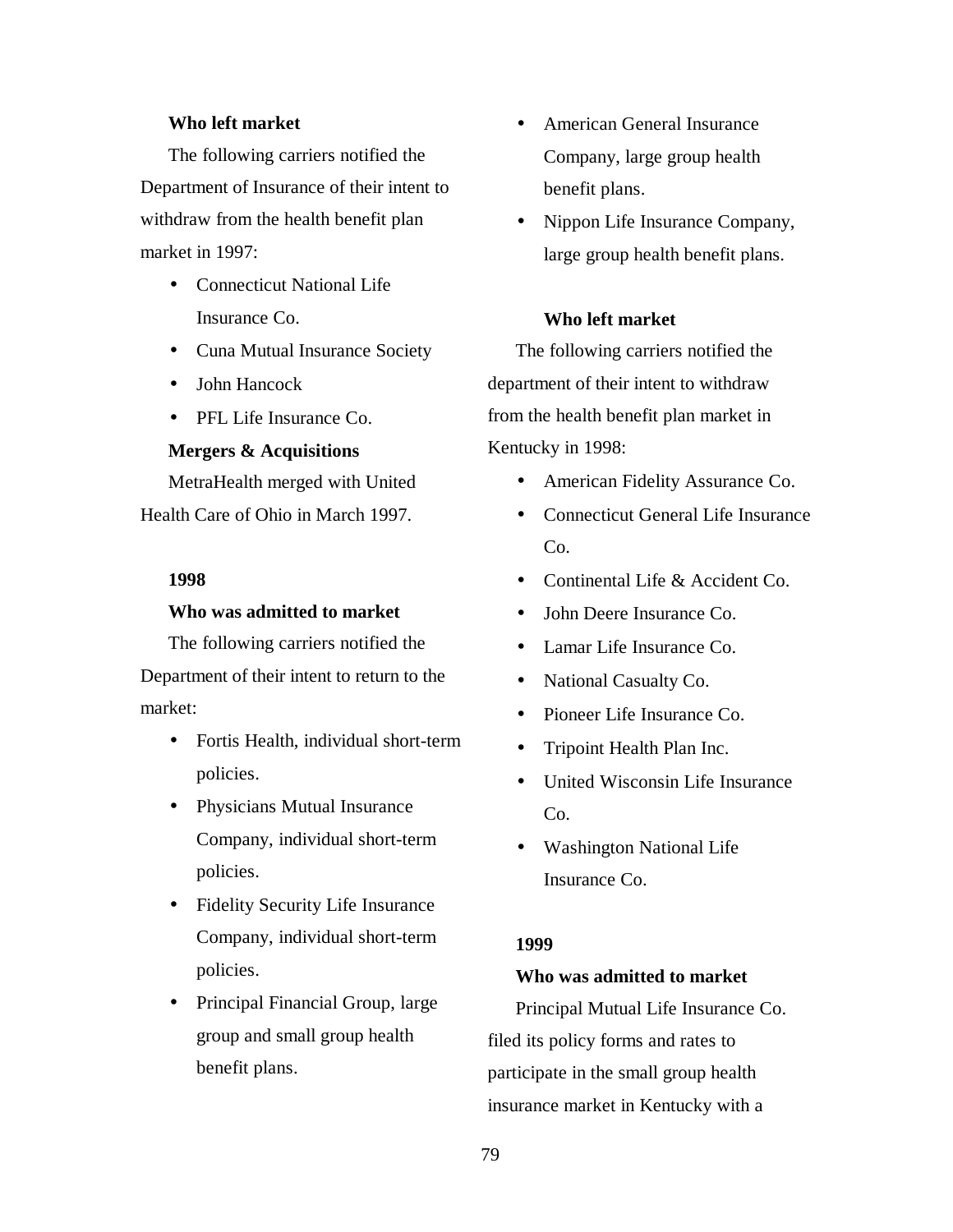statewide PPO and a traditional insurance product.

Nippon Life Insurance Co. returned to the large group health insurance market and filings for General American Life Insurance Co.'s return was pending.

Fortis Health began offering a shortterm health benefit plan during the year.

#### **Who left market**

MedQuest HMO in Owensboro went out of business. The department assumed day-to-day operations of MedQuest, and liquidated the company on Nov. 1.

#### **Mergers & Acquisitions**

On Jan. 1, 1999, Southeastern United Medigroup Inc., doing business as Anthem Blue Cross Blue Shield, merged with Southeastern Group Inc., doing business as Anthem Health Plans. The new name for this merged company was Anthem Health Plans of Kentucky Inc. The parent company is Anthem, with headquarters in Indiana.

Also on Jan. 1, Alternative Health Delivery Systems Inc. merged with Anthem Health Plans of Kentucky Inc.

A series of Humana companies also combined their operations in June 1999. Specifically, HMPK and HPLAN merged into Humana Health Plan.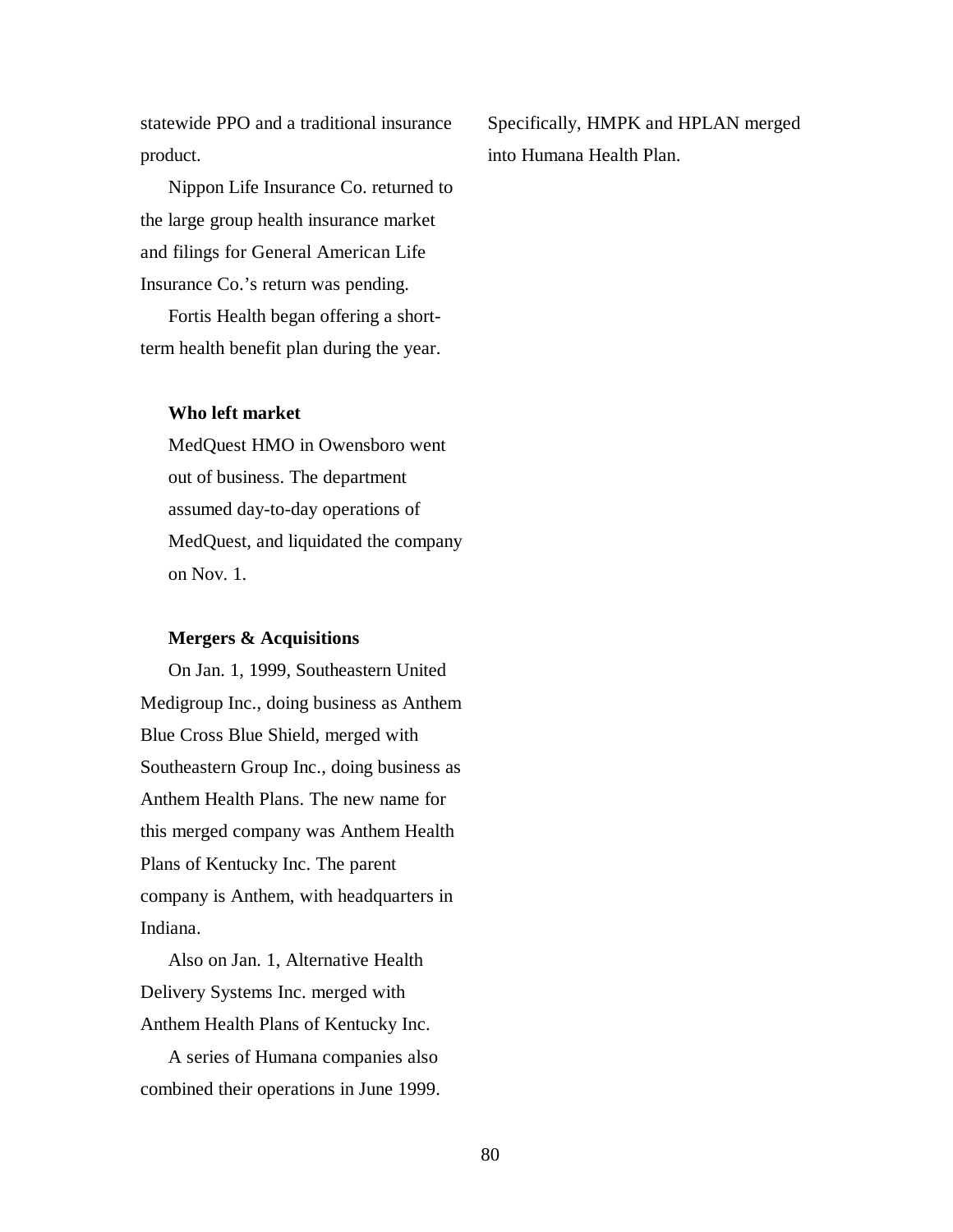# **History of Kentucky Kare 1990 - 1999**

The state first offered its own selfinsured health insurance plan to state employees after the 1988 General Assembly acted.

Kentucky Kare evolved from this legislative action.

The Personnel Cabinet initially managed the transition and began with an initial transfer of \$5 million and started with a reserve generated from the first three months of premiums before the first claims were received.

Kentucky Kare was offered specifically to state employees until 1994, when HB 250 allowed local governments to purchase coverage for their employees.

Individuals outside of government also could "buy in" to Kentucky Kare coverage through the "CommonHealth Program."

Historically, the General Assembly set premiums for Kentucky Kare. For the first few years, there were two rates: single and family. The total premium needed to pay the medical expenses for state employees under the single plan was less than the combined amount the General Assembly granted for those state employees. This

meant Kentucky Kare received excess funds for the single plans and used the money to subsidize the family rate to keep rates affordable for state employees choosing the family plan.

In 1991, a parent-plus rate (parent and child/children) was offered. The Personnel Cabinet determined that Kentucky Kare rates should be set to only break even since Kentucky Kare was a not-for-profit entity.

With the 1994 General Assembly's passage of HB 250, local government was allowed to purchase coverage for employees from Kentucky Kare.

Individuals outside of government could also "buy in" to Kentucky Kare coverage.

Kentucky Kare became part of the Alliance in 1994. The HMO Association commenced an action prohibiting Kentucky Kare from being part of the Alliance, but the court ruled in favor of Kentucky Kare.

By 1994, Kentucky Kare's reserves had reached \$90 million.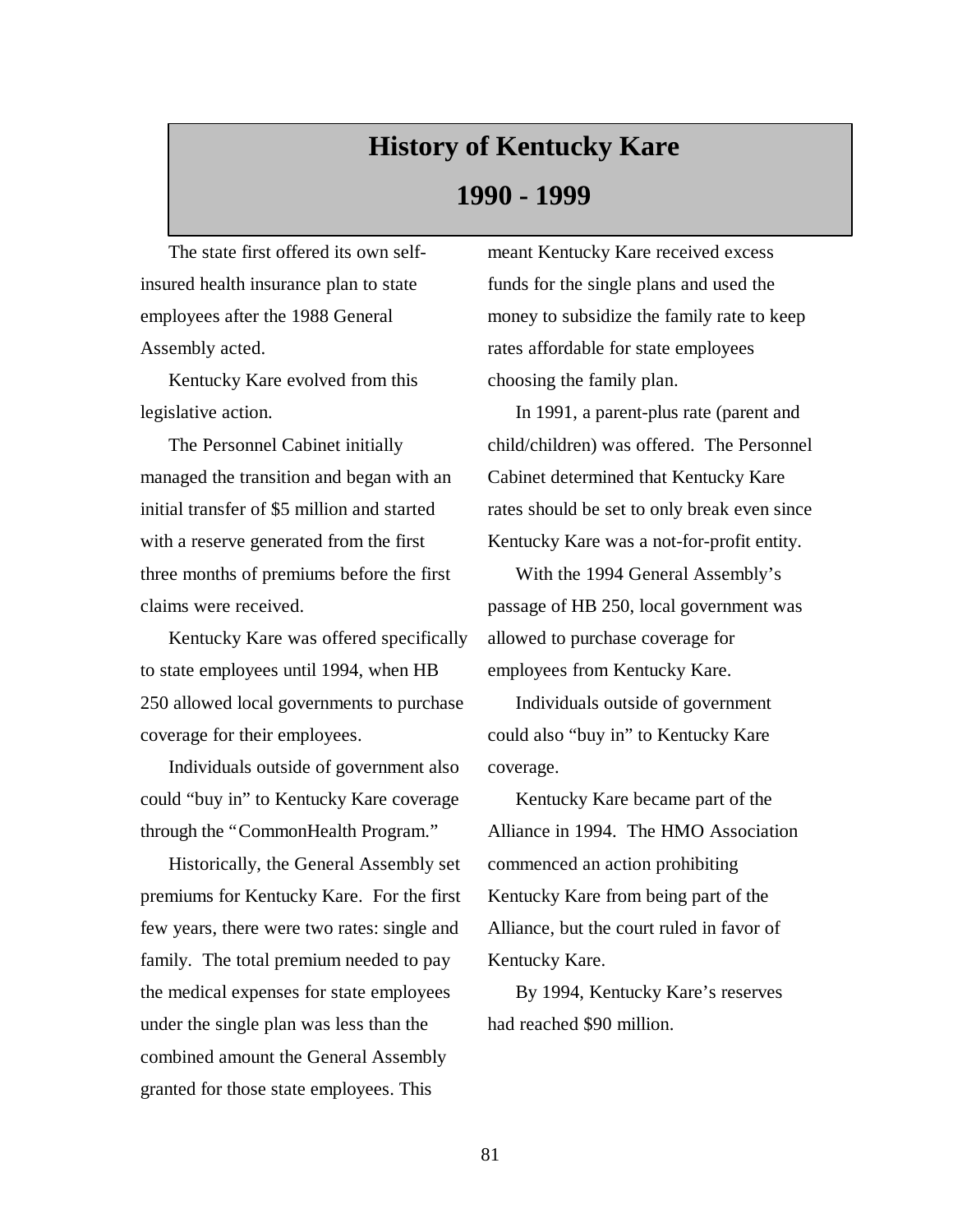At that point any individual who was a member of the Alliance could purchase Kentucky Kare's products.

For the first time, Kentucky Kare began losing money, paying \$1.04 in claims for every \$1 in premiums.

In overall operations, Kentucky Kare collected \$146.5 million and spent \$150.9 million.

Enrollment dropped by almost 10,000, to 55,071, in 1995, according to the Auditor of Public Accounts.

Kentucky Kare sustained considerable losses for its second consecutive year in 1996.

The loss ratio had reached 112 percent, meaning that \$1.12 was spent for every \$1 collected. Specifically, Kentucky Kare collected \$121.9 million and spent \$133.4 million for overall operations.

Although there was previous speculation as to whether Kentucky Kare could be offered to non-state employees, the 1996 legislation specifically permitted Kentucky Kare to be offered to members of the Kentucky Health Purchasing Alliance.

For the year ended June 30, 1996, Kentucky Kare's reported enrollment was 33,152. By December 31, 1996, enrollment totaled 32,545 contracts and

55,977 covered lives for public employees, and 6,721 contracts and 11,506 covered lives in the commercial market.

The 1996 enrollment of 32,545 compared to previous enrollments of 65,535 in 1992, 63,229 in 1994 and 55,071 in 1995, according to the Auditor of Public Accounts.

The 1996 General Assembly ordered Kentucky Kare to offer standard plans and market them through the Health Purchasing Alliance. The Alliance used third party administrators to collect all the premium, enrollment and other related information.

A third consecutive year of losses was having staggering consequences on reserves that once reached as high as \$90 million in 1994. By the end of 1997, reserves were drawn down to \$45 million after one-year losses of almost \$26 million.

Kentucky Kare spent \$1.24 for every \$1 collected during 1997.

In January 1997, Gov. Paul Patton created a new authority to oversee Kentucky Kare, by signing an executive order.

Total covered lives, including dependents, was 73,712 in August 1997. Included in that total were 52,117 public sector employees, dependents and retirees.

82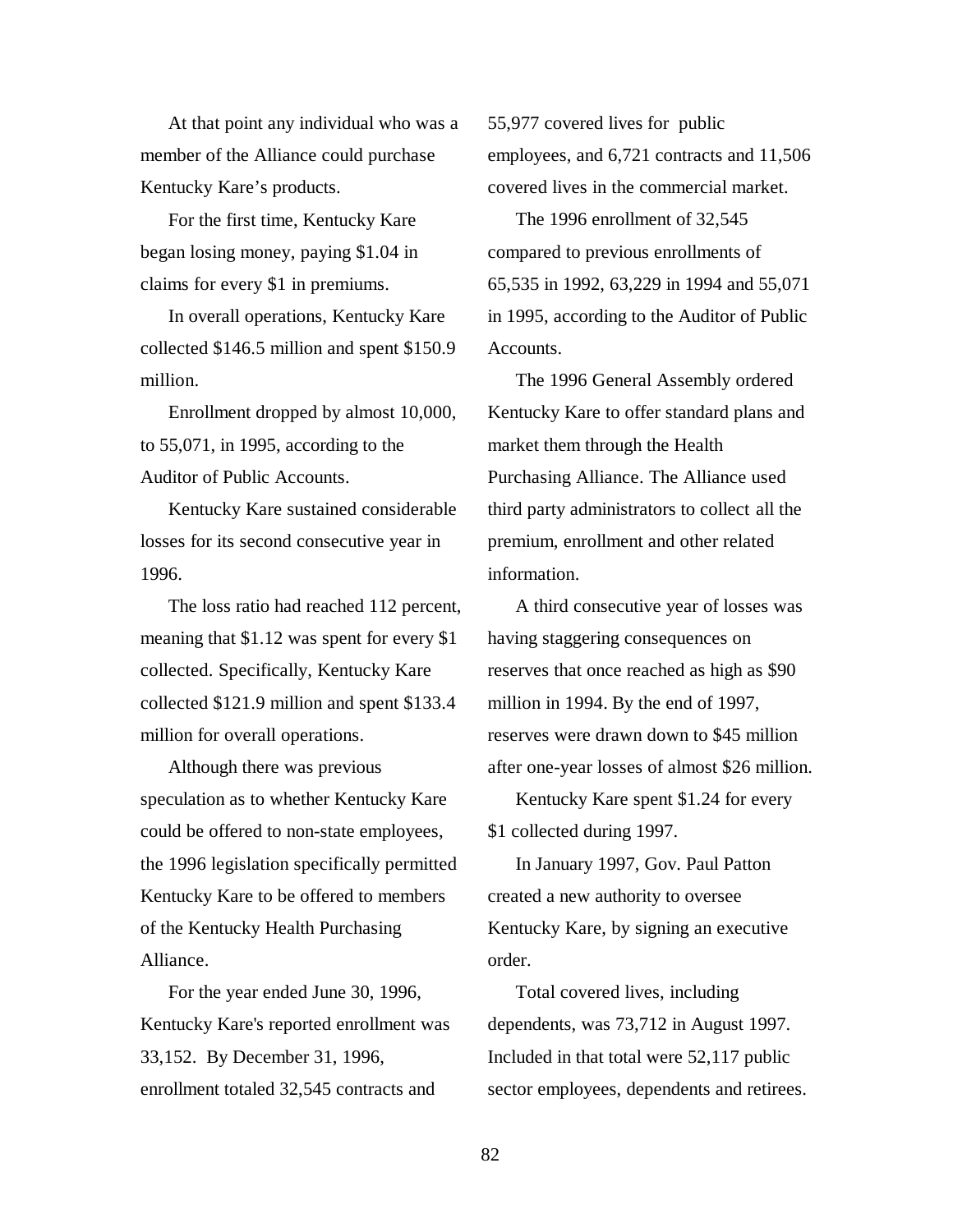The 1998 General Assembly phased Kentucky Kare out of the private market, but left it operational for the public market. No new policies were to be issued or renewed on or after June 1, 1998, with the phase-out to be completed by June 30, 1999.

Kentucky Kare formally ceased operations as a result of a September 1998 vote of the Kentucky Kare Health Insurance Authority to not submit a bid to provide a health insurance plan to the state employee and retiree group for 1999. Kentucky Kare still exists as a legal entity but has ceased to sell health insurance policies to either public or private subscribers.

Kentucky Kare ended 1998 with total operating losses of almost \$35 million. Reserves had declined to less than \$11 million and would rapidly erode when premiums were no longer collected and claims expenses remained to be paid.

During the interim of 1999, lawmakers received a detailed report from Chief Economist Ginny Wilson, of the Legislative Research Commission, regarding all the factors leading to the financial collapse of Kentucky Kare.

83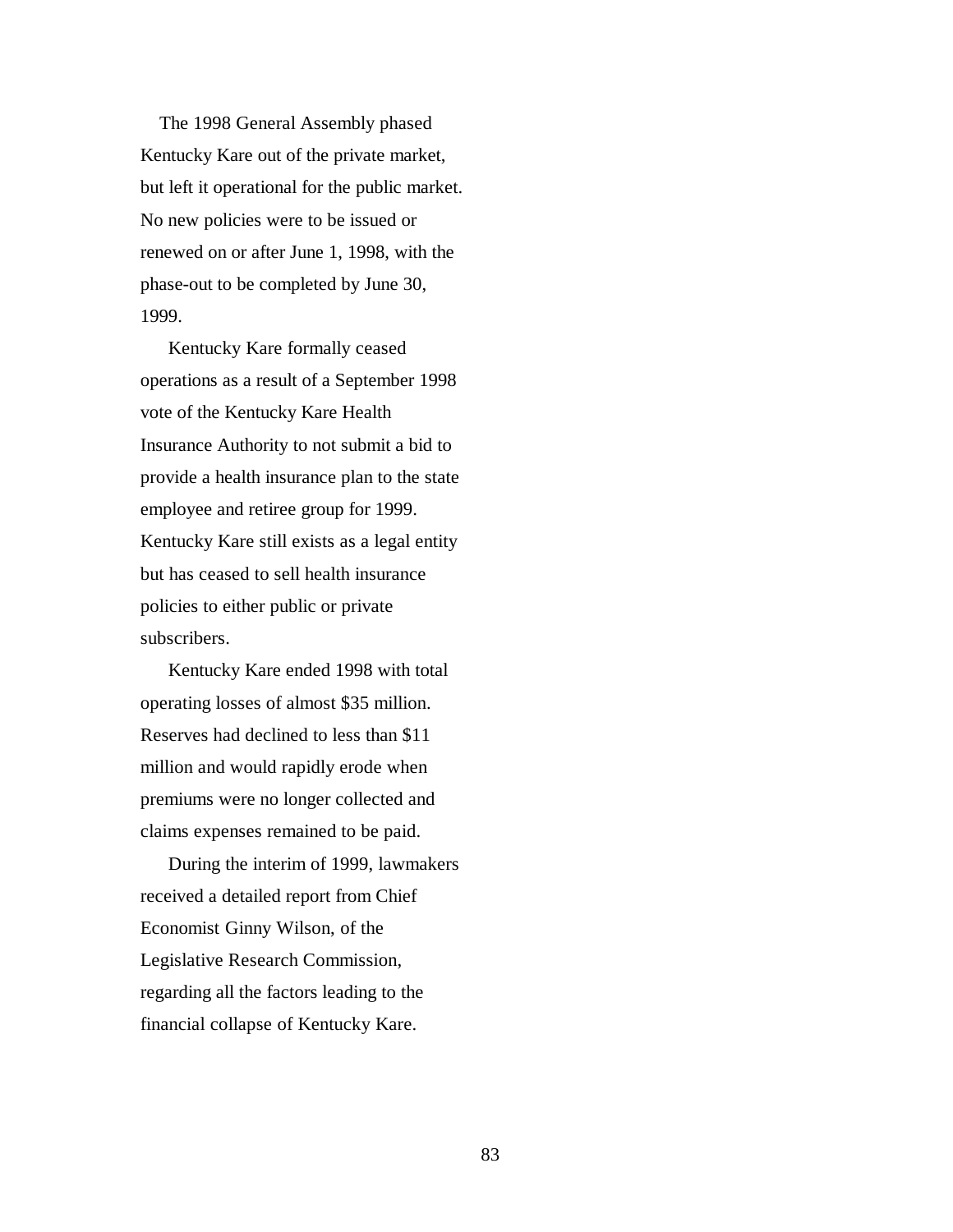# **History of Provider Issues 1990-1999**

 **Prior to 1994**, several bills were introduced to amend the Certificate of Need (CON) bills.

One of the bills was referred to as the Humana bill and was involved in the Boptrot investigations.

The federal probe led to convictions of some legislators accused of accepting bribes and influence in support of a bill allowing favorable treatment to Humana's hospital business.

**In 1994**, HB 250 imposed several taxes on the gross revenues of health care providers.

Hospitals were taxed at a rate of 2.5 percent; physicians, nursing facilities, licensed home health agencies and health maintenance organizations were taxed at a rate of 2 percent and prescription drugs were taxed at a rate of 25 cents per prescription.

HB 250 created a new standard aimed at assuring that doctors, hospitals and other providers were given the chance to participate in any insurance carrier's network.

This provision was known as the "any willing provider" act. The law required an insurance company to offer the same terms and conditions to any provider who wished to participate in the network within a geographic region.

In addition, a carrier could not exclude a provider if the provider was willing to meet the terms and conditions of the plan.

The Kentucky Health Policy Board was required to develop step-by-step guidelines for treatment of specific ailments, to be used by health care providers.

The intent was to standardize treatment and control costs.

HB 250 transferred the responsibility for administering the certificate of need (CON) law from the Cabinet of Human Resources to the Health Policy Board. A physician's office had to apply for a CON if requesting major medical equipment in excess of \$500,000. Each proposal approved by the Board is subject to biennial budget authorizations.

**In 1996**, the General Assembly enacted a tax on gross revenues received on physician services. The law, KRS 142.309, covers the period of Aug. 1, 1996, through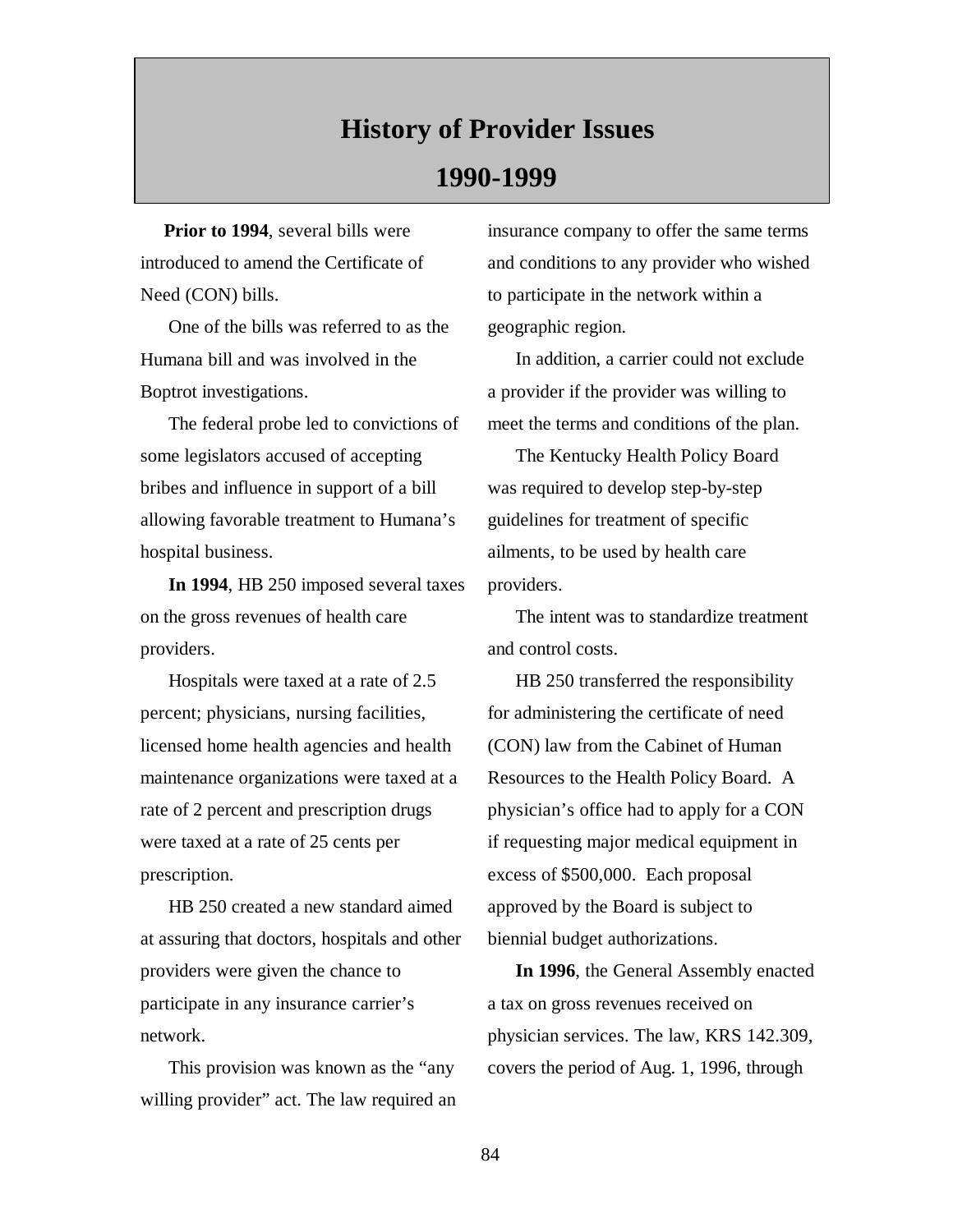June 30, 1999. The tax was phased out according to the following schedule:

- 1.5 percent of gross revenues after July 31, 1996 and until June 30, 1997.
- 1 percent of gross revenues after June 30, 1997, and until June 30, 1998.
- 0.5 percent of gross revenues after June 30, 1998, and until June 30, 1999.

The provider tax on hospitals was unaffected and, therefore, the state continues to collect it.

**On Dec. 12, 1996**, the Department of Insurance convened the first meeting of the Task Force on Individual Health Insurance.

This task force was comprised of representatives of consumers, providers and the insurance industry (agents and carriers). After comments from the consumer and provider representatives that there was unequal representation on the task force, they divided into two separate task forces: The Industry Task Force on Individual Health Insurance and the Consumer/Provider Task Force on Individual Health Insurance.

The task forces met a total of 13 times between the initial meeting on Dec. 12,

1996, through the last meeting on Apr. 22, 1997.

They heard comments regarding the state of Kentucky's individual health insurance market from the Department of Insurance, carrier representatives, agent representatives, the Health Purchasing Alliance, provider representatives, consumer representatives, and the general public.

Following the meetings, each task force submitted their recommendations to improve the individual health insurance market in Kentucky.

Here are highlights from both task forces:

**Consumer protections.** Both task forces supported maintaining the consumer protections of guaranteed issue and renewability, of portability and treatment of pre-existing conditions.

**Rate review process.** Both task forces supported streamlining the rate approval process and removing the requirement for mandatory rate hearings. They differed in how to do this, with the consumer group wanting more "consumer friendly" details released about rate filings.

**Standard health plans.** The Industry Task Force recommended having only one standard plan while the Consumer/Provider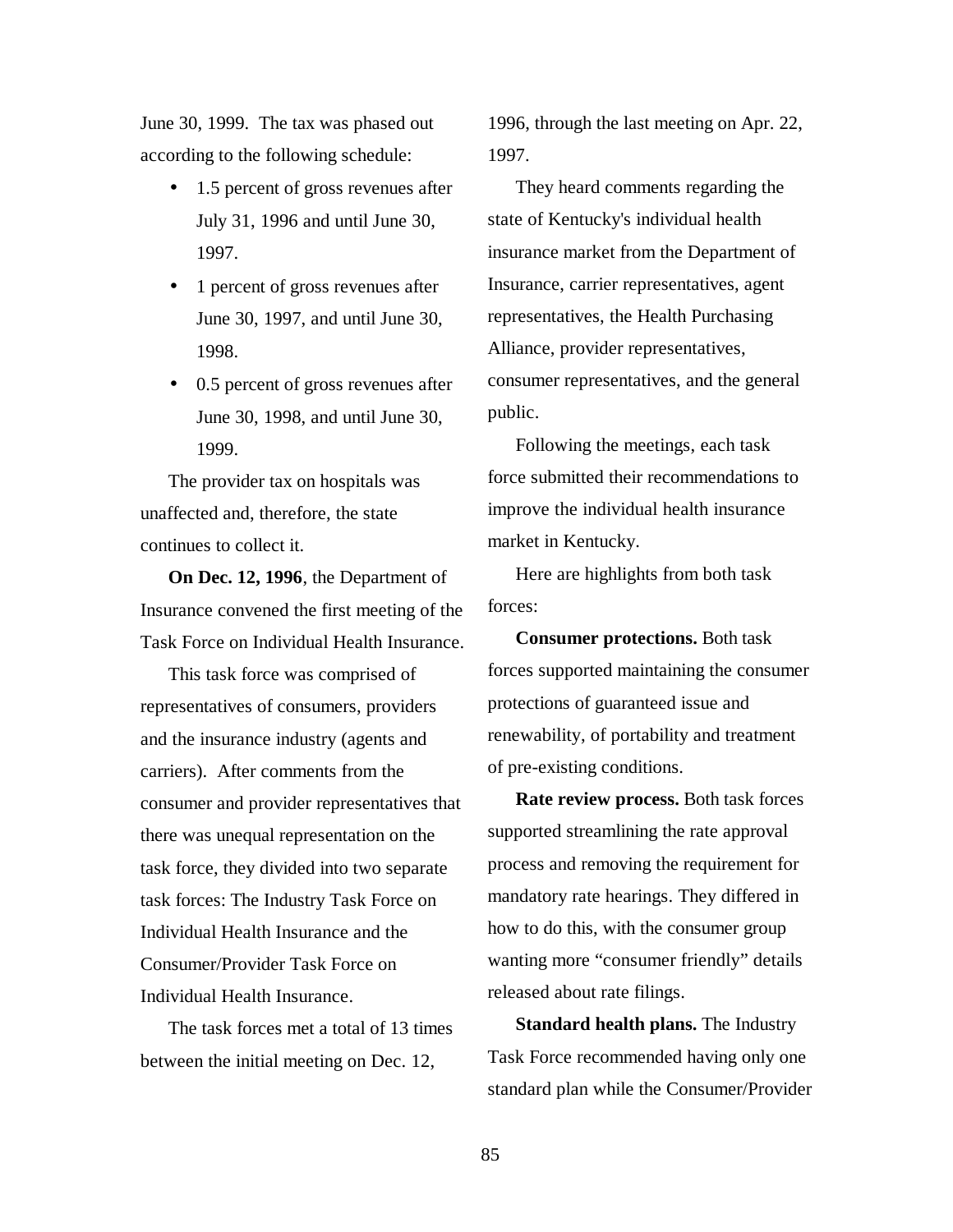Task Force favored three plans to give choices to consumers.

The 25-cent tax on prescriptions was scheduled to expire June 30, 1999.

The 2.5 percent tax on hospitals is the only part of the provider tax that remains.

The following provider network initiatives were enacted during the **1998** legislative session (matching proposals considered but not enacted in the 1997 special session on health care):

- Each managed care plan must demonstrate an adequate number of providers.
- Each managed care plan must demonstrate that a provider network is within 30 miles or 30 minutes of each member's residence, as long as those services are available.
- Establishment of objective standards for providers to participate in a plan. Included: Allowing all providers an opportunity to apply at any time during the year or during an open enrollment. Also, provider participation rules must be provided to all applicants.
- Establishment of specific

procedures for removal or withdrawal of network providers.

- Notice to enrollees upon termination of a primary care physician on the provider network.
- Elimination of the "gag clause" regarding a doctor's disclosure of any information relating to an enrollees' medical condition or treatment options.

The following provider quality provisions were enacted during the **1998** legislative session (matching what was proposed but not enacted during the 1997 special session):

- Specific disclosures regarding covered services.
- How covered services may be obtained.
- Limits on covered services,
- Changes in benefits.
- Provider networks and changes to the network.
- Financial incentives between the insurer and participating providers.
- The right to appeal and the procedure for appealing a decision of the insurer.
- An insurers' procedures to ensure confidentiality of medical records and personal information.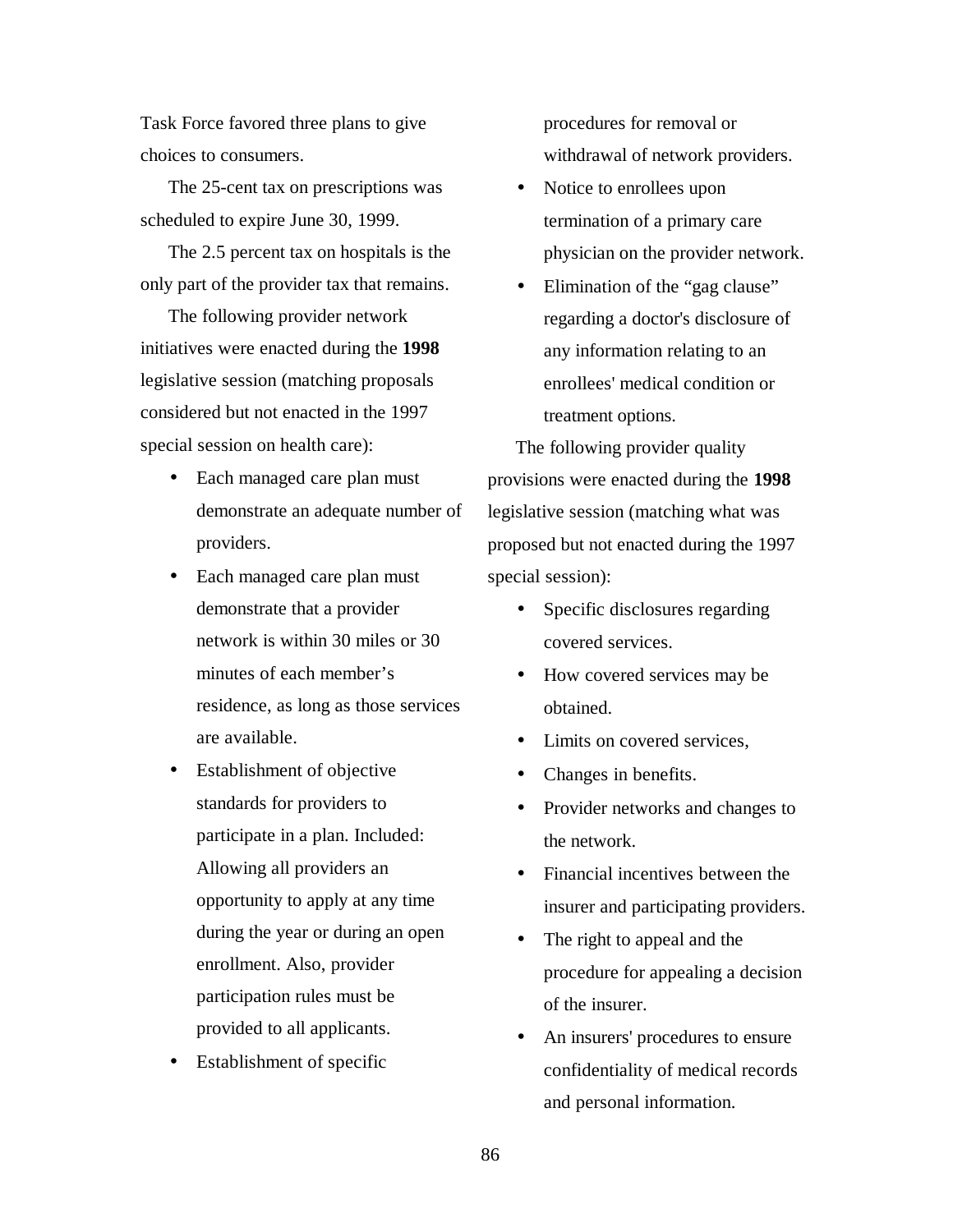- Reasonable standards for waiting times for appointments.
- Coverage for emergency room screening and stabilization without prior authorization based on presenting symptoms.
- Drug utilization review programs to ensure appropriate drug therapy and education for consumers.
- Time frames and procedures for denial of coverage
- Procedures to ensure continuity of care.
- Specific requirements for qualifications and duties of a medical director.
- Comprehensive quality assurance and improvement standards that are available to the public.

In **1999**, approximately 2,000 Louisville doctors announced in the spring of 1999 that they were going to drop out of the Aetna network because of a dispute over future contract terms. The group of doctors was known as The Physician Inc. (TPI).

The department intervened in the Aetna/TPI dispute because tens of thousands of residents in the Louisville metro area would see a substantial decline in their options for choosing a doctor in the network. Furthermore, the dramatic changes in the number of doctors in the network would have occurred during the policy year of consumers.

The department intervened on behalf of consumers and ultimately was able to mediate an agreement where Aetna and TPI agreed to delay these changes until the next policy year for consumers so the public could make an informed choice at the time they renewed their health insurance coverage.

In a separate dispute, the department took the first enforcement action under the new "any willing provider" law. The department issued fines and an order against Bluegrass Family Health after complaints from western Kentucky doctors and a hospital that the Lexington health carrier was not offering the same terms and conditions to providers wishing to be listed on their network.

Bluegrass eventually offered a contract that the department deemed met the requirements of the law.

An initial review of each managed care plan's provider network was completed in **February 1999**. The review analyzed access to and adequacy of the provider networks specific to primary care doctors, hospitals and six specialties (cardiology,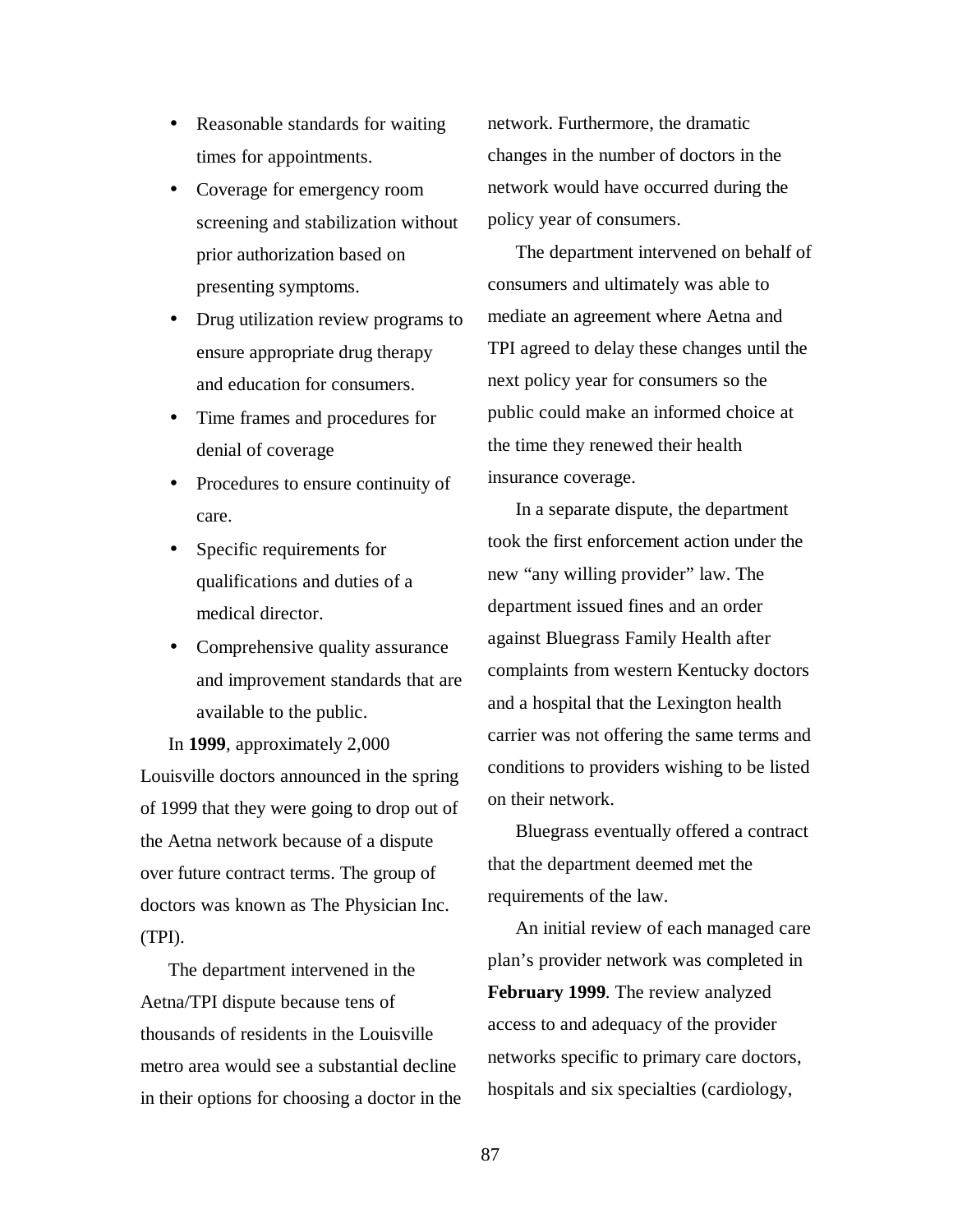OB/GYN, pediatrics, ophthalmology, surgery and orthopedics.

The review also analyzed whether policyholders were within 30 miles of providers, another requirement of the law, and substantial compliance was determined.

The Department of Insurance issued the first sanctions under the "any willing provider law" when Bluegrass Family Health was challenged for not offering similar terms and conditions to Lourdes Hospital in western Kentucky.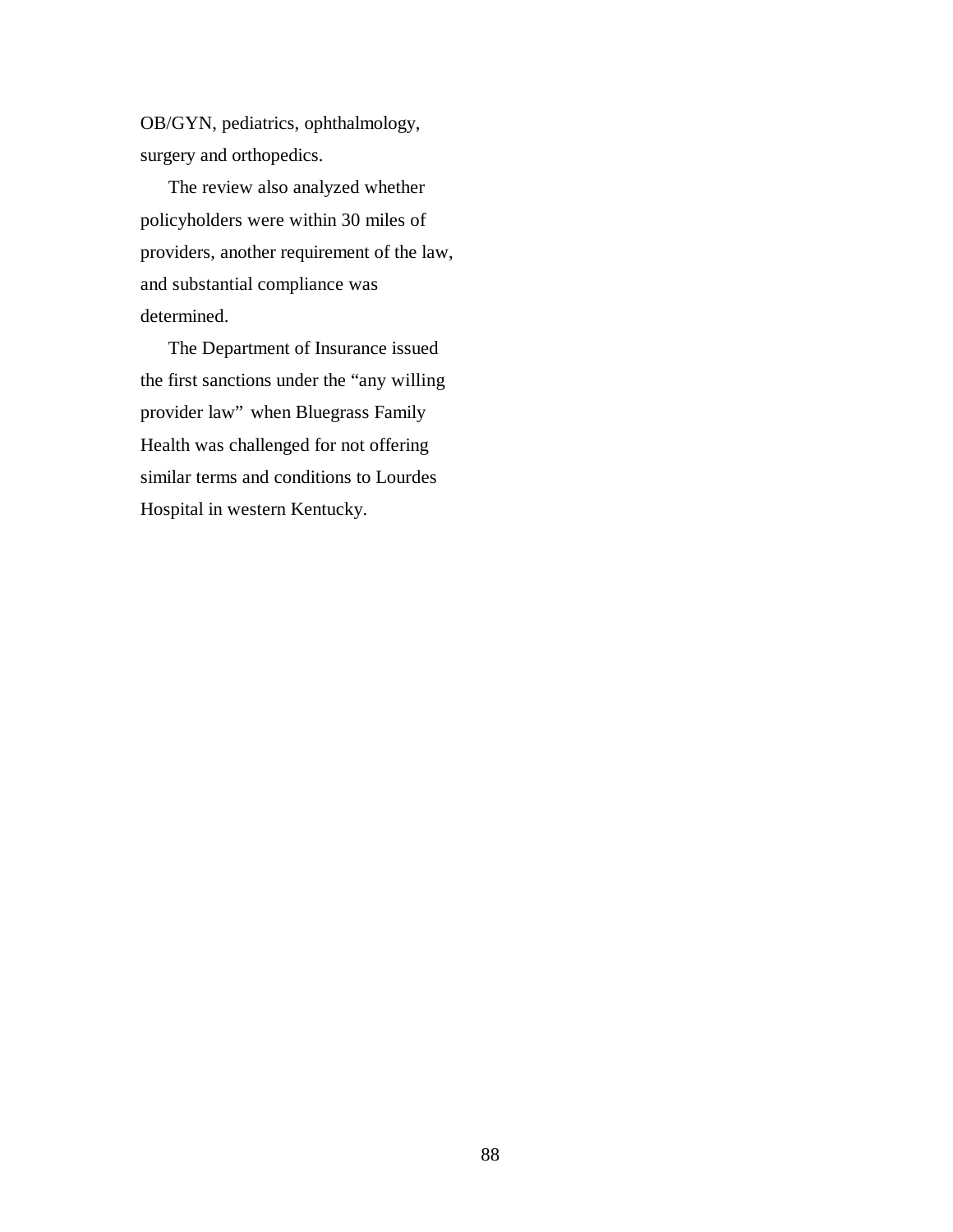# **History of Health-Related Litigation: 1990 - 1999**

In **1990**, the state enacted a law requiring every college student to have minimum health care coverage through a qualifying student health program.

The Franklin Circuit Court ruled the law (KRS 304.18-115) was unconstitutional. Because the ruling was not appealed, the statute essentially was repealed and in 1994 the General Assembly removed it from the books.

In **1994**, the HMO Association challenged implementation of the provider tax to non-staff model HMOs. (A staff model HMO directly employs doctors to provide health care to members and a nonstaff HMO contracts independently with doctors.)

The Franklin Circuit Court ruled in favor of the HMO association.

Golden Rule Insurance Co. challenged the constitutionality of HB 250 (the 1994 health care reform legislation). The case went to U.S. District Court, which upheld its constitutionality in 1995. Golden Rule withdrew its appeal from the  $6<sup>th</sup>$  Circuit.

In **1995**, the Golden Rule Insurance Company challenged the constitutionality of HB 250 (the 1994 health care reform legislation.) The case was filed in U.S. District Court, which upheld its constitutionality in 1995.

Also in 1995, several trade associations sued the Kentucky Health Policy Board in Franklin Circuit Court. The lawsuit sought to exclude associations from the Modified Community Rating provisions of HB 250.

Plaintiffs included: the Kentucky Construction Industry Trust, Kentucky Bankers Association, Kentucky Automobile Dealers Association, Home Builders Association of Kentucky, Kentucky Thoroughbred Owners and Breeders, Kentucky Chamber of Commerce and Kentucky Farm Bureau.

The HMO Association sued on Oct. 5, 1995, in Franklin Circuit Court challenging the Alliance's authority to allow the general public to purchase health insurance from Kentucky Kare.

In **1996**, Golden Rule dropped its appeal to the Sixth Circuit, allowing to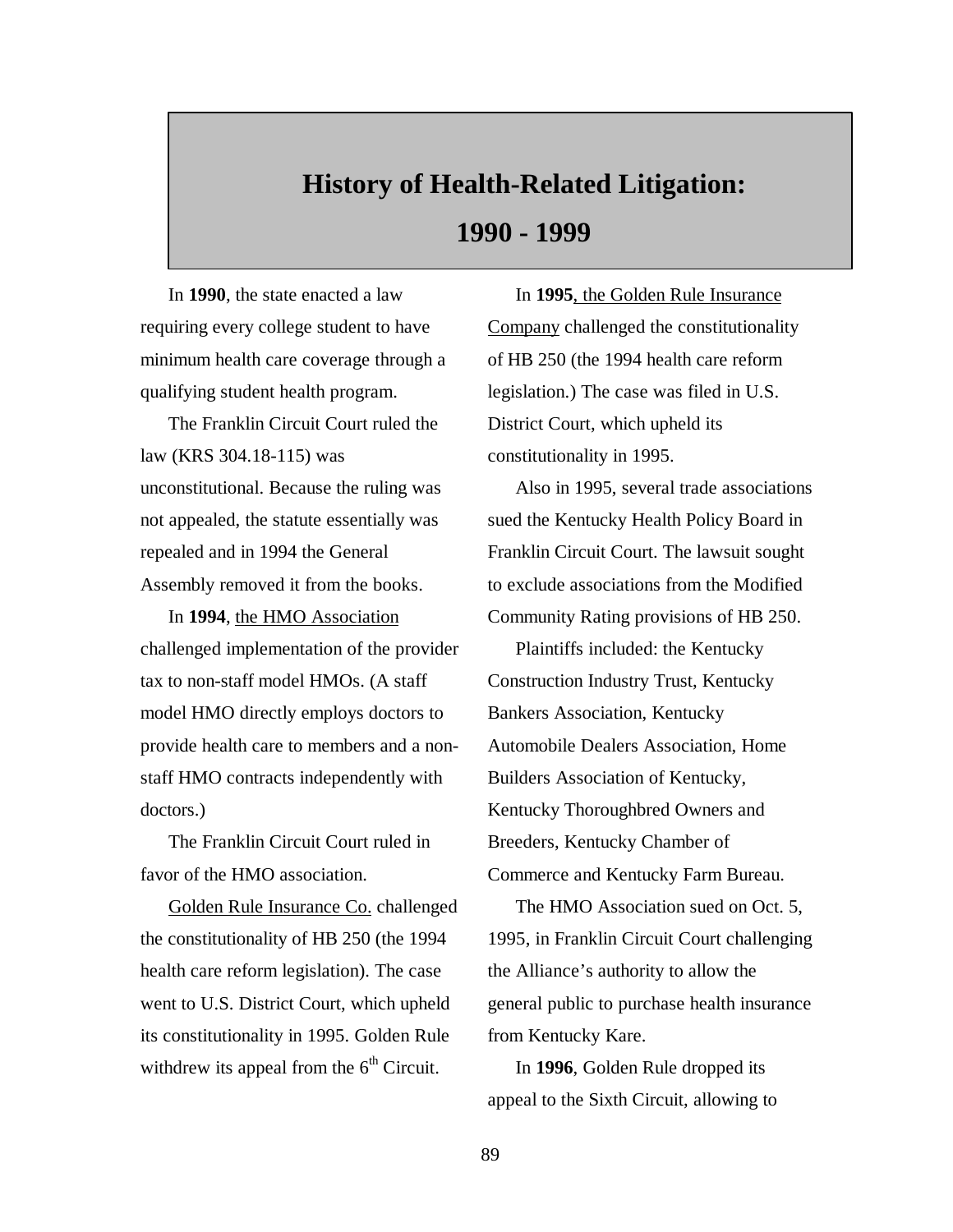stand the ruling of the U.S. District Court of Eastern Kentucky.

The federal district court upheld the constitutionality of HB 250.

Golden Rule paid the legal expenses of the Kentucky Health Policy Board and the Department of Insurance, as ordered, and then withdrew from the Kentucky health market.

**Trade associations' lawsuit.** In a separate case in January, the trade associations and the Kentucky Health Policy Board settled the Franklin Circuit Court case by agreeing associations with 100 or more members were exempt from Modified Community Rating.

**CHP v. Commonwealth.** This was a legal challenge filed by a network of providers who wanted an exclusive contract with Community Health Partners (CHP). The health insurer informed CHP that it could not offer exclusive contracts because of the state's "any willing provider" law.

CHP sued the Commonwealth on Dec. 9, 1996, in the U.S. District Court for the Western District of Kentucky, saying the "any willing provider" law was pre-empted by the federal law known as ERISA (Employee Retirement Income Security Act).

**ERISA***: A federal law known as the Employee Retirement Income Security Act.*

*This federal law governs large employers who offer their own selffunded health insurance coverage and the Department of Insurance has no jurisdiction.*

*The state has authority to regulate health insurance companies that provide coverage to Kentuckians.*

*In a number of cases, lawsuits have been filed to challenge enforcement actions by the state Department of Insurance, with plaintiffs claiming the federal law pre-empts state law.*

*In a number of important federal cases, the courts have defined where the boundaries are for state and federal regulators.*

On June 11, 1998, the district court upheld the "any willing provider" law.

**Anthem wins case to hold certain records private in rate hearing.** In 1996, the Kentucky Supreme Court said the hearing officer in an Anthem rate case correctly withheld certain company records as private. The attorney general's office had challenged the closed records ruling,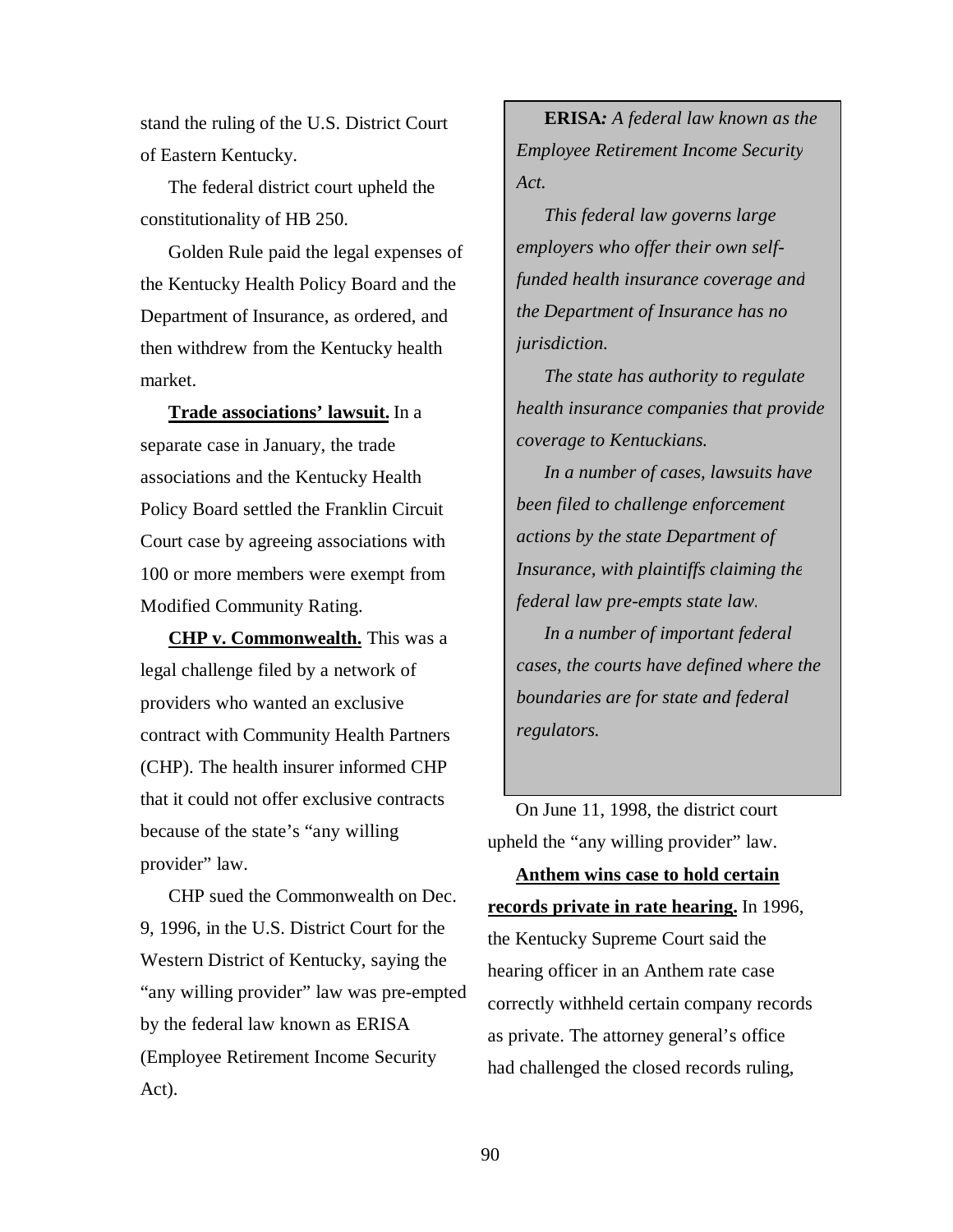which went all the way to the state's highest court.

**Attorney General sues Anthem.** In **1997**, the Attorney General sued Anthem Insurance Companies to recover for the Commonwealth any charitable assets Anthem received when it merged in 1993 with the non-profit Kentucky Blue Cross/Blue Shield company.

By 1999, the case was in the discovery stage and Anthem had asked the Kentucky Supreme Court to review the Appeal Court's reinstatement of the charge against Anthem for unfair, false, misleading and deceptive practices under the Consumer Protection Act.

#### **Anthem sues Department of**

**Insurance.** Anthem and its Southeastern group of companies sued the department in 1997 in Franklin Circuit Court, seeking to prevent further review of the companies' merger in 1993.

The case is still pending in late 1999.

**HMO Association sues Nichols.** The state's HMOs and their members challenged the "any willing provider" law, saying it was pre-empted by federal law.

The suit, *HMO Association v. Nichols,* was filed April 4, 1997, in U.S. District Court in the Eastern District of Kentucky. (In 1998, both the Eastern and Western

## **"Any Willing Provider" Law***:*

*This is a state law that seeks to keep health insurance company's contracts open to any doctor or hospital willing to provide similar medical services for similar fees.*

*The goal of the law was to ensure that policyholders had as many choices as possible for their health care and that provider networks would include as many doctors and hospitals in an area that were willing to meet the insurer's terms and conditions.*

*Unsuccessful legal challenges arose when some providers sought to arrange for exclusive contracts with insurance companies.*

districts had upheld the "any willing provider" law.)

#### **Court upholds "any willing**

**provider" law.** The U.S. District Court of Western Kentucky upheld the "any willing provider" law on June 11, **1998**, and said it was not pre-empted by the federal law known as ERISA (Employee Retirement Income Security Act.)

The case, *CHP v. Commonwealth,* was filed by Community Health Partners when they contended they could not get their